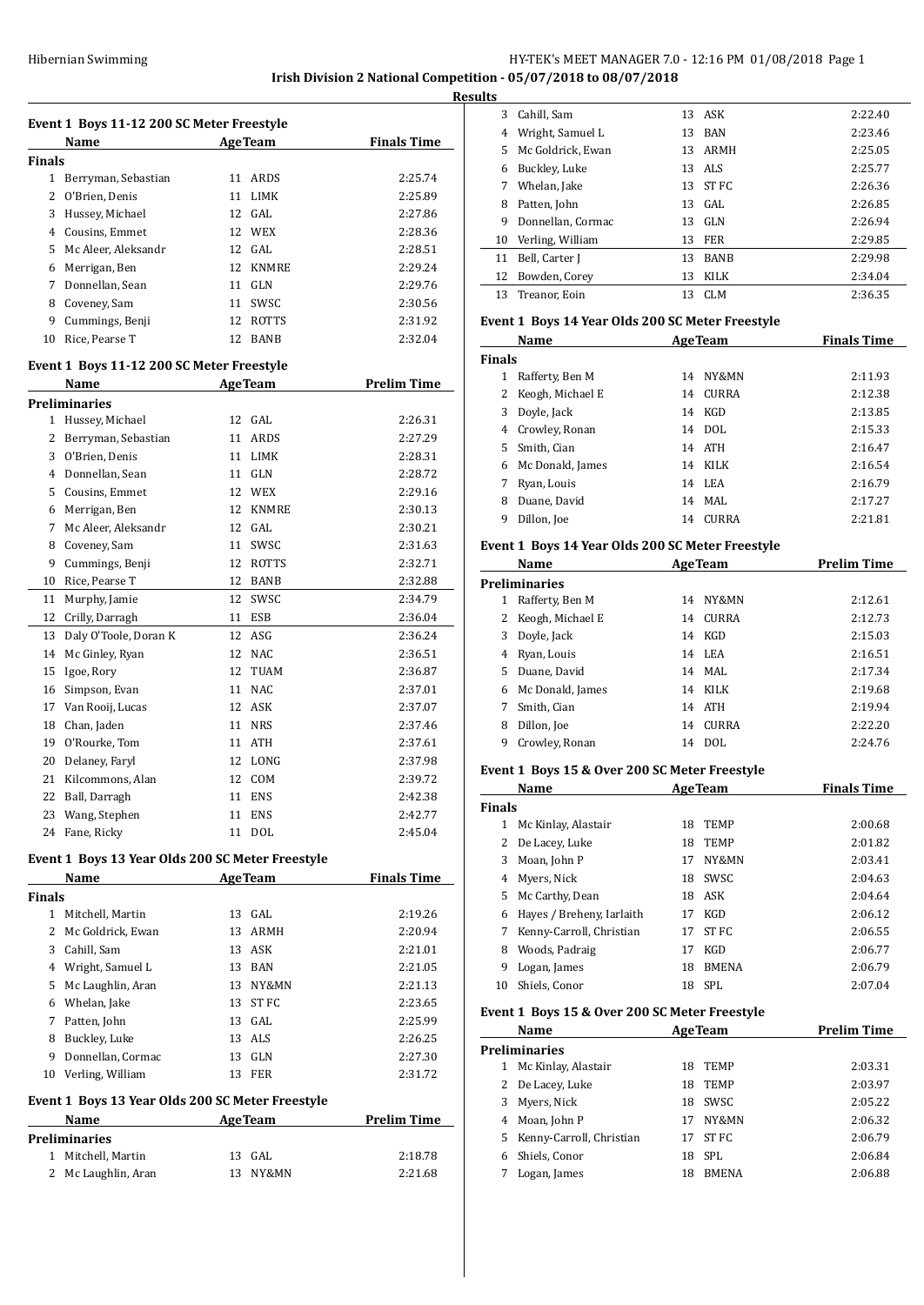| Hibernian Swimming | HY-TEK's MEET MANAGER 7.0 - 12:16 PM 01/08/2018 Page 2           |
|--------------------|------------------------------------------------------------------|
|                    | Irish Division 2 National Competition - 05/07/2018 to 08/07/2018 |

**Results**

|               | Preliminaries  (Event 1 Boys 15 & Over 200 SC Meter Freestyle)<br>Name |       | <b>AgeTeam</b> | <b>Prelim Time</b>                           |
|---------------|------------------------------------------------------------------------|-------|----------------|----------------------------------------------|
|               | 8 Woods, Padraig                                                       | 17    | KGD            | 2:06.90                                      |
| 9             | Mc Carthy, Dean                                                        | 18    | ASK            | 2:07.87                                      |
| 10            | Hayes / Breheny, Iarlaith                                              | 17    | KGD            | 2:07.90                                      |
| 11            | Kelly, Niall                                                           | 18    | LIMK           | 2:09.44                                      |
| 12            | Cotter, Ryan                                                           | 17    | SWSC           | 2:10.63                                      |
| 13            | Foley, Cillian                                                         | 16    | <b>NRS</b>     | 2:11.21                                      |
| 14            | Breslin, Cian                                                          | 19    | <b>CLM</b>     | 2:11.44                                      |
| 15            | Kehoe, Tom                                                             | 15    | <b>TEMP</b>    | 2:11.66                                      |
| 16            | Donovan, Shane                                                         | 15    | ATH            | 2:13.72                                      |
| 17            | Donoghue, Sean                                                         |       | 16 LAMAR       | 2:14.61                                      |
| 18            | O'Riordan, Cian                                                        |       | 16 SWSC        | 2:14.65                                      |
| 19            | Lennon, Brian                                                          |       | 16 SHARK       | 2:15.20                                      |
| 20            | Csarodai-Nagy, Krisztian                                               |       | 15 WAT         | 2:15.87                                      |
| 21            | Duggan, Jack                                                           | 15    | FER            | 2:16.17                                      |
| 22            | Joyce, Pearse                                                          |       | 16 CY DY       | 2:16.71                                      |
| 23            | Sanchez Frias, Jose Alejandro                                          |       | 16 NAC         | 2:17.19                                      |
| 24            | Harris, Pierre                                                         |       | 15 WAT         | 2:17.35                                      |
| 25            | Hayes, Darragh                                                         |       | 16 WAT         | 2:17.85                                      |
| 26            | O'Connor, Phelim                                                       |       | 15 NRS         | 2:18.05                                      |
| 27            | Noble, Thomas                                                          |       | 15 BAN         | 2:18.07                                      |
| 28            | Jagodzinski, Szymon                                                    |       | 15 MULL        | 2:19.70                                      |
| 29            | Joyce, Darragh                                                         | 15    | CLM            | 2:22.62                                      |
| 30            | Kehoe, Oisin                                                           | 15    | MARL           | 2:23.03                                      |
|               |                                                                        |       |                |                                              |
|               | Event 2 Girls 11-12 200 SC Meter Butterfly                             |       |                |                                              |
|               | Name                                                                   |       | <b>AgeTeam</b> | <b>Finals Time</b>                           |
| <b>Finals</b> |                                                                        |       |                |                                              |
|               | 1 Burns-Atkin, Alana                                                   | 12    | <b>BANB</b>    | 2:50.65                                      |
|               | 2 Mc Grath, Izzy                                                       |       | 12 DOL         | 2:53.15                                      |
| 3             | Aylward, Alegra                                                        |       | 12 BREF        | 2:53.36                                      |
| 4             | Sun, Ai Lin                                                            | 11    | TALL           | 2:56.74                                      |
|               | Event 2 Girls 11-12 200 SC Meter Butterfly                             |       |                |                                              |
|               | Name                                                                   |       | <b>AgeTeam</b> | <b>Prelim Time</b>                           |
|               | Preliminaries                                                          |       |                |                                              |
| 1             | Burns-Atkin, Alana                                                     |       | 12 BANB        | 2:58.87                                      |
| 2             | Aylward, Alegra                                                        |       | 12 BREF        | 3:00.41                                      |
|               | 3 Mc Grath, Izzy                                                       |       | 12 DOL         | 3:00.86                                      |
|               | 4 Sun, Ai Lin                                                          |       | 11 TALL        | 3:02.63                                      |
|               | Event 2 Girls 13 Year Olds 200 SC Meter Butterfly                      |       |                |                                              |
|               | Name AgeTeam                                                           |       |                | <b>Finals Time</b>                           |
| <b>Finals</b> |                                                                        |       |                |                                              |
|               | 1 Purcell, Amy                                                         |       | 13 TEMP        | 3:00.54                                      |
|               | 2 Gore, Ciara                                                          |       | 13 WAT         | 3:00.73                                      |
|               |                                                                        |       |                |                                              |
|               | Event 2 Girls 13 Year Olds 200 SC Meter Butterfly                      |       |                |                                              |
|               | Name                                                                   |       |                | <b>Example 2 Second Age Team Prelim Time</b> |
|               | Preliminaries                                                          |       |                |                                              |
|               | 1 Purcell, Amy                                                         |       | 13 TEMP        | 3:01.55                                      |
|               | 2 Gore, Ciara                                                          |       | 13 WAT         | 3:08.64                                      |
|               | Event 2 Girls 14 Year Olds 200 SC Meter Butterfly                      |       |                |                                              |
|               | Name                                                                   |       | AgeTeam        | <b>Finals Time</b>                           |
| Finals        |                                                                        |       |                |                                              |
|               | 1 Duffy, Catherine                                                     |       | 14 WAT         | 2:55.67                                      |
|               | 2 Furlong, Holly                                                       | 14 SS |                | 3:07.92                                      |

|                | Event 2 Girls 14 Year Olds 200 SC Meter Butterfly                           |       |                |                    |
|----------------|-----------------------------------------------------------------------------|-------|----------------|--------------------|
|                | <b>Example 21 Age Team</b><br>Name                                          |       |                | <b>Prelim Time</b> |
|                | <b>Preliminaries</b>                                                        |       |                |                    |
|                | 1 Duffy, Catherine                                                          |       | 14 WAT         | 2:56.95            |
| 2              | Furlong, Holly                                                              | 14 SS |                | 3:09.19            |
|                | Event 2 Girls 15 & Over 200 SC Meter Butterfly                              |       |                |                    |
|                | AgeTeam<br>Name                                                             |       |                | <b>Finals Time</b> |
| <b>Finals</b>  |                                                                             |       |                |                    |
| $\mathbf{1}$   | Henry, Lisa                                                                 | 17    | CLM            | 2:42.34            |
| 2              | Harrington, Ciara                                                           | 16    | ST FC          | 2:42.43            |
| 3              | Lyons, Maria                                                                |       | 16 SLIGO       | 2:45.91            |
|                | 4 Murphy, Freya                                                             |       | 17 SHARK       | 2:47.85            |
|                | 5 O'Brien, Margaret                                                         |       | 17 KLRNY       | 2:53.92            |
|                | 6 Mooney, Sara-Jane                                                         |       | 15 NAC         | 2:57.83            |
| 7              | Burke, Rachel                                                               |       | 15 GLN         | 3:00.84            |
|                |                                                                             |       |                |                    |
|                | Event 2 Girls 15 & Over 200 SC Meter Butterfly<br><b>Example 2</b> Age Team |       |                | <b>Prelim Time</b> |
|                | Name                                                                        |       |                |                    |
| 1              | <b>Preliminaries</b><br>Lyons, Maria                                        |       | 16 SLIGO       | 2:43.80            |
| 2              |                                                                             |       | ST FC          | 2:46.91            |
|                | Harrington, Ciara                                                           | 16    |                |                    |
| 3              | Henry, Lisa                                                                 | 17    | <b>CLM</b>     | 2:48.92            |
|                | 4 Murphy, Freya                                                             | 17    | <b>SHARK</b>   | 2:51.15            |
| 5              | Burke, Rachel                                                               |       | 15 GLN         | 2:53.00            |
|                | 6 O'Brien, Margaret                                                         |       | 17 KLRNY       | 2:56.59            |
| 7              | Mooney, Sara-Jane                                                           |       | 15 NAC         | 2:57.85            |
|                | Event 3 Boys 11-12 100 SC Meter Backstroke                                  |       |                |                    |
|                | Name                                                                        |       | <b>AgeTeam</b> | <b>Finals Time</b> |
| <b>Finals</b>  |                                                                             |       |                |                    |
| $\mathbf{1}$   | Liu, Leo                                                                    |       | 12 ENS         | 1:14.51            |
| 2              | Hussey, Michael                                                             |       | 12 GAL         | 1:15.00            |
| 3              | Mathers, Liam og G                                                          |       | 12 NY&MN       | 1:15.42            |
| 4              | Coveney, Sam                                                                | 11    | SWSC           | 1:16.36            |
| 5              | Boyd, Rory                                                                  |       | 12 KGD         | 1:17.64            |
| 6              | Lapko, Alex                                                                 |       | 12 ADSC        | 1:17.90            |
| 7              | Foley, Joshua                                                               |       | 12 KNMRE       | 1:19.34            |
| 8              | Merrigan, Ben                                                               |       | 12 KNMRE       | 1:19.35            |
| 9              | Delaney, Jack                                                               |       | 12 CLM         | 1:19.39            |
|                | 10 Pocevicius, Airidas                                                      |       | 12 LAMAR       | 1:21.23            |
|                |                                                                             |       |                |                    |
|                | Event 3 Boys 11-12 100 SC Meter Backstroke<br>Name                          |       | <b>AgeTeam</b> | <b>Prelim Time</b> |
|                | <b>Preliminaries</b>                                                        |       |                |                    |
| $\mathbf{1}$   | Liu, Leo                                                                    | 12    | ENS            | 1:15.06            |
| 2              | Hussey, Michael                                                             | 12    | GAL            | 1:15.69            |
| 3              | Boyd, Rory                                                                  |       | 12 KGD         | 1:16.88            |
|                |                                                                             |       |                |                    |
| $\overline{4}$ | Mathers, Liam og G                                                          | 12    | NY&MN          | 1:17.18            |
| 5              | Coveney, Sam                                                                | 11    | SWSC           | 1:17.31            |
| 6              | Lapko, Alex                                                                 |       | 12 ADSC        | 1:17.89            |
| 7              | Pocevicius, Airidas                                                         | 12    | LAMAR          | 1:18.07            |
| 8              | Foley, Joshua                                                               |       | 12 KNMRE       | 1:18.74            |
| 9              | Merrigan, Ben                                                               |       | 12 KNMRE       | 1:19.12            |
| 10             | Delaney, Jack                                                               |       | 12 CLM         | 1:19.16            |
| 11             | Donnellan, Sean                                                             | 11    | GLN            | 1:19.45            |
| 12             | Mc Ginley, Ryan                                                             | 12    | NAC            | 1:20.02            |
| 13             | Berryman, Sebastian                                                         | 11    | ARDS           | 1:20.07            |
| 14             | Mc Cullagh, Cillian                                                         |       | 12 GAL         | 1:20.14            |
| 15             | Daniels-Howard, Zach                                                        | 11    | FER            | 1:20.84            |
| 16             | Cousins, Emmet                                                              |       | 12 WEX         | 1:21.02            |
|                |                                                                             |       |                |                    |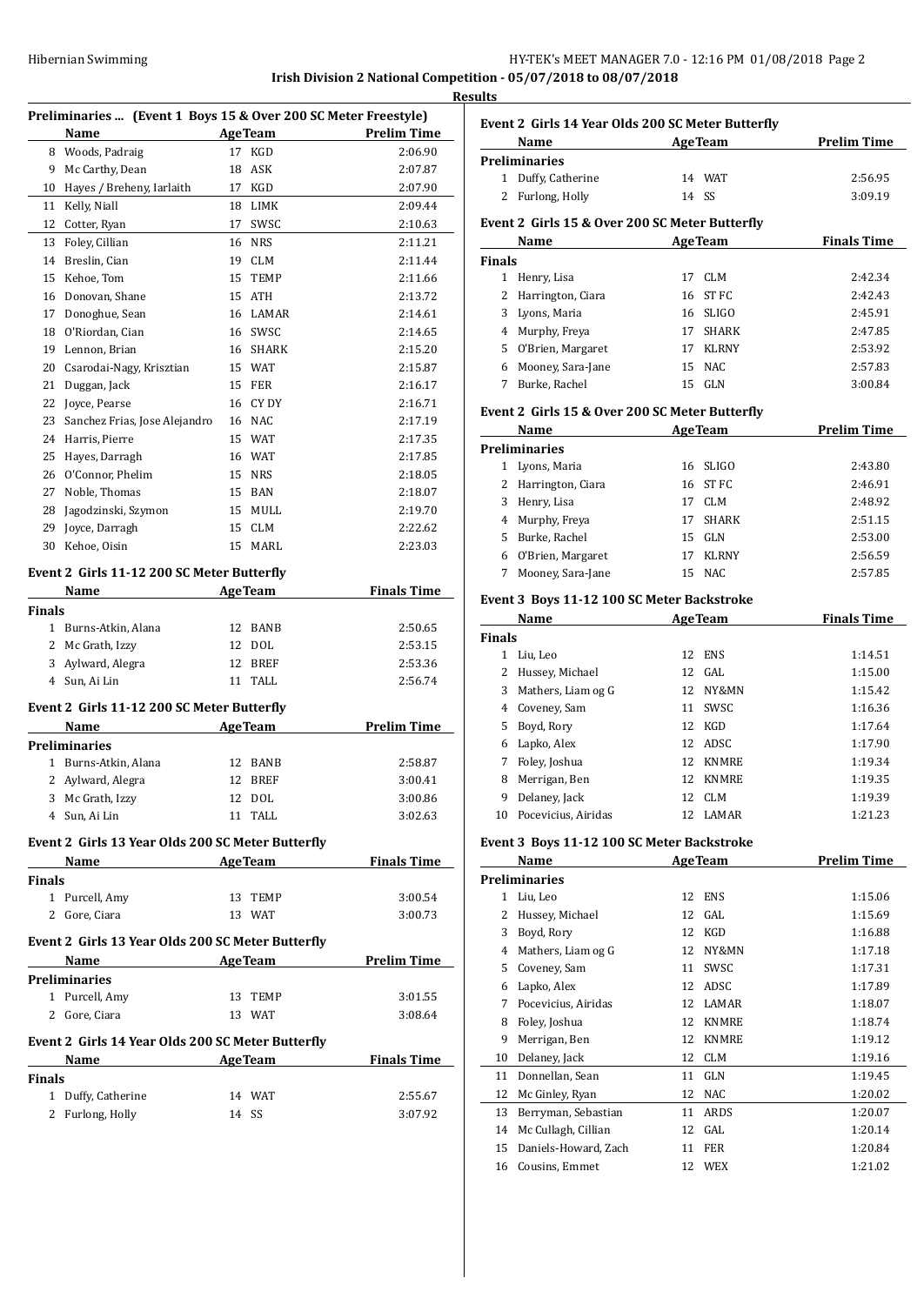# HY-TEK's MEET MANAGER 7.0 - 12:16 PM 01/08/2018 Page 3 **Irish Division 2 National Competition - 05/07/2018 to 08/07/2018**

**Results**

|               | Preliminaries  (Event 3 Boys 11-12 100 SC Meter Backstroke) |    |                   |                     |
|---------------|-------------------------------------------------------------|----|-------------------|---------------------|
|               | Name                                                        |    |                   | AgeTeam Prelim Time |
|               | 17 Mc Bride, Sean                                           |    | 12 TALL           | 1:21.55             |
|               | 18 Markham, Oscar                                           |    | 12 ASK            | 1:21.56             |
|               | 19 Twomey, Conor                                            |    | 12 DOL            | 1:21.77             |
| 20            | Summerville, Darragh                                        |    | 12 MARL           | 1:22.15             |
| 21            | Beggs, Daniel                                               |    | 11 LARNE          | 1:22.57             |
| 22            | Daly O'Toole, Doran K                                       |    | 12 ASG            | 1:22.58             |
| 23            | Hogan, Cian                                                 |    | 12 SHARK          | 1:22.98             |
| 24            | Harris, Francois                                            |    | 12 WAT            | 1:23.03             |
|               | 25 O'Connor, Freddie                                        |    | 11 LIMK           | 1:23.04             |
| 26            | Simpson, Evan                                               |    | 11 NAC            | 1:23.14             |
| 27            | Crilly, Darragh                                             |    | 11 ESB            | 1:23.37             |
|               | 28 Comerford, Glenn                                         |    | 12 CURRA          | 1:23.45             |
|               | 29 Lavin, Michael                                           |    | 11 COM            | 1:24.25             |
| 30            | Semikin, Makar                                              |    | 12 ATH            | 1:24.56             |
| 31            | Delaney, Faryl                                              |    | 12 LONG           | 1:25.09             |
| 32            | Fane, Ricky                                                 |    | 11 DOL            | 1:25.94             |
| 33            | Ball, Darragh                                               |    | 11 ENS            | 1:26.09             |
|               | 34 Hannon, Tom                                              |    | 11 DOL<br>11 COOL | 1:27.75             |
|               | 35 O'Seachnasaigh, Conall                                   |    | 12 GAL            | 1:28.59             |
| $---$         | Mc Donnell, Senan                                           |    |                   | DQ                  |
|               | Event 3 Boys 13 Year Olds 100 SC Meter Backstroke           |    |                   |                     |
| <b>Finals</b> | Name                                                        |    | <b>AgeTeam</b>    | <b>Finals Time</b>  |
|               | 1 Buckley, Luke                                             |    | 13 ALS            | 1:11.99             |
|               | 2 Turner, Jack                                              |    | 13 NAC            | 1:14.79             |
|               | 3 Donnellan, Cormac                                         |    | 13 GLN            | 1:15.08             |
|               | 4 Crowe, Daniel J                                           |    | 13 BANB           | 1:15.13             |
|               | 5 Whelan, Jake                                              |    | 13 ST FC          | 1:15.31             |
|               | 6 Panov, Max                                                |    | 13 VIK            | 1:15.66             |
| 7             | Rockett, Mark                                               |    | 13 ATH            | 1:15.81             |
|               | 8 O'Raghallaigh, Marcas                                     |    | 13 ALS            | 1:15.84             |
|               | 9 Wright, Samuel L                                          |    | 13 BAN            | 1:16.23             |
| 10            | Flaherty, Roan                                              |    | 13 ATH            | 1:16.31             |
|               | Event 3 Boys 13 Year Olds 100 SC Meter Backstroke           |    |                   |                     |
|               | Name                                                        |    | <b>AgeTeam</b>    | <b>Prelim Time</b>  |
|               | <b>Preliminaries</b>                                        |    |                   |                     |
|               | 1 Buckley, Luke                                             |    | 13 ALS            | 1:13.78             |
| 2             | Turner, Jack                                                |    | 13 NAC            | 1:14.52             |
| 3             | Panov, Max                                                  |    | 13 VIK            | 1:15.21             |
| 4             | Rockett, Mark                                               |    | 13 ATH            | 1:15.55             |
|               | 5 Donnellan, Cormac                                         |    | 13 GLN            | 1:15.65             |
|               | 6 Wright, Samuel L                                          |    | 13 BAN            | 1:16.21             |
| 7             | O'Raghallaigh, Marcas                                       |    | 13 ALS            | 1:16.33             |
|               | 8 Whelan, Jake                                              |    | 13 ST FC          | 1:16.51             |
| 9             | Crowe, Daniel J                                             | 13 | BANB              | 1:16.57             |
| 10            | Flaherty, Roan                                              |    | 13 ATH            | 1:17.77             |
| 11            | Mc Laughlin, Aran                                           | 13 | NY&MN             | 1:18.78             |
| 12            | Lennon, David                                               |    | 13 SHARK          | 1:18.89             |
| 13            | Rusk, Darragh                                               |    | 13 ATH            | 1:20.01             |
| 14            | Zaharovs, Valera                                            |    | 13 LAMAR          | 1:20.37             |
| 15            | Malley, Jude                                                |    | 13 DOL            | 1:20.69             |
|               | Patten, John                                                |    | 13 GAL            | 1:20.84             |
| 16            | Humpston, Ruairi                                            |    | 13 LONG           | 1:21.12             |
| 17            |                                                             |    |                   |                     |
| 18            | Bell, Carter J                                              |    | 13 BANB           | 1:21.21             |
| 19            | Treanor, Eoin                                               |    | 13 CLM            | 1:21.30             |
| 20            | Meegan, Zach                                                |    | 13 ATH            | 1:21.42             |

|               | Name                |    | <b>AgeTeam</b> | <b>Finals Time</b> |
|---------------|---------------------|----|----------------|--------------------|
| <b>Finals</b> |                     |    |                |                    |
| 1             | Keogh, Michael E    | 14 | CURRA          | 1:10.18            |
| 2             | Crowley, Ronan      |    | 14 DOL         | 1:11.08            |
| 3             | Harrington, Shane   |    | 14 ATH         | 1:11.61            |
| 4             | Noonan, Senan       |    | 14 ALS         | 1:11.95            |
| 5.            | Mc Lean, Pierce     |    | 14 PORT        | 1:13.04            |
| 6             | Mc Donald, James    |    | 14 KILK        | 1:13.31            |
| 7             | Donnelly, Jack      | 14 | NY&MN          | 1:13.52            |
| 8             | Mc Donnell, William |    | $14$ GAL       | 1:13.82            |
| 9             | Smith, Cian         |    | 14 ATH         | 1:13.98            |
| 10            | Melia. Odie         |    | 14 TUAM        | 1:15.46            |
|               |                     |    |                |                    |

# **Event 3 Boys 14 Year Olds 100 SC Meter Backstroke**

|    | Name                 | <b>AgeTeam</b> |                  | <b>Prelim Time</b> |
|----|----------------------|----------------|------------------|--------------------|
|    | <b>Preliminaries</b> |                |                  |                    |
| 1  | Keogh, Michael E     | 14             | <b>CURRA</b>     | 1:10.39            |
| 2  | Crowley, Ronan       | 14             | <b>DOL</b>       | 1:11.37            |
| 3  | Mc Lean, Pierce      | 14             | <b>PORT</b>      | 1:12.37            |
| 4  | Harrington, Shane    | 14             | <b>ATH</b>       | 1:12.67            |
| 5. | Noonan, Senan        | 14             | ALS              | 1:12.92            |
| 6  | Mc Donald, James     | 14             | <b>KILK</b>      | 1:12.95            |
| 7  | Donnelly, Jack       | 14             | NY&MN            | 1:13.25            |
| 8  | Melia, Odie          | 14             | <b>TUAM</b>      | 1:13.47            |
| 9  | Smith, Cian          | 14             | <b>ATH</b>       | 1:13.52            |
| 10 | Mc Donnell, William  | 14             | GAL              | 1:13.75            |
| 11 | Mc Carthy, Fionn     | 14             | <b>SHARK</b>     | 1:14.55            |
| 12 | Kilkenny, Shaun      | 14             | COM              | 1:14.77            |
| 13 | Ryan, Louis          | 14             | LEA              | 1:14.98            |
| 14 | Lewandowski, Filip   | 14             | <b>TROI</b>      | 1:16.09            |
| 15 | Donnelly, Fiachra    | 14             | ST <sub>DO</sub> | 1:17.34            |
| 16 | Woolley, James       | 14             | <b>CLM</b>       | 1:18.15            |
|    |                      |                |                  |                    |

# **Event 3 Boys 15 & Over 100 SC Meter Backstroke**

|               | Name               |    | <b>AgeTeam</b> | <b>Finals Time</b> |  |
|---------------|--------------------|----|----------------|--------------------|--|
| <b>Finals</b> |                    |    |                |                    |  |
|               | Nolan, Adam        | 17 | TALL           | 1:02.56            |  |
| 2             | Comerford, Ethan   | 17 | TALL           | 1:04.01            |  |
| 3             | Masterson, Darragh | 16 | KGD            | 1:05.21            |  |
| 4             | Welby, Evan        | 17 | <b>SHARK</b>   | 1:05.22            |  |
| 5.            | Burns, Jamie       | 17 | ST FC          | 1:06.24            |  |
| 6             | Ryan, Mark         | 17 | LIMK           | 1:06.71            |  |
| 7             | Kelly, Mikey       | 19 | <b>CLNM</b>    | 1:06.95            |  |
| 8             | Maher, Anthony     | 17 | <b>SLIGO</b>   | 1:06.97            |  |
| 9             | Joyce, Niall       | 15 | <b>SHARK</b>   | 1:08.17            |  |
| 10            | Mahon, Adam        | 17 | WEX            | 1:08.66            |  |

# **Event 3 Boys 15 & Over 100 SC Meter Backstroke**

| Name |                      |    | <b>AgeTeam</b> | <b>Prelim Time</b> |
|------|----------------------|----|----------------|--------------------|
|      | <b>Preliminaries</b> |    |                |                    |
| 1    | Nolan, Adam          | 17 | TALL           | 1:03.11            |
|      | Burns, Jamie         | 17 | ST FC          | 1:06.04            |
| 3    | Comerford, Ethan     | 17 | TALL           | 1:06.24            |
| 4    | Ryan, Mark           | 17 | <b>LIMK</b>    | 1:06.64            |
| 5.   | Masterson, Darragh   | 16 | KGD            | 1:06.79            |
| 6    | Welby, Evan          | 17 | <b>SHARK</b>   | 1:06.89            |
| 7    | Joyce, Niall         | 15 | <b>SHARK</b>   | 1:07.16            |
| 8    | Kelly, Mikey         | 19 | <b>CLNM</b>    | 1:07.20            |
| 9    | Mahon, Adam          | 17 | <b>WEX</b>     | 1:07.29            |
| 10   | Maher, Anthony       | 17 | <b>SLIGO</b>   | 1:07.39            |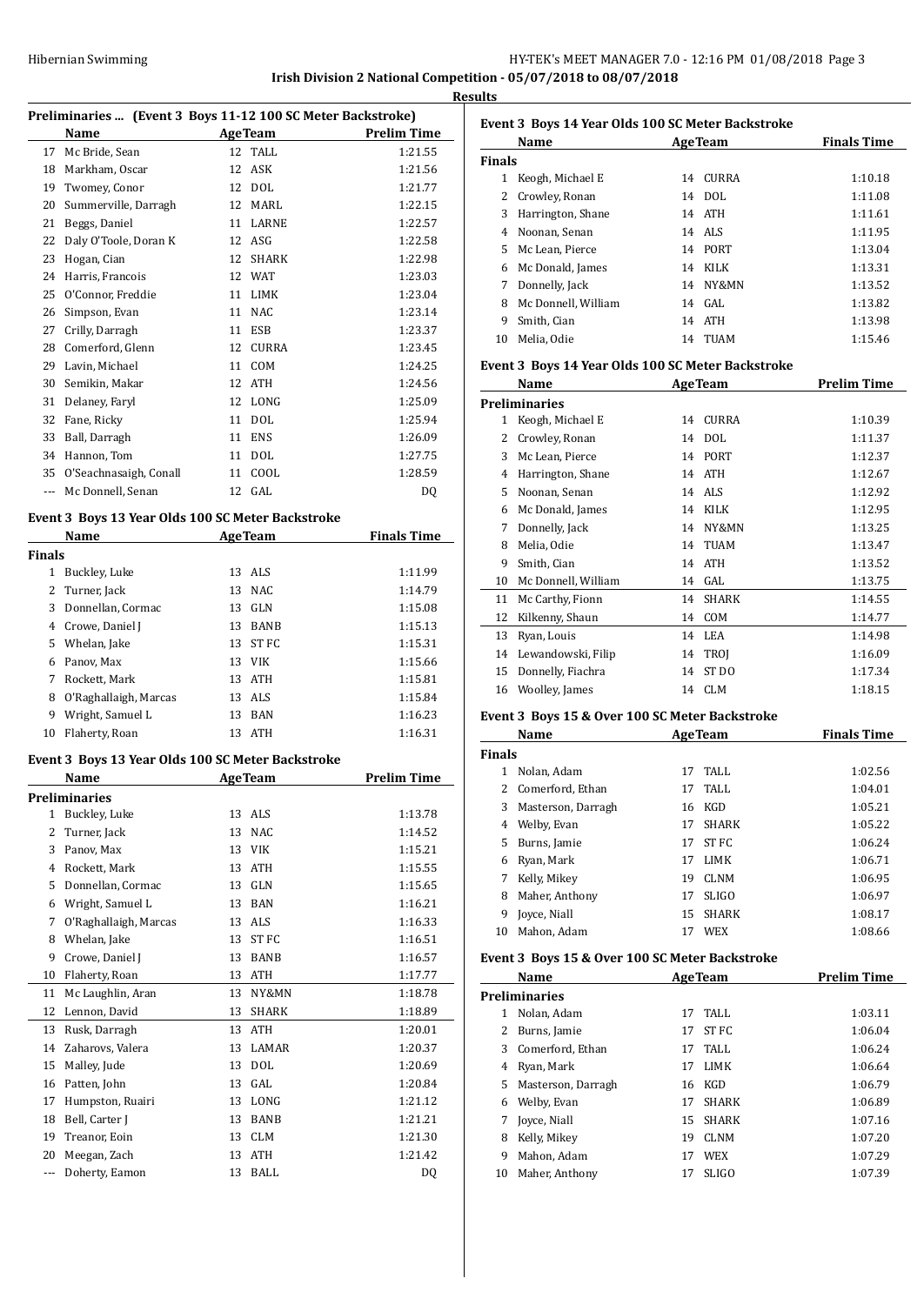# HY-TEK's MEET MANAGER 7.0 - 12:16 PM 01/08/2018 Page 4 **Irish Division 2 National Competition - 05/07/2018 to 08/07/2018**

**Results**

j.

# **Preliminaries ... (Event 3 Boys 15 & Over 100 SC Meter Backstroke)**

|    | Name                          |    | <b>AgeTeam</b> |         |
|----|-------------------------------|----|----------------|---------|
| 11 | Curtin, John                  | 16 | SWSC           | 1:07.76 |
| 12 | Myers, Nick                   | 18 | SWSC           | 1:07.78 |
| 13 | Shannon, Noel                 | 17 | <b>ENS</b>     | 1:08.00 |
| 14 | Comerford, Cian               | 17 | <b>TALL</b>    | 1:08.06 |
| 15 | Mc Geown. Declan L            | 16 | <b>BANB</b>    | 1:08.11 |
| 16 | Hayes / Breheny, Iarlaith     | 17 | <b>KGD</b>     | 1:08.76 |
| 17 | Kelly, Donncha                | 18 | <b>NAC</b>     | 1:08.79 |
| 18 | Cahill, Eoin                  | 17 | KGD            | 1:08.85 |
| 19 | Cotter, Ryan                  | 17 | SWSC           | 1:09.17 |
| 20 | Kelly, Niall                  | 18 | <b>LIMK</b>    | 1:09.53 |
| 21 | Woods, Padraig                | 17 | <b>KGD</b>     | 1:09.87 |
| 22 | O'Hare, Niall                 | 17 | NY&MN          | 1:09.90 |
| 23 | Donovan, Shane                | 15 | <b>ATH</b>     | 1:10.12 |
| 24 | Mc Dowell, Ronan D            | 15 | NY&MN          | 1:10.43 |
| 25 | Joyce, Cathal                 | 16 | <b>CLM</b>     | 1:10.52 |
| 26 | Golden, Conor                 | 17 | <b>WAT</b>     | 1:10.72 |
| 27 | Jagodzinski, Szymon           | 15 | MULL           | 1:10.78 |
| 28 | Simpson, Cian                 | 15 | <b>NAC</b>     | 1:10.97 |
| 29 | Russell, Tom                  | 15 | <b>KILK</b>    | 1:11.50 |
| 30 | Malone, Evan                  | 15 | <b>VIK</b>     | 1:11.78 |
| 31 | Joyce, Darragh                | 15 | <b>CLM</b>     | 1:11.80 |
| 32 | Lennon, Brian                 | 16 | <b>SHARK</b>   | 1:12.17 |
| 33 | Csarodai-Nagy, Krisztian      | 15 | <b>WAT</b>     | 1:12.73 |
| 34 | Capilitan, Kyle J             | 15 | ASG            | 1:13.17 |
| 35 | Cowman, Noah                  | 15 | <b>WAT</b>     | 1:13.32 |
| 36 | Kehoe, Tom                    | 15 | <b>TEMP</b>    | 1:13.51 |
| 37 | Kenny, Joseph                 | 15 | <b>TALL</b>    | 1:13.53 |
| 38 | Madigan, Daniel               | 16 | LONG           | 1:13.56 |
| 39 | Harris, Pierre                | 15 | <b>WAT</b>     | 1:13.94 |
| 40 | Nyland, Kristian              | 15 | <b>NAC</b>     | 1:13.98 |
| 41 | Sanchez Frias, Jose Alejandro | 16 | <b>NAC</b>     | 1:15.84 |

# **Event 4 Girls 15 & Over 50 SC Meter Breaststroke**

| Name                 |    |              | <b>Finals Time</b>     |
|----------------------|----|--------------|------------------------|
| <b>Finals</b>        |    |              |                        |
| 1 Fadden, Heather    | 17 | CBAR         | 36.13                  |
| 2 Wall, Abby         | 18 | CLNM         | 36.35                  |
| Begley, Emma         | 18 | TUAM         | 37.29                  |
| 4 Mc Namara, Grace E | 15 |              | 37.88                  |
| Segal, Ciara         | 17 | <b>BALLY</b> | 38.73                  |
|                      |    |              | <b>AgeTeam</b><br>LISB |

**Event 4 Girls 15 & Over 50 SC Meter Breaststroke**

|    | <b>Name</b>          |    | <b>AgeTeam</b> | <b>Prelim Time</b> |
|----|----------------------|----|----------------|--------------------|
|    | Preliminaries        |    |                |                    |
|    | Fadden, Heather      | 17 | CBAR           | 36.29              |
|    | 2 Wall, Abby         | 18 | CLNM           | 37.35              |
| 3  | Begley, Emma         | 18 | TUAM           | 37.42              |
|    | 4 Mc Namara, Grace E |    | 15 LISB        | 37.43              |
| 5. | Segal, Ciara         |    | <b>BALLY</b>   | 38.88              |
|    |                      |    |                |                    |

#### **Event 5 Boys 11-12 400 SC Meter IM**

 $\overline{a}$ 

|    | Name                    |     | <b>AgeTeam</b> | <b>Finals Time</b> |
|----|-------------------------|-----|----------------|--------------------|
|    | 1 Mc Aleer, Aleksandr   | 12. | GAL.           | 5:51.89            |
|    | 2 Pocevicius, Airidas   |     | 12 LAMAR       | 5:55.83            |
| 3  | O'Brien, Denis          |     | 11 LIMK        | 6:00.67            |
|    | 4 Daly O'Toole, Doran K |     | 12 ASG         | 6:03.78            |
| 5. | Delanev, Jack           |     | 12 CLM         | 6:08.99            |
| 6  | Chan, Jaden             | 11  | <b>NRS</b>     | 6:09.86            |
|    | Twomey, Conor           |     | DOL            | 6:17.15            |

|                                           | Event 5 Boys 13 Year Olds 400 SC Meter IM |                    |                |                    |  |
|-------------------------------------------|-------------------------------------------|--------------------|----------------|--------------------|--|
|                                           | Name                                      |                    | <b>AgeTeam</b> | <b>Finals Time</b> |  |
|                                           | 1 Wright, Samuel L                        | 13                 | <b>BAN</b>     | 5:52.66            |  |
|                                           | 2 Bell, Carter J                          | 13                 | <b>BANB</b>    | 6:00.43            |  |
|                                           | 3 Halaczkiewicz, Filip                    | 13                 | <b>CURRA</b>   | 6:03.67            |  |
| Event 5 Boys 14 Year Olds 400 SC Meter IM |                                           |                    |                |                    |  |
|                                           | Name                                      | <b>Finals Time</b> |                |                    |  |

| Name               | <b>AgeTeam</b> | <b>Finals Time</b> |
|--------------------|----------------|--------------------|
| 1 Keogh, Michael E | 14 CURRA       | 5:20.92            |
| --- Noonan, Senan  | 14 ALS         | DQ                 |

#### **Event 5 Boys 15 & Over 400 SC Meter IM**

| Name                       | <b>AgeTeam</b> | <b>Finals Time</b> |
|----------------------------|----------------|--------------------|
| 1 Kenny-Carroll, Christian | 17 ST FC       | 5:09.23            |
| 2 Mc Geown, Declan L       | 16 BANB        | 5:16.45            |
| 3 Kelly, Niall             | 18 LIMK        | 5:16.89            |
| 4 Donoghue, Sean           | 16 LAMAR       | 5:18.97            |
| --- Nolan, Adam            | TALL.          | D <sub>0</sub>     |
|                            |                |                    |

#### **Event 6 Girls 11-12 200 SC Meter Freestyle**

| Name          |                     |     | <b>AgeTeam</b> | <b>Finals Time</b> |  |
|---------------|---------------------|-----|----------------|--------------------|--|
| <b>Finals</b> |                     |     |                |                    |  |
| 1             | Davison, Grace      | 11  | ARDS           | 2:22.15            |  |
| 2             | Liddane, Leanna     |     | 12 ENS         | 2:25.48            |  |
| 3             | Mc Gahon, Alannah   | 11  | <b>SLBGH</b>   | 2:28.45            |  |
| 4             | Harrington, Eva     |     | 12 DOL         | 2:30.09            |  |
| 5.            | Keane, Sofie        | 12. | LIMK           | 2:30.16            |  |
| 6             | Lannon, Isobel J    | 12  | <b>ENSK</b>    | 2:30.17            |  |
| 7             | Powell, Ella        |     | 12 ATH         | 2:31.01            |  |
| 8             | Harford, Tia        | 12  | <b>BARRA</b>   | 2:31.06            |  |
| 9             | Macfarlane, Katie S | 11  | <b>BANB</b>    | 2:32.44            |  |
| 10            | Murphy, Gillian     |     | 12 GAL         | 2:35.36            |  |

## **Event 6 Girls 11-12 200 SC Meter Freestyle**

|    | Name                |    | <b>AgeTeam</b> | <b>Prelim Time</b> |
|----|---------------------|----|----------------|--------------------|
|    | Preliminaries       |    |                |                    |
| 1  | Davison, Grace      | 11 | ARDS           | 2:25.52            |
| 2  | Liddane, Leanna     | 12 | <b>ENS</b>     | 2:25.66            |
| 3  | Mc Gahon, Alannah   | 11 | <b>SLBGH</b>   | 2:28.29            |
| 4  | Harford, Tia        | 12 | <b>BARRA</b>   | 2:28.32            |
| 5  | Powell, Ella        | 12 | <b>ATH</b>     | 2:29.43            |
| 6  | Macfarlane, Katie S | 11 | <b>BANB</b>    | 2:29.65            |
| 7  | Keane, Sofie        | 12 | <b>LIMK</b>    | 2:30.21            |
| 8  | Lannon, Isobel J    | 12 | <b>ENSK</b>    | 2:31.37            |
| 9  | Harrington, Eva     | 12 | <b>DOL</b>     | 2:31.92            |
| 10 | Murphy, Gillian     | 12 | GAL            | 2:32.56            |
| 11 | Nita, Kseniya       | 12 | <b>NEN</b>     | 2:33.17            |
| 12 | Ivory, Aoibheann E  | 12 | ASG            | 2:33.35            |
| 13 | Byrne, Ava M        | 12 | SS             | 2:33.87            |
| 14 | Lyons, Aoife        | 12 | <b>LIMK</b>    | 2:33.97            |
| 15 | Faulkner, Lilly     | 12 | <b>ASK</b>     | 2:34.25            |
| 16 | Martin, Sarah       | 12 | COOL           | 2:34.28            |
| 17 | Lawlor, Rihanna     | 12 | <b>LISB</b>    | 2:34.68            |
| 18 | Waters, Niamh       | 11 | ASG            | 2:34.69            |
| 19 | O'Keeffe, Fiorna    | 12 | <b>MAL</b>     | 2:34.85            |
| 20 | Holly, Ella         | 12 | <b>ENS</b>     | 2:34.98            |
| 21 | Walker, Darcy       | 11 | <b>SLBGH</b>   | 2:35.19            |
| 22 | Davitt, Ciara       | 12 | GAL            | 2:35.83            |
| 23 | Miskelly, Olivia    | 11 | <b>LEC</b>     | 2:35.95            |
| 24 | Johnston, Courtney  | 12 | <b>ARMH</b>    | 2:36.39            |
| 25 | Arbuzova, Natalia   | 12 | LIMK           | 2:36.48            |
|    |                     |    |                |                    |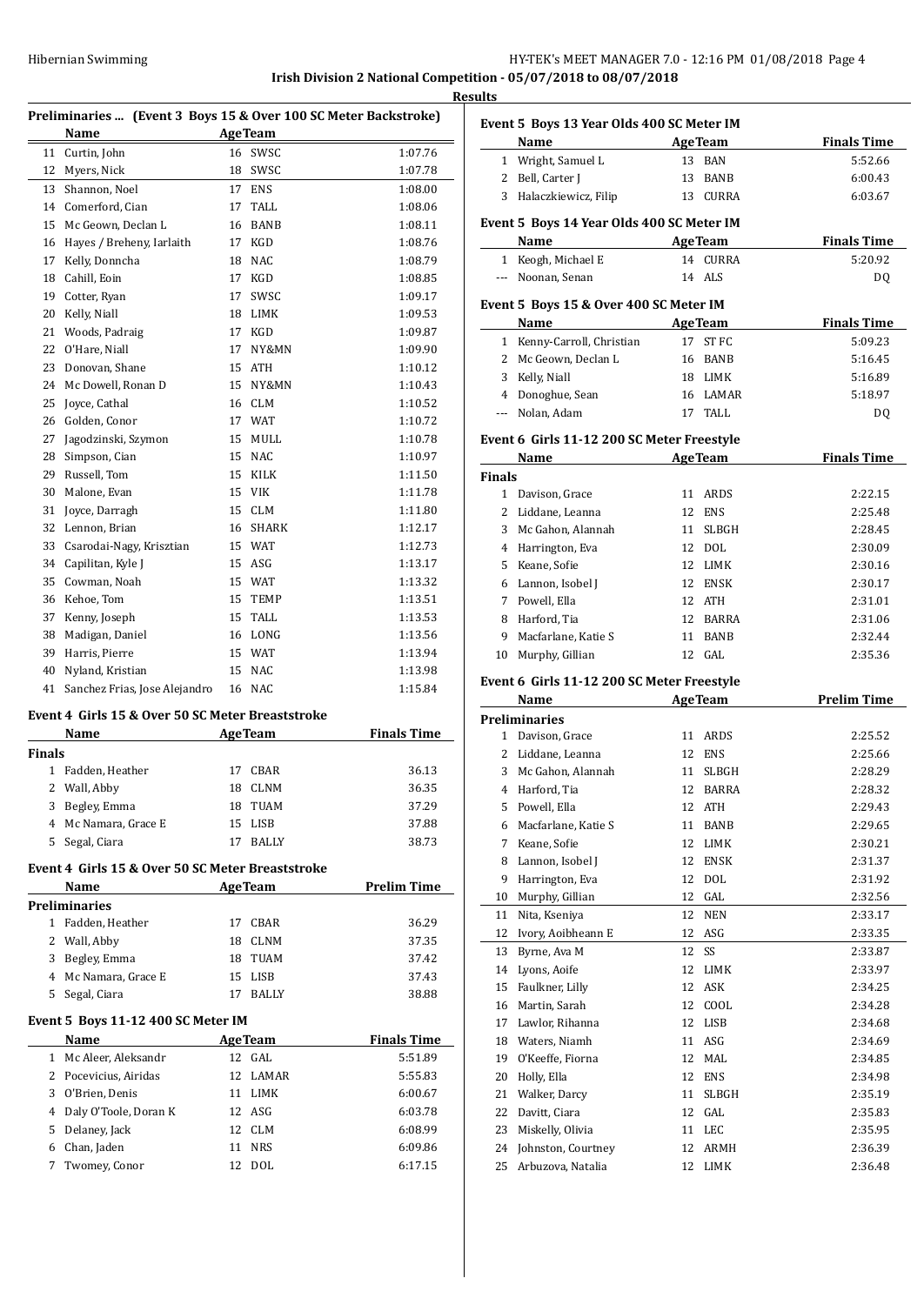**Irish Division 2 National Competition - 05/07/2018 to 08/07/2018**

|              | Preliminaries  (Event 6 Girls 11-12 200 SC Meter Freestyle) |    |                |                    |
|--------------|-------------------------------------------------------------|----|----------------|--------------------|
|              | Name                                                        |    | <b>AgeTeam</b> | <b>Prelim Time</b> |
| 26           | Smith, Maddie                                               |    | 12 SLBGH       | 2:37.71            |
| 27           | Mc Cormack, Rionagh                                         | 11 | LONG           | 2:39.06            |
| 28           | Railton, Michelle                                           |    | 11 TUAM        | 2:39.19            |
| 29           | Byrnes, Aoife                                               |    | 11 LIMK        | 2:39.24            |
| 30           | Sech, Antonina                                              |    | 11 SWSC        | 2:40.01            |
| 31           | Cotter, Katie                                               |    | 11 WCO         | 2:40.77            |
| 32           | Scanlon, Aisling                                            |    | 12 LONG        | 2:40.94            |
| 33           | Feerick, Aoife                                              |    | 11 LIMK        | 2:41.04            |
| 34           | Mulrenan, Lily                                              |    | 11 COM         | 2:41.24            |
| 35           | Mc Clean, Maeve                                             | 11 | SSEAL          | 2:42.33            |
| 36           | Csarodai-Nagy, Laura                                        | 11 | WAT            | 2:46.24            |
|              |                                                             |    |                |                    |
|              | Event 6 Girls 13 Year Olds 200 SC Meter Freestyle           |    | <b>AgeTeam</b> | <b>Finals Time</b> |
|              | Name                                                        |    |                |                    |
| Finals<br>1  |                                                             | 13 | ASG            | 2:20.89            |
| 2            | Sheehy, Lily J                                              | 13 | DOL            | 2:24.54            |
|              | O'Flynn, Chloe                                              |    |                |                    |
| 3            | Kennedy, Niamh                                              |    | 13 LASER       | 2:24.85            |
| 4            | Nolan, Sophie                                               |    | 13 VIK         | 2:25.67            |
| 5            | Dolan, Saoirse D                                            |    | 13 ASG         | 2:27.69            |
| 6            | Farnan, Caoimhe                                             |    | 13 ARMH        | 2:29.17            |
| 7            | Russell, Aimee                                              |    | 13 BMENA       | 2:29.54            |
| 8            | Murphy, Emma M                                              | 13 | SS             | 2:29.79            |
| 9            | O'Leary, Eimear                                             | 13 | GAL            | 2:30.36            |
| 10           | Doorly, Rosie                                               | 13 | GAL            | 2:33.67            |
|              | Event 6 Girls 13 Year Olds 200 SC Meter Freestyle           |    |                |                    |
|              | <b>Name</b>                                                 |    | <b>AgeTeam</b> | <b>Prelim Time</b> |
|              | Preliminaries                                               |    |                |                    |
| 1            | Sheehy, Lily J                                              | 13 | ASG            | 2:22.34            |
| 2            | O'Flynn, Chloe                                              | 13 | DOL            | 2:24.20            |
| 3            | Kennedy, Niamh                                              |    | 13 LASER       | 2:27.48            |
| 4            | Dolan, Saoirse D                                            |    | 13 ASG         | 2:27.84            |
| 5            | Nolan, Sophie                                               |    | 13 VIK         | 2:27.97            |
| 6            | Farnan, Caoimhe                                             |    | 13 ARMH        | 2:28.15            |
| 7            | Doorly, Rosie                                               | 13 | GAL            | 2:30.85            |
| 8            | Russell, Aimee                                              | 13 | <b>BMENA</b>   | 2:30.90            |
| 9            | O'Leary, Eimear                                             | 13 | GAL            | 2:31.27            |
| 10           | Murphy, Emma M                                              | 13 | SS             | 2:31.34            |
| 11           | Dore, Emily                                                 | 13 | ASK            | 2:31.52            |
| 12           | Allen, Farrah                                               | 13 | BAN            | 2:33.65            |
| 13           | Mc Donagh, Kristina                                         | 13 | <b>BLFN</b>    | 2:33.91            |
| 14           | Waters, Katie                                               | 13 | GAL            | 2:33.95            |
| 15           | Allen, Naoise                                               | 13 | VIK            | 2:35.08            |
| 16           | Reynolds, Edie                                              | 13 | LIMK           | 2:38.37            |
| 17           | Forde, Lara                                                 | 13 | ESB            | 2:38.84            |
|              |                                                             |    |                |                    |
|              | Event 6 Girls 14 Year Olds 200 SC Meter Freestyle           |    |                |                    |
|              | Name                                                        |    | <b>AgeTeam</b> | <b>Finals Time</b> |
| Finals       |                                                             |    |                |                    |
| $\mathbf{1}$ | Dalton, Robyn                                               | 14 | NAC            | 2:19.37            |
| 2            | O'Sullivan, Cathy                                           |    | 14 WAT         | 2:22.19            |
| 3            | Fahy, Laura                                                 | 14 | <b>BARRA</b>   | 2:22.22            |
| 4            | Bentley, Hazel C                                            |    | 14 ASG         | 2:22.30            |
| 5            | Walsh, Rowan                                                | 14 | SWSC           | 2:24.57            |
| 6            | Kelleher, Anna                                              | 14 | DOL            | 2:25.06            |
| 7            | Dirrane, Aoife                                              | 14 | LASER          | 2:25.21            |
| 8            | Rayan, Hajar                                                | 14 | COOL           | 2:26.61            |
| 9            | Mc Kinney, Mia                                              | 14 | CY DY          | 2:26.64            |

| <b>Results</b> |                                                   |       |                |                    |
|----------------|---------------------------------------------------|-------|----------------|--------------------|
| 10             | Furlong, Holly                                    | 14 SS |                | 2:28.81            |
|                | Event 6 Girls 14 Year Olds 200 SC Meter Freestyle |       |                |                    |
|                | Name                                              |       | <b>AgeTeam</b> | <b>Prelim Time</b> |
|                | <b>Preliminaries</b>                              |       |                |                    |
| 1              | Dalton, Robyn                                     |       | 14 NAC         | 2:19.61            |
| 2              | Bentley, Hazel C                                  |       | $14$ ASG       | 2:21.72            |
| 3              | O'Sullivan, Cathy                                 |       | 14 WAT         | 2:21.90            |
| 4              | Fahy, Laura                                       | 14    | <b>BARRA</b>   | 2:23.68            |
| 5              | Dirrane, Aoife                                    | 14    | LASER          | 2:24.32            |
| 6              | Walsh, Rowan                                      |       | 14 SWSC        | 2:26.06            |
| 7              | Kelleher, Anna                                    |       | 14 DOL         | 2:26.28            |
| 8              | Mc Kinney, Mia                                    | 14    | CY DY          | 2:26.57            |
| 9              | Rayan, Hajar                                      |       | 14 COOL        | 2:27.01            |
| 10             | Furlong, Holly                                    | 14    | SS             | 2:27.39            |
| 11             | White, Rachel                                     | 14    | <b>KILK</b>    | 2:27.45            |
| 12             | Nic Dhonnacha, Maria                              |       | $14$ GAL       | 2:28.59            |
| 13             | Irwin, Kitty                                      | 14    | DOL            | 2:30.85            |
| 14             | Nowak, Emilia                                     | 14    | TULL           | 2:32.92            |
| 15             | Kenny, Lucy                                       | 14    | MAL            | 2:34.75            |
|                |                                                   |       |                |                    |

#### **Event 6 Girls 15 & Over 200 SC Meter Freestyle**

|               | Name                   |    | <b>AgeTeam</b> | <b>Finals Time</b> |
|---------------|------------------------|----|----------------|--------------------|
| <b>Finals</b> |                        |    |                |                    |
|               | Dunne, Katie           | 16 | ST FC          | 2:12.50            |
|               | Coen, Hazel            | 18 | CBAR           | 2:15.17            |
| 3             | Perkins, Sybil         | 15 | <b>ENS</b>     | 2:15.71            |
| 4             | Moloney, Mébh          | 17 | KGD            | 2:16.85            |
| 5.            | Mulhall, Pippa         |    | 16 TROJ        | 2:17.05            |
| 6             | Blanco-Morrissey, Maya | 17 | NAC.           | 2:17.29            |
|               | Foran. Ellen           |    | 18 SPL         | 2:17.36            |
| 8             | O'Neill, Aine          |    | 16 NAC         | 2:17.68            |
| 9             | Egan, Irina            | 18 | NAC.           | 2:18.91            |
| 10            | Colvin, Clíona         |    | 16 NAC         | 2:20.89            |

# **Event 6 Girls 15 & Over 200 SC Meter Freestyle**

|                          | Name                   |    | <b>AgeTeam</b>   | <b>Prelim Time</b> |
|--------------------------|------------------------|----|------------------|--------------------|
|                          | <b>Preliminaries</b>   |    |                  |                    |
| $\mathbf{1}$             | Dunne, Katie           | 16 | <b>STFC</b>      | 2:13.47            |
| $\overline{\mathcal{L}}$ | Coen, Hazel            | 18 | CBAR             | 2:15.63            |
| 3                        | Moloney, Mébh          | 17 | <b>KGD</b>       | 2:15.71            |
| 4                        | Mulhall, Pippa         | 16 | <b>TROI</b>      | 2:15.73            |
| 5                        | Egan, Irina            | 18 | <b>NAC</b>       | 2:16.66            |
| 6                        | Foran, Ellen           | 18 | <b>SPL</b>       | 2:16.81            |
| 7                        | O'Neill, Aine          | 16 | <b>NAC</b>       | 2:17.02            |
| 8                        | Colvin, Clíona         | 16 | <b>NAC</b>       | 2:17.05            |
| 9                        | Perkins, Sybil         | 15 | <b>ENS</b>       | 2:17.07            |
| 10                       | Blanco-Morrissey, Maya | 17 | <b>NAC</b>       | 2:17.46            |
| 11                       | Henry, Lisa            | 17 | <b>CLM</b>       | 2:18.23            |
| 12                       | Ferris, Chloe          | 18 | MAL              | 2:18.96            |
| $*13$                    | Gore, Aoife            | 16 | <b>WAT</b>       | 2:19.02            |
| $*13$                    | Mc Namara, Grace E     | 15 | <b>LISB</b>      | 2:19.02            |
| 15                       | Gleeson, Laura         | 16 | <b>TEMP</b>      | 2:19.10            |
| 16                       | Menown, Abigail E      | 15 | <b>LISB</b>      | 2:19.93            |
| 17                       | Evans, Julia           | 16 | <b>TITAN</b>     | 2:20.09            |
| 18                       | Kearney, Sorcha        | 16 | <b>BLFN</b>      | 2:20.44            |
| 19                       | Coffey, Niamh          | 17 | <b>KLRNY</b>     | 2:20.47            |
| 20                       | Shiels, Ciara          | 16 | <b>SPL</b>       | 2:20.59            |
| 21                       | Harrington, Ciara      | 16 | ST <sub>FC</sub> | 2:20.87            |
| 22                       | Bowden, Katie          | 16 | <b>SLBGH</b>     | 2:20.91            |
| 23                       | Kotsikava, Lizaveta    | 18 | <b>NAC</b>       | 2:21.21            |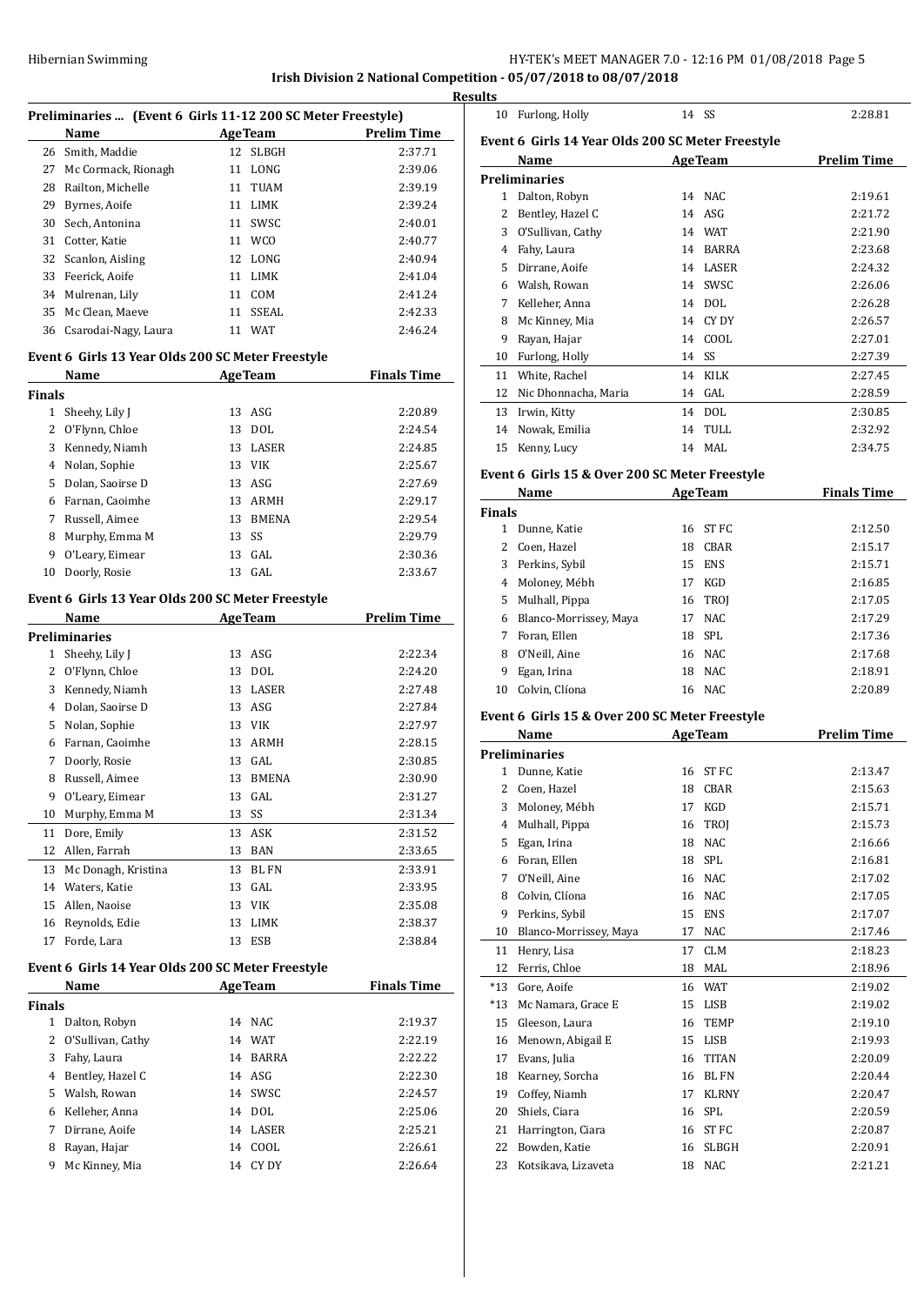| Hibernian Swimming | HY-TEK's MEET MANAGER 7.0 - 12:16 PM 01/08/2018 Page 6               |
|--------------------|----------------------------------------------------------------------|
|                    | Irish Division 2 National Competition - $05/07/2018$ to $08/07/2018$ |

**Results**

| Preliminaries  (Event 6 Girls 15 & Over 200 SC Meter Freestyle) |                                                  |    |                |                    |  |
|-----------------------------------------------------------------|--------------------------------------------------|----|----------------|--------------------|--|
|                                                                 | Name                                             |    | <b>AgeTeam</b> | <b>Prelim Time</b> |  |
| 24                                                              | Nemes, Genoveva                                  | 15 | ALS            | 2:21.36            |  |
| 25                                                              | Murray, Rachel                                   | 15 | LIMK           | 2:21.94            |  |
| 26                                                              | Munro, Lara                                      |    | 17 LIMK        | 2:22.54            |  |
| 27                                                              | Courtney, Arianne                                | 16 | TEMP           | 2:22.72            |  |
| 28                                                              | Perets, Katherina                                |    | 15 VIK         | 2:23.21            |  |
| 29                                                              | Milosevic, Sara                                  | 15 | TROJ           | 2:23.44            |  |
| 30                                                              | Long, Leah                                       | 16 | KGD            | 2:23.57            |  |
| 31                                                              | Reidy, Aisling                                   | 17 | <b>ENS</b>     | 2:23.65            |  |
| 32                                                              | Kennedy, Ailbhe                                  | 16 | LASER          | 2:23.73            |  |
| 33                                                              | Forde, Emma                                      | 15 | <b>DOL</b>     | 2:23.87            |  |
| 34                                                              | Conway, Fiona                                    |    | 16 CBAR        | 2:23.94            |  |
| 35                                                              | Burton Stafford, Kate E                          |    | 16 TROJ        | 2:24.03            |  |
| 36                                                              | Ward, Aileen                                     | 15 | ATH            | 2:24.26            |  |
| *37                                                             | Lamb, Freya                                      | 15 | SWSC           | 2:24.29            |  |
| *37                                                             | Hayes, Evelyn                                    |    | 18 KGD         | 2:24.29            |  |
| 39                                                              | Galland, Ellie                                   |    | 16 SWSC        | 2:24.32            |  |
| 40                                                              | Johnston, Anna                                   |    | 16 PDOWN       | 2:24.80            |  |
| 41                                                              | Sneddon, Catriona V                              |    | 16 NY&MN       | 2:25.07            |  |
| 42                                                              | Clancy, Rose                                     |    | 15 LIMK        | 2:25.22            |  |
|                                                                 |                                                  |    |                |                    |  |
| 43                                                              | Logan, Katie                                     |    | 16 BMENA       | 2:25.69            |  |
| 44                                                              | Bradley, Aoife                                   | 15 | <b>TITAN</b>   | 2:25.97            |  |
| 45                                                              | Lynch, Grace                                     | 15 | SWSC           | 2:26.31            |  |
| 46                                                              | Hogan, Lucy                                      |    | 15 LONG        | 2:26.69            |  |
| 47                                                              | Collins, Eileen                                  | 15 | ASK            | 2:26.97            |  |
| 48                                                              | Diggins, Ana Li                                  | 15 | <b>CLNM</b>    | 2:27.27            |  |
| 49                                                              | Bartram, Nia B                                   |    | 15 LONG        | 2:27.93            |  |
| 50                                                              | Hanly, Sarah                                     |    | 15 ASK         | 2:28.69            |  |
| 51                                                              | Martin, Amy                                      | 15 | TITAN          | 2:28.70            |  |
| 52                                                              | O'Kane, Niamh                                    | 15 | ENSK           | 2:28.77            |  |
| 53                                                              | Smialek, Olivia                                  |    | 15 ATH         | 2:29.86            |  |
|                                                                 | 54 Burns, Aimee A                                |    | 16 NY&MN       | 2:31.20            |  |
| 55                                                              | Lyons, Maria                                     |    | 16 SLIGO       | 2:32.66            |  |
| 56                                                              | Burke, Rachel                                    | 15 | <b>GLN</b>     | 2:32.72            |  |
| 57                                                              | Hart, Stephanie O                                | 15 | NY&MN          | 2:32.88            |  |
|                                                                 | Event 7 Boys 11-12 200 SC Meter Butterfly        |    |                |                    |  |
|                                                                 | Name                                             |    | <b>AgeTeam</b> | <b>Finals Time</b> |  |
|                                                                 |                                                  |    |                |                    |  |
| Finals                                                          |                                                  |    |                |                    |  |
|                                                                 | 1 Fane, Ricky                                    |    | 11 DOL         | 3:16.85            |  |
|                                                                 | Event 7 Boys 11-12 200 SC Meter Butterfly        |    |                |                    |  |
|                                                                 | Name<br><b>Example 21 Age Team</b>               |    |                | <b>Prelim Time</b> |  |
|                                                                 | <b>Preliminaries</b>                             |    |                |                    |  |
|                                                                 | 1 Fane, Ricky                                    |    | 11 DOL         | 3:14.85            |  |
|                                                                 | --- Chan, Jaden                                  |    | 11 NRS         | DQ                 |  |
|                                                                 |                                                  |    |                |                    |  |
|                                                                 | Event 7 Boys 13 Year Olds 200 SC Meter Butterfly |    |                |                    |  |
|                                                                 | Name $\qquad \qquad$                             |    | <b>AgeTeam</b> | <b>Finals Time</b> |  |
| Finals                                                          |                                                  |    |                |                    |  |
|                                                                 | 1 Halaczkiewicz, Filip                           |    | 13 CURRA       | 2:45.26            |  |
|                                                                 | 2 Wright, Samuel L                               |    | 13 BAN         | 2:45.71            |  |
|                                                                 | Event 7 Boys 13 Year Olds 200 SC Meter Butterfly |    |                |                    |  |
|                                                                 | Name                                             |    | <b>AgeTeam</b> | <b>Prelim Time</b> |  |
|                                                                 | <b>Preliminaries</b>                             |    |                |                    |  |
|                                                                 | 1 Wright, Samuel L                               |    | 13 BAN         | 2:53.74            |  |
|                                                                 | 2 Halaczkiewicz, Filip                           | 13 | CURRA          | 2:56.38            |  |
|                                                                 |                                                  |    |                |                    |  |

|               | Event 7 Boys 15 & Over 200 SC Meter Butterfly |    |                |                    |
|---------------|-----------------------------------------------|----|----------------|--------------------|
|               | Name AgeTeam                                  |    |                | <b>Finals Time</b> |
| <b>Finals</b> |                                               |    |                |                    |
|               | 1 Kenny-Carroll, Christian                    |    | 17 ST FC       | 2:24.62            |
|               | 2 Mc Geown, Declan L                          |    | 16 BANB        | 2:28.41            |
|               | 3 Madigan, Daniel                             |    | 16 LONG        | 2:32.26            |
|               | 4 Faherty, Christopher                        |    | 16 LONG        | 2:39.18            |
|               |                                               |    |                |                    |
|               | Event 7 Boys 15 & Over 200 SC Meter Butterfly |    |                |                    |
|               | Name                                          |    | <b>AgeTeam</b> | <b>Prelim Time</b> |
|               | <b>Preliminaries</b>                          |    |                |                    |
|               | 1 Kenny-Carroll, Christian                    |    | 17 ST FC       | 2:27.93            |
|               | 2 Mc Geown, Declan L                          |    | 16 BANB        | 2:31.80            |
|               | 3 Madigan, Daniel                             |    | 16 LONG        | 2:37.13            |
|               | 4 Faherty, Christopher                        |    | 16 LONG        | 2:42.73            |
|               | --- Nolan, Adam                               |    | 17 TALL        | DQ                 |
|               |                                               |    |                |                    |
|               | Event 8 Girls 11-12 100 SC Meter Backstroke   |    |                |                    |
|               | Name                                          |    | <b>AgeTeam</b> | <b>Finals Time</b> |
| Finals        |                                               |    |                |                    |
|               | 1 Davison, Grace                              |    | 11 ARDS        | 1:11.06            |
|               | 2 Macfarlane, Katie S                         | 11 | <b>BANB</b>    | 1:15.86            |
|               | 3 Harford, Tia                                |    | 12 BARRA       | 1:16.19            |
|               | 4 Sun, Ai Lin                                 | 11 | TALL           | 1:16.28            |
|               | 5 Batori, Aurora                              |    | 12 ESB         | 1:17.02            |
|               | 6 Mc Gahon, Alannah                           | 11 | <b>SLBGH</b>   | 1:18.13            |
|               | 7 Lannon, Isobel J                            |    | 12 ENSK        | 1:18.58            |
|               | 8 Logan, Eliza                                |    | 12 ADSC        | 1:19.16            |
|               | 9 Waters, Niamh                               |    | 11 ASG         | 1:19.20            |
|               | 10 Kilroe, Hollie                             |    | 12 COM         | 1:20.17            |
|               |                                               |    |                |                    |
|               | Event 8 Girls 11-12 100 SC Meter Backstroke   |    |                |                    |
|               | Name                                          |    | <b>AgeTeam</b> | <b>Prelim Time</b> |
|               | <b>Preliminaries</b>                          |    |                |                    |
|               | 1 Davison, Grace                              |    | 11 ARDS        | 1:13.93            |
|               | 2 Macfarlane, Katie S                         |    | 11 BANB        | 1:15.83            |
|               | 3 Harford, Tia                                |    | 12 BARRA       | 1:16.15            |
|               | 4 Sun, Ai Lin                                 | 11 | TALL           | 1:16.22            |
|               | 5 Batori, Aurora                              |    | 12 ESB         | 1:16.53            |
|               | 6 Kilroe, Hollie                              |    | 12 COM         | 1:17.81            |
|               | 7 Mc Gahon, Alannah                           |    | 11 SLBGH       | 1:18.23            |
| 8             | Logan, Eliza                                  | 12 | ADSC           | 1:18.53            |
| 9             | Lannon, Isobel J                              | 12 | <b>ENSK</b>    | 1:18.79            |
| 10            | Waters, Niamh                                 | 11 | ASG            | 1:18.80            |
| 11            | Perkins, Jodie                                | 12 | ENS            | 1:19.02            |
| 12            | Brennan, Sorcha                               | 12 | TUAM           | 1:19.57            |
| 13            | Smyth, Charlotte                              | 12 | LARNE          | 1:19.69            |
| 14            | O'Boyle, Jane                                 | 12 | LONG           | 1:19.72            |
| 15            | Martin, Sarah                                 | 12 | COOL           | 1:19.76            |
| 16            | Harrington, Eva                               | 12 | DOL            | 1:20.13            |
| 17            | Mc Grath, Izzy                                | 12 | DOL            | 1:20.22            |
| 18            | Byrne, Ava M                                  | 12 | SS             | 1:20.32            |
| 19            | Stewart, Tilly                                | 12 | BMENA          | 1:20.66            |
| 20            | Curley, Caoimhe                               | 12 | CBAR           | 1:20.81            |
| 21            | Fogarty, Ella                                 | 12 | CAR            | 1:20.87            |
| 22            | Holly, Ella                                   | 12 | <b>ENS</b>     | 1:20.91            |
| 23            | Burns-Atkin, Alana                            | 12 | BANB           | 1:20.93            |
| 24            | Doyle, Caoimhe                                | 12 | DROG           | 1:20.95            |
| 25            | Nita, Kseniya                                 | 12 | NEN            | 1:21.03            |
| 26            | O'Brien, Grace                                | 12 | ${\tt LONG}$   | 1:21.21            |
| 27            | O'Bric *, Molly                               | 12 | TITAN          | 1:21.50            |
|               |                                               |    |                |                    |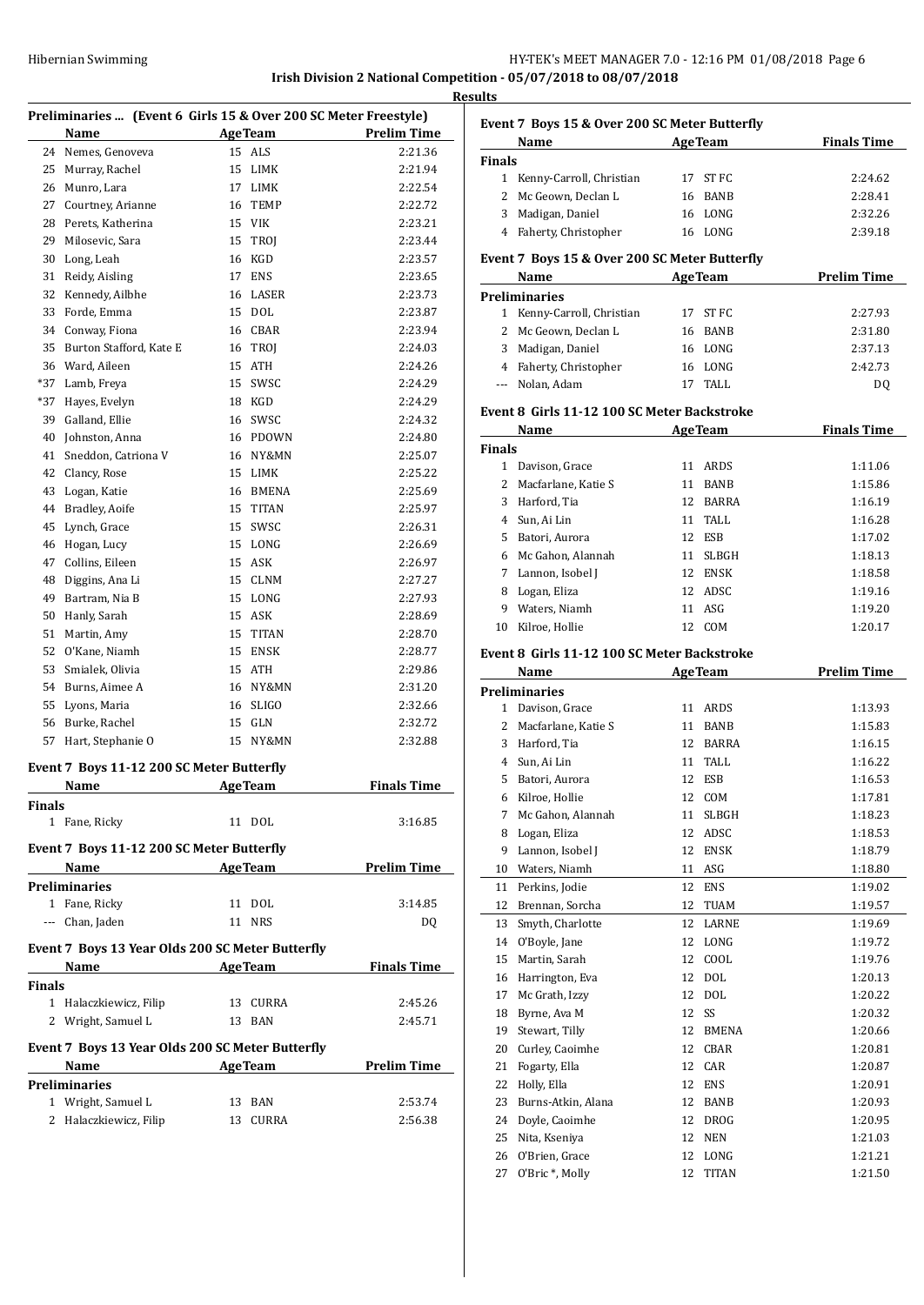# HY-TEK's MEET MANAGER 7.0 - 12:16 PM 01/08/2018 Page 7 **Irish Division 2 National Competition - 05/07/2018 to 08/07/2018**

**Results**

| Preliminaries  (Event 8 Girls 11-12 100 SC Meter Backstroke) |                                                    |         |                |                    |
|--------------------------------------------------------------|----------------------------------------------------|---------|----------------|--------------------|
|                                                              | Name                                               |         | <b>AgeTeam</b> | <b>Prelim Time</b> |
| 28                                                           | Bryce, Lauren                                      | 12      | ALS            | 1:21.52            |
| 29                                                           | Mc Clean, Maeve                                    | 11      | SSEAL          | 1:21.60            |
| 30                                                           | Lawless, Roisin                                    | 12      | <b>WEX</b>     | 1:21.62            |
| 31                                                           | Davitt, Ciara                                      | 12      | GAL            | 1:21.68            |
| 32                                                           | Mc Cusker, Edie R                                  | 11      | <b>BANB</b>    | 1:21.78            |
| 33                                                           | Scanlon, Aisling                                   |         | 12 LONG        | 1:21.98            |
| 34                                                           | Mc Fadden, Alisha                                  |         | 12 COOL        | 1:22.19            |
| 35                                                           | Lyons, Aoife                                       |         | 12 LIMK        | 1:22.36            |
| 36                                                           | Gallagher, Sinéad                                  | 11      | SWSC           | 1:22.42            |
| 37                                                           | Keane, Sofie                                       |         | 12 LIMK        | 1:22.48            |
| 38                                                           | Walker, Darcy                                      | 11      | <b>SLBGH</b>   | 1:22.49            |
| 39                                                           | Jones Bourke, Ella                                 | 12      | LIMK           | 1:22.69            |
| 40                                                           | Kelly, Lucy                                        | 11      | ALS            | 1:22.79            |
| 41                                                           | Parker, Clodagh                                    | 12      | <b>TUAM</b>    | 1:23.18            |
| $*42$                                                        | Rather, Kassie                                     | 12      | GAL            | 1:23.25            |
| $*42$                                                        | Lawlor, Rihanna                                    | 12      | LISB           | 1:23.25            |
| 44                                                           | O'Connell, Evie                                    | 11      | DOL            | 1:23.60            |
| 45                                                           | Gillis, Rebekah                                    | 12      | <b>SLBGH</b>   | 1:23.65            |
| 46                                                           | Mahon, Alyson J                                    |         | 12 CURRA       | 1:23.74            |
| 47                                                           | O'Shea, Michelle                                   | 12      | <b>DOL</b>     | 1:24.10            |
| 48                                                           | Urry, Scarlett                                     | 12      | <b>BAN</b>     | 1:24.13            |
| 49                                                           | Arbuzova, Natalia                                  | 12      | LIMK           | 1:24.16            |
| 50                                                           | Wogan, Zoe                                         | 11      | ALS            | 1:24.24            |
| 51                                                           | Cotter, Katie                                      | 11      | <b>WCO</b>     | 1:24.49            |
| 52                                                           | Johnston, Courtney                                 | 12      | ARMH           | 1:24.95            |
| 53                                                           | Miskelly, Olivia                                   | 11      | <b>LEC</b>     | 1:25.17            |
| 54                                                           | Sech, Antonina                                     | 11      | SWSC           | 1:25.33            |
| 55                                                           | O'Keeffe, Fiorna                                   | 12      | MAL            | 1:26.09            |
| 56                                                           | Cochrane, Grace                                    | 11      | LURG           | 1:26.53            |
| 57                                                           | Januleviciute, Mia                                 | 11      | <b>DUNN</b>    | 1:26.61            |
| 58                                                           | Fitzgerald, Gemma                                  | 11      | TG SK          | 1:26.95            |
| 59                                                           | Bradley, Jane                                      | 12      | <b>SLIGO</b>   | 1:27.07            |
| 60                                                           | Connell, Leah                                      | 11      | ATH            | 1:27.71            |
| 61                                                           | Boylan, Andrea                                     | 11      | ALS            | 1:27.76            |
| 62                                                           | Feerick, Aoife                                     | 11      | LIMK           | 1:29.58            |
|                                                              | Event 8 Girls 13 Year Olds 100 SC Meter Backstroke |         |                |                    |
|                                                              | Name                                               | AgeTeam |                | Finals Time        |
| Finals                                                       |                                                    |         |                |                    |
| $\mathbf{1}$                                                 | Mc Donagh, Kristina                                | 13      | BL FN          | 1:15.64            |
| 2                                                            | Morrissey, Erin                                    | 13      | KILK           | 1:16.49            |
| 3                                                            | Farnan, Caoimhe                                    | 13      | ARMH           | 1:16.64            |
| 4                                                            | Nasonov, Maria                                     | 13      | <b>TEMP</b>    | 1:16.98            |
| 5                                                            | Nolan, Sophie                                      | 13      | VIK            | 1:18.32            |
| 6                                                            | Cahill, Anna                                       | 13      | ST FC          | 1:18.33            |

| $*7$ | Connaughton-Jones, Ciara | 13 | <b>SLIGO</b> | 1:18.05 |
|------|--------------------------|----|--------------|---------|
| 9    | Kennedy, Niamh           | 13 | LASER        | 1:18.09 |
| 10   | Nolan, Sophie            | 13 | VIK          | 1:18.33 |
| 11   | Walsh, Niamh             | 13 | <b>GLN</b>   | 1:18.70 |
| 12   | Mc Cartney, Carly        | 13 | NY&MN        | 1:19.39 |
| 13   | O'Connor, Dara           | 13 | <b>BARRA</b> | 1:19.51 |
| 14   | Pliszka, Antonina        | 13 | COM          | 1:19.82 |
| 15   | Waters, Katie            | 13 | GAL          | 1:19.99 |
| 16   | Redmond, Kate            | 13 | LAMAR        | 1:20.52 |
| 17   | Brennan, Lucy            | 13 | <b>LAMAR</b> | 1:20.77 |
| 18   | Cosgrave, Sarah          | 13 | CBAR         | 1:20.93 |
| 19   | Allen, Naoise            | 13 | <b>VIK</b>   | 1:21.63 |
| 20   | Gore, Ciara              | 13 | <b>WAT</b>   | 1:22.51 |
| 21   | Cooney, Sorsha           | 13 | <b>ECAV</b>  | 1:22.86 |
| 22   | Conroy, Emily            | 13 | <b>GLN</b>   | 1:24.01 |

# **Event 8 Girls 14 Year Olds 100 SC Meter Backstroke**

| Name          |                       |    | <b>AgeTeam</b> | <b>Finals Time</b> |  |
|---------------|-----------------------|----|----------------|--------------------|--|
| <b>Finals</b> |                       |    |                |                    |  |
| 1             | Mc Knight, Lucy       | 14 | <b>LARNE</b>   | 1:11.27            |  |
| 2             | Niskanen Moran, Eva G | 14 | CURRA          | 1:13.12            |  |
| 3             | Coleman, Caoimhe      | 14 | <b>CURRA</b>   | 1:15.69            |  |
| 4             | O'Connor, Clodagh     | 14 | MARI.          | 1:15.74            |  |
| 5.            | Mc Glinchey, Anna     | 14 | ST DO          | 1:16.27            |  |
| 6             | Preston, Katie        |    | 14 ALS         | 1:16.37            |  |
| 7             | Furlong, Holly        |    | 14 SS          | 1:17.06            |  |
| 8             | Harris, Sophie        | 14 | KFSHR          | 1:17.10            |  |
| 9             | O'Gradaigh, Meabh     |    | 14 ALS         | 1:17.45            |  |
| 10            | Hurley, Megan         | 14 | CLNM           | 1:17.80            |  |

#### **Event 8 Girls 14 Year Olds 100 SC Meter Backstroke**

| Name                    |                       |    | <b>AgeTeam</b>   | <b>Prelim Time</b> |  |
|-------------------------|-----------------------|----|------------------|--------------------|--|
|                         | <b>Preliminaries</b>  |    |                  |                    |  |
| 1                       | Mc Knight, Lucy       | 14 | <b>LARNE</b>     | 1:11.96            |  |
| $\overline{\mathbf{c}}$ | Niskanen Moran, Eva G | 14 | <b>CURRA</b>     | 1:14.12            |  |
| 3                       | Coleman, Caoimhe      | 14 | <b>CURRA</b>     | 1:15.49            |  |
| 4                       | Harris, Sophie        | 14 | <b>KFSHR</b>     | 1:15.54            |  |
| 5                       | Furlong, Holly        | 14 | SS               | 1:15.99            |  |
| 6                       | O'Connor, Clodagh     | 14 | MARI.            | 1:16.13            |  |
| 7                       | Preston, Katie        | 14 | ALS              | 1:16.19            |  |
| 8                       | Bentley, Hazel C      | 14 | ASG              | 1:16.30            |  |
| $*q$                    | Mc Glinchey, Anna     | 14 | ST <sub>DO</sub> | 1:16.40            |  |
| *9                      | Hurley, Megan         | 14 | <b>CLNM</b>      | 1:16.40            |  |
| 11                      | O'Gradaigh, Meabh     | 14 | <b>ALS</b>       | 1:16.74            |  |
| 12                      | Lynch, Suzy           | 14 | SWSC             | 1:17.01            |  |
| 13                      | Pilcher, Millie       | 14 | <b>CLM</b>       | 1:17.38            |  |
| 14                      | Byrne, Ella           | 14 | LONG             | 1:17.59            |  |
| 15                      | Nash, Molly           | 14 | DOL              | 1:17.63            |  |
| 16                      | Byrne, Abby           | 14 | <b>STFC</b>      | 1:17.68            |  |
| 17                      | O'Sullivan, Cathy     | 14 | <b>WAT</b>       | 1:18.08            |  |
| 18                      | Williams, Keira       | 14 | <b>BAN</b>       | 1:18.25            |  |
| 19                      | Wall, Neasa           | 14 | SWSC             | 1:18.40            |  |
| 20                      | Bobiet, Anna          | 14 | <b>VIK</b>       | 1:18.54            |  |
| 21                      | Dirrane, Aoife        | 14 | LASER            | 1:18.59            |  |
| 22                      | MC Hale, Zoe          | 14 | <b>CBAR</b>      | 1:19.00            |  |
| 23                      | Fennessy, Faye        | 14 | <b>LIMK</b>      | 1:19.61            |  |
| 24                      | Nic Dhonnacha, Maria  | 14 | GAL              | 1:22.50            |  |
| ---                     | Walsh, Rowan          | 14 | SWSC             | DQ                 |  |
|                         |                       |    |                  |                    |  |

#### **Event 8 Girls 13 Year Olds 100 SC Meter Backstroke**

|       | <b>Name</b>         |     | <b>AgeTeam</b> | <b>Prelim Time</b> |
|-------|---------------------|-----|----------------|--------------------|
|       | Preliminaries       |     |                |                    |
| $^*1$ | Morrissey, Erin     | 13  | KILK           | 1:17.34            |
| $^*1$ | O'Mahony, Treasa    |     | 13 LARNE       | 1:17.34            |
| 3     | Nasonov, Maria      |     | 13 TEMP        | 1:17.50            |
| 4     | Farnan, Caoimhe     | 13  | ARMH           | 1:17.64            |
| 5.    | Mc Donagh, Kristina | 13. | BL FN          | 1:17.79            |
| 6     | Buckland, Kelsey    | 13  | <b>ECAV</b>    | 1:17.98            |
| $*7$  | Cahill, Anna        | 13  | ST FC          | 1:18.05            |
|       |                     |     |                |                    |

7 O'Mahony, Treasa 13 LARNE 1:18.42 8 Kennedy, Niamh 13 LASER 1:18.55 Buckland, Kelsey 13 ECAV 1:18.74 10 Connaughton-Jones, Ciara 13 SLIGO 1:19.24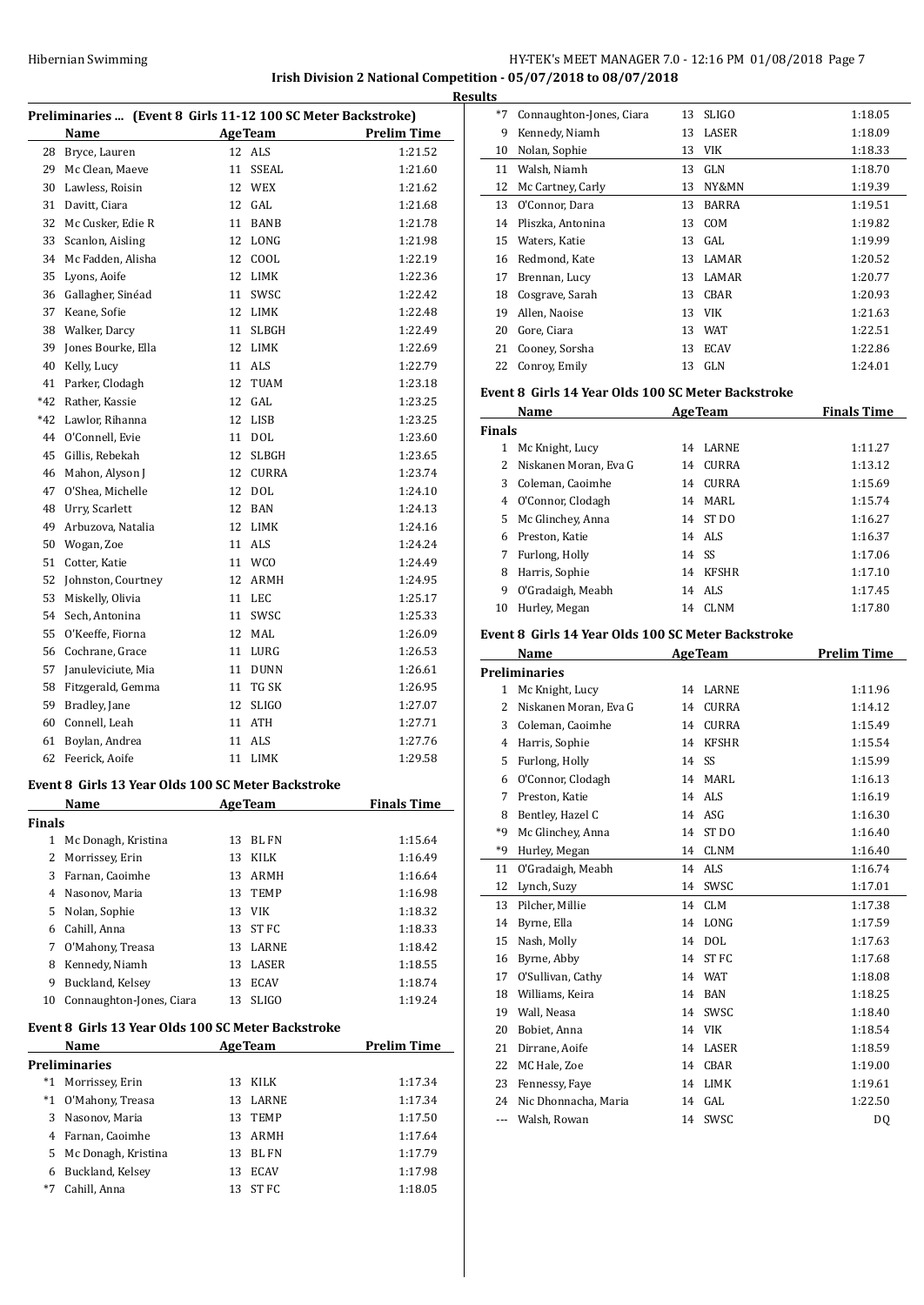# Hibernian Swimming **HY-TEK's MEET MANAGER 7.0 - 12:16 PM 01/08/2018** Page 8 **Irish Division 2 National Competition - 05/07/2018 to 08/07/2018**

**Event 8 Girls 15 & Over 100 SC Meter Backstroke Name Age Team Finals Time Finals** 1 Dunne, Katie 16 ST FC 1:06.71 2 O'Reilly, Grainne 17 TROJ 1:08.75 3 Mulhall, Pippa 16 TROJ 1:10.27 4 Smith, Leah 18 BREF 1:10.85 5 Gellately, Megan 17 PDOWN 1:11.29 6 Harrington, Ciara 16 ST FC 1:11.59 7 Buckley, Ellen 17 CLNM 1:11.84 8 Walsh, Tara 16 SLIGO 1:11.85 9 Markey, Kate 19 ST FC 1:12.06 10 Pigott, Eimear 18 DOL 1:12.60 **Event 8 Girls 15 & Over 100 SC Meter Backstroke Name Age Team Prelim Time Preliminaries** 1 Dunne, Katie 16 ST FC 1:06.69 2 O'Reilly, Grainne 17 TROJ 1:09.09 3 Mulhall, Pippa 16 TROJ 1:10.51 4 Walsh, Tara 16 SLIGO 1:11.62 5 Gellately, Megan 17 PDOWN 1:11.79 6 Buckley, Ellen 17 CLNM 1:11.95 7 Smith, Leah 18 BREF 1:12.40 8 Harrington, Ciara 16 ST FC 1:12.49 9 Pigott, Eimear 18 DOL 1:12.87 10 Markey, Kate 19 ST FC 1:12.93 11 Blanco-Morrissey, Maya 17 NAC 1:13.01 12 Kearney, Sorcha 16 BL FN 1:13.02 \*13 Courtney, Arianne 16 TEMP 1:13.41 \*13 Perkins, Sybil 15 ENS 1:13.41 15 Clancy, Rose 15 LIMK 1:13.43 16 Cunningham, Dani 17 WAT 1:13.75 17 Mc Bride, Rachel 19 BMENA 1:13.86 18 Pimm, Emma 17 SPL 1:13.88 19 O'Meara, Siobhan 16 CAR 1:14.40 20 Foran, Ellen 18 SPL 1:14.61 21 Lamb, Freya 15 SWSC 1:14.86 22 Collins, Eileen 15 ASK 1:15.05 23 Woods, Luisa 15 NAC 1:15.26 24 Johnston, Anna 16 PDOWN 1:15.28 25 Raleigh, Rachael 16 LONG 1:15.35 26 O'Shea, Ana 17 KILK 1:15.45 27 Kelly, Emma 16 TUAM 1:15.56 28 O'Sullivan, Caoimhe 17 SLIGO 1:15.80 29 Milosevic, Sara 15 TROJ 1:15.93 30 Burton Stafford, Kate E 16 TROJ 1:16.14 31 Bowden, Katie 16 SLBGH 1:16.27 32 Colvin, Clíéona 16 NAC 1:16.34 33 Hurley, Lauren 16 CLNM 1:16.39 34 O'Boyle, Elizabeth 16 LONG 1:16.49 \*35 Farndon, Ellen 15 KLRNY 1:16.67 \*35 Long, Leah 16 KGD 1:16.67 37 Fleming, Zoe R 15 LISB 1:16.83 38 Kennedy, Ailbhe 16 LASER 1:16.95 39 Carey, Eva 16 SWSC 1:16.98 40 Conway, Fiona 16 CBAR 1:17.19 41 Diggins, Ana Li 15 CLNM 1:17.39 42 Bergeron, Tara 16 MULST 1:17.64 43 Menown, Abigail E 15 LISB 1:18.04

| <b>Results</b>                                                                                                                                                                                                                                                                                                                                                                                                                                                             |                                                 |    |                |                    |
|----------------------------------------------------------------------------------------------------------------------------------------------------------------------------------------------------------------------------------------------------------------------------------------------------------------------------------------------------------------------------------------------------------------------------------------------------------------------------|-------------------------------------------------|----|----------------|--------------------|
|                                                                                                                                                                                                                                                                                                                                                                                                                                                                            | 44 Collins, Ava                                 |    | 15 CLNM        | 1:18.32            |
|                                                                                                                                                                                                                                                                                                                                                                                                                                                                            | 45 Reed, Isobel                                 |    | 15 GLN         | 1:18.37            |
|                                                                                                                                                                                                                                                                                                                                                                                                                                                                            | 46 Smialek, Olivia                              |    | 15 ATH         | 1:18.83            |
|                                                                                                                                                                                                                                                                                                                                                                                                                                                                            | 47 Forde, Emma                                  |    | 15 DOL         | 1:18.88            |
|                                                                                                                                                                                                                                                                                                                                                                                                                                                                            | 48 O'Brien, Saibh                               |    | 15 KLRNY       | 1:19.12            |
|                                                                                                                                                                                                                                                                                                                                                                                                                                                                            | 49 Sneddon, Catriona V                          |    | 16 NY&MN       | 1:19.19            |
|                                                                                                                                                                                                                                                                                                                                                                                                                                                                            | 50 Holt, Enya                                   | 15 | ST FC          | 1:19.41            |
|                                                                                                                                                                                                                                                                                                                                                                                                                                                                            | 51 Galland, Ellie                               |    | 16 SWSC        | 1:19.49            |
|                                                                                                                                                                                                                                                                                                                                                                                                                                                                            | 52 Allen, Aoife                                 |    | 16 VIK         | 1:20.34            |
|                                                                                                                                                                                                                                                                                                                                                                                                                                                                            | 53 Lynch, Grace                                 |    | 15 SWSC        | 1:21.15            |
|                                                                                                                                                                                                                                                                                                                                                                                                                                                                            | 54 O'Kane, Niamh                                |    | 15 ENSK        | 1:21.17            |
|                                                                                                                                                                                                                                                                                                                                                                                                                                                                            | --- Gleeson, Laura                              |    | 16 TEMP        | DQ                 |
|                                                                                                                                                                                                                                                                                                                                                                                                                                                                            | --- Burns, Aimee A                              |    | 16 NY&MN       | DQ                 |
|                                                                                                                                                                                                                                                                                                                                                                                                                                                                            | Event 9 Boys 15 & Over 50 SC Meter Breaststroke |    |                |                    |
|                                                                                                                                                                                                                                                                                                                                                                                                                                                                            | Name                                            |    | AgeTeam        | <b>Finals Time</b> |
| <b>Finals</b>                                                                                                                                                                                                                                                                                                                                                                                                                                                              |                                                 |    |                |                    |
|                                                                                                                                                                                                                                                                                                                                                                                                                                                                            | 1 Clarke, Billy                                 | 17 | SHARK          | 33.29              |
|                                                                                                                                                                                                                                                                                                                                                                                                                                                                            | 2 Morris, Jayke                                 |    | 18 CLM         | 33.47              |
|                                                                                                                                                                                                                                                                                                                                                                                                                                                                            | 3 Breheny, Kieran                               |    | 17 CFIN        | 33.56              |
|                                                                                                                                                                                                                                                                                                                                                                                                                                                                            | 4 Rayan, Omar                                   | 17 | COOL           | 33.72              |
|                                                                                                                                                                                                                                                                                                                                                                                                                                                                            | Event 9 Boys 15 & Over 50 SC Meter Breaststroke |    |                |                    |
|                                                                                                                                                                                                                                                                                                                                                                                                                                                                            | Name                                            |    | <b>AgeTeam</b> | <b>Prelim Time</b> |
|                                                                                                                                                                                                                                                                                                                                                                                                                                                                            | <b>Preliminaries</b>                            |    |                |                    |
|                                                                                                                                                                                                                                                                                                                                                                                                                                                                            | 1 Clarke, Billy                                 |    | 17 SHARK       | 33.52              |
|                                                                                                                                                                                                                                                                                                                                                                                                                                                                            | 2 Morris, Jayke                                 |    | 18 CLM         | 33.73              |
|                                                                                                                                                                                                                                                                                                                                                                                                                                                                            | 3 Breheny, Kieran                               |    | 17 CFIN        | 33.96              |
|                                                                                                                                                                                                                                                                                                                                                                                                                                                                            | 4 Rayan, Omar                                   |    | 17 COOL        | 35.85              |
|                                                                                                                                                                                                                                                                                                                                                                                                                                                                            | 1 Macfarlane, Katie S                           |    | 11 BANB        | 5:51.40            |
|                                                                                                                                                                                                                                                                                                                                                                                                                                                                            | 2 Murphy, Gillian                               |    | 12 GAL         | 6:00.33            |
|                                                                                                                                                                                                                                                                                                                                                                                                                                                                            | 3 Burns-Atkin, Alana                            |    | 12 BANB        | 6:00.96            |
|                                                                                                                                                                                                                                                                                                                                                                                                                                                                            | 4 Sun, Ai Lin                                   | 11 | TALL           | 6:01.39            |
|                                                                                                                                                                                                                                                                                                                                                                                                                                                                            | 5 Harford, Tia                                  |    | 12 BARRA       | 6:02.31            |
|                                                                                                                                                                                                                                                                                                                                                                                                                                                                            | 6 Mc Grath, Izzy                                |    | 12 DOL         | 6:04.44            |
|                                                                                                                                                                                                                                                                                                                                                                                                                                                                            | 7 Aylward, Alegra                               |    | 12 BREF        | 6:17.69            |
|                                                                                                                                                                                                                                                                                                                                                                                                                                                                            | 8 Walker, Darcy                                 |    | 11 SLBGH       | 6:18.88            |
|                                                                                                                                                                                                                                                                                                                                                                                                                                                                            | 9 Mc Cormack, Rionagh                           |    | 11 LONG        | 6:36.14            |
|                                                                                                                                                                                                                                                                                                                                                                                                                                                                            | 10 Johnston, Courtney                           |    | 12 ARMH        | 6:39.00            |
| $\frac{1}{2} \left( \frac{1}{2} \right) \left( \frac{1}{2} \right) \left( \frac{1}{2} \right) \left( \frac{1}{2} \right) \left( \frac{1}{2} \right) \left( \frac{1}{2} \right) \left( \frac{1}{2} \right) \left( \frac{1}{2} \right) \left( \frac{1}{2} \right) \left( \frac{1}{2} \right) \left( \frac{1}{2} \right) \left( \frac{1}{2} \right) \left( \frac{1}{2} \right) \left( \frac{1}{2} \right) \left( \frac{1}{2} \right) \left( \frac{1}{2} \right) \left( \frac$ | Davitt, Ciara                                   |    | 12 GAL         | DQ                 |
|                                                                                                                                                                                                                                                                                                                                                                                                                                                                            | Event 10 Girls 13 Year Olds 400 SC Meter IM     |    |                |                    |
|                                                                                                                                                                                                                                                                                                                                                                                                                                                                            | Name                                            |    | <b>AgeTeam</b> | <b>Finals Time</b> |
|                                                                                                                                                                                                                                                                                                                                                                                                                                                                            | 1 Connaughton-Jones, Ciara                      | 13 | <b>SLIGO</b>   | 6:00.87            |
|                                                                                                                                                                                                                                                                                                                                                                                                                                                                            | 2 Waters, Katie                                 | 13 | GAL            | 6:03.16            |
|                                                                                                                                                                                                                                                                                                                                                                                                                                                                            | 3 Doorly, Rosie                                 |    | 13 GAL         | 6:12.82            |
|                                                                                                                                                                                                                                                                                                                                                                                                                                                                            | 4 Smith, Clodagh                                |    | 13 LONG        | 6:19.67            |
|                                                                                                                                                                                                                                                                                                                                                                                                                                                                            | Event 10 Girls 14 Year Olds 400 SC Meter IM     |    |                |                    |
|                                                                                                                                                                                                                                                                                                                                                                                                                                                                            | Name                                            |    | <b>AgeTeam</b> | <b>Finals Time</b> |
|                                                                                                                                                                                                                                                                                                                                                                                                                                                                            | 1 Duffy, Catherine                              |    | 14 WAT         | 5:51.61            |
|                                                                                                                                                                                                                                                                                                                                                                                                                                                                            | 2 Furlong, Holly                                | 14 | SS             | 5:54.78            |
|                                                                                                                                                                                                                                                                                                                                                                                                                                                                            | 3 Bentley, Hazel C                              |    | 14 ASG         | 5:56.36            |
|                                                                                                                                                                                                                                                                                                                                                                                                                                                                            | 4 Buckley, Kate                                 |    | 14 DOL         | 6:03.29            |
|                                                                                                                                                                                                                                                                                                                                                                                                                                                                            | --- Harris, Sophie                              |    | 14 KFSHR       | DQ                 |
|                                                                                                                                                                                                                                                                                                                                                                                                                                                                            | Event 10 Girls 15 & Over 400 SC Meter IM        |    |                |                    |
|                                                                                                                                                                                                                                                                                                                                                                                                                                                                            | Name                                            |    | <b>AgeTeam</b> | <b>Finals Time</b> |
|                                                                                                                                                                                                                                                                                                                                                                                                                                                                            | 1 Duane, Lean                                   |    | 18 MAL         | 5:31.32            |
|                                                                                                                                                                                                                                                                                                                                                                                                                                                                            | 2 Cosgrove, Aoife                               |    | 16 NAC         | 5:37.20            |
|                                                                                                                                                                                                                                                                                                                                                                                                                                                                            |                                                 |    |                |                    |
|                                                                                                                                                                                                                                                                                                                                                                                                                                                                            | 3 Fleming, Zoe R                                |    | 15 LISB        | 5:41.21            |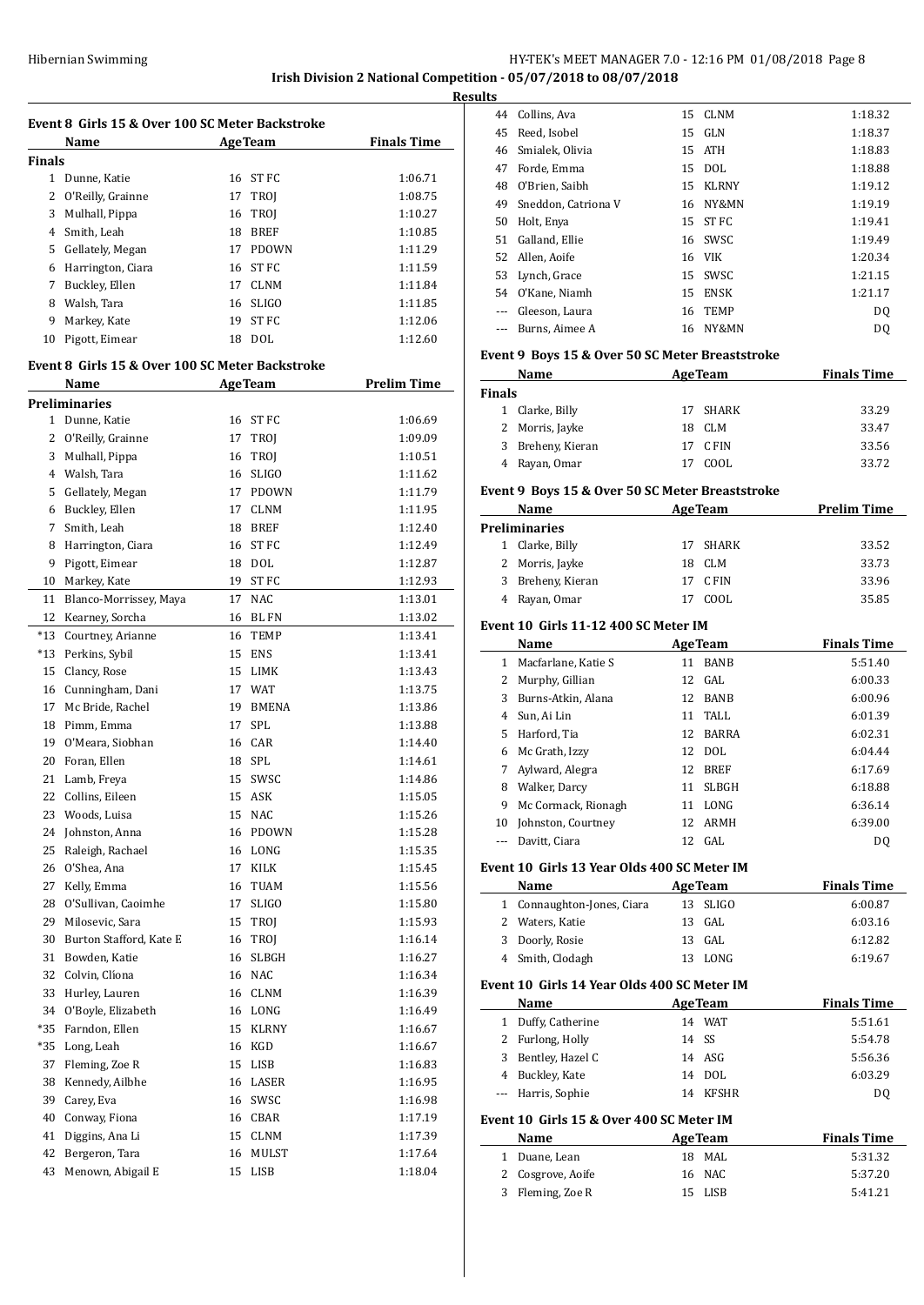# HY-TEK's MEET MANAGER 7.0 - 12:16 PM 01/08/2018 Page 9 **Irish Division 2 National Competition - 05/07/2018 to 08/07/2018**

|        | (Event 10 Girls 15 & Over 400 SC Meter IM)   |                |                                           |                    |  |  |  |
|--------|----------------------------------------------|----------------|-------------------------------------------|--------------------|--|--|--|
|        | Name                                         | <b>AgeTeam</b> |                                           | <b>Finals Time</b> |  |  |  |
| 4      | O'Brien, Margaret                            | 17             | <b>KLRNY</b>                              | 5:43.86            |  |  |  |
| 5      | Forde, Emma                                  | 15             | DOL                                       | 5:44.45            |  |  |  |
| 6      | Bradley, Aoife                               | 15             | TITAN                                     | 5:48.31            |  |  |  |
| 7      | O'Meara, Siobhan                             |                | 16 CAR                                    | 5:52.46            |  |  |  |
| 8      | Bowden, Katie                                |                | 16 SLBGH                                  | 5:56.46            |  |  |  |
| 9      | O'Neill, Aishling                            |                | 16 LASER                                  | 6:03.82            |  |  |  |
| 10     | Dolan, Toni                                  | 15             | LAMAR                                     | 6:14.25            |  |  |  |
|        |                                              |                |                                           |                    |  |  |  |
|        | Event 11 Girls 11-12 100 SC Meter Freestyle  |                |                                           |                    |  |  |  |
|        | Name                                         |                | <b>AgeTeam</b>                            | <b>Finals Time</b> |  |  |  |
| Finals |                                              |                |                                           |                    |  |  |  |
| 1      | Davison, Grace                               | 11             | ARDS                                      | 1:05.62            |  |  |  |
| 2      | Mc Grath, Izzy                               | 12             | <b>DOL</b>                                | 1:06.62            |  |  |  |
| 3      | Liddane, Leanna                              | 12             | <b>ENS</b>                                | 1:06.91            |  |  |  |
| 4      | Powell, Ella                                 |                | 12 ATH                                    | 1:07.06            |  |  |  |
| 5      | Macfarlane, Katie S                          |                | 11 BANB                                   | 1:07.38            |  |  |  |
| 6      | Sun, Ai Lin                                  | 11             | TALL                                      | 1:07.89            |  |  |  |
| 7      | Mc Tigue, Kim                                | 12             | KGD                                       | 1:08.46            |  |  |  |
| 8      | Lawlor, Rihanna                              |                | 12 LISB                                   | 1:08.59            |  |  |  |
| 9      | Harrington, Eva                              | 12             | DOL                                       | 1:08.81            |  |  |  |
| 10     | Mc Gahon, Alannah                            | 11             | <b>SLBGH</b>                              | 1:09.40            |  |  |  |
|        | Event 11  Girls 11-12 100 SC Meter Freestyle |                |                                           |                    |  |  |  |
|        | Name                                         |                | <b>AgeTeam</b>                            | <b>Prelim Time</b> |  |  |  |
|        | Preliminaries                                |                |                                           |                    |  |  |  |
| 1      | Davison, Grace                               | 11             | ARDS                                      | 1:06.81            |  |  |  |
| 2      | Powell, Ella                                 | 12             | <b>ATH</b>                                | 1:07.92            |  |  |  |
| 3      | Mc Tigue, Kim                                | 12             | KGD                                       | 1:08.26            |  |  |  |
| 4      | Liddane, Leanna                              | 12             | <b>ENS</b>                                | 1:08.79            |  |  |  |
| 5      | Mc Grath, Izzy                               | 12             | DOL                                       | 1:09.16            |  |  |  |
| 6      | Lawlor, Rihanna                              |                | 12 LISB                                   | 1:09.31            |  |  |  |
| 7      | Mc Gahon, Alannah                            | 11             | <b>SLBGH</b>                              | 1:09.34            |  |  |  |
| 8      | Harrington, Eva                              |                | 12 DOL                                    | 1:09.55            |  |  |  |
| 9      | Sun, Ai Lin                                  | 11             | TALL                                      | 1:09.63            |  |  |  |
| 10     | Macfarlane, Katie S                          |                | 11 BANB                                   | 1:09.80            |  |  |  |
| 11     | Harford, Tia                                 | 12             | <b>BARRA</b>                              | 1:09.91            |  |  |  |
| 12     | Lannon, Isobel J                             | 12             | <b>ENSK</b>                               | 1:09.95            |  |  |  |
|        |                                              |                |                                           |                    |  |  |  |
| 13     | Ivory, Aoibheann E<br>Ruddy, Liadan          | 12             | ASG                                       | 1:10.54            |  |  |  |
| 14     | Keane, Sofie                                 | 12             | SLIGO<br>LIMK                             | 1:10.60            |  |  |  |
| 15     |                                              | 12             |                                           | 1:10.73            |  |  |  |
| 16     | Miskelly, Olivia                             | 11             | LEC                                       | 1:10.98            |  |  |  |
| 17     | Byrne, Ava M                                 | 12             | SS                                        | 1:10.99            |  |  |  |
| 18     | Mc Fadden, Alisha                            | 12             | COOL                                      | 1:11.14            |  |  |  |
| 19     | Johnston, Courtney                           | 12             | ARMH                                      | 1:11.61            |  |  |  |
| 20     | Curley, Caoimhe                              | 12             | CBAR                                      | 1:11.85            |  |  |  |
| *21    | Dawson, Aimee                                | 12             | LURG                                      | 1:11.98            |  |  |  |
| *21    | Aylward, Alegra                              | 12             | <b>BREF</b>                               | 1:11.98            |  |  |  |
| 23     | Waters, Niamh                                | 11             | ASG                                       | 1:11.99            |  |  |  |
| 24     | Smith, Maddie                                | 12             | ${\bf S} {\bf L} {\bf B} {\bf G} {\bf H}$ | 1:12.16            |  |  |  |
| 25     | Arbuzova, Natalia                            | 12             | LIMK                                      | 1:12.20            |  |  |  |
| 26     | Walker, Darcy                                | 11             | SLBGH                                     | 1:12.30            |  |  |  |
| 27     | Holly, Ella                                  | 12             | <b>ENS</b>                                | 1:12.31            |  |  |  |
| 28     | Byrnes, Aoife                                | 11             | LIMK                                      | 1:12.32            |  |  |  |
| 29     | Niblock, Maya                                | 12             | LARNE                                     | 1:12.33            |  |  |  |
| 30     | Mc Clean, Maeve                              | 11             | SSEAL                                     | 1:12.55            |  |  |  |
| 31     | Faulkner, Lilly                              | 12             | ASK                                       | 1:12.66            |  |  |  |
| 32     | O'Brien, Grace                               | 12             | LONG                                      | 1:12.67            |  |  |  |
| 33     | Railton, Michelle                            | 11             | TUAM                                      | 1:12.70            |  |  |  |
| 34     | Franklyn-Miller, Sienna R                    | 11             | TROJ                                      | 1:12.71            |  |  |  |

| <b>Results</b> |                      |    |             |         |  |
|----------------|----------------------|----|-------------|---------|--|
|                | 35 Logan, Eliza      |    | 12 ADSC     | 1:12.96 |  |
| 36             | Leahy, Orla          |    | 12 TROI     | 1:13.14 |  |
| 37             | O'Bric *, Molly      |    | 12 TITAN    | 1:13.23 |  |
| 38             | Murphy, Gillian      |    | 12 GAL      | 1:13.56 |  |
| 39             | Davitt, Ciara        |    | 12 GAL      | 1:13.95 |  |
| 40             | Mulrenan, Lily       | 11 | COM         | 1:14.18 |  |
| 41             | Golden, Sophie       |    | 11 TROJ     | 1:14.87 |  |
|                | 42 Marley, Ruby      | 11 | TERE        | 1:15.13 |  |
| 43             | Feerick, Aoife       | 11 | LIMK        | 1:15.21 |  |
|                | 44 Mc Cusker, Edie R | 11 | <b>BANB</b> | 1:15.52 |  |
|                | 45 O'Rourke, Meabh   | 11 | TUAM        | 1:15.62 |  |
|                | 46 O'Neill, Sadhbh   |    | 12 NAC      | 1:16.57 |  |
| 47             | Csarodai-Nagy, Laura | 11 | WAT         | 1:17.02 |  |
| 48             | Wogan, Zoe           | 11 | ALS         | 1:17.50 |  |
|                |                      |    |             |         |  |

#### **Event 11 Girls 13 Year Olds 100 SC Meter Freestyle**

|               | Name                | <b>AgeTeam</b> |              | <b>Finals Time</b> |
|---------------|---------------------|----------------|--------------|--------------------|
| <b>Finals</b> |                     |                |              |                    |
| 1             | Mc Donagh, Kristina | 13             | BL FN        | 1:06.62            |
| 2             | Allen, Farrah       | 13             | <b>BAN</b>   | 1:06.75            |
| 3             | Doran, Sophie       | 13             | <b>LARNE</b> | 1:06.84            |
| 4             | Nolan, Sophie       | 13             | <b>VIK</b>   | 1:07.10            |
| 5.            | Walsh, Niamh        | 13             | GLN          | 1:07.37            |
| 6             | Kennedy, Niamh      | 13             | LASER        | 1:07.82            |
|               | Dolan, Saoirse D    | 13             | ASG          | 1:07.87            |
| 8             | O'Flynn, Chloe      | 13             | DOL.         | 1:08.26            |
| 9             | Russell, Aimee      | 13             | <b>BMENA</b> | 1:08.47            |
| 10            | Farnan, Caoimhe     | 13             | ARMH         | 1:08.77            |

# **Event 11 Girls 13 Year Olds 100 SC Meter Freestyle**

|              | Name                 | <b>AgeTeam</b>     | <b>Prelim Time</b> |
|--------------|----------------------|--------------------|--------------------|
|              | <b>Preliminaries</b> |                    |                    |
| $\mathbf{1}$ | Nolan, Sophie        | <b>VIK</b><br>13   | 1:07.39            |
| 2            | Mc Donagh, Kristina  | <b>BLFN</b><br>13  | 1:07.62            |
| 3            | Dolan, Saoirse D     | ASG<br>13          | 1:07.71            |
| 4            | Doran, Sophie        | <b>LARNE</b><br>13 | 1:07.87            |
| 5            | Allen, Farrah        | <b>BAN</b><br>13   | 1:07.88            |
| 6            | Walsh, Niamh         | <b>GLN</b><br>13   | 1:07.91            |
| 7            | O'Flynn, Chloe       | <b>DOL</b><br>13   | 1:08.20            |
| 8            | Farnan, Caoimhe      | <b>ARMH</b><br>13  | 1:08.33            |
| 9            | Kennedy, Niamh       | LASER<br>13        | 1:08.50            |
| 10           | Russell, Aimee       | <b>BMENA</b><br>13 | 1:09.66            |
| 11           | Turner, Abigail      | COOL<br>13         | 1:09.70            |
| 12           | O'Leary, Eimear      | GAL<br>13          | 1:09.97            |
| 13           | Van Rooij, Caroline  | <b>ASK</b><br>13   | 1:10.33            |
| 14           | Allen, Naoise        | 13<br>VIK          | 1:10.40            |
| 15           | Forde, Lara          | 13<br><b>ESB</b>   | 1:10.52            |
| 16           | Dore, Emily          | <b>ASK</b><br>13   | 1:10.73            |
| 17           | Cosgrave, Sarah      | <b>CBAR</b><br>13  | 1:10.83            |
| 18           | Nemes, Lorena        | 13<br>ALS          | 1:11.16            |
| 19           | Waters, Katie        | GAL<br>13          | 1:11.18            |
| 20           | Mc Cormac, Sophia    | CY DY<br>13        | 1:11.46            |
| 21           | Buckland, Kelsey     | <b>ECAV</b><br>13  | 1:11.51            |
| 22           | Murphy, Emma M       | 13<br>SS           | 1:11.60            |
| 23           | Doorly, Rosie        | GAL<br>13          | 1:11.90            |
| 24           | Mc Call, Kirstie A   | <b>BANB</b><br>13  | 1:12.24            |
| 25           | Pliszka, Antonina    | COM<br>13          | 1:12.53            |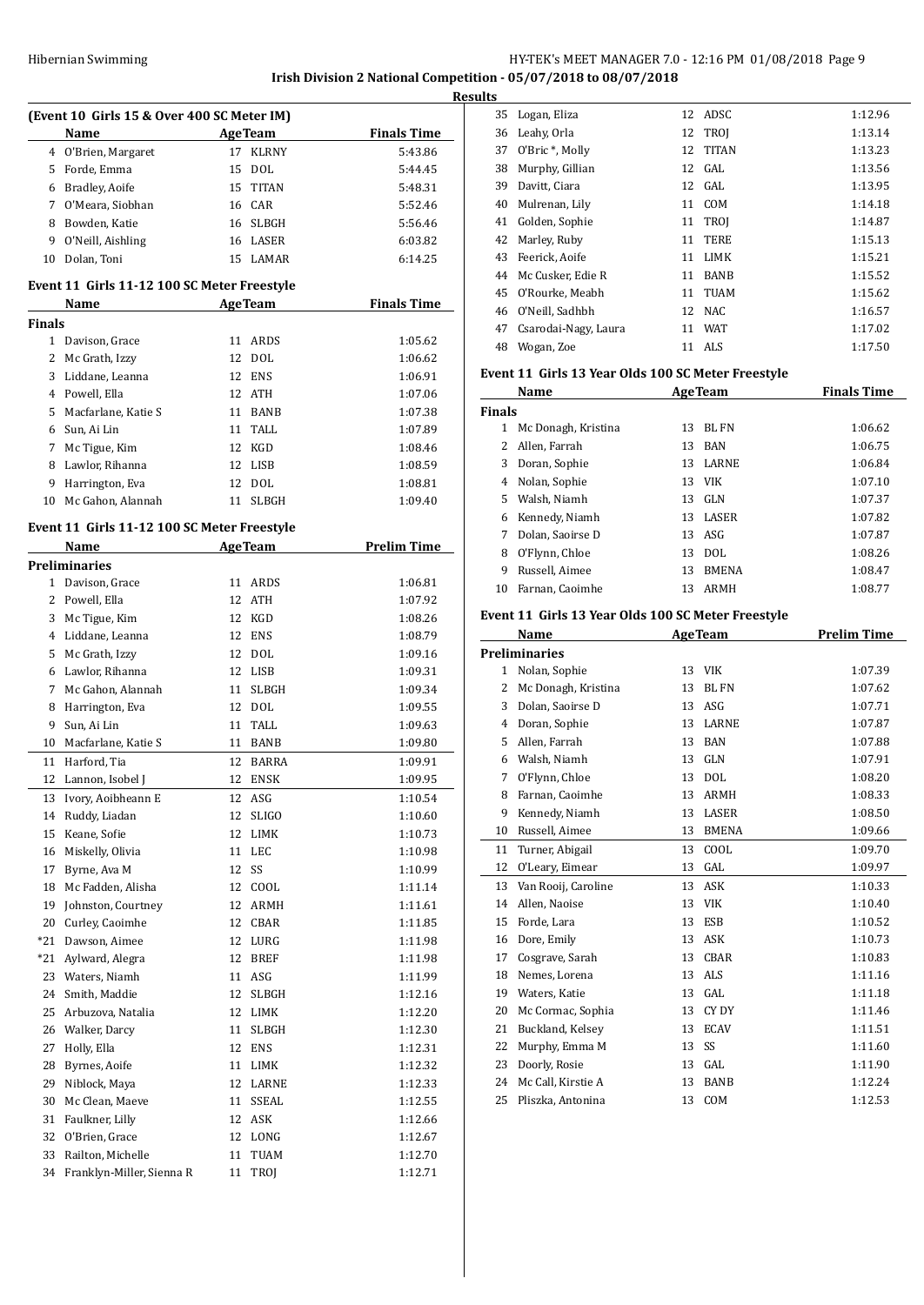# HY-TEK's MEET MANAGER 7.0 - 12:16 PM 01/08/2018 Page 10 **Irish Division 2 National Competition - 05/07/2018 to 08/07/2018**

**Results**

|          | Event 11 Girls 14 Year Olds 100 SC Meter Freestyle<br>Name |          | <b>AgeTeam</b>       | <b>Finals Time</b> |
|----------|------------------------------------------------------------|----------|----------------------|--------------------|
| Finals   |                                                            |          |                      |                    |
|          | 1 Dalton, Robyn                                            |          | 14 NAC               | 1:04.42            |
|          | 2 O'Sullivan, Cathy                                        |          | 14 WAT               | 1:05.33            |
|          | 3 Dirrane, Aoife                                           |          | 14 LASER             | 1:06.16            |
| 4        | Fahy, Laura                                                |          | 14 BARRA             | 1:06.24            |
|          | 5 Bentley, Hazel C                                         |          | 14 ASG               | 1:06.29            |
|          | 6 White, Rachel                                            |          | 14 KILK              | 1:06.35            |
|          | 7 Furlong, Holly                                           |          | 14 SS                | 1:06.85            |
| 8        | Rayan, Hajar                                               |          | 14 COOL              | 1:07.25            |
| 9        | Kelleher, Anna                                             |          | 14 DOL               | 1:08.12            |
| 10       | O'Brien, Millie                                            |          | 14 ATH               | 1:09.80            |
|          | Event 11 Girls 14 Year Olds 100 SC Meter Freestyle         |          |                      |                    |
|          | Name                                                       |          | <b>AgeTeam</b>       | <b>Prelim Time</b> |
|          | Preliminaries                                              |          |                      |                    |
|          | 1 Dalton, Robyn                                            |          | 14 NAC               | 1:04.86            |
| *2       | O'Sullivan, Cathy                                          |          | 14 WAT               | 1:06.46            |
|          | *2 Fahy, Laura                                             |          | 14 BARRA             | 1:06.46            |
|          | 4 Dirrane, Aoife                                           |          | 14 LASER             | 1:06.56            |
|          | 5 Bentley, Hazel C                                         |          | 14 ASG               | 1:06.69            |
|          | 6 Furlong, Holly                                           |          | 14 SS                | 1:06.84            |
| 7        | Rayan, Hajar                                               |          | 14 COOL              | 1:07.27            |
|          | 8 White, Rachel                                            |          | 14 KILK              | 1:07.50            |
| 9        | Kelleher, Anna                                             |          | 14 DOL               | 1:08.56            |
| 10       | Nowak, Emilia                                              |          | 14 TULL              | 1:08.74            |
| 11       | O'Brien, Millie                                            | 14       | ATH                  | 1:10.94            |
|          | Event 11 Girls 15 & Over 100 SC Meter Freestyle            |          |                      |                    |
|          | Name                                                       |          | <b>AgeTeam</b>       | <b>Finals Time</b> |
| Finals   |                                                            |          |                      |                    |
|          | 1 Dunne, Katie                                             |          | 16 ST FC             | 1:00.74            |
|          | 2 Blanco-Morrissey, Maya                                   |          | 17 NAC               | 1:00.90            |
| 3        | Mc Evoy, Tara                                              |          | 18 ENS               | 1:01.13            |
| 4        | Egan, Irina                                                |          | 18 NAC               | 1:02.26            |
| 5        | Menown, Abigail E                                          |          | 15 LISB              | 1:02.52            |
| 6        | Kotsikava, Lizaveta                                        |          | 18 NAC               | 1:02.92            |
| 7        | Kearney, Sorcha                                            |          | 16 BL FN             | 1:03.08            |
| 8        | Mulhall, Pippa                                             | 16       | TROJ                 | 1:03.09            |
| 9        | O'Neill, Aine                                              | 16       | NAC                  | 1:03.32            |
| 10       | Smith, Leah                                                | 18       | <b>BREF</b>          | 1:04.25            |
|          |                                                            |          |                      |                    |
|          | Event 11 Girls 15 & Over 100 SC Meter Freestyle<br>Name    |          | <b>AgeTeam</b>       | <b>Prelim Time</b> |
|          | <b>Preliminaries</b>                                       |          |                      |                    |
|          | 1 Dunne, Katie                                             | 16       | ST FC                | 1:01.24            |
| 2        | Mc Evoy, Tara                                              | 18       | <b>ENS</b>           | 1:02.01            |
| 3        | Blanco-Morrissey, Maya                                     | 17       | <b>NAC</b>           | 1:02.36            |
| 4        | Egan, Irina                                                | 18       | <b>NAC</b>           | 1:02.53            |
| 5        | Mulhall, Pippa                                             | 16       | TROJ                 | 1:02.81            |
| 6        | Smith, Leah                                                | 18       | <b>BREF</b>          | 1:03.07            |
| 7        | Kearney, Sorcha                                            | 16       | BL FN                | 1:03.50            |
| *8       | O'Neill, Aine                                              | 16       | <b>NAC</b>           | 1:03.57            |
| *8       | Menown, Abigail E                                          | 15       | LISB                 | 1:03.57            |
|          |                                                            |          |                      |                    |
| 10       | Kotsikava, Lizaveta                                        | 18       | NAC                  | 1:03.66            |
| 11       | Greene, Leah                                               | 16       | <b>WAT</b>           | 1:03.68            |
| 12       | Moloney, Mébh                                              | 17       | KGD                  | 1:03.95            |
|          |                                                            |          |                      |                    |
| 13<br>14 | Burton Stafford, Kate E<br>Johnston, Anna                  | 16<br>16 | TROJ<br><b>PDOWN</b> | 1:04.10<br>1:04.13 |

| w     |                      |    |              |         |
|-------|----------------------|----|--------------|---------|
|       | 15 Foran, Ellen      | 18 | SPL          | 1:04.24 |
|       | 16 Coffey, Niamh     | 17 | <b>KLRNY</b> | 1:04.34 |
| $*17$ | Cantillon, Sarah     | 17 | <b>ENS</b>   | 1:04.51 |
| $*17$ | Evans, Julia         | 16 | <b>TITAN</b> | 1:04.51 |
| 19    | Colvin, Clíona       | 16 | NAC          | 1:04.64 |
| 20    | Gore, Aoife          | 16 | WAT          | 1:04.66 |
| 21    | Conway, Fiona        | 16 | CBAR         | 1:05.03 |
| 22    | Harrington, Ciara    | 16 | ST FC        | 1:05.10 |
| 23    | Pigott, Eimear       | 18 | DOL          | 1:05.12 |
| 24    | Long, Leah           | 16 | KGD          | 1:05.28 |
| 25    | O'Brien, Saidhbh     | 15 | <b>ENS</b>   | 1:05.45 |
|       | 26 Murray, Rachel    | 15 | LIMK         | 1:05.49 |
| 27    | Nemes, Genoveva      | 15 | ALS          | 1:05.54 |
| 28    | Colfer, Danielle     | 16 | NRS          | 1:05.56 |
| *29   | Reidy, Aisling       | 17 | <b>ENS</b>   | 1:05.62 |
| *29   | Littley, Caitlin     | 17 | TROJ         | 1:05.62 |
| 31    | Bowden, Katie        | 16 | SLBGH        | 1:05.70 |
| 32    | Mc Namara, Grace E   | 15 | LISB         | 1:05.72 |
| 33    | Courtney, Arianne    | 16 | TEMP         | 1:05.81 |
| 34    | Madigan, Aoife       | 16 | ENS          | 1:05.97 |
| 35    | Cosgrove, Aoife      | 16 | NAC          | 1:06.05 |
| 36    | Shiels, Ciara        | 16 | SPL          | 1:06.15 |
| 37    | Sneddon, Catriona V  | 16 | NY&MN        | 1:06.17 |
|       | 38 Kennedy, Ailbhe   | 16 | LASER        | 1:06.20 |
| 39    | Hogan, Lucy          | 15 | LONG         | 1:06.39 |
| 40    | Walsh, Tara          | 16 | <b>SLIGO</b> | 1:06.41 |
| 41    | Munro, Lara          | 17 | LIMK         | 1:06.46 |
| 42    | Gleeson, Laura       | 16 | TEMP         | 1:06.75 |
| 43    | Clancy, Rose         | 15 | LIMK         | 1:06.83 |
| 44    | Burns, Aimee A       | 16 | NY&MN        | 1:06.93 |
| 45    | Bartram, Nia B       | 15 | LONG         | 1:07.09 |
| 46    | Ward, Aileen         | 15 | ATH          | 1:07.11 |
| 47    | Mc Partlan, Alice    | 15 | <b>SLIGO</b> | 1:07.19 |
| 48    | Diggins, Ana Li      | 15 | CLNM         | 1:07.41 |
| 49    | O'Donovan, Loraine   | 16 | SWSC         | 1:07.55 |
|       | 50 Lynch, Grace      | 15 | SWSC         | 1:07.58 |
| 51    | Murphy, Laoise       | 15 | <b>NAC</b>   | 1:07.64 |
| 52    | Perets, Katherina    | 15 | VIK          | 1:07.80 |
|       | 53 Hart, Stephanie O |    | 15 NY&MN     | 1:08.02 |
| 54    | Farndon, Ellen       | 15 | KLRNY        | 1:08.07 |
| 55    | Lamb, Freya          | 15 | SWSC         | 1:08.68 |
| 56    | Collins, Eileen      | 15 | ASK          | 1:08.92 |
| 57    | Martin, Katie M      | 15 | LISB         | 1:08.99 |
| 58    | O'Kane, Niamh        | 15 | ENSK         | 1:09.38 |
| 59    | Holt, Enya           | 15 | <b>ST FC</b> | 1:10.88 |
| 60    | Hillery, Jane        | 16 | ENS          | 1:11.95 |
|       |                      |    |              |         |

# **Event 12 Boys 11-12 100 SC Meter Breaststroke**

|               | Name                | <b>AgeTeam</b> |              | <b>Finals Time</b> |
|---------------|---------------------|----------------|--------------|--------------------|
| <b>Finals</b> |                     |                |              |                    |
| 1             | Cummings, Benji     | 12             | <b>ROTTS</b> | 1:25.49            |
| 2             | Delaney, Jack       |                | 12 CLM       | 1:25.81            |
| 3             | Chan, Jaden         | 11             | <b>NRS</b>   | 1:27.34            |
| 4             | Mc Ginley, Ryan     |                | 12 NAC       | 1:28.80            |
| 5             | Kilcommons, Alan    | 12             | COM          | 1:29.06            |
| 6             | Francis, Thomas     |                | 12 WEX       | 1:29.81            |
| 7             | Fane, Ricky         | 11             | DOL          | 1:30.62            |
| 8             | Berryman, Sebastian | 11             | ARDS         | 1:30.66            |
| 9             | Moan, Matthew       | 12             | <b>CKSTN</b> | 1:31.32            |
| 10            | Doyle, Peter        | 12             | KGD          | 1:33.81            |
|               |                     |                |              |                    |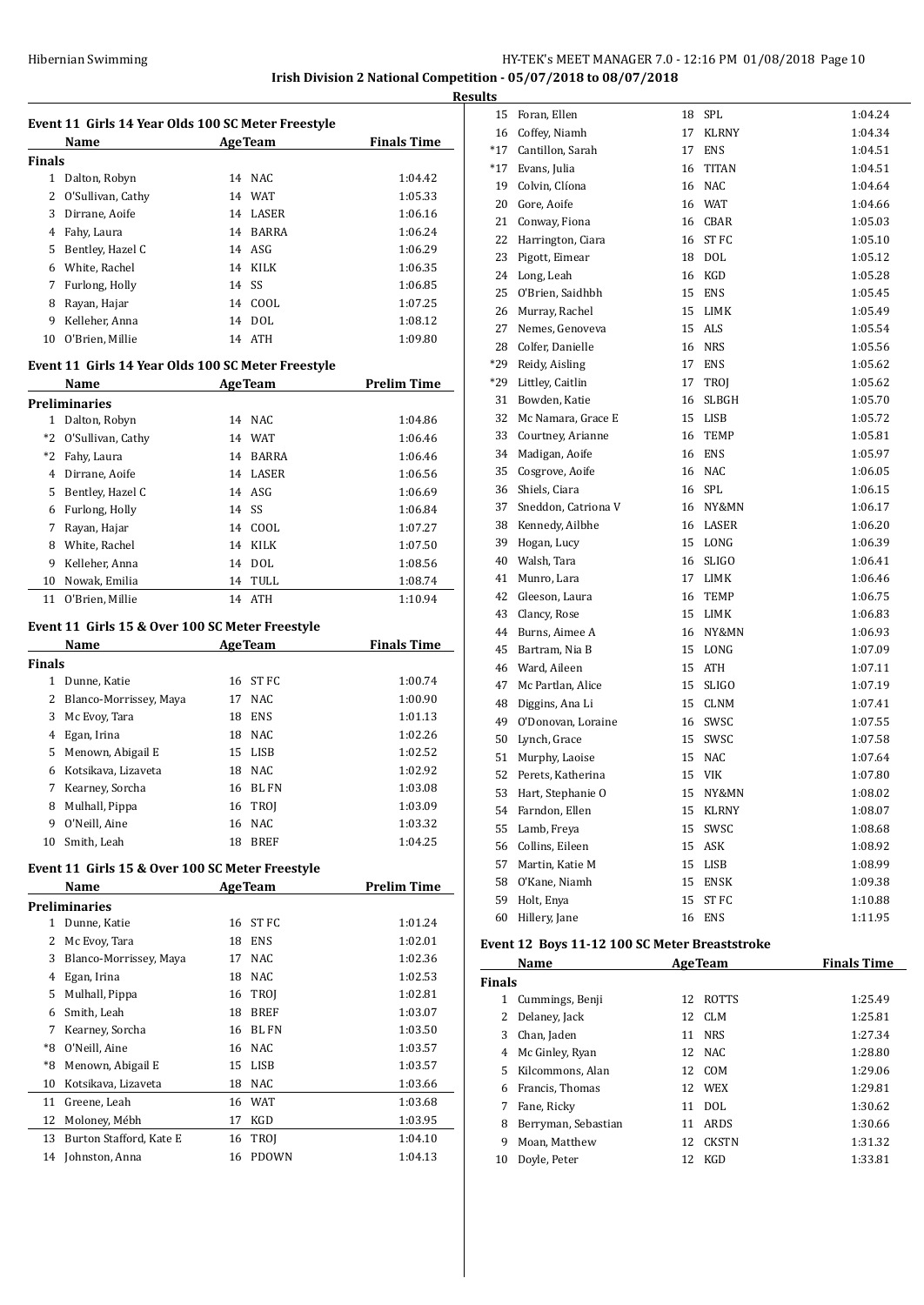**Results**

| Event 12 Boys 11-12 100 SC Meter Breaststroke |                         |    |                |                    |  |
|-----------------------------------------------|-------------------------|----|----------------|--------------------|--|
|                                               | Name                    |    | <b>AgeTeam</b> | <b>Prelim Time</b> |  |
|                                               | <b>Preliminaries</b>    |    |                |                    |  |
| $\mathbf{1}$                                  | Delanev, Jack           | 12 | CLM            | 1:27.82            |  |
| 2                                             | Cummings, Benji         | 12 | <b>ROTTS</b>   | 1:28.13            |  |
| 3                                             | Chan, Jaden             | 11 | <b>NRS</b>     | 1:30.26            |  |
| 4                                             | Kilcommons, Alan        | 12 | <b>COM</b>     | 1:30.75            |  |
| 5                                             | Mc Ginley, Ryan         | 12 | NAC            | 1:30.93            |  |
| 6                                             | Francis, Thomas         | 12 | <b>WEX</b>     | 1:31.82            |  |
| 7                                             | Berryman, Sebastian     | 11 | <b>ARDS</b>    | 1:32.01            |  |
| 8                                             | Moan, Matthew           | 12 | <b>CKSTN</b>   | 1:32.07            |  |
| 9                                             | Fane, Ricky             | 11 | <b>DOL</b>     | 1:33.28            |  |
| 10                                            | Doyle, Peter            | 12 | <b>KGD</b>     | 1:34.07            |  |
| 11                                            | Mc Bride, Sean          | 12 | TALL           | 1:34.16            |  |
| 12                                            | Pocevicius, Airidas     | 12 | LAMAR          | 1:34.32            |  |
| 13                                            | Johnston, Ryan          | 11 | <b>ARMH</b>    | 1:34.65            |  |
| 14                                            | Rice, Pearse T          | 12 | <b>BANB</b>    | 1:34.77            |  |
| 15                                            | Lavin, Michael          | 11 | COM            | 1:35.09            |  |
| 16                                            | Simpson, Evan           | 11 | <b>NAC</b>     | 1:35.52            |  |
| 17                                            | Comerford, Glenn        | 12 | <b>CURRA</b>   | 1:35.53            |  |
| 18                                            | Morris, Charlie         | 12 | <b>MULST</b>   | 1:35.61            |  |
| 19                                            | Twomey, Conor           | 12 | <b>DOL</b>     | 1:36.08            |  |
| 20                                            | Breen, Noah H           | 11 | <b>BANB</b>    | 1:36.22            |  |
| 21                                            | Franklyn-Miller, Noah L | 11 | <b>TROI</b>    | 1:38.11            |  |
| 22                                            | Watson, Finn            | 11 | <b>ALS</b>     | 1:49.01            |  |
|                                               |                         |    |                |                    |  |

#### **Event 12 Boys 13 Year Olds 100 SC Meter Breaststroke**

|                       |    | <b>AgeTeam</b> | <b>Finals Time</b> |
|-----------------------|----|----------------|--------------------|
| Finals                |    |                |                    |
| O'Raghallaigh, Marcas | 13 | ALS            | 1:21.75            |
| Mc Goldrick. Ewan     | 13 | <b>ARMH</b>    | 1:24.64            |
| Larkin, Andrew        | 13 | ARMH           | 1:26.53            |
| Hanbury, Michael J    | 13 | ST FC          | 1:27.28            |
| Bourke-Carey, Samuel  | 13 | LAMAR          | 1:27.73            |
| Lennon, David         | 13 | <b>SHARK</b>   | 1:28.52            |
| Humpston, Ruairi      | 13 | LONG           | 1:28.53            |
| Fee, Brogan           | 13 | C FIN          | 1:28.59            |
| Nevin, Alexander      | 13 | <b>PORT</b>    | 1:28.92            |
| Buckley, Luke         | 13 | ALS.           | 1:30.04            |
|                       |    |                |                    |

#### **Event 12 Boys 13 Year Olds 100 SC Meter Breaststroke**

|    | Name                  |    | <b>AgeTeam</b> | <b>Prelim Time</b> |
|----|-----------------------|----|----------------|--------------------|
|    | <b>Preliminaries</b>  |    |                |                    |
| 1  | O'Raghallaigh, Marcas |    | 13 ALS         | 1:24.58            |
| 2  | Hanbury, Michael J    | 13 | ST FC          | 1:26.82            |
| 3  | Bourke-Carey, Samuel  | 13 | LAMAR          | 1:27.03            |
| 4  | Mc Goldrick, Ewan     | 13 | <b>ARMH</b>    | 1:27.42            |
| 5  | Larkin, Andrew        | 13 | <b>ARMH</b>    | 1:27.82            |
| 6  | Humpston, Ruairi      | 13 | LONG           | 1:29.68            |
| 7  | Fee, Brogan           | 13 | C FIN          | 1:29.82            |
| 8  | Nevin, Alexander      | 13 | PORT           | 1:30.78            |
| 9  | Lennon, David         | 13 | <b>SHARK</b>   | 1:30.89            |
| 10 | Buckley, Luke         | 13 | ALS            | 1:31.17            |
| 11 | Nugent, Fionn         | 13 | <b>CTWN</b>    | 1:31.24            |
| 12 | Pyne, Cian            | 13 | <b>ENS</b>     | 1:31.79            |
| 13 | Turner, Jack          | 13 | <b>NAC</b>     | 1:31.98            |
| 14 | Kearney, Rian         | 13 | <b>BL FN</b>   | 1:32.43            |
| 15 | Bell, Carter J        | 13 | <b>BANB</b>    | 1:32.52            |
|    | Kenny, Ethan A        | 13 | ST FC          | DQ                 |

| Event 12 Boys 14 Year Olds 100 SC Meter Breaststroke |                   |    |                |                    |  |  |
|------------------------------------------------------|-------------------|----|----------------|--------------------|--|--|
|                                                      | Name              |    | <b>AgeTeam</b> | <b>Finals Time</b> |  |  |
| Finals                                               |                   |    |                |                    |  |  |
| 1                                                    | Melia, Odie       | 14 | <b>TUAM</b>    | 1:20.29            |  |  |
| 2                                                    | Duane, David      | 14 | MAL.           | 1:20.59            |  |  |
| 3                                                    | Keogh, Michael E  | 14 | <b>CURRA</b>   | 1:20.71            |  |  |
| 4                                                    | Iakimov, Boris    | 14 | <b>TUAM</b>    | 1:21.39            |  |  |
| 5                                                    | Aylward, Maksimas | 14 | <b>BREF</b>    | 1:22.47            |  |  |
| 6                                                    | Rafferty, Ben M   | 14 | NY&MN          | 1:22.66            |  |  |
| 7                                                    | Williams, Adam    | 14 | <b>TITAN</b>   | 1:23.85            |  |  |
| 8                                                    | Moan, James       | 14 | <b>CKSTN</b>   | 1:24.77            |  |  |
| 9                                                    | Dillon, Joe       | 14 | <b>CURRA</b>   | 1:27.79            |  |  |
| 10                                                   | Morrow, Lawson T  | 14 | <b>BANB</b>    | 1:28.48            |  |  |

#### **Event 12 Boys 14 Year Olds 100 SC Meter Breaststroke**

|      | Name              |    | <b>AgeTeam</b>   | <b>Prelim Time</b> |
|------|-------------------|----|------------------|--------------------|
|      | Preliminaries     |    |                  |                    |
| 1    | Melia, Odie       | 14 | <b>TUAM</b>      | 1:20.44            |
| 2    | Duane, David      | 14 | MAL.             | 1:22.51            |
| 3    | Rafferty, Ben M   | 14 | NY&MN            | 1:23.64            |
| 4    | Aylward, Maksimas | 14 | <b>BREF</b>      | 1:23.76            |
| 5    | Moan, James       | 14 | <b>CKSTN</b>     | 1:23.79            |
| 6    | Keogh, Michael E  | 14 | <b>CURRA</b>     | 1:24.29            |
| $*7$ | Williams. Adam    | 14 | <b>TITAN</b>     | 1:24.50            |
| $*7$ | Iakimov, Boris    | 14 | <b>TUAM</b>      | 1:24.50            |
| 9    | Dillon, Joe       | 14 | <b>CURRA</b>     | 1:24.90            |
| 10   | Morrow, Lawson T  | 14 | <b>BANB</b>      | 1:25.15            |
| 11   | Byrne, Andrew     | 14 | SWSC             | 1:25.73            |
| 12   | Burns, Samuel     | 14 | <b>TULL</b>      | 1:25.87            |
| 13   | Mc Ardle, Evan    | 14 | <b>SWSC</b>      | 1:26.34            |
| 14   | Doyle, Jack       | 14 | <b>KGD</b>       | 1:26.75            |
| 15   | Hayes, Hiudai     | 14 | <b>KNMRE</b>     | 1:27.83            |
| 16   | Donnelly, Fiachra | 14 | ST <sub>DO</sub> | 1:28.73            |
| 17   | Melvin, Adam D    | 14 | <b>CURRA</b>     | 1:29.02            |
| 18   | Ferrie, Patrick G | 14 | <b>LISB</b>      | 1:29.05            |
| 19   | Crowley, Ronan    | 14 | <b>DOL</b>       | 1:29.28            |
| 20   | Herron, Joshua    | 14 | <b>PDOWN</b>     | 1:29.95            |
|      |                   |    |                  |                    |

## **Event 12 Boys 15 & Over 100 SC Meter Breaststroke**

| Name          |                    |    | <b>AgeTeam</b> | <b>Finals Time</b> |  |
|---------------|--------------------|----|----------------|--------------------|--|
| <b>Finals</b> |                    |    |                |                    |  |
|               | Maher, Anthony     | 17 | <b>SLIGO</b>   | 1:10.72            |  |
| 2             | Mc Namara, Michael | 17 | <b>CLM</b>     | 1:11.71            |  |
| 3             | O'Mahony, Oisín    | 18 | KGD            | 1:12.58            |  |
| 4             | Hornet, Ryan       | 17 | <b>SHARK</b>   | 1:12.62            |  |
| 5.            | Staunton, William  | 17 | CLM            | 1:12.65            |  |
| 6             | Rayan, Omar        | 17 | COOL           | 1:12.78            |  |
| 7             | Clarke, Billy      | 17 | <b>SHARK</b>   | 1:13.42            |  |
| 8             | Breheny, Kieran    | 17 | C FIN          | 1:14.27            |  |
| 9             | Morris, Jayke      | 18 | CLM            | 1:14.33            |  |
| 10            | Breslin, Cian      | 19 | CLM            | 1:14.45            |  |

# **Event 12 Boys 15 & Over 100 SC Meter Breaststroke**

|    | Name                 |    | <b>AgeTeam</b> | <b>Prelim Time</b> |
|----|----------------------|----|----------------|--------------------|
|    | Preliminaries        |    |                |                    |
| 1  | Maher, Anthony       |    | 17 SLIGO       | 1:11.59            |
|    | 2 Mc Namara, Michael | 17 | <b>CLM</b>     | 1:12.07            |
| 3  | O'Mahony, Oisín      | 18 | KGD            | 1:12.13            |
| 4  | Morris, Jayke        | 18 | CLM            | 1:13.16            |
| 5. | Hornet, Ryan         | 17 | <b>SHARK</b>   | 1:13.31            |
| 6  | Breheny, Kieran      |    | C FIN          | 1:14.25            |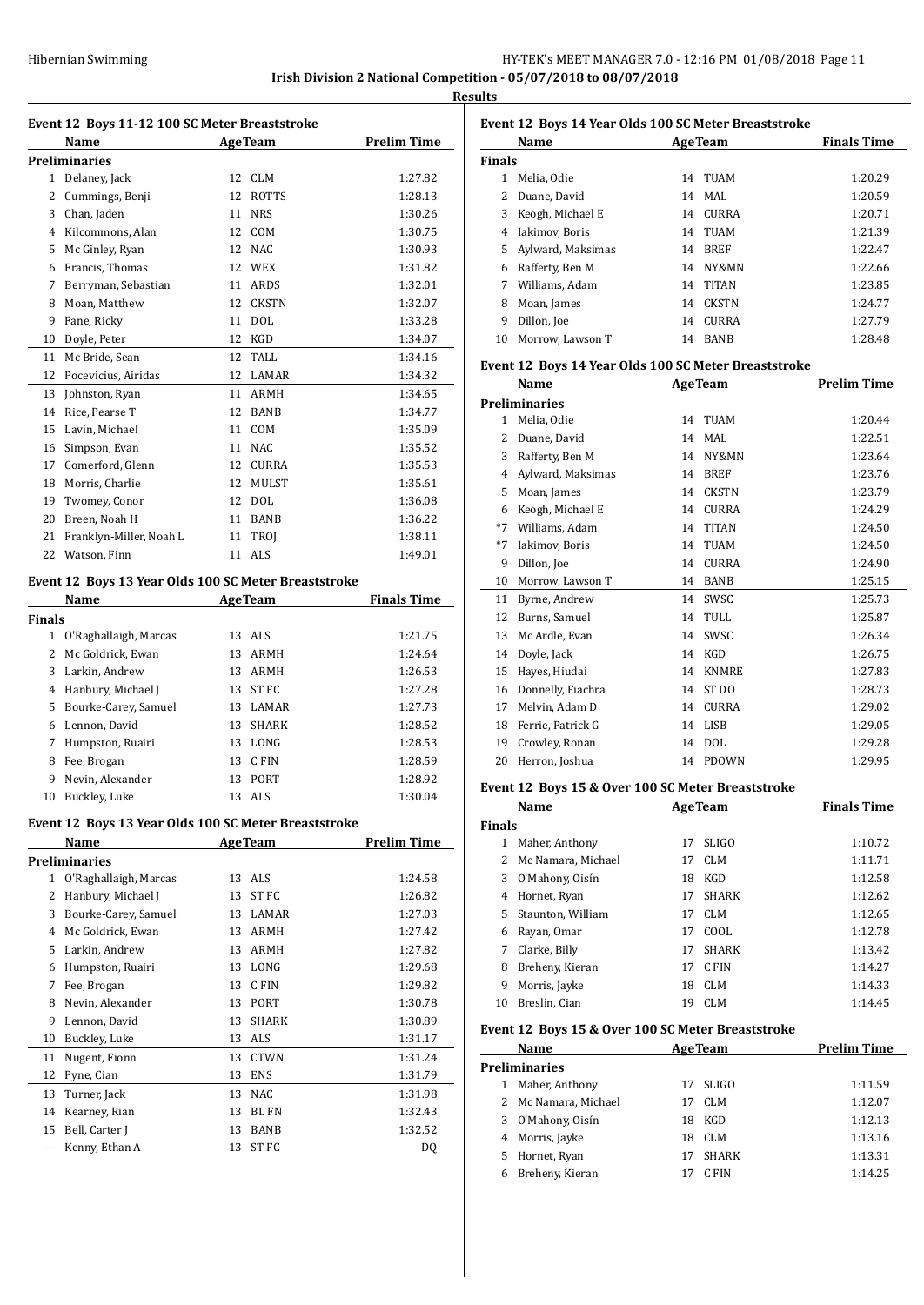# HY-TEK's MEET MANAGER 7.0 - 12:16 PM 01/08/2018 Page 12 **Irish Division 2 National Competition - 05/07/2018 to 08/07/2018**

**Results**

 $\overline{a}$ 

 $\overline{a}$ 

|        |                                                |                |                | Preliminaries  (Event 12 Boys 15 & Over 100 SC Meter Breaststroke) |
|--------|------------------------------------------------|----------------|----------------|--------------------------------------------------------------------|
|        | Name                                           |                | <b>AgeTeam</b> | <b>Prelim Time</b>                                                 |
| 7      | Breslin, Cian                                  | 19             | <b>CLM</b>     | 1:14.88                                                            |
| 8      | Clarke, Billy                                  | 17             | <b>SHARK</b>   | 1:15.03                                                            |
| 9      | Rayan, Omar                                    | 17             | COOL           | 1:15.05                                                            |
| 10     | Staunton, William                              | 17             | <b>CLM</b>     | 1:15.06                                                            |
| 11     | Carey, Oisin                                   | 17             | LASER          | 1:15.18                                                            |
| 12     | Logan, James                                   | 18             | <b>BMENA</b>   | 1:15.21                                                            |
| 13     | Maloudi, Nader                                 | 17             | KGD            | 1:15.77                                                            |
| 14     | O'Leary, Paul                                  | 17             | <b>KLRNY</b>   | 1:16.16                                                            |
| 15     | Hayes / Breheny, Iarlaith                      | 17             | KGD            | 1:17.35                                                            |
| 16     | Willmott, John                                 | 16             | SPL            | 1:17.38                                                            |
| 17     | Skeath, Mathew                                 | 16             | <b>SLBGH</b>   | 1:17.55                                                            |
| 18     | Barrett, Turlough                              | 18             | ENS            | 1:17.66                                                            |
| 19     | Mulligan, Cian                                 | 16             | SSEAL          | 1:17.67                                                            |
| 20     | Donoghue, Sean                                 | 16             | LAMAR          | 1:17.69                                                            |
| 21     | Mitchell, Orin                                 | 16             | <b>SLIGO</b>   | 1:18.24                                                            |
| 22     | Madigan, Daniel                                |                | 16 LONG        | 1:19.22                                                            |
| 23     | Nagashiro, Andres                              | 32             | TROJ           | 1:19.28                                                            |
| 24     | Kasinski, Pawel                                | 16             | DOL            | 1:19.40                                                            |
| 25     | Fitzgibbon, Seán                               | 16             | KGD            | 1:19.49                                                            |
| 26     | Mc Partlan, Patrick                            | 16             | <b>SLIGO</b>   | 1:19.62                                                            |
| 27     | Mc Geown, Declan L                             | 16             | BANB           | 1:19.81                                                            |
| 28     | Csarodai-Nagy, Krisztian                       | 15             | WAT            | 1:19.86                                                            |
| 29     | Balaskie, James                                | 15             | CBAR           | 1:20.53                                                            |
| 30     | Finnerty, Craig                                |                | 16 COOL        | 1:20.83                                                            |
| 31     | Schulz, Isaac                                  | 16             | NAC            | 1:20.93                                                            |
| 32     | Capilitan, Kyle J                              | 15             | ASG            | 1:21.08                                                            |
| 33     | Faherty, Christopher                           | 16             | LONG           | 1:21.39                                                            |
| 34     | Moskalenko, Denis                              |                | 16 CLNM        | 1:21.48                                                            |
| 35     | Hayes, Darragh                                 |                | 16 WAT         | 1:21.80                                                            |
| 36     | Reynolds, Nicolas                              | 16             | TROJ           | 1:21.92                                                            |
| 37     | Johnston, Jordan                               | 16             | ARMH           | 1:22.08                                                            |
| 38     | Van DE Beek, Jake                              | 15             | BL FN          | 1:22.17                                                            |
| 39     | Joyce, Pearse                                  |                | 16 CY DY       | 1:22.45                                                            |
| 40     | O'Grady, Adam                                  | 15             | FER            | 1:22.66                                                            |
| 41     | Kenny, Joseph                                  | 15             | TALL           | 1:22.71                                                            |
| 42     | Joyce, Matthew                                 | 16             | CY DY          | 1:22.77                                                            |
|        | 43 Boyd, Harry                                 |                | 15 KGD         | 1:22.92                                                            |
|        | 44 Menendez, Conor                             |                | 16 LAMAR       | 1:22.95                                                            |
| 45     | Mc Namara, Ciaran                              |                | 16 ASK         | 1:23.39                                                            |
| 46     | Maher, Christopher                             |                | 15 CAR         | 1:23.70                                                            |
| 47     | Kehoe, Oisin                                   |                | 15 MARL        | 1:23.85                                                            |
| 48     | Donovan, Shane                                 |                | 15 ATH         | 1:24.43                                                            |
| 49     | Noble, Thomas                                  |                | 15 BAN         | 1:24.59                                                            |
| 50     | Garrihy, Cathal                                | 16             | <b>ENS</b>     | 1:24.75                                                            |
| 51     | Simpson, Cian                                  | 15             | NAC            | 1:25.55                                                            |
|        | 52 Nugent, Cian                                | 15             | LAMAR          | 1:25.81                                                            |
|        | --- Clark, Alex                                | 16             | SHARK          | DQ                                                                 |
|        | Event 13 Girls 15 & Over 50 SC Meter Butterfly |                |                |                                                                    |
|        | Name                                           | <b>AgeTeam</b> |                | <b>Finals Time</b>                                                 |
|        |                                                |                |                |                                                                    |
| Finals | $1$ Cmith Loop                                 |                | 10 DDEE        | <b>20.72</b>                                                       |

| ıals |                    |     |          |       |
|------|--------------------|-----|----------|-------|
|      | 1 Smith, Leah      |     | 18 BREF  | 30.73 |
|      | 2 O'Brien, Paola   | 19. | GAL.     | 31.76 |
|      | 3 Gellately, Megan |     | 17 PDOWN | 32.12 |
|      | 4 Evans, Julia     |     | 16 TITAN | 32.27 |
|      | 5 Lyons, Maria     |     | 16 SLIGO | 32.41 |

|   | Event 13  Girls 15 & Over 50 SC Meter Butterfly |    |                |                    |  |  |
|---|-------------------------------------------------|----|----------------|--------------------|--|--|
|   | Name                                            |    | <b>AgeTeam</b> | <b>Prelim Time</b> |  |  |
|   | Preliminaries                                   |    |                |                    |  |  |
|   | Smith, Leah                                     | 18 | <b>BREF</b>    | 30.78              |  |  |
|   | Evans, Julia                                    |    | 16 TITAN       | 31.94              |  |  |
| 3 | O'Brien, Paola                                  | 19 | GAL.           | 32.06              |  |  |
| 4 | Gellately, Megan                                | 17 | <b>PDOWN</b>   | 32.43              |  |  |
|   | Lyons, Maria                                    |    | 16 SLIGO       | 32.46              |  |  |
|   |                                                 |    |                |                    |  |  |

# **Event 14 Boys 11-12 1500 SC Meter Freestyle**

| Name                  | <b>AgeTeam</b> | <b>Finals Time</b> |
|-----------------------|----------------|--------------------|
| 1 Merrigan, Ben       | 12 KNMRE       | 19:57.33           |
| 2 O'Brien, Denis      | 11 LIMK        | 20:01.44           |
| 3 Cousins, Emmet      | 12 WEX         | 20:16.85           |
| 4 Mc Aleer, Aleksandr | $12$ GAL       | 20:35.59           |
| 5 Murphy, Jamie       | 12 SWSC        | 21:24.31           |

# **Event 14 Boys 14 Year Olds 1500 SC Meter Freestyle**

| <b>Name</b>              | <b>AgeTeam</b> | <b>Finals Time</b> |
|--------------------------|----------------|--------------------|
| <sup>1</sup> Smith, Cian | 14 ATH         | 18:47.10           |

## **Event 14 Boys 15 & Over 1500 SC Meter Freestyle**

|    | <b>Name</b>              |    | <b>AgeTeam</b> | <b>Finals Time</b> |
|----|--------------------------|----|----------------|--------------------|
|    | Kenny-Carroll, Christian | 17 | ST FC          | 17:41.04           |
| 2  | Kelly, Niall             | 18 | <b>LIMK</b>    | 17:44.56           |
| 3  | Mc Carthy, Dean          | 18 | ASK            | 17:55.56           |
| 4  | Grogan, Conor            | 18 | <b>ENS</b>     | 18:03.48           |
| 5. | Myers, Nick              | 18 | SWSC           | 18:17.47           |
| 6  | Foley, Cillian           |    | 16 NRS         | 18:19.94           |
| 7  | O'Sullivan, Oisin        |    | 16 ASK         | 18:21.01           |
| 8  | Shiels, Conor            |    | 18 SPL         | 18:28.31           |
| 9  | Merrigan, Eoin           | 18 | LIMK           | 19:06.76           |
| 10 | Slattery, Sean           | 18 | <b>FER</b>     | 19:34.42           |
| 11 | Mc Geown, Declan L       | 16 | <b>BANB</b>    | 19:50.15           |

# **Event 15 Boys 11-12 100 SC Meter Freestyle**

|               | Name                | <b>AgeTeam</b> |              | <b>Finals Time</b> |
|---------------|---------------------|----------------|--------------|--------------------|
| <b>Finals</b> |                     |                |              |                    |
| 1             | Coveney, Sam        | 11             | <b>SWSC</b>  | 1:05.27            |
| 2             | Berryman, Sebastian | 11             | ARDS         | 1:05.56            |
| $*3$          | Hussey, Michael     |                | $12$ GAL     | 1:07.77            |
| $*3$          | O'Brien, Denis      | 11             | LIMK         | 1:07.77            |
| 5.            | Moan, Matthew       | 12.            | <b>CKSTN</b> | 1:08.43            |
| 6             | Liu, Leo            | 12             | <b>ENS</b>   | 1:08.47            |
| 7             | Igoe, Rory          |                | 12 TUAM      | 1:08.92            |
| 8             | Donnellan, Sean     | 11             | GLN          | 1:09.65            |
| 9             | Rice. Pearse T      | 12.            | <b>BANB</b>  | 1:09.81            |
| 10            | Merrigan, Ben       | 12             | <b>KNMRE</b> | 1:09.85            |

# **Event 15 Boys 11-12 100 SC Meter Freestyle**

|    | Name                 | <b>AgeTeam</b> |              | <b>Prelim Time</b> |
|----|----------------------|----------------|--------------|--------------------|
|    | <b>Preliminaries</b> |                |              |                    |
| 1  | Coveney, Sam         | 11             | SWSC         | 1:05.94            |
|    | Moan, Matthew        |                | 12 CKSTN     | 1:07.41            |
| 3  | Hussey, Michael      |                | 12 GAL       | 1:07.94            |
| 4  | O'Brien, Denis       | 11             | <b>LIMK</b>  | 1:07.98            |
| 5. | Igoe, Rory           |                | 12 TUAM      | 1:08.22            |
| 6  | Donnellan, Sean      | 11             | GLN          | 1:08.50            |
| 7  | Liu, Leo             | 12             | ENS          | 1:08.64            |
| 8  | Berryman, Sebastian  | 11             | <b>ARDS</b>  | 1:08.99            |
| 9  | Rice, Pearse T       | 12             | <b>BANB</b>  | 1:09.40            |
| 10 | Merrigan, Ben        | 12             | <b>KNMRE</b> | 1:10.14            |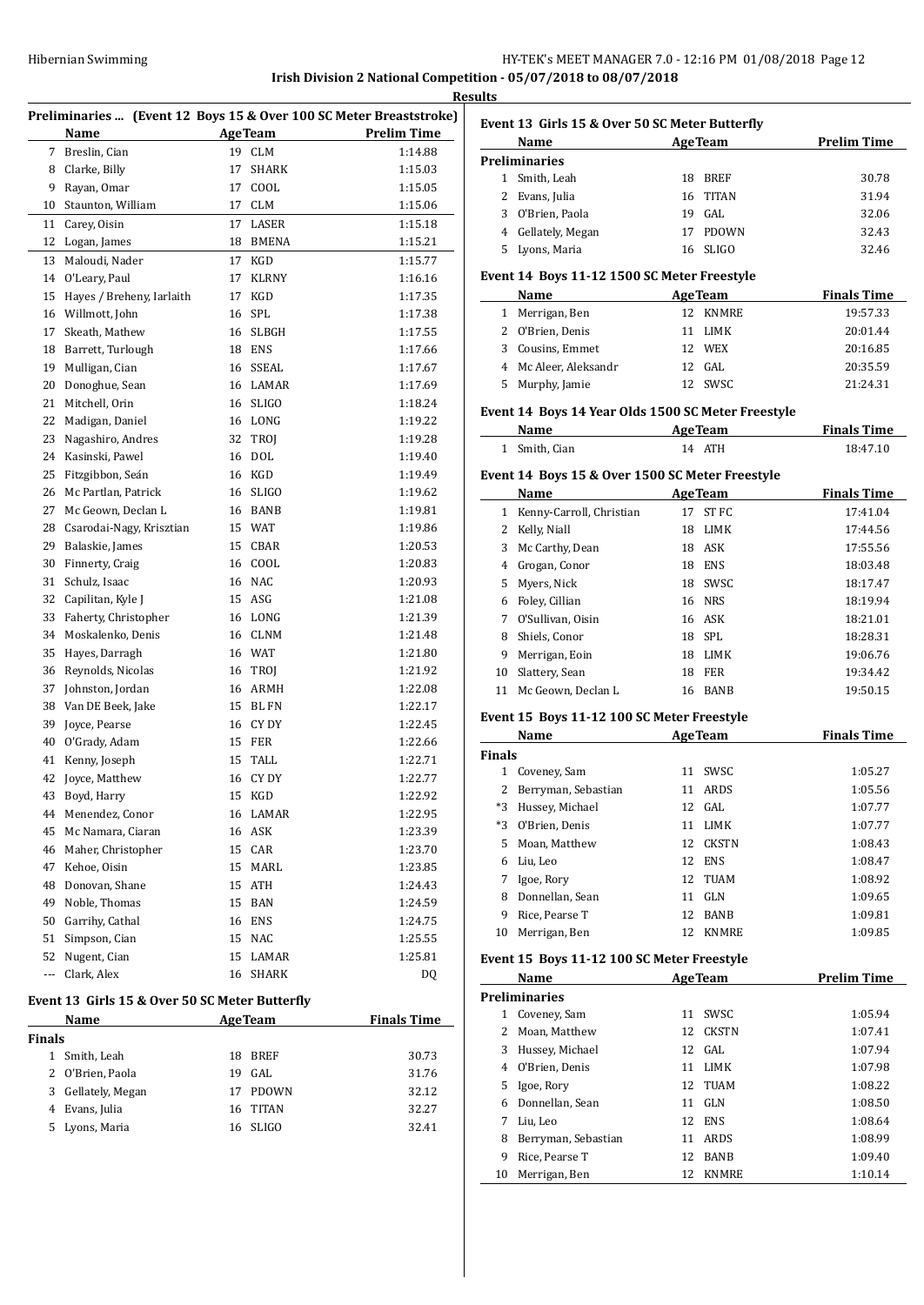**Irish Division 2 National Competition - 05/07/2018 to 08/07/2018**

| Preliminaries  (Event 15 Boys 11-12 100 SC Meter Freestyle) |  |  |
|-------------------------------------------------------------|--|--|

|    | Preminiaries  Tevent 15 Doys 11-12 Too Sc Meter Preestyle) |    |                |             |  |  |
|----|------------------------------------------------------------|----|----------------|-------------|--|--|
|    | Name                                                       |    | <b>AgeTeam</b> | Prelim Time |  |  |
| 11 | Crilly, Darragh                                            | 11 | ESB            | 1:10.16     |  |  |
| 12 | Simpson, Evan                                              | 11 | <b>NAC</b>     | 1:10.48     |  |  |
| 13 | Delaney, Jack                                              |    | 12 CLM         | 1:10.72     |  |  |
| 14 | Van Rooij, Lucas                                           |    | 12 ASK         | 1:10.92     |  |  |
| 15 | Pocevicius, Airidas                                        |    | 12 LAMAR       | 1:11.04     |  |  |
| 16 | Delaney, Faryl                                             |    | 12 LONG        | 1:11.38     |  |  |
| 17 | Mc Ginley, Ryan                                            |    | 12 NAC         | 1:11.40     |  |  |
| 18 | Chan, Jaden                                                | 11 | <b>NRS</b>     | 1:12.22     |  |  |
| 19 | Cousins, Emmet                                             | 12 | WEX            | 1:12.27     |  |  |
| 20 | Fane, Ricky                                                | 11 | <b>DOL</b>     | 1:12.67     |  |  |
| 21 | Ball, Darragh                                              | 11 | <b>ENS</b>     | 1:12.83     |  |  |
| 22 | O'Rourke, Tom                                              | 11 | <b>ATH</b>     | 1:13.15     |  |  |
| 23 | Franklyn-Miller, Noah L                                    |    | 11 TROI        | 1:15.36     |  |  |
| 24 | Mc Carthy, Donnacha                                        | 11 | <b>NRS</b>     | 1:16.89     |  |  |
|    | O'Connor, Freddie                                          | 11 | LIMK           | DQ          |  |  |
|    |                                                            |    |                |             |  |  |

# **Event 15 Boys 13 Year Olds 100 SC Meter Freestyle**

|        | Name<br><b>AgeTeam</b> |    |            | <b>Finals Time</b> |
|--------|------------------------|----|------------|--------------------|
| Finals |                        |    |            |                    |
|        | Whelan, Jake           | 13 | ST FC      | 1:03.42            |
| 2      | Wright, Samuel L       | 13 | BAN        | 1:03.83            |
| 3      | Cahill, Sam            |    | 13 ASK     | 1:04.85            |
| 4      | Doherty, Eamon         | 13 | BALL       | 1:05.05            |
| 5.     | Mitchell, Martin       |    | 13 GAL     | 1:05.43            |
| 6      | Mc Laughlin, Aran      | 13 | NY&MN      | 1:05.78            |
| 7      | Donnellan, Cormac      | 13 | GLN        | 1:06.36            |
| 8      | Treanor, Eoin          | 13 | <b>CLM</b> | 1:06.56            |
| 9      | Buckley, Luke          | 13 | ALS        | 1:06.63            |
| 10     | Pyne, Cian             | 13 | <b>ENS</b> | 1:07.49            |

#### **Event 15 Boys 13 Year Olds 100 SC Meter Freestyle**

|    | Name              |    | <b>AgeTeam</b> | Prelim Time |
|----|-------------------|----|----------------|-------------|
|    | Preliminaries     |    |                |             |
| 1  | Wright, Samuel L  | 13 | <b>BAN</b>     | 1:02.98     |
| 2  | Whelan, Jake      | 13 | ST FC          | 1:03.35     |
| 3  | Cahill, Sam       | 13 | ASK            | 1:04.53     |
| 4  | Mc Laughlin, Aran | 13 | NY&MN          | 1:05.83     |
| 5  | Mitchell, Martin  | 13 | GAL            | 1:06.20     |
| 6  | Donnellan, Cormac | 13 | GLN            | 1:06.74     |
| 7  | Buckley, Luke     | 13 | ALS            | 1:06.87     |
| 8  | Doherty, Eamon    | 13 | BALL           | 1:06.98     |
| 9  | Pyne, Cian        | 13 | <b>ENS</b>     | 1:07.13     |
| 10 | Treanor, Eoin     | 13 | <b>CLM</b>     | 1:07.39     |
| 11 | Turner, Jack      | 13 | <b>NAC</b>     | 1:07.49     |
| 12 | Rusk, Darragh     | 13 | <b>ATH</b>     | 1:08.44     |
| 13 | Mc Goldrick, Ewan | 13 | ARMH           | 1:09.21     |
| 14 | Humpston, Ruairi  | 13 | LONG           | 1:09.33     |
| 15 | Bowden, Corey     | 13 | <b>KILK</b>    | 1:10.87     |

#### **Event 15 Boys 14 Year Olds 100 SC Meter Freestyle**

| Name                             | <b>AgeTeam</b> |         |
|----------------------------------|----------------|---------|
| <b>Finals</b>                    |                |         |
| Keogh, Michael E<br>$\mathbf{1}$ | CURRA<br>14    | 58.96   |
| 2 Duane, David                   | 14 MAL         | 59.95   |
| 3 Rafferty, Ben M                | 14 NY&MN       | 1:00.21 |
| 4 Crowley, Ronan                 | 14 DOL         | 1:02.38 |
| 5 Doyle, Jack                    | 14 KGD         | 1:02.60 |
| Kilkenny, Shaun<br>6             | COM<br>14      | 1:02.62 |
| Ryan, Louis                      | 14 LEA         | 1:02.78 |
|                                  |                |         |

|   | <b>Results</b> |                   |          |         |
|---|----------------|-------------------|----------|---------|
|   |                | 8 Mc Lean, Pierce | 14 PORT  | 1:02.94 |
| - |                | 9 Smith, Cian     | 14 ATH   | 1:03.38 |
|   |                | 10 Dillon, Joe    | 14 CURRA | 1:03.89 |

# **Event 15 Boys 14 Year Olds 100 SC Meter Freestyle**

|    | Name             |    | <b>AgeTeam</b> | <b>Prelim Time</b> |
|----|------------------|----|----------------|--------------------|
|    | Preliminaries    |    |                |                    |
| 1  | Keogh, Michael E | 14 | <b>CURRA</b>   | 59.42              |
| 2  | Rafferty, Ben M  | 14 | NY&MN          | 1:00.88            |
| 3  | Duane, David     | 14 | MAL.           | 1:00.96            |
| 4  | Crowley, Ronan   | 14 | DOL.           | 1:02.06            |
| 5  | Doyle, Jack      | 14 | KGD            | 1:02.72            |
| 6  | Ryan, Louis      |    | 14 LEA         | 1:02.74            |
| 7  | Kilkenny, Shaun  |    | 14 COM         | 1:02.82            |
| 8  | Smith, Cian      | 14 | ATH            | 1:03.03            |
| 9  | Mc Lean, Pierce  | 14 | PORT           | 1:03.55            |
| 10 | Dillon, Joe      | 14 | <b>CURRA</b>   | 1:03.96            |
| 11 | Kennedy, Fionn   | 14 | LIMK           | 1:04.79            |
| 12 | Burke, Niall     | 14 | <b>CURRA</b>   | 1:05.81            |
| 13 | Burns, Samuel    | 14 | TULL           | 1:06.54            |

#### **Event 15 Boys 15 & Over 100 SC Meter Freestyle**

| Name          |                           |    | <b>AgeTeam</b> | <b>Finals Time</b> |
|---------------|---------------------------|----|----------------|--------------------|
| <b>Finals</b> |                           |    |                |                    |
| 1             | Mc Kinlay, Alastair       | 18 | <b>TEMP</b>    | 56.00              |
| 2             | De Lacey, Luke            | 18 | <b>TEMP</b>    | 56.16              |
| 3             | Moan, John P              | 17 | NY&MN          | 56.30              |
| 4             | Morris, Jayke             | 18 | CLM            | 56.41              |
| 5.            | Hornet, Ryan              | 17 | <b>SHARK</b>   | 56.64              |
| 6             | Breslin, Cian             | 19 | <b>CLM</b>     | 56.96              |
| 7             | Logan, James              | 18 | <b>BMENA</b>   | 57.40              |
| 8             | Woods, Padraig            | 17 | <b>KGD</b>     | 57.48              |
| 9             | Hayes / Breheny, Iarlaith | 17 | <b>KGD</b>     | 58.39              |
| 10            | Ryan, Mark                | 17 | LIMK           | 58.61              |

# **Event 15 Boys 15 & Over 100 SC Meter Freestyle**

|    | Name                      |    | <b>AgeTeam</b> | <b>Prelim Time</b> |
|----|---------------------------|----|----------------|--------------------|
|    | <b>Preliminaries</b>      |    |                |                    |
| 1  | Mc Kinlay, Alastair       | 18 | <b>TEMP</b>    | 56.11              |
| 2  | Morris, Jayke             | 18 | <b>CLM</b>     | 56.28              |
| 3  | De Lacey, Luke            | 18 | <b>TEMP</b>    | 56.52              |
| 4  | Moan, John P              | 17 | NY&MN          | 56.77              |
| 5  | Hayes / Breheny, Iarlaith | 17 | <b>KGD</b>     | 56.79              |
| 6  | Breslin, Cian             | 19 | <b>CLM</b>     | 56.85              |
| 7  | Logan, James              | 18 | <b>BMENA</b>   | 57.20              |
| 8  | Hornet, Ryan              | 17 | <b>SHARK</b>   | 57.25              |
| 9  | Woods, Padraig            | 17 | <b>KGD</b>     | 58.16              |
| 10 | Ryan, Mark                | 17 | <b>LIMK</b>    | 58.18              |
| 11 | MC Auley, Ian             | 18 | <b>ATH</b>     | 58.37              |
| 12 | Skeath, Mathew            | 16 | <b>SLBGH</b>   | 58.46              |
| 13 | Cahill, Eoin              | 17 | <b>KGD</b>     | 58.76              |
| 14 | Donovan, Shane            | 15 | <b>ATH</b>     | 59.71              |
| 15 | Moskalenko, Denis         | 16 | <b>CLNM</b>    | 59.78              |
| 16 | Mc Partlan, Patrick       | 16 | <b>SLIGO</b>   | 59.80              |
| 17 | Mc Ateer, James           | 16 | <b>VIK</b>     | 1:00.16            |
| 18 | Foley, Cillian            | 16 | <b>NRS</b>     | 1:00.57            |
| 19 | Madigan, Daniel           | 16 | LONG           | 1:00.81            |
| 20 | Masterson, Darragh        | 16 | <b>KGD</b>     | 1:00.83            |
| 21 | Kehoe, Tom                | 15 | <b>TEMP</b>    | 1:00.85            |
| 22 | Simpson, Cian             | 15 | <b>NAC</b>     | 1:00.98            |
| 23 | Joyce, Niall              | 15 | <b>SHARK</b>   | 1:00.99            |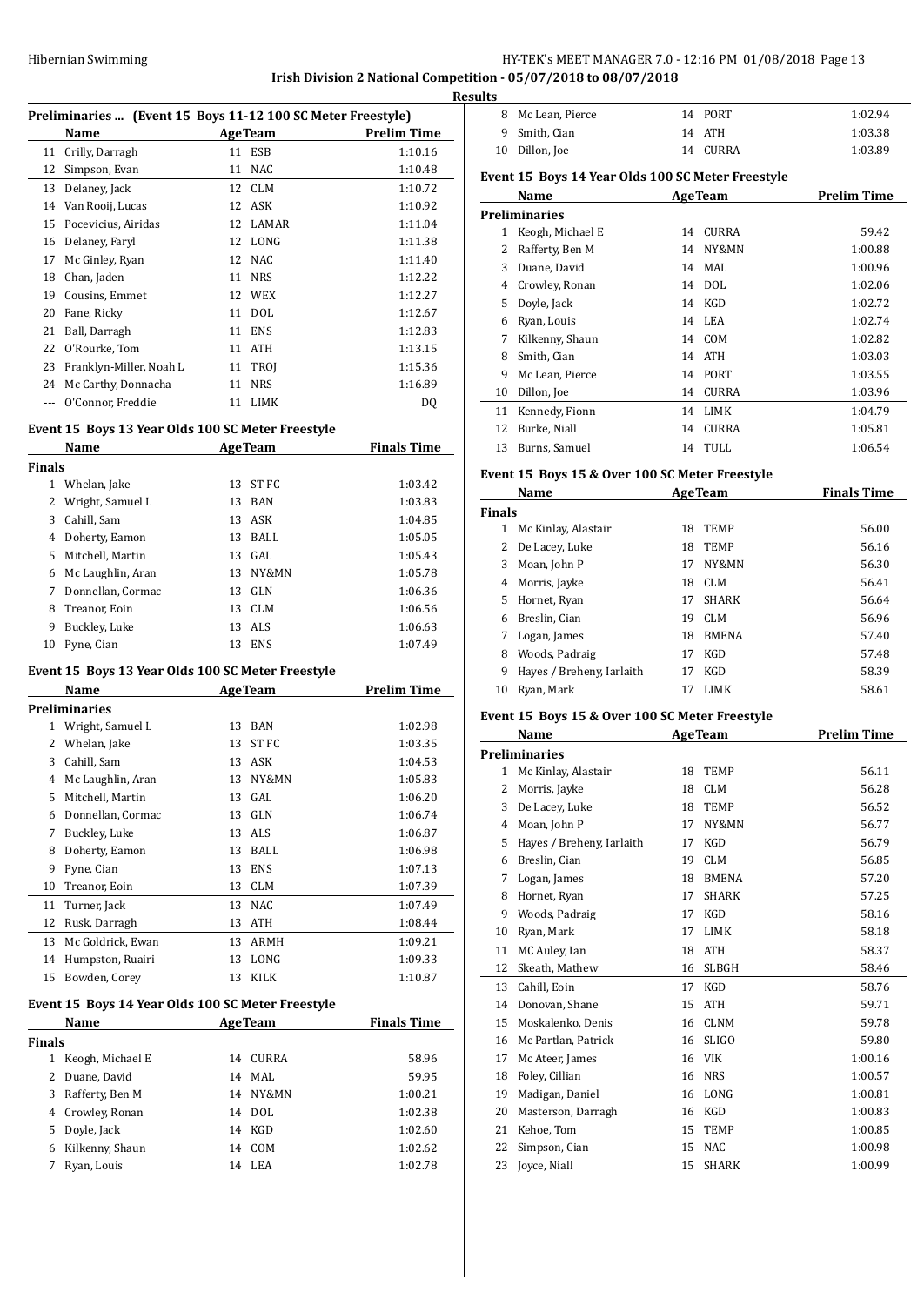# Hibernian Swimming **HY-TEK's MEET MANAGER 7.0 - 12:16 PM 01/08/2018** Page 14 **Irish Division 2 National Competition - 05/07/2018 to 08/07/2018**

**Results**

|               | Preliminaries  (Event 15 Boys 15 & Over 100 SC Meter Freestyle)                                                                                                                                                                |    |                |                    |
|---------------|--------------------------------------------------------------------------------------------------------------------------------------------------------------------------------------------------------------------------------|----|----------------|--------------------|
|               | Name                                                                                                                                                                                                                           |    | <b>AgeTeam</b> | <b>Prelim Time</b> |
|               | 24 Csarodai-Nagy, Krisztian                                                                                                                                                                                                    |    | 15 WAT         | 1:01.10            |
|               | 25 Hayes, Darragh                                                                                                                                                                                                              |    | 16 WAT         | 1:01.16            |
|               | 26 Donoghue, Sean                                                                                                                                                                                                              |    | 16 LAMAR       | 1:01.21            |
|               | 27 Kasinski, Pawel                                                                                                                                                                                                             |    | 16 DOL         | 1:01.28            |
|               | 28 Curtin, John                                                                                                                                                                                                                |    | 16 SWSC        | 1:01.48            |
|               | 29 Jagodzinski, Szymon                                                                                                                                                                                                         |    | 15 MULL        | 1:01.95            |
|               | 30 MC Glinchey, Alex                                                                                                                                                                                                           |    | 15 ST DO       | 1:02.06            |
|               | 31 Mc Grath, Sean                                                                                                                                                                                                              |    | 16 ENS         | 1:02.10            |
|               | 32 Russell, Tom                                                                                                                                                                                                                |    | 15 KILK        | 1:02.41            |
|               | 33 Sanchez Frias, Jose Alejandro                                                                                                                                                                                               |    | 16 NAC         | 1:02.58            |
|               | 34 Schulz, Isaac                                                                                                                                                                                                               |    | 16 NAC         | 1:03.05            |
|               | 35 O'Connor, Phelim                                                                                                                                                                                                            |    | 15 NRS         | 1:03.67            |
|               | 36 Nugent, Cian                                                                                                                                                                                                                |    | 15 LAMAR       | 1:04.21            |
|               | 37 Noble, Thomas                                                                                                                                                                                                               |    | 15 BAN         | 1:04.36            |
|               | 38 Mc Dowell, Ronan D                                                                                                                                                                                                          |    | 15 NY&MN       | 1:04.99            |
|               |                                                                                                                                                                                                                                |    |                |                    |
|               | Event 16 Girls 11-12 100 SC Meter Breaststroke                                                                                                                                                                                 |    |                |                    |
|               | Name                                                                                                                                                                                                                           |    | <b>AgeTeam</b> | <b>Finals Time</b> |
| <b>Finals</b> |                                                                                                                                                                                                                                |    |                |                    |
|               | 1 Davison, Grace                                                                                                                                                                                                               |    | 11 ARDS        | 1:23.25            |
|               | 2 Murphy, Gillian                                                                                                                                                                                                              |    | 12 GAL         | 1:25.46            |
|               | 3 Mc Grath, Izzy                                                                                                                                                                                                               |    | 12 DOL         | 1:25.56            |
|               | 4 Macfarlane, Katie S                                                                                                                                                                                                          |    | 11 BANB        | 1:26.81            |
|               | 5 Railton, Michelle                                                                                                                                                                                                            |    | 11 TUAM        | 1:27.67            |
|               | 6 Harrington, Eva                                                                                                                                                                                                              |    | 12 DOL         | 1:27.76            |
|               | 7 Lannon, Isobel J                                                                                                                                                                                                             |    | 12 ENSK        | 1:27.80            |
|               | 8 Mc Cormack, Rionagh                                                                                                                                                                                                          |    | 11 LONG        | 1:28.19            |
|               | 9 Martin, Lucy                                                                                                                                                                                                                 |    | 11 ATH         | 1:28.43            |
|               | 10 Smith, Maddie                                                                                                                                                                                                               |    | 12 SLBGH       | 1:28.62            |
|               | Event 16 Girls 11-12 100 SC Meter Breaststroke                                                                                                                                                                                 |    |                |                    |
|               | Name and the state of the state of the state of the state of the state of the state of the state of the state of the state of the state of the state of the state of the state of the state of the state of the state of the s |    | AgeTeam        | <b>Prelim Time</b> |
|               | <b>Preliminaries</b>                                                                                                                                                                                                           |    |                |                    |
|               | 1 Davison, Grace                                                                                                                                                                                                               |    | 11 ARDS        | 1:23.91            |
|               | 2 Murphy, Gillian                                                                                                                                                                                                              |    | 12 GAL         | 1:25.53            |
| 3             | Mc Grath, Izzy                                                                                                                                                                                                                 | 12 | DOL            | 1:26.67            |
| 4             | Harrington, Eva                                                                                                                                                                                                                | 12 | DOL            | 1:27.59            |
| 5             | Mc Cormack, Rionagh                                                                                                                                                                                                            |    | 11 LONG        | 1:27.71            |
| 6             | Railton, Michelle                                                                                                                                                                                                              |    | 11 TUAM        | 1:28.00            |
| 7             | Lannon, Isobel J                                                                                                                                                                                                               |    | 12 ENSK        | 1:28.47            |
|               | Martin, Lucy                                                                                                                                                                                                                   |    | 11 ATH         | 1:28.87            |
| 8             |                                                                                                                                                                                                                                |    | 12 SLBGH       | 1:29.20            |
| 9             | Smith, Maddie                                                                                                                                                                                                                  |    |                |                    |
| 10            | Macfarlane, Katie S                                                                                                                                                                                                            |    | 11 BANB        | 1:29.76            |
| 11            | Ivory, Aoibheann E                                                                                                                                                                                                             |    | 12 ASG         | 1:29.96            |
| 12            | Holly, Ella                                                                                                                                                                                                                    |    | 12 ENS         | 1:30.01            |
| 13            | Liggett, Molly                                                                                                                                                                                                                 |    | 12 BMENA       | 1:30.53            |
|               | 14 Powell, Ella                                                                                                                                                                                                                |    | 12 ATH         | 1:30.90            |
| 15            | Cunningham, Katie                                                                                                                                                                                                              |    | 11 DOL         | 1:30.94            |
| 16            | Stanley, Lauren H                                                                                                                                                                                                              |    | 12 LISB        | 1:31.30            |
|               | Stewart, Tilly                                                                                                                                                                                                                 |    | 12 BMENA       | 1:31.79            |
| 17<br>18      | Urry, Scarlett                                                                                                                                                                                                                 |    | 12 BAN         | 1:31.93            |
| 19            | O'Shea, Michelle                                                                                                                                                                                                               |    | 12 DOL         | 1:32.04            |
| 20            | O'Rourke, Meabh                                                                                                                                                                                                                |    | 11 TUAM        | 1:32.21            |
| 21            | Black, Annabelle                                                                                                                                                                                                               |    | 12 ESB         | 1:32.23            |
|               | 22 Ahearne, Sorcha                                                                                                                                                                                                             |    | 12 ST FC       | 1:32.32            |
|               | 23 O'Sullivan, Kate                                                                                                                                                                                                            |    | 12 TERE        | 1:32.40            |
|               | 24 Kierans, Kate                                                                                                                                                                                                               |    | 11 ECAV        | 1:32.51            |
| 25            | Keane, Sofie                                                                                                                                                                                                                   |    | 12 LIMK        | 1:32.64            |

| Jэ    |                           |    |              |         |
|-------|---------------------------|----|--------------|---------|
| 27    | Davitt, Ciara             | 12 | GAL          | 1:32.95 |
| 28    | Henderson, Fiona D        | 12 | <b>TMORE</b> | 1:33.07 |
| 29    | Perkins, Jodie            | 12 | <b>ENS</b>   | 1:33.18 |
| 30    | O'Flanagan, Nora          | 11 | <b>ESB</b>   | 1:33.21 |
| 31    | O'Boyle, Jane             | 12 | LONG         | 1:33.22 |
| 32    | Walker, Darcy             | 11 | <b>SLBGH</b> | 1:33.65 |
| 33    | Lawlor, Rihanna           | 12 | <b>LISB</b>  | 1:33.69 |
| 34    | Curley, Caoimhe           | 12 | <b>CBAR</b>  | 1:33.83 |
| 35    | Baker, Sophie             | 11 | <b>FER</b>   | 1:33.95 |
| 36    | Markey, Lili              | 11 | ST FC        | 1:34.15 |
| 37    | Mc Tigue, Kim             | 12 | <b>KGD</b>   | 1:34.16 |
| 38    | Johnston, Courtney        | 12 | <b>ARMH</b>  | 1:34.28 |
| 39    | Bennett, Chloe            | 12 | <b>WAT</b>   | 1:34.57 |
| 40    | Finlayson, Éabha          | 12 | <b>OTTER</b> | 1:34.79 |
| 41    | Aylward, Alegra           | 12 | <b>BREF</b>  | 1:34.81 |
| 42    | Arbuzova, Natalia         | 12 | <b>LIMK</b>  | 1:34.82 |
| 43    | Leetch, Hannah            | 12 | <b>BMENA</b> | 1:34.94 |
| 44    | Bryce, Lauren             | 12 | <b>ALS</b>   | 1:35.13 |
| 45    | Manning, Katie            | 12 | LONG         | 1:35.45 |
| 46    | Forde, Heather            | 12 | <b>DOL</b>   | 1:36.01 |
| 47    | Hannon, Isolde            | 11 | <b>BLFN</b>  | 1:36.34 |
| 48    | Connell, Leah             | 11 | <b>ATH</b>   | 1:36.56 |
| 49    | Bayley, Eva               | 11 | <b>NRS</b>   | 1:36.82 |
| 50    | Hopkins, Chrissy I        | 11 | <b>LISB</b>  | 1:37.03 |
| 51    | Walshe, Eva               | 11 | TEMP         | 1:37.24 |
| 52    | Sech, Antonina            | 11 | SWSC         | 1:38.00 |
| $*53$ | Garvey, Molly             | 12 | GLN          | 1:38.78 |
| $*53$ | Franklyn-Miller, Sienna R | 11 | TROJ         | 1:38.78 |
| 55    | Campbell, Ellie           | 11 | TROI         | 1:39.30 |
| 56    | Malseed, Orla             | 11 | <b>SSEAL</b> | 1:40.01 |
| 57    | Walsh, Faye               | 11 | <b>ASK</b>   | 1:40.68 |
| 58    | Wogan, Zoe                | 11 | ALS          | 1:41.33 |
| 59    | Ibarz, Myriam             | 11 | <b>TITAN</b> | 1:41.35 |
| 60    | Csarodai-Nagy, Laura      | 11 | <b>WAT</b>   | 1:43.13 |
| 61    | Daly, Ciara M             | 12 | <b>BANB</b>  | 1:43.46 |
|       |                           |    |              |         |

## **Event 16 Girls 13 Year Olds 100 SC Meter Breaststroke**

|        | Name                     |    | <b>AgeTeam</b> | <b>Finals Time</b> |
|--------|--------------------------|----|----------------|--------------------|
| Finals |                          |    |                |                    |
| $^*1$  | Mc Crory, Dia B          | 13 | <b>BANB</b>    | 1:25.86            |
| $^*1$  | O'Flynn, Chloe           | 13 | DOL.           | 1:25.86            |
| 3      | Ryan, Lily May           | 13 | KGD            | 1:26.76            |
| 4      | Allen, Farrah            | 13 | <b>BAN</b>     | 1:27.73            |
| 5.     | Mc Cormac, Sophia        |    | 13 CYDY        | 1:29.14            |
| 6      | Waters, Katie            |    | $13$ GAL       | 1:29.22            |
| 7      | Connaughton-Jones, Ciara | 13 | SLIGO          | 1:29.83            |
| 8      | Mc Connell, Ciosa A      | 13 | <b>ENSK</b>    | 1:31.19            |
| 9      | Smith, Maia              | 13 | <b>BREF</b>    | 1:31.49            |
| 10     | Malcolm, Michaela        | 13 | MULST          | 1:31.89            |

# **Event 16 Girls 13 Year Olds 100 SC Meter Breaststroke**

| Name |                          |    | <b>AgeTeam</b> | <b>Prelim Time</b> |
|------|--------------------------|----|----------------|--------------------|
|      | <b>Preliminaries</b>     |    |                |                    |
| 1    | O'Flynn, Chloe           | 13 | DOL.           | 1:26.54            |
| 2    | Mc Crory, Dia B          | 13 | <b>BANB</b>    | 1:27.02            |
| 3    | Ryan, Lily May           | 13 | KGD            | 1:27.64            |
| 4    | Mc Cormac, Sophia        | 13 | CY DY          | 1:28.16            |
| 5.   | Malcolm. Michaela        | 13 | <b>MULST</b>   | 1:28.97            |
| 6    | Allen, Farrah            | 13 | BAN            | 1:29.26            |
| 7    | Waters, Katie            | 13 | GAL.           | 1:29.29            |
| 8    | Mc Connell, Ciosa A      | 13 | <b>ENSK</b>    | 1:29.70            |
| 9    | Connaughton-Jones, Ciara | 13 | <b>SLIGO</b>   | 1:30.22            |
|      |                          |    |                |                    |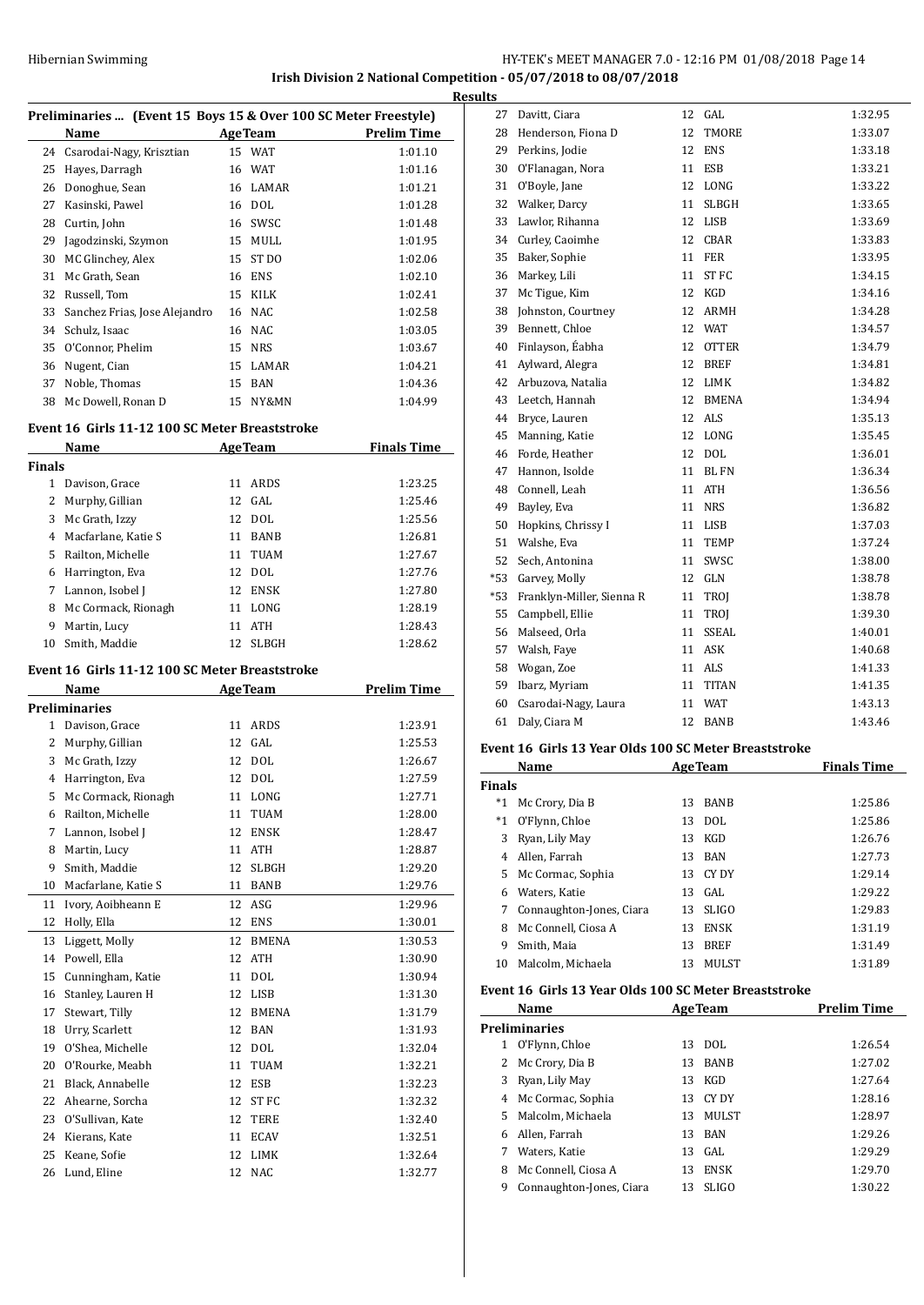# Hibernian Swimming HY-TEK's MEET MANAGER 7.0 - 12:16 PM 01/08/2018 Page 15

# **Irish Division 2 National Competition - 05/07/2018 to 08/07/2018**

**Results**

| Preliminaries  (Event 16 Girls 13 Year Olds 100 SC Meter Breaststrol |  |
|----------------------------------------------------------------------|--|
|----------------------------------------------------------------------|--|

|       | Name               |    | <b>AgeTeam</b> | Prelim Time |
|-------|--------------------|----|----------------|-------------|
| 10    | Smith, Maia        | 13 | <b>BREF</b>    | 1:30.31     |
| 11    | Doran, Sophie      | 13 | LARNE          | 1:30.42     |
| 12    | Walsh, Niamh       | 13 | <b>GLN</b>     | 1:30.73     |
| 13    | Farnan, Caoimhe    | 13 | <b>ARMH</b>    | 1:30.89     |
| 14    | Forde, Lara        | 13 | <b>ESB</b>     | 1:31.14     |
| 15    | Cooney, Sorsha     | 13 | <b>ECAV</b>    | 1:31.23     |
| 16    | Nolan, Sophie      | 13 | <b>VIK</b>     | 1:31.88     |
| 17    | Brennan, Lucy      | 13 | <b>LAMAR</b>   | 1:31.94     |
| 18    | O'Mahony, Treasa   | 13 | LARNE          | 1:32.06     |
| 19    | Johnston, Molly I  | 13 | <b>ENSK</b>    | 1:32.31     |
| 20    | Cosgrave, Sarah    | 13 | <b>CBAR</b>    | 1:32.36     |
| 21    | O'Connor, Maeve    | 13 | <b>MARL</b>    | 1:32.75     |
| 22    | Mc Call, Kirstie A | 13 | <b>BANB</b>    | 1:32.80     |
| 23    | Clements, Abbie    | 13 | <b>LARNE</b>   | 1:33.51     |
| 24    | Morrissey, Erin    | 13 | <b>KILK</b>    | 1:33.87     |
| 25    | Withers, Alex      | 13 | <b>PDOWN</b>   | 1:34.02     |
| $*26$ | Black, Kate        | 13 | <b>ESB</b>     | 1:34.28     |
| $*26$ | Mc Lysaght, Lia    | 13 | KGD            | 1:34.28     |
| 28    | Brady, Siun        | 13 | <b>GLN</b>     | 1:34.32     |
| 29    | Morris, Leah       | 13 | SS             | 1:34.59     |
| 30    | Dolan, Saoirse D   | 13 | ASG            | 1:34.76     |
| 31    | Bergin, Amy        | 13 | LAMAR          | 1:34.82     |

#### **Event 16 Girls 14 Year Olds 100 SC Meter Breaststroke**

| Name          |                    |    | <b>AgeTeam</b> | <b>Finals Time</b> |  |
|---------------|--------------------|----|----------------|--------------------|--|
| <b>Finals</b> |                    |    |                |                    |  |
| 1             | Walsh, Rowan       | 14 | SWSC           | 1:24.24            |  |
|               | Isajevaite, Gabija | 14 | <b>TITAN</b>   | 1:25.61            |  |
| 3             | Stewart, Maddy     | 14 | <b>BMENA</b>   | 1:25.73            |  |
| 4             | 0'Brien. Kate      | 14 | LIMK           | 1:26.23            |  |
| 5.            | Williams, Keira    | 14 | BAN            | 1:26.66            |  |
| 6             | Stapleton, Aisling | 14 | CBAR           | 1:26.81            |  |
| 7             | Lynch, Suzy        | 14 | SWSC           | 1:28.37            |  |
| 8             | Auld, Lauren       | 14 | TALL           | 1:29.06            |  |
| 9             | Harris, Sophie     | 14 | <b>KFSHR</b>   | 1:30.79            |  |
|               | Pilcher, Millie    | 14 | CLM            | DO                 |  |

#### **Event 16 Girls 14 Year Olds 100 SC Meter Breaststroke**

|    | Name                 |    | <b>AgeTeam</b> | <b>Prelim Time</b> |
|----|----------------------|----|----------------|--------------------|
|    | Preliminaries        |    |                |                    |
| 1  | Stewart, Maddy       | 14 | <b>BMENA</b>   | 1:25.92            |
| 2  | Isajevaite, Gabija   | 14 | <b>TITAN</b>   | 1:26.03            |
| 3  | Walsh, Rowan         | 14 | SWSC           | 1:26.31            |
| 4  | Williams, Keira      | 14 | <b>BAN</b>     | 1:26.40            |
| 5  | O'Brien, Kate        | 14 | <b>LIMK</b>    | 1:27.03            |
| 6  | Pilcher, Millie      | 14 | <b>CLM</b>     | 1:27.44            |
| 7  | Stapleton, Aisling   | 14 | <b>CBAR</b>    | 1:27.60            |
| 8  | Lynch, Suzy          | 14 | SWSC           | 1:28.35            |
| 9  | Harris, Sophie       | 14 | <b>KFSHR</b>   | 1:28.68            |
| 10 | Auld, Lauren         | 14 | TALL           | 1:29.18            |
| 11 | O'Boyle, Karen       | 14 | LONG           | 1:29.49            |
| 12 | Rayan, Hajar         | 14 | COOL           | 1:29.54            |
| 13 | Furlong, Holly       | 14 | SS             | 1:30.28            |
| 14 | Butler, Holly        | 14 | CAR            | 1:30.39            |
| 15 | Irwin, Kitty         | 14 | <b>DOL</b>     | 1:30.88            |
| 16 | Edge, Cerys          | 14 | <b>BAN</b>     | 1:31.11            |
| 17 | O'Raghallaigh, Meabh | 14 | ALS            | 1:31.12            |
| 18 | Nic Dhonnacha, Maria | 14 | GAL            | 1:31.15            |
| 19 | Dalton, Robyn        | 14 | NAC            | 1:31.64            |
|    |                      |    |                |                    |

| 1 L.J |                      |          |         |
|-------|----------------------|----------|---------|
|       | 20 O'Neill, Kate     | 14 TG SK | 1:31.66 |
|       | 21 Hurley, Megan     | 14 CLNM  | 1:32.09 |
|       | 22 O'Gradaigh, Meabh | 14 ALS   | 1:32.34 |
|       | *23 Moore, Caoimhe   | 14 LAMAR | 1:32.38 |
|       | *23 Gordon, Sarah    | 14 ST FC | 1:32.38 |
|       | 25 White, Rachel     | 14 KILK  | 1:35.48 |
|       |                      |          |         |

#### **Event 16 Girls 15 & Over 100 SC Meter Breaststroke**

|        | Name                |    | <b>AgeTeam</b> | <b>Finals Time</b> |
|--------|---------------------|----|----------------|--------------------|
| Finals |                     |    |                |                    |
| 1      | Gellately, Megan    | 17 | <b>PDOWN</b>   | 1:18.83            |
| 2      | Reidy, Aisling      | 17 | <b>ENS</b>     | 1:19.79            |
| 3      | Fadden, Heather     | 17 | CBAR           | 1:20.16            |
| 4      | Wall, Abby          | 18 | <b>CLNM</b>    | 1:20.17            |
| 5      | Begley, Emma        | 18 | TUAM           | 1:20.59            |
| 6      | O'Sullivan, Caoimhe | 17 | <b>SLIGO</b>   | 1:20.63            |
| 7      | Pigott, Eimear      | 18 | DOL.           | 1:21.66            |
| 8      | Ryan, Cara L        |    | 17 ASG         | 1:22.65            |
| 9      | Littley, Caitlin    | 17 | <b>TROI</b>    | 1:23.52            |
| 10     | Cosgrove, Aoife     | 16 | NAC.           | 1:25.56            |

#### **Event 16 Girls 15 & Over 100 SC Meter Breaststroke**

|                | Name                 |    | <b>AgeTeam</b>   | <b>Prelim Time</b> |
|----------------|----------------------|----|------------------|--------------------|
|                | <b>Preliminaries</b> |    |                  |                    |
| 1              | Wall, Abby           | 18 | <b>CLNM</b>      | 1:19.90            |
| $\overline{2}$ | Gellately, Megan     | 17 | <b>PDOWN</b>     | 1:19.96            |
| 3              | Fadden, Heather      | 17 | <b>CBAR</b>      | 1:20.25            |
| 4              | Begley, Emma         | 18 | <b>TUAM</b>      | 1:20.68            |
| 5              | Reidy, Aisling       | 17 | <b>ENS</b>       | 1:21.08            |
| 6              | O'Sullivan, Caoimhe  | 17 | <b>SLIGO</b>     | 1:21.47            |
| 7              | Pigott, Eimear       | 18 | <b>DOL</b>       | 1:21.71            |
| 8              | Ryan, Cara L         | 17 | ASG              | 1:21.80            |
| 9              | Littley, Caitlin     | 17 | TROJ             | 1:23.42            |
| 10             | Cosgrove, Aoife      | 16 | <b>NAC</b>       | 1:23.89            |
| 11             | Markey, Kate         | 19 | <b>ST FC</b>     | 1:24.21            |
| 12             | Smith, Leah          | 18 | <b>BREF</b>      | 1:24.26            |
| 13             | Fee, Laoise          | 15 | C FIN            | 1:24.31            |
| 14             | Greene, Leah         |    | 16 WAT           | 1:24.43            |
| 15             | Harrington, Ciara    | 16 | ST <sub>FC</sub> | 1:24.63            |
| 16             | Colfer, Danielle     | 16 | <b>NRS</b>       | 1:24.91            |
| 17             | Murphy, Laoise       | 15 | <b>NAC</b>       | 1:24.92            |
| 18             | Finnerty, Lára       | 16 | <b>CLM</b>       | 1:25.05            |
| 19             | Evans, Caitlin       | 16 | <b>TITAN</b>     | 1:25.16            |
| 20             | Walsh, Tara          | 16 | <b>SLIGO</b>     | 1:25.30            |
| 21             | O'Connor, Ellen      |    | 15 KLRNY         | 1:25.31            |
| 22             | O'Meara, Siobhan     |    | 16 CAR           | 1:25.44            |
| 23             | Mc Donnell, Laura    |    | 18 ENS           | 1:25.64            |
| 24             | Duffy, Aoibheann     |    | 15 ALS           | 1:25.80            |
| 25             | Milosevic, Sara      |    | 15 TROJ          | 1:26.15            |
| $*26$          | Kearney, Sorcha      | 16 | <b>BL FN</b>     | 1:26.39            |
| $*26$          | Kelly, Emma          | 16 | <b>TUAM</b>      | 1:26.39            |
| 28             | Ward, Aileen         | 15 | <b>ATH</b>       | 1:26.45            |
| 29             | Harte, Caoilfhinn    |    | 16 WAT           | 1:26.50            |
| 30             | Williams, Melanie    | 16 | <b>TITAN</b>     | 1:26.57            |
| 31             | Hogan, Lucy          |    | 15 LONG          | 1:26.60            |
| 32             | Hayes, Sophie        |    | 15 WAT           | 1:26.71            |
| 33             | Johnston, Anna       |    | 16 PDOWN         | 1:26.74            |
| 34             | Mc Namara, Grace E   | 15 | LISB             | 1:26.93            |
| 35             | Lipscomb, Hannah     | 15 | <b>MULST</b>     | 1:27.22            |
| 36             | Forde, Emma          | 15 | DOL              | 1:27.56            |
| 37             | Bartram. Nia B       | 15 | LONG             | 1:27.66            |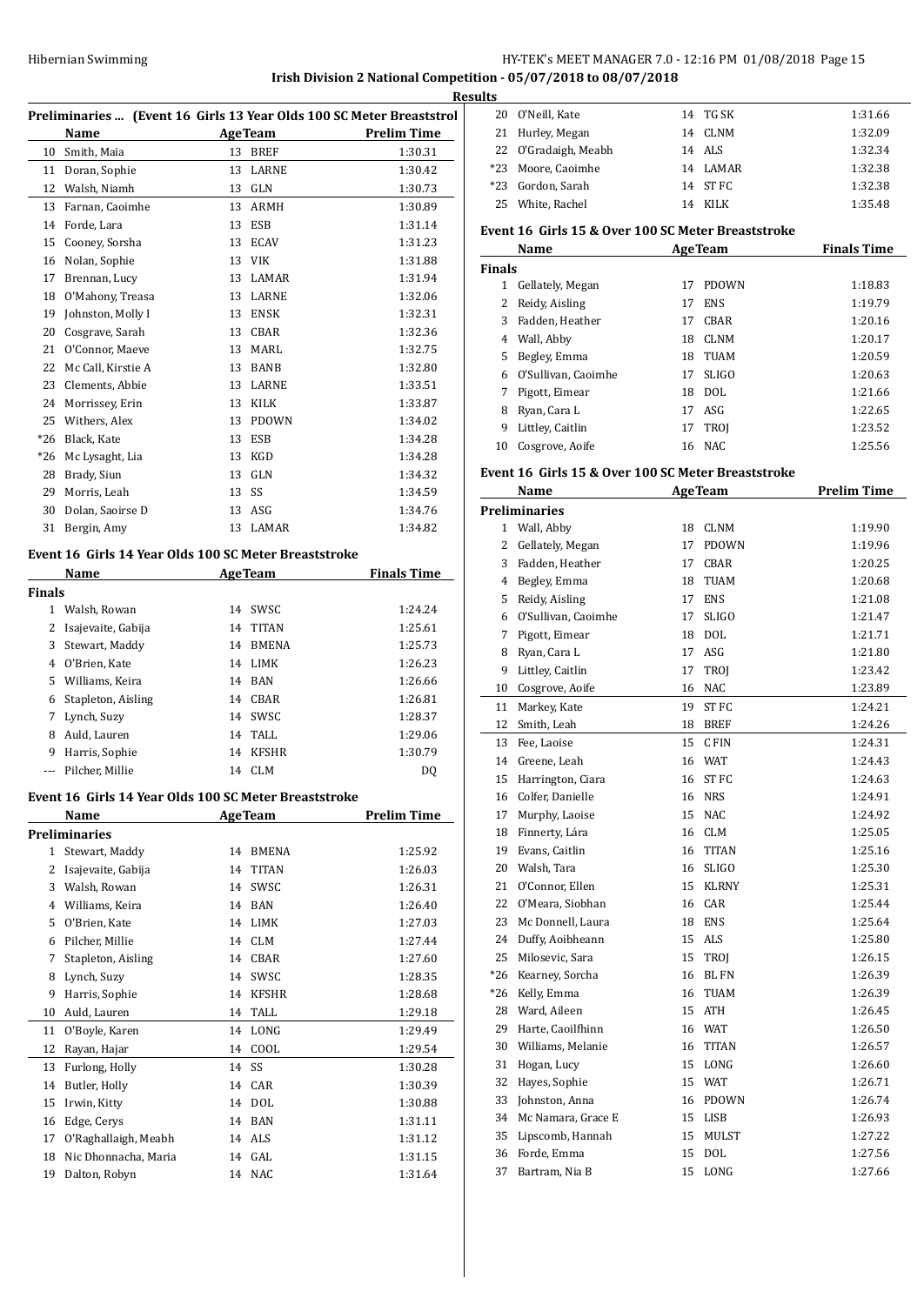# **Irish Division 2 National Competition - 05/07/2018 to 08/07/2018**

|                |                                                        |                           | Rє                                                                  |
|----------------|--------------------------------------------------------|---------------------------|---------------------------------------------------------------------|
|                |                                                        |                           | Preliminaries  (Event 16 Girls 15 & Over 100 SC Meter Breaststroke) |
|                | Name                                                   | <b>AgeTeam</b>            | <b>Prelim Time</b>                                                  |
|                | 38 Mc Mahon, Leah                                      | 16 ENS                    | 1:27.79                                                             |
|                | 39 Mc Partlan, Alice                                   | SLIGO<br>15               | 1:28.06                                                             |
|                | 40 Perets, Katherina                                   | 15 VIK                    | 1:28.80                                                             |
|                | 41 O'Mahony, Niamh                                     | 16 KGD                    | 1:28.89                                                             |
|                | 42 Dolan, Toni                                         | 15 LAMAR                  | 1:28.93                                                             |
|                | 43 Mc Mahon, Zara                                      | 15 ASK                    | 1:29.02                                                             |
|                | 44 Dolan, Sadhbh M                                     | 15 ASG                    | 1:29.06                                                             |
|                | 45 Martin, Katie M                                     | 15 LISB                   | 1:29.12                                                             |
|                | 46 Hart, Stephanie O                                   | 15 NY&MN                  | 1:29.15                                                             |
| 47             | Ryan, Molly C                                          | 15 NY&MN                  | 1:29.25                                                             |
| 48             | O'Neill, Aishling                                      | 16<br>LASER               | 1:29.38                                                             |
| 49             |                                                        | ENS<br>15                 |                                                                     |
|                | Deane, Cora                                            |                           | 1:29.84                                                             |
| 50             | Colgan, Rebecca                                        | 15<br>LEC                 | 1:29.92                                                             |
|                | 51 Heaney, Cathy                                       | 16 CLM                    | 1:29.98                                                             |
|                | 52 Poenar, Andreea                                     | 15 NAC                    | 1:30.20                                                             |
|                | 53 O'Reilly, Cladagh                                   | 16 TUAM                   | 1:30.32                                                             |
|                | 54 Gargan, Dervla                                      | 15<br>NAC                 | 1:31.03                                                             |
|                | 55 Hogan, Jenny                                        | 15 VIK                    | 1:31.08                                                             |
|                | Event 17 Boys 15 & Over 50 SC Meter Butterfly          |                           |                                                                     |
|                | Name                                                   | <b>Example 2</b> Age Team | <b>Finals Time</b>                                                  |
| <b>Finals</b>  |                                                        |                           |                                                                     |
|                | 1 Hayes / Breheny, Iarlaith                            | 17 KGD                    | 27.34                                                               |
|                | 2 Breslin, Cian                                        | 19 CLM                    | 27.90                                                               |
|                |                                                        |                           |                                                                     |
|                | Event 17 Boys 15 & Over 50 SC Meter Butterfly          |                           |                                                                     |
|                | Name                                                   | <b>Example 2</b> AgeTeam  | <b>Prelim Time</b>                                                  |
|                | Preliminaries                                          |                           |                                                                     |
| 1              | Hayes / Breheny, Iarlaith                              | 17 KGD                    | 27.79                                                               |
| 2              | Breslin, Cian                                          | 19<br><b>CLM</b>          | 31.59                                                               |
|                |                                                        |                           |                                                                     |
|                | Event 18 Girls 11-12 1500 SC Meter Freestyle           |                           |                                                                     |
|                | <b>Name</b>                                            | <b>AgeTeam</b>            | <b>Finals Time</b>                                                  |
|                | 1 Mc Gahon, Alannah                                    | 11 SLBGH                  | 20:34.95                                                            |
|                | Event 18 Girls 14 Year Olds 1500 SC Meter Freestyle    |                           |                                                                     |
|                | Name                                                   | AgeTeam                   | <b>Finals Time</b>                                                  |
|                | 1 Nic Dhonnacha, Maria                                 | 14 GAL                    | 20:37.20                                                            |
|                |                                                        |                           |                                                                     |
|                | Event 18 Girls 15 & Over 1500 SC Meter Freestyle       |                           |                                                                     |
|                | Name                                                   | <b>AgeTeam</b>            | <b>Finals Time</b>                                                  |
|                | 1 Henry, Lisa                                          | 17 CLM                    | 18:52.85                                                            |
|                | 2 Ferris, Chloe                                        | 18<br>MAL                 | 19:13.09                                                            |
|                | 3 Shiels, Ciara                                        | 16 SPL                    | 19:27.70                                                            |
|                |                                                        |                           |                                                                     |
|                | Event 19 Girls 14 & Under 200 SC Meter Freestyle Relay |                           |                                                                     |
|                | Team                                                   | Relay                     | <b>Finals Time</b>                                                  |
|                | 1 DOL                                                  | A                         | 2:03.64                                                             |
|                | 2 ASG                                                  | А                         | 2:03.78                                                             |
| 3              | GAL                                                    | A                         | 2:05.15                                                             |
| $\overline{4}$ | KGD                                                    | A                         | 2:05.22                                                             |
| 5              | BAN                                                    | A                         | 2:06.60                                                             |
| 6              | SWSC                                                   | A                         | 2:07.69                                                             |
| 7              | ASK                                                    | A                         | 2:08.05                                                             |
| 8              | COOL                                                   | A                         | 2:08.92                                                             |
| 9              | CBAR                                                   | A                         | 2:09.20                                                             |
| 10             | ENS                                                    | А                         | 2:09.71                                                             |
| 11             | BANB                                                   | A                         | 2:10.69                                                             |
| 12             | LIMK                                                   | A                         | 2:10.83                                                             |
| 13             | <b>SLIGO</b>                                           | A                         | 2:10.86                                                             |
| 14             | ST FC                                                  | A                         | 2:11.15                                                             |
| 15             | LARNE                                                  | A                         | 2:11.34                                                             |
|                |                                                        |                           |                                                                     |

| esults |         |   |         |
|--------|---------|---|---------|
|        | 16 TALL | A | 2:11.65 |
|        | 17 ATH  | A | 2:11.69 |
|        | 18 TROJ | A | 2:12.08 |
| 19     | GLN     | A | 2:12.46 |
|        | 20 ESB  | A | 2:13.41 |
|        | 21 LONG | A | 2:13.77 |
|        | 22 ENSK | A | 2:14.63 |
|        | 23 ASG  | B | 2:14.67 |
|        | 24 ALS  | A | 2:16.03 |
|        | 25 LISB | А | 2:17.09 |
|        | 26 TROI | B | 2:18.99 |

# **Event 20 Boys 15 & Over 200 SC Meter Freestyle Relay**

| <b>Team</b>           | Relay | <b>Finals Time</b> |
|-----------------------|-------|--------------------|
| KGD<br>1              | A     | 1:44.51            |
| <b>CLM</b><br>2       | A     | 1:45.31            |
| SHARK<br>$\mathbf{3}$ | A     | 1:46.27            |
| TALL<br>4             | A     | 1:47.45            |
| LIMK<br>5.            | A     | 1:50.30            |
| <b>SLIGO</b><br>6.    | A     | 1:51.48            |
| <b>ENS</b><br>7       | A     | 1:51.94            |
| <b>NAC</b><br>8       | A     | 1:52.09            |
| ASK<br>9              | A     | 1:53.54            |

### **Event 21 Girls 11-12 200 SC Meter Backstroke**

| Name          |                       |    | <b>AgeTeam</b> | <b>Finals Time</b> |  |
|---------------|-----------------------|----|----------------|--------------------|--|
| <b>Finals</b> |                       |    |                |                    |  |
| 1             | Davison, Grace        | 11 | ARDS           | 2:32.49            |  |
|               | 2 Macfarlane, Katie S | 11 | <b>BANB</b>    | 2:38.63            |  |
| 3             | Sun, Ai Lin           |    | 11 TALL        | 2:40.29            |  |
| 4             | Harford, Tia          | 12 | <b>BARRA</b>   | 2:40.80            |  |
| 5.            | Waters, Niamh         | 11 | ASG            | 2:44.46            |  |
| 6             | Davitt, Ciara         |    | $12$ GAL       | 2:46.39            |  |
| 7             | Perkins, Jodie        | 12 | ENS            | 2:46.86            |  |
| 8             | Batori, Aurora        | 12 | ESB            | 2:46.93            |  |
| 9             | Logan, Eliza          | 12 | ADSC.          | 2:49.53            |  |
|               | Martin, Sarah         | 12 | COOL           | D <sub>0</sub>     |  |

## **Event 21 Girls 11-12 200 SC Meter Backstroke**

|              | Name                 |    | <b>AgeTeam</b> | <b>Prelim Time</b> |
|--------------|----------------------|----|----------------|--------------------|
|              | <b>Preliminaries</b> |    |                |                    |
| $\mathbf{1}$ | Davison, Grace       | 11 | <b>ARDS</b>    | 2:37.17            |
| 2            | Macfarlane, Katie S  | 11 | <b>BANB</b>    | 2:40.94            |
| 3            | Harford, Tia         | 12 | <b>BARRA</b>   | 2:42.69            |
| 4            | Sun, Ai Lin          | 11 | <b>TALL</b>    | 2:43.44            |
| 5            | Waters, Niamh        | 11 | ASG            | 2:47.39            |
| 6            | Batori, Aurora       | 12 | <b>ESB</b>     | 2:48.31            |
| 7            | Perkins, Jodie       | 12 | <b>ENS</b>     | 2:48.63            |
| 8            | Davitt, Ciara        | 12 | GAL            | 2:48.70            |
| 9            | Logan, Eliza         | 12 | ADSC           | 2:49.92            |
| 10           | Martin, Sarah        | 12 | COOL           | 2:50.41            |
| 11           | Byrne, Ava M         | 12 | SS             | 12:50.41           |
| 12           | Brennan, Sorcha      | 12 | <b>TUAM</b>    | 2:50.79            |
| 13           | Lannon, Isobel J     | 12 | <b>ENSK</b>    | 2:50.96            |
| 14           | Ruddy, Liadan        | 12 | <b>SLIGO</b>   | 2:51.15            |
| 15           | Mc Clean, Maeve      | 11 | <b>SSEAL</b>   | 2:51.97            |
| 16           | Harrington, Eva      | 12 | <b>DOL</b>     | 2:52.02            |
| 17           | Lawlor, Rihanna      | 12 | <b>LISB</b>    | 2:52.08            |
| 18           | Burns-Atkin, Alana   | 12 | <b>BANB</b>    | 2:52.21            |
| 19           | O'Boyle, Jane        | 12 | LONG           | 2:53.91            |
| 20           | Mc Cusker, Edie R    | 11 | <b>BANB</b>    | 2:54.20            |
| 21           | Scanlon, Aisling     | 12 | LONG           | 2:54.26            |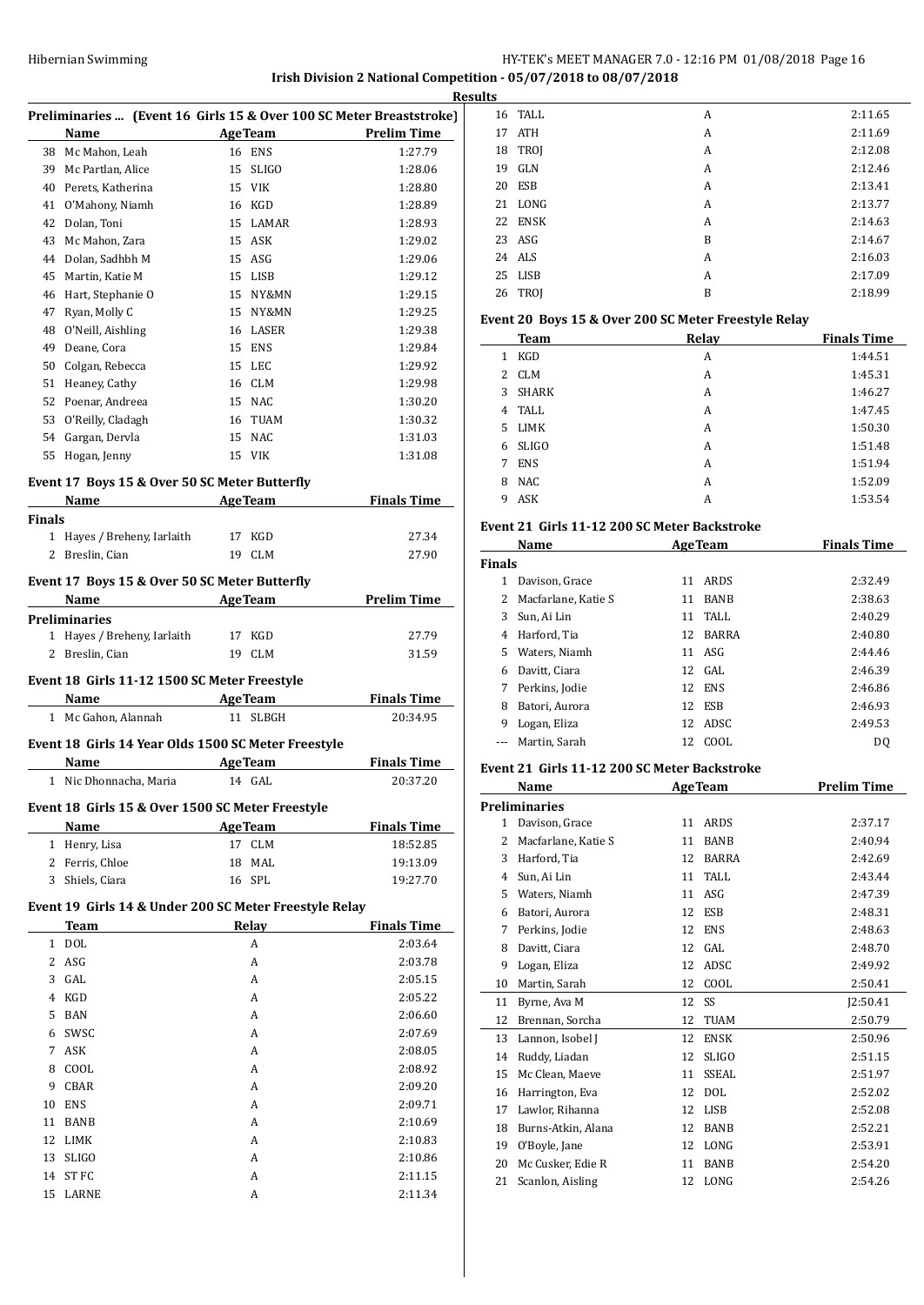# Hibernian Swimming **HY-TEK's MEET MANAGER 7.0 - 12:16 PM 01/08/2018** Page 17 **Irish Division 2 National Competition - 05/07/2018 to 08/07/2018**

**Results**

| Preliminaries  (Event 21 Girls 11-12 200 SC Meter Backstroke) |                                                      |    |                |                    |
|---------------------------------------------------------------|------------------------------------------------------|----|----------------|--------------------|
|                                                               | Name                                                 |    | AgeTeam        | <b>Prelim Time</b> |
| 22                                                            | Bryce, Lauren                                        |    | 12 ALS         | 2:54.34            |
| 23                                                            | O'Brien, Grace                                       | 12 | LONG           | 2:55.23            |
| 24                                                            | Curley, Caoimhe                                      | 12 | CBAR           | 2:55.41            |
| 25                                                            | Kilroe, Hollie                                       | 12 | <b>COM</b>     | 2:55.98            |
| 26                                                            | Stewart, Tilly                                       | 12 | <b>BMENA</b>   | 2:56.72            |
| 27                                                            | Kelly, Lucy                                          | 11 | ALS            | 2:56.73            |
| 28                                                            | O'Connell, Evie                                      | 11 | <b>DOL</b>     | 2:57.00            |
| 29                                                            | Gallagher, Sinéad                                    | 11 | SWSC           | 2:57.05            |
| 30                                                            | Walker, Darcy                                        | 11 | <b>SLBGH</b>   | 2:57.32            |
| 31                                                            | Johnston, Courtney                                   |    | 12 ARMH        | 2:57.67            |
| 32                                                            | Parker, Clodagh                                      | 12 | TUAM           | 2:57.77            |
| 33                                                            | Mc Fadden, Alisha                                    |    | 12 COOL        | 2:57.91            |
| 34                                                            | Sech, Antonina                                       | 11 | SWSC           | 2:58.03            |
| 35                                                            | Rather, Kassie                                       |    | 12 GAL         | 2:58.14            |
| 36                                                            | Doyle, Caoimhe                                       | 12 | <b>DROG</b>    | 3:00.35            |
| 37                                                            | Lawless, Roisin                                      |    | 12 WEX         | 3:00.80            |
| 38                                                            | Bradley, Jane                                        | 12 | <b>SLIGO</b>   | 3:01.22            |
| 39                                                            | Fitzgerald, Gemma                                    | 11 | TG SK          | 3:02.70            |
| 40                                                            | Markey, Lili                                         | 11 | ST FC          | 3:04.27            |
| 41                                                            | Urry, Scarlett                                       | 12 | BAN            | 3:04.49            |
| 42                                                            | Connell, Leah                                        | 11 | <b>ATH</b>     | 3:11.16            |
|                                                               | --- Mc Gahon, Alannah                                | 11 | <b>SLBGH</b>   | DQ                 |
| ---                                                           | Mc Grath, Izzy                                       | 12 | DOL            | <b>DNF</b>         |
|                                                               | Event 21  Girls 13 Year Olds 200 SC Meter Backstroke |    |                |                    |
|                                                               | Name                                                 |    | <b>AgeTeam</b> | <b>Finals Time</b> |
| <b>Finals</b>                                                 |                                                      |    |                |                    |
| 1                                                             | Farnan, Caoimhe                                      | 13 | ARMH           | 2:40.41            |
| $\overline{2}$                                                | Russell, Aimee                                       | 13 | <b>BMENA</b>   | 2:42.18            |
| 3                                                             | Morrissey, Erin                                      | 13 | <b>KILK</b>    | 2:42.67            |
| 4                                                             | Connaughton-Jones, Ciara                             | 13 | <b>SLIGO</b>   | 2:43.60            |
| 5                                                             | Waters, Katie                                        | 13 | GAL            | 2:43.87            |
| 6                                                             | Nolan, Sophie                                        | 13 | VIK            | 2:43.99            |
| 7                                                             | Kennedy, Niamh                                       | 13 | LASER          | 2:46.71            |
| 8                                                             | O'Connor, Dara                                       | 13 | BARRA          | 2:47.01            |
| 9                                                             | Pliszka, Antonina                                    | 13 | COM            | 2:48.07            |
| 10                                                            | Mc Donagh, Kristina                                  | 13 | <b>BL FN</b>   | 2:54.80            |
|                                                               | Event 21  Girls 13 Year Olds 200 SC Meter Backstroke |    |                |                    |
|                                                               | Name                                                 |    | <b>AgeTeam</b> | <b>Prelim Time</b> |
|                                                               | Preliminaries                                        |    |                |                    |
| $1 \quad$                                                     | Farnan, Caoimhe                                      | 13 | ARMH           | 2:44.66            |
| 2                                                             | Connaughton-Jones, Ciara                             | 13 | SLIGO          | 2:45.79            |
| 3                                                             | Morrissey, Erin                                      |    | 13 KILK        | 2:47.88            |
| $\overline{4}$                                                | O'Connor, Dara                                       | 13 | <b>BARRA</b>   | 2:48.59            |
|                                                               | 5 Waters, Katie                                      |    | 13 GAL         | 2:48.63            |
| 6                                                             | Mc Donagh, Kristina                                  |    | 13 BL FN       | 2:48.69            |
| 7                                                             | Russell, Aimee                                       | 13 | <b>BMENA</b>   | 2:48.78            |
| 8                                                             | Kennedy, Niamh                                       |    | 13 LASER       | 2:49.12            |
| 9                                                             | Nolan, Sophie                                        |    | 13 VIK         | 2:49.96            |
| 10                                                            | Pliszka, Antonina                                    |    | 13 COM         | 2:50.33            |
| 11                                                            | Cosgrave, Sarah                                      | 13 | CBAR           | 2:50.93            |
| 12                                                            | Buckland, Kelsey                                     |    | 13 ECAV        | 2:51.88            |
| 13                                                            | Purcell, Amy                                         | 13 | TEMP           | 2:52.43            |
| 14                                                            | Gore, Ciara                                          | 13 | WAT            | 2:52.44            |
| 15                                                            | Brennan, Lucy                                        | 13 | LAMAR          | 2:53.40            |
| 16                                                            | Doorly, Rosie                                        | 13 | GAL            | 2:55.80            |
| ---                                                           | Cahill, Anna                                         | 13 | ST FC          | DQ                 |

| uns           |                                                                                                     |    |              |         |  |  |  |
|---------------|-----------------------------------------------------------------------------------------------------|----|--------------|---------|--|--|--|
|               | Event 21 Girls 14 Year Olds 200 SC Meter Backstroke<br><b>Finals Time</b><br>Name<br><b>AgeTeam</b> |    |              |         |  |  |  |
|               |                                                                                                     |    |              |         |  |  |  |
| <b>Finals</b> |                                                                                                     |    |              |         |  |  |  |
| 1             | Mc Knight, Lucy                                                                                     | 14 | LARNE        | 2:36.62 |  |  |  |
|               | 2 Niskanen Moran, Eva G                                                                             |    | 14 CURRA     | 2:38.01 |  |  |  |
| 3             | Furlong, Holly                                                                                      |    | 14 SS        | 2:39.13 |  |  |  |
| 4             | Bentley, Hazel C                                                                                    |    | 14 ASG       | 2:39.20 |  |  |  |
| 5.            | Pilcher, Millie                                                                                     |    | 14 CLM       | 2:44.59 |  |  |  |
| 6             | Hurley, Megan                                                                                       | 14 | CLNM         | 2:45.40 |  |  |  |
| 7             | Dirrane, Aoife                                                                                      |    | 14 LASER     | 2:46.46 |  |  |  |
| 8             | Nic Dhonnchadha, Caitriona                                                                          | 14 | GAL.         | 2:46.79 |  |  |  |
| 9             | Coleman, Caoimhe                                                                                    | 14 | <b>CURRA</b> | 2:47.60 |  |  |  |
| 10            | Fennessy, Faye                                                                                      | 14 | - LIMK       | 2:54.30 |  |  |  |

#### **Event 21 Girls 14 Year Olds 200 SC Meter Backstroke**

|                                                  | Name                       |    | <b>AgeTeam</b>   | <b>Prelim Time</b> |  |  |
|--------------------------------------------------|----------------------------|----|------------------|--------------------|--|--|
|                                                  | <b>Preliminaries</b>       |    |                  |                    |  |  |
| $\mathbf{1}$                                     | Niskanen Moran, Eva G      | 14 | <b>CURRA</b>     | 2:38.61            |  |  |
| 2                                                | Mc Knight, Lucy            | 14 | <b>LARNE</b>     | 2:39.76            |  |  |
| 3                                                | Bentley, Hazel C           | 14 | ASG              | 2:40.41            |  |  |
| 4                                                | Furlong, Holly             | 14 | SS               | 2:41.97            |  |  |
| 5                                                | Coleman, Caoimhe           | 14 | <b>CURRA</b>     | 2:44.34            |  |  |
| 6                                                | Dirrane, Aoife             | 14 | LASER            | 2:44.80            |  |  |
| 7                                                | Pilcher, Millie            | 14 | <b>CLM</b>       | 2:45.84            |  |  |
| 8                                                | Hurley, Megan              | 14 | <b>CLNM</b>      | 2:46.00            |  |  |
| 9                                                | Nic Dhonnchadha, Caitriona | 14 | GAL.             | 2:48.78            |  |  |
| 10                                               | Fennessy, Faye             | 14 | LIMK             | 2:48.87            |  |  |
| 11                                               | Kelleher, Anna             | 14 | DOL              | 2:48.89            |  |  |
| 12                                               | MC Hale, Zoe               | 14 | CBAR             | 2:48.90            |  |  |
| 13                                               | Byrne, Abby                | 14 | ST <sub>FC</sub> | 2:49.23            |  |  |
| 14                                               | Walsh, Rowan               | 14 | SWSC             | 2:49.42            |  |  |
| 15                                               | Harris, Sophie             | 14 | <b>KFSHR</b>     | 2:49.60            |  |  |
| 16                                               | Williams, Keira            | 14 | <b>BAN</b>       | 2:49.66            |  |  |
| 17                                               | Preston, Katie             | 14 | <b>ALS</b>       | 2:49.79            |  |  |
| 18                                               | Buckley, Kate              | 14 | <b>DOL</b>       | 2:50.03            |  |  |
| 19                                               | Stapleton, Aisling         | 14 | CBAR             | 2:50.51            |  |  |
| 20                                               | Nash, Molly                | 14 | <b>DOL</b>       | 2:50.75            |  |  |
| 21                                               | Kenny, Roisin              | 14 | <b>NRS</b>       | 2:51.17            |  |  |
| 22                                               | Nic Dhonnacha, Maria       | 14 | GAL              | 2:51.54            |  |  |
| 23                                               | Byrne, Ella                | 14 | LONG             | 2:52.49            |  |  |
| Event 21 Girls 15 & Over 200 SC Meter Backstroke |                            |    |                  |                    |  |  |

#### **Event 21 Girls 15 & Over 200 SC Meter Backstroke**

| Name          |                        |    | <b>AgeTeam</b> | <b>Finals Time</b> |  |
|---------------|------------------------|----|----------------|--------------------|--|
| <b>Finals</b> |                        |    |                |                    |  |
|               | Dunne, Katie           | 16 | ST FC          | 2:24.16            |  |
|               | 2 O'Reilly, Grainne    | 17 | TROI           | 2:27.49            |  |
| 3             | Mulhall, Pippa         |    | 16 TROJ        | 2:30.58            |  |
|               | 4 Perkins, Sybil       | 15 | ENS            | 2:31.29            |  |
| 5.            | Walsh, Tara            |    | 16 SLIGO       | 2:35.08            |  |
| 6             | Courtney, Arianne      | 16 | <b>TEMP</b>    | 2:35.27            |  |
| 7             | Pimm, Emma             |    | 17 SPL         | 2:36.80            |  |
| 8             | Clancy, Rose           | 15 | LIMK           | 2:36.98            |  |
| 9             | Gleeson, Laura         | 16 | <b>TEMP</b>    | 2:37.16            |  |
| 10            | Blanco-Morrissey, Maya | 17 | NAC.           | 2:38.49            |  |

#### **Event 21 Girls 15 & Over 200 SC Meter Backstroke**

| Name                 | <b>AgeTeam</b> | <b>Prelim Time</b> |
|----------------------|----------------|--------------------|
| <b>Preliminaries</b> |                |                    |
| 1 Dunne, Katie       | 16 ST FC       | 2:27.45            |
| 2 O'Reilly, Grainne  | 17 TROJ        | 2:28.63            |
| Perkins, Sybil<br>3  | 15 ENS         | 2:33.10            |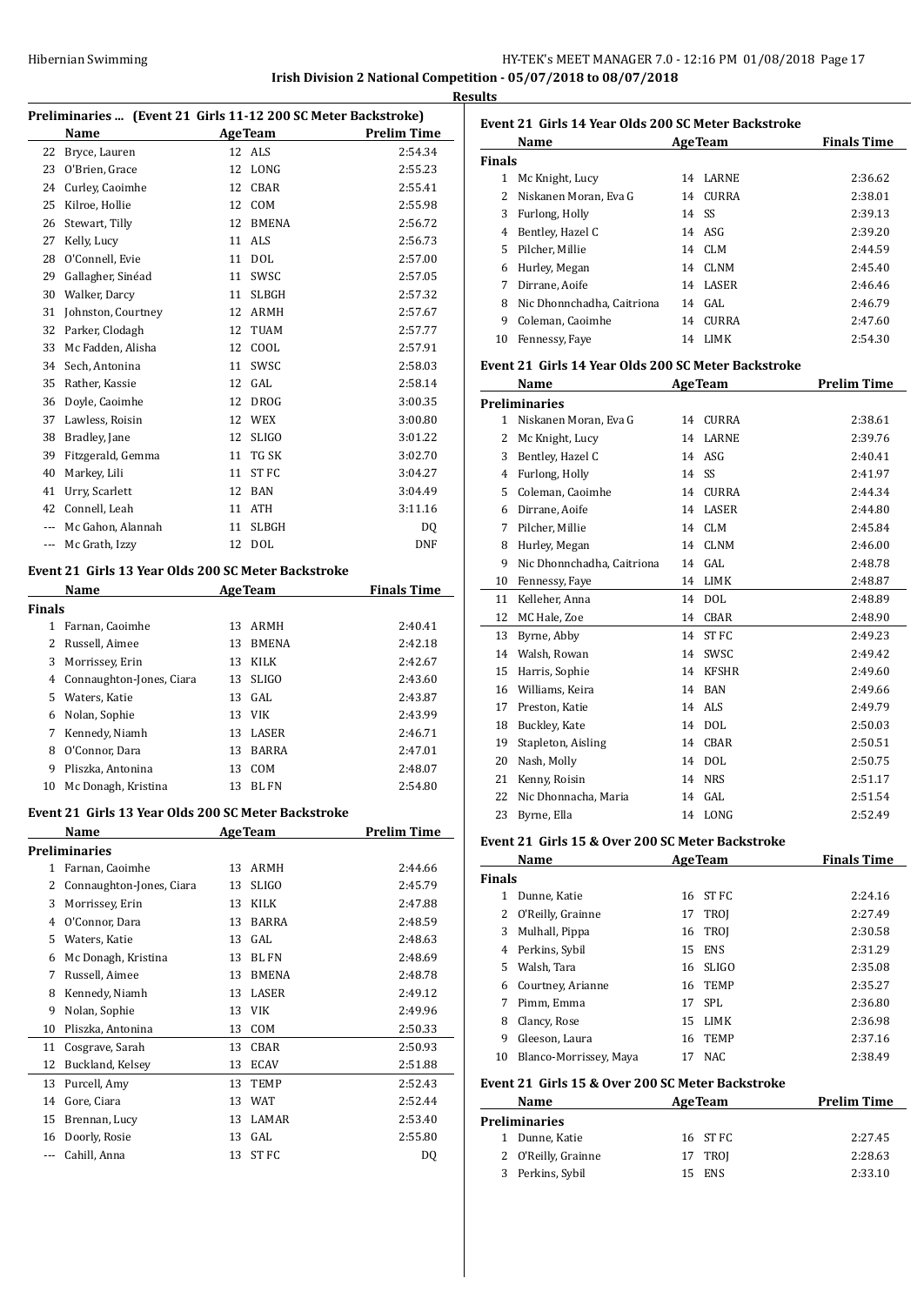**Irish Division 2 National Competition - 05/07/2018 to 08/07/2018**

|               |                                            |    |                | Preliminaries  (Event 21 Girls 15 & Over 200 SC Meter Backstroke) |
|---------------|--------------------------------------------|----|----------------|-------------------------------------------------------------------|
|               | Name                                       |    | <b>AgeTeam</b> | <b>Prelim Time</b>                                                |
| 4             | Mulhall, Pippa                             |    | 16 TROJ        | 2:33.14                                                           |
| 5             | Walsh, Tara                                | 16 | <b>SLIGO</b>   | 2:34.92                                                           |
| 6             | Gleeson, Laura                             | 16 | <b>TEMP</b>    | 2:35.80                                                           |
| 7             | Clancy, Rose                               | 15 | LIMK           | 2:36.12                                                           |
| 8             | Blanco-Morrissey, Maya                     | 17 | <b>NAC</b>     | 2:36.48                                                           |
| 9             | Pimm, Emma                                 | 17 | SPL            | 2:36.89                                                           |
| 10            | Courtney, Arianne                          | 16 | TEMP           | 2:37.14                                                           |
| 11            | Gellately, Megan                           | 17 | <b>PDOWN</b>   | 2:38.06                                                           |
| 12            | Mc Partlan, Alice                          | 15 | <b>SLIGO</b>   | 2:38.30                                                           |
| 13            | Colvin, Clíona                             | 16 | <b>NAC</b>     | 2:38.73                                                           |
| 14            | Bowden, Katie                              | 16 | <b>SLBGH</b>   | 2:39.15                                                           |
| 15            | Madigan, Aoife                             | 16 | ENS            | 2:39.88                                                           |
| 16            | Markey, Kate                               | 19 | ST FC          | 2:39.95                                                           |
| 17            | Grady, Hannah                              | 17 | CBAR           | 2:40.00                                                           |
| 18            | Milosevic, Sara                            | 15 | <b>TROI</b>    | 2:40.39                                                           |
| 19            | Kennedy, Ailbhe                            | 16 | LASER          | 2:40.45                                                           |
| 20            | Cosgrove, Aoife                            | 16 | NAC            | 2:41.06                                                           |
| 21            | Pigott, Eimear                             | 18 | <b>DOL</b>     | 2:41.38                                                           |
| 22            | Bradley, Aoife                             | 15 | <b>TITAN</b>   | 2:42.50                                                           |
| 23            | Johnston, Anna                             | 16 | PDOWN          | 2:42.66                                                           |
| 24            | Mc Mahon, Leah                             |    | 16 ENS         | 2:42.97                                                           |
| 25            | Fleming, Zoe R                             | 15 | LISB           | 2:43.45                                                           |
| 26            | Forde, Emma                                | 15 | DOL            | 2:43.78                                                           |
| 27            | Collins, Eileen                            | 15 | ASK            | 2:43.84                                                           |
| 28            | Diggins, Ana Li                            | 15 | <b>CLNM</b>    | 2:44.06                                                           |
| 29            | Killalea, Meabh                            | 15 | MULL           | 2:44.10                                                           |
| 30            | Carey, Eva                                 | 16 | SWSC           | 2:44.44                                                           |
| 31            | Woods, Luisa                               | 15 | NAC            | 2:45.66                                                           |
| 32            | Burns, Aimee A                             | 16 | NY&MN          | 2:45.97                                                           |
| 33            | O'Boyle, Elizabeth                         | 16 | LONG           | 2:46.37                                                           |
| 34            | Lynch, Grace                               | 15 | SWSC           | 2:46.43                                                           |
| 35            | Reed. Isobel                               | 15 | GLN            | 2:47.42                                                           |
| 36            | Collins, Ava                               | 15 | CLNM           | 2:48.89                                                           |
| 37            | Holt, Enya                                 | 15 | ST FC          | 2:50.32                                                           |
| 38            | Ryan, Molly C                              | 15 | NY&MN          | 2:55.37                                                           |
|               | Event 22 Boys 11-12 100 SC Meter Butterfly |    |                |                                                                   |
|               | Name                                       |    | <b>AgeTeam</b> | <b>Finals Time</b>                                                |
| <b>Finals</b> |                                            |    |                |                                                                   |
| $\mathbf{1}$  | Simpson, Evan                              | 11 | NAC            | 1:15.17                                                           |
| 2             | Berryman, Sebastian                        | 11 | ARDS           | 1:15.84                                                           |
| 3             | Coveney, Sam                               |    | 11 SWSC        | 1:17.92                                                           |
| 4             | Moan, Matthew                              |    | 12 CKSTN       | 1:18.30                                                           |
| 5             | Peng, Aaron                                |    | 12 TALL        | 1:19.51                                                           |
| 6             | Chan, Jaden                                |    | 11 NRS         | 1:21.58                                                           |
| 7             | Donnellan, Sean                            |    | 11 GLN         | 1:21.67                                                           |
| 8             | Boyd, Rory                                 |    | 12 KGD         | 1:22.17                                                           |
| 9             | Rice, Pearse T                             | 12 | <b>BANB</b>    | 1:23.38                                                           |
| 10            | O'Connor, Freddie                          | 11 | LIMK           | 1:26.62                                                           |
|               |                                            |    |                |                                                                   |
|               | Event 22 Boys 11-12 100 SC Meter Butterfly |    |                |                                                                   |
|               | Name                                       |    | <b>AgeTeam</b> | <b>Prelim Time</b>                                                |
|               | <b>Preliminaries</b>                       |    |                |                                                                   |
| 1             | Simpson, Evan                              | 11 | NAC            | 1:17.72                                                           |
| 2             | Berryman, Sebastian                        |    | 11 ARDS        | 1:17.81                                                           |
|               | 3 Coveney, Sam                             |    | 11 SWSC        | 1:19.35                                                           |
| 4             | Moan, Matthew                              |    | 12 CKSTN       | 1:19.42                                                           |
|               | 5 Chan, Jaden                              | 11 | <b>NRS</b>     | 1:21.20                                                           |
| 6             | Donnellan, Sean                            | 11 | GLN            | 1:21.24                                                           |

| <b>Results</b> |   |                         |    |         |         |
|----------------|---|-------------------------|----|---------|---------|
|                | 7 | Peng, Aaron             |    | 12 TALL | 1:21.33 |
|                | 8 | Rice, Pearse T          |    | 12 BANB | 1:23.90 |
|                | 9 | Boyd, Rory              |    | 12 KGD  | 1:24.57 |
|                |   | 10 O'Connor, Freddie    | 11 | LIMK    | 1:25.12 |
|                |   | 11 Fane, Ricky          | 11 | DOL     | 1:25.38 |
|                |   | 12 Delaney, Jack        |    | 12 CLM  | 1:25.43 |
|                |   | 13 Daniels-Howard, Zach | 11 | FER     | 1:25.73 |
|                |   | 14 Hussey, Michael      |    | 12 GAL  | 1:26.35 |
|                |   | 15 Lanigan, Conor       | 11 | TRID    | 1:31.65 |
|                |   |                         |    |         |         |

# **Event 22 Boys 13 Year Olds 100 SC Meter Butterfly**

|               | Name                   |    | <b>AgeTeam</b> | <b>Finals Time</b> |
|---------------|------------------------|----|----------------|--------------------|
| <b>Finals</b> |                        |    |                |                    |
|               | Crowe, Daniel J        | 13 | <b>BANB</b>    | 1:12.19            |
| 2             | Wright, Samuel L       | 13 | BAN            | 1:13.07            |
|               | 3 Halaczkiewicz, Filip | 13 | <b>CURRA</b>   | 1:15.35            |
| 4             | Whelan, Jake           | 13 | ST FC          | 1:15.87            |
|               | 5 Treanor, Eoin        | 13 | CLM            | 1:16.90            |
| 6             | Malley, Jude           | 13 | DOL.           | 1:19.80            |
|               | Bowden, Corey          | 13 | KILK           | 1:19.81            |

#### **Event 22 Boys 13 Year Olds 100 SC Meter Butterfly**

|               | Name<br><b>AgeTeam</b> |    |             | <b>Prelim Time</b> |  |  |
|---------------|------------------------|----|-------------|--------------------|--|--|
| Preliminaries |                        |    |             |                    |  |  |
|               | Wright, Samuel L       | 13 | BAN         | 1:13.51            |  |  |
|               | 2 Crowe, Daniel J      | 13 | <b>BANB</b> | 1:14.74            |  |  |
| 3             | Halaczkiewicz, Filip   |    | 13 CURRA    | 1:16.42            |  |  |
| 4             | Whelan, Jake           |    | 13 ST FC    | 1:16.92            |  |  |
| 5.            | Malley, Jude           | 13 | DOL.        | 1:18.20            |  |  |
| 6             | Treanor, Eoin          | 13 | CLM         | 1:18.62            |  |  |
|               | Bowden, Corey          | 13 | <b>KILK</b> | 1:20.06            |  |  |

# **Event 22 Boys 14 Year Olds 100 SC Meter Butterfly**

| Name          |                   |    | <b>AgeTeam</b> | <b>Finals Time</b> |  |
|---------------|-------------------|----|----------------|--------------------|--|
| <b>Finals</b> |                   |    |                |                    |  |
| 1             | Keogh, Michael E  | 14 | CURRA          | 1:08.41            |  |
| 2             | Burke, Niall      | 14 | <b>CURRA</b>   | 1:08.55            |  |
| 3             | Ryan, Louis       |    | 14 LEA         | 1:10.05            |  |
| 4             | Crowley, Ronan    |    | 14 DOL         | 1:10.70            |  |
| 5.            | Duane, David      |    | 14 MAL         | 1:12.15            |  |
| 6             | Harrington, Shane |    | 14 ATH         | 1:13.21            |  |
| 7             | Melia. Odie       | 14 | TUAM           | 1:13.44            |  |
| 8             | Burns, Samuel     | 14 | TULL           | 1:15.01            |  |
| 9             | Mc Kay, Dara E    | 14 | CY BT          | 1:17.41            |  |
| 10            | Mroz. Kamil       | 14 | LONG           | 1:17.98            |  |

#### **Event 22 Boys 14 Year Olds 100 SC Meter Butterfly**

| Name |                      |    | <b>AgeTeam</b> | <b>Prelim Time</b> |
|------|----------------------|----|----------------|--------------------|
|      | <b>Preliminaries</b> |    |                |                    |
| 1    | Burke, Niall         | 14 | <b>CURRA</b>   | 1:10.72            |
|      | Keogh, Michael E     | 14 | <b>CURRA</b>   | 1:12.75            |
| 3    | Ryan, Louis          | 14 | LEA            | 1:12.84            |
| 4    | Duane, David         |    | 14 MAL         | 1:13.49            |
| 5.   | Harrington, Shane    |    | 14 ATH         | 1:14.81            |
| 6    | Crowley, Ronan       |    | 14 DOL         | 1:14.93            |
| 7    | Melia, Odie          |    | 14 TUAM        | 1:15.24            |
| 8    | Mc Kay, Dara E       | 14 | CY BT          | 1:16.09            |
| 9    | Burns, Samuel        | 14 | TULL           | 1:16.82            |
| 10   | Mroz, Kamil          | 14 | LONG           | 1:17.39            |
|      | Smith, Eamon         | 14 | LONG           | D <sub>0</sub>     |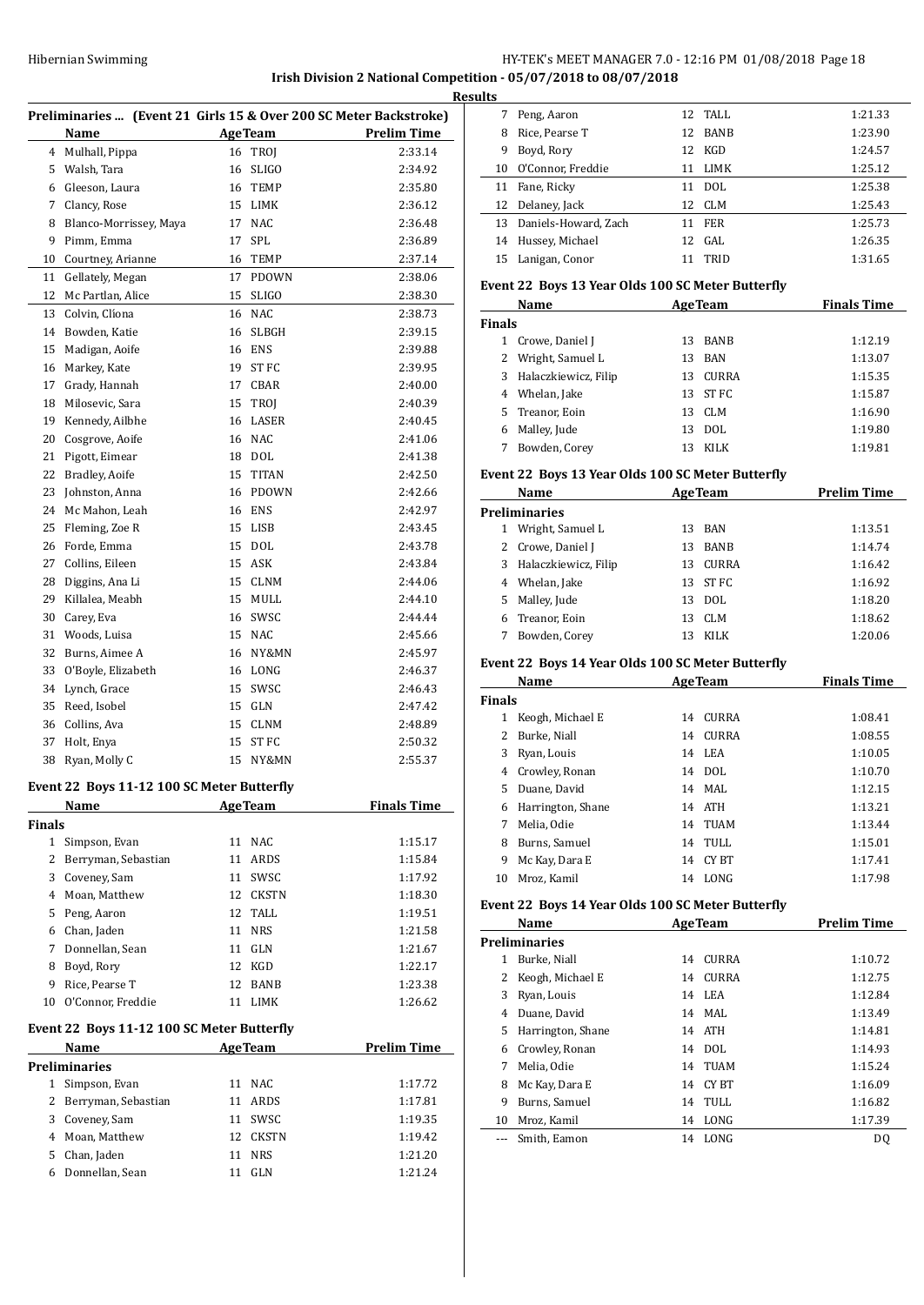**Irish Division 2 National Competition - 05/07/2018 to 08/07/2018**

**Results**

| Event 22 Boys 15 & Over 100 SC Meter Butterfly<br>Name<br>1 Hayes / Breheny, Iarlaith<br>Fortune, Joshua<br>3 Breslin, Cian<br>4 Kenny-Carroll, Christian<br>5 Moan, John P<br>6 Battersby, Aaron<br>Myers, Nick<br>8 Kelly, Niall<br>Skeath, Mathew<br>Duggan, Jack<br>Event 22 Boys 15 & Over 100 SC Meter Butterfly<br>Name | 17<br>19<br>17<br>17<br>16                                                                                                                                                                                                                                                                                                             | <b>AgeTeam</b><br>17 KGD<br><b>SLIGO</b><br>CLM<br>ST FC<br>NY&MN<br>17 NAC<br>18 SWSC<br>18 LIMK<br>SLBGH<br>15 FER | <b>Finals Time</b><br>1:02.28<br>1:02.74<br>1:04.01<br>1:04.35<br>1:05.00<br>1:05.04<br>1:05.81<br>1:06.23                                                                                                                                                                                                                                                                                                                           |
|--------------------------------------------------------------------------------------------------------------------------------------------------------------------------------------------------------------------------------------------------------------------------------------------------------------------------------|----------------------------------------------------------------------------------------------------------------------------------------------------------------------------------------------------------------------------------------------------------------------------------------------------------------------------------------|----------------------------------------------------------------------------------------------------------------------|--------------------------------------------------------------------------------------------------------------------------------------------------------------------------------------------------------------------------------------------------------------------------------------------------------------------------------------------------------------------------------------------------------------------------------------|
|                                                                                                                                                                                                                                                                                                                                |                                                                                                                                                                                                                                                                                                                                        |                                                                                                                      |                                                                                                                                                                                                                                                                                                                                                                                                                                      |
|                                                                                                                                                                                                                                                                                                                                |                                                                                                                                                                                                                                                                                                                                        |                                                                                                                      |                                                                                                                                                                                                                                                                                                                                                                                                                                      |
|                                                                                                                                                                                                                                                                                                                                |                                                                                                                                                                                                                                                                                                                                        |                                                                                                                      |                                                                                                                                                                                                                                                                                                                                                                                                                                      |
|                                                                                                                                                                                                                                                                                                                                |                                                                                                                                                                                                                                                                                                                                        |                                                                                                                      |                                                                                                                                                                                                                                                                                                                                                                                                                                      |
|                                                                                                                                                                                                                                                                                                                                |                                                                                                                                                                                                                                                                                                                                        |                                                                                                                      |                                                                                                                                                                                                                                                                                                                                                                                                                                      |
|                                                                                                                                                                                                                                                                                                                                |                                                                                                                                                                                                                                                                                                                                        |                                                                                                                      |                                                                                                                                                                                                                                                                                                                                                                                                                                      |
|                                                                                                                                                                                                                                                                                                                                |                                                                                                                                                                                                                                                                                                                                        |                                                                                                                      |                                                                                                                                                                                                                                                                                                                                                                                                                                      |
|                                                                                                                                                                                                                                                                                                                                |                                                                                                                                                                                                                                                                                                                                        |                                                                                                                      |                                                                                                                                                                                                                                                                                                                                                                                                                                      |
|                                                                                                                                                                                                                                                                                                                                |                                                                                                                                                                                                                                                                                                                                        |                                                                                                                      |                                                                                                                                                                                                                                                                                                                                                                                                                                      |
|                                                                                                                                                                                                                                                                                                                                |                                                                                                                                                                                                                                                                                                                                        |                                                                                                                      |                                                                                                                                                                                                                                                                                                                                                                                                                                      |
|                                                                                                                                                                                                                                                                                                                                |                                                                                                                                                                                                                                                                                                                                        |                                                                                                                      | 1:07.01                                                                                                                                                                                                                                                                                                                                                                                                                              |
|                                                                                                                                                                                                                                                                                                                                |                                                                                                                                                                                                                                                                                                                                        |                                                                                                                      | 1:07.08                                                                                                                                                                                                                                                                                                                                                                                                                              |
|                                                                                                                                                                                                                                                                                                                                |                                                                                                                                                                                                                                                                                                                                        |                                                                                                                      |                                                                                                                                                                                                                                                                                                                                                                                                                                      |
|                                                                                                                                                                                                                                                                                                                                |                                                                                                                                                                                                                                                                                                                                        | <b>AgeTeam</b>                                                                                                       | <b>Prelim Time</b>                                                                                                                                                                                                                                                                                                                                                                                                                   |
| <b>Preliminaries</b>                                                                                                                                                                                                                                                                                                           |                                                                                                                                                                                                                                                                                                                                        |                                                                                                                      |                                                                                                                                                                                                                                                                                                                                                                                                                                      |
| Fortune, Joshua                                                                                                                                                                                                                                                                                                                | 17                                                                                                                                                                                                                                                                                                                                     | <b>SLIGO</b>                                                                                                         | 1:03.48                                                                                                                                                                                                                                                                                                                                                                                                                              |
| Hayes / Breheny, Iarlaith                                                                                                                                                                                                                                                                                                      | 17                                                                                                                                                                                                                                                                                                                                     | KGD                                                                                                                  | 1:03.59                                                                                                                                                                                                                                                                                                                                                                                                                              |
| 3 Breslin, Cian                                                                                                                                                                                                                                                                                                                |                                                                                                                                                                                                                                                                                                                                        |                                                                                                                      | 1:04.00                                                                                                                                                                                                                                                                                                                                                                                                                              |
| 4 Moan, John P                                                                                                                                                                                                                                                                                                                 | 17                                                                                                                                                                                                                                                                                                                                     |                                                                                                                      | 1:04.83                                                                                                                                                                                                                                                                                                                                                                                                                              |
|                                                                                                                                                                                                                                                                                                                                |                                                                                                                                                                                                                                                                                                                                        | ST FC                                                                                                                | 1:04.90                                                                                                                                                                                                                                                                                                                                                                                                                              |
|                                                                                                                                                                                                                                                                                                                                |                                                                                                                                                                                                                                                                                                                                        |                                                                                                                      | 1:05.12                                                                                                                                                                                                                                                                                                                                                                                                                              |
|                                                                                                                                                                                                                                                                                                                                |                                                                                                                                                                                                                                                                                                                                        |                                                                                                                      | 1:05.50                                                                                                                                                                                                                                                                                                                                                                                                                              |
|                                                                                                                                                                                                                                                                                                                                |                                                                                                                                                                                                                                                                                                                                        |                                                                                                                      | 1:05.67                                                                                                                                                                                                                                                                                                                                                                                                                              |
|                                                                                                                                                                                                                                                                                                                                |                                                                                                                                                                                                                                                                                                                                        |                                                                                                                      | 1:05.90                                                                                                                                                                                                                                                                                                                                                                                                                              |
|                                                                                                                                                                                                                                                                                                                                |                                                                                                                                                                                                                                                                                                                                        |                                                                                                                      |                                                                                                                                                                                                                                                                                                                                                                                                                                      |
|                                                                                                                                                                                                                                                                                                                                |                                                                                                                                                                                                                                                                                                                                        |                                                                                                                      | 1:06.83                                                                                                                                                                                                                                                                                                                                                                                                                              |
|                                                                                                                                                                                                                                                                                                                                |                                                                                                                                                                                                                                                                                                                                        |                                                                                                                      | 1:06.89                                                                                                                                                                                                                                                                                                                                                                                                                              |
|                                                                                                                                                                                                                                                                                                                                |                                                                                                                                                                                                                                                                                                                                        |                                                                                                                      | 1:06.90                                                                                                                                                                                                                                                                                                                                                                                                                              |
|                                                                                                                                                                                                                                                                                                                                |                                                                                                                                                                                                                                                                                                                                        |                                                                                                                      | 1:06.98                                                                                                                                                                                                                                                                                                                                                                                                                              |
| Mc Geown, Declan L                                                                                                                                                                                                                                                                                                             | 16                                                                                                                                                                                                                                                                                                                                     |                                                                                                                      | 1:07.34                                                                                                                                                                                                                                                                                                                                                                                                                              |
| Madigan, Daniel                                                                                                                                                                                                                                                                                                                | 16                                                                                                                                                                                                                                                                                                                                     |                                                                                                                      | 1:07.94                                                                                                                                                                                                                                                                                                                                                                                                                              |
| Faherty, Christopher                                                                                                                                                                                                                                                                                                           |                                                                                                                                                                                                                                                                                                                                        |                                                                                                                      | 1:08.64                                                                                                                                                                                                                                                                                                                                                                                                                              |
| Joyce, Niall                                                                                                                                                                                                                                                                                                                   | 15                                                                                                                                                                                                                                                                                                                                     | SHARK                                                                                                                | 1:10.23                                                                                                                                                                                                                                                                                                                                                                                                                              |
| 18 Lynch, Padraig M                                                                                                                                                                                                                                                                                                            |                                                                                                                                                                                                                                                                                                                                        |                                                                                                                      | 1:10.31                                                                                                                                                                                                                                                                                                                                                                                                                              |
| 19 Mitchell, Orin                                                                                                                                                                                                                                                                                                              |                                                                                                                                                                                                                                                                                                                                        |                                                                                                                      | 1:10.57                                                                                                                                                                                                                                                                                                                                                                                                                              |
| 20 Boland, Matthew                                                                                                                                                                                                                                                                                                             |                                                                                                                                                                                                                                                                                                                                        |                                                                                                                      | 1:10.63                                                                                                                                                                                                                                                                                                                                                                                                                              |
|                                                                                                                                                                                                                                                                                                                                |                                                                                                                                                                                                                                                                                                                                        |                                                                                                                      | 1:10.93                                                                                                                                                                                                                                                                                                                                                                                                                              |
| Simpson, Cian                                                                                                                                                                                                                                                                                                                  |                                                                                                                                                                                                                                                                                                                                        |                                                                                                                      | 1:15.24                                                                                                                                                                                                                                                                                                                                                                                                                              |
|                                                                                                                                                                                                                                                                                                                                |                                                                                                                                                                                                                                                                                                                                        |                                                                                                                      |                                                                                                                                                                                                                                                                                                                                                                                                                                      |
| Name                                                                                                                                                                                                                                                                                                                           |                                                                                                                                                                                                                                                                                                                                        |                                                                                                                      | <b>Finals Time</b>                                                                                                                                                                                                                                                                                                                                                                                                                   |
|                                                                                                                                                                                                                                                                                                                                |                                                                                                                                                                                                                                                                                                                                        |                                                                                                                      |                                                                                                                                                                                                                                                                                                                                                                                                                                      |
| 1 Davison, Grace                                                                                                                                                                                                                                                                                                               | 11                                                                                                                                                                                                                                                                                                                                     |                                                                                                                      | 29.62                                                                                                                                                                                                                                                                                                                                                                                                                                |
|                                                                                                                                                                                                                                                                                                                                | 12                                                                                                                                                                                                                                                                                                                                     |                                                                                                                      | 29.68                                                                                                                                                                                                                                                                                                                                                                                                                                |
|                                                                                                                                                                                                                                                                                                                                |                                                                                                                                                                                                                                                                                                                                        |                                                                                                                      | 30.34                                                                                                                                                                                                                                                                                                                                                                                                                                |
|                                                                                                                                                                                                                                                                                                                                |                                                                                                                                                                                                                                                                                                                                        |                                                                                                                      | 30.66                                                                                                                                                                                                                                                                                                                                                                                                                                |
|                                                                                                                                                                                                                                                                                                                                |                                                                                                                                                                                                                                                                                                                                        |                                                                                                                      |                                                                                                                                                                                                                                                                                                                                                                                                                                      |
|                                                                                                                                                                                                                                                                                                                                |                                                                                                                                                                                                                                                                                                                                        |                                                                                                                      | 30.79                                                                                                                                                                                                                                                                                                                                                                                                                                |
|                                                                                                                                                                                                                                                                                                                                |                                                                                                                                                                                                                                                                                                                                        |                                                                                                                      | 30.91                                                                                                                                                                                                                                                                                                                                                                                                                                |
|                                                                                                                                                                                                                                                                                                                                |                                                                                                                                                                                                                                                                                                                                        |                                                                                                                      | 30.94                                                                                                                                                                                                                                                                                                                                                                                                                                |
|                                                                                                                                                                                                                                                                                                                                |                                                                                                                                                                                                                                                                                                                                        |                                                                                                                      | 31.21                                                                                                                                                                                                                                                                                                                                                                                                                                |
| Harford, Tia                                                                                                                                                                                                                                                                                                                   | 12                                                                                                                                                                                                                                                                                                                                     | BARRA                                                                                                                | 31.51                                                                                                                                                                                                                                                                                                                                                                                                                                |
| Kasozi, Skye                                                                                                                                                                                                                                                                                                                   | 11                                                                                                                                                                                                                                                                                                                                     |                                                                                                                      | 31.85                                                                                                                                                                                                                                                                                                                                                                                                                                |
|                                                                                                                                                                                                                                                                                                                                |                                                                                                                                                                                                                                                                                                                                        |                                                                                                                      |                                                                                                                                                                                                                                                                                                                                                                                                                                      |
| Name                                                                                                                                                                                                                                                                                                                           |                                                                                                                                                                                                                                                                                                                                        |                                                                                                                      | <b>Prelim Time</b>                                                                                                                                                                                                                                                                                                                                                                                                                   |
| <b>Preliminaries</b>                                                                                                                                                                                                                                                                                                           |                                                                                                                                                                                                                                                                                                                                        |                                                                                                                      |                                                                                                                                                                                                                                                                                                                                                                                                                                      |
| Davison, Grace                                                                                                                                                                                                                                                                                                                 | 11                                                                                                                                                                                                                                                                                                                                     |                                                                                                                      | 30.36                                                                                                                                                                                                                                                                                                                                                                                                                                |
| Mc Grath, Izzy                                                                                                                                                                                                                                                                                                                 | 12                                                                                                                                                                                                                                                                                                                                     | DOL                                                                                                                  | 30.47                                                                                                                                                                                                                                                                                                                                                                                                                                |
| 3 Powell, Ella                                                                                                                                                                                                                                                                                                                 | 12                                                                                                                                                                                                                                                                                                                                     | ATH                                                                                                                  | 30.74                                                                                                                                                                                                                                                                                                                                                                                                                                |
| Mc Tigue, Kim                                                                                                                                                                                                                                                                                                                  | 12                                                                                                                                                                                                                                                                                                                                     |                                                                                                                      | 31.13                                                                                                                                                                                                                                                                                                                                                                                                                                |
|                                                                                                                                                                                                                                                                                                                                | 5 Kenny-Carroll, Christian<br>6 Battersby, Aaron<br>Kelly, Niall<br>Myers, Nick<br>Skeath, Mathew<br>10 Duggan, Jack<br>Leacy, Michael<br>Mulligan, Cian<br>Logan, James<br>Fitzgibbon, Seán<br>Mc Grath, Izzy<br>3 Powell, Ella<br>4 Mc Tigue, Kim<br>5 Nita, Kseniya<br>6 Liddane, Leanna<br>7 Lannon, Isobel J<br>8 Harrington, Eva | 18<br>16<br>18<br>12<br>12<br>12<br>12<br>12<br>12                                                                   | 19 CLM<br>NY&MN<br>17<br>17 NAC<br>18 LIMK<br>SWSC<br>SLBGH<br>15 FER<br>18 WEX<br>16 SSEAL<br>BMENA<br>BANB<br>LONG<br>16 LONG<br>16 BALLY<br>16 SLIGO<br>16 LIRSC<br>16 KGD<br>15 NAC<br>Event 23 Girls 11-12 50 SC Meter Freestyle<br><b>AgeTeam</b><br>ARDS<br>DOL<br><b>ATH</b><br>KGD<br><b>NEN</b><br><b>ENS</b><br><b>ENSK</b><br>DOL<br>ADSC<br>Event 23 Girls 11-12 50 SC Meter Freestyle<br><b>AgeTeam</b><br>ARDS<br>KGD |

| uits  |                           |    |                              |       |
|-------|---------------------------|----|------------------------------|-------|
| 5     | Lannon, Isobel J          | 12 | ENSK                         | 31.26 |
|       | 6 Liddane, Leanna         | 12 | <b>ENS</b>                   | 31.27 |
| 7     | Harrington, Eva           | 12 | <b>DOL</b>                   | 31.29 |
| 8     | Nita, Kseniya             | 12 | <b>NEN</b>                   | 31.45 |
| 9     | Harford, Tia              | 12 | <b>BARRA</b>                 | 31.63 |
| 10    | Kasozi, Skye              | 11 | ADSC                         | 31.80 |
| 11    | Keane, Sofie              | 12 | LIMK                         | 31.83 |
| 12    | Walker, Darcy             | 11 | SLBGH                        | 31.91 |
| 13    | Dawson, Aimee             | 12 | LURG                         | 32.02 |
| 14    | Ivory, Aoibheann E        | 12 | ASG                          | 32.11 |
| 15    | Miskelly, Olivia          | 11 | LEC                          | 32.17 |
| 16    | Niblock, Maya             | 12 | LARNE                        | 32.41 |
| 17    | Aylward, Alegra           | 12 | <b>BREF</b>                  | 32.42 |
|       | Byrne, Ava M              | 12 | SS                           |       |
| *18   |                           |    |                              | 32.50 |
| $*18$ | Smyth, Charlotte          | 12 | LARNE                        | 32.50 |
| 20    | Franklyn-Miller, Sienna R | 11 | TROJ                         | 32.58 |
| 21    | Murphy, Kate              | 12 | <b>NAC</b>                   | 32.61 |
| $*22$ | Buggy, Chloe              | 12 | WAT                          | 32.78 |
| *22   | Leetch, Hannah            | 12 | <b>BMENA</b>                 | 32.78 |
| $*24$ | O'Connor, Anna            | 12 | <b>SLIGO</b>                 | 32.86 |
| *24   | Leahy, Orla               | 12 | TROJ                         | 32.86 |
| *24   | Friel, Rebekah            | 12 | ADSC                         | 32.86 |
| 27    | Logan, Eliza              | 12 | ADSC                         | 32.89 |
| 28    | Cotter, Katie             | 11 | <b>WCO</b>                   | 32.94 |
| 29    | Mc Gahon, Alannah         | 11 | SLBGH                        | 32.98 |
| 30    | Doyle, Caoimhe            | 12 | <b>DROG</b>                  | 32.99 |
| 31    | Ruddy, Liadan             | 12 | <b>SLIGO</b>                 | 33.01 |
| 32    | Coleman, Emily            | 11 | LISB                         | 33.06 |
| *33   | Fitzgerald, Gemma         | 11 | TG SK                        | 33.09 |
| *33   | Bayley, Eva               | 11 | <b>NRS</b>                   | 33.09 |
| 35    | Mc Fadden, Alisha         | 12 | COOL                         | 33.12 |
| 36    | Curley, Caoimhe           | 12 | CBAR                         | 33.15 |
| 37    | Mc Clean, Maeve           | 11 | SSEAL                        | 33.20 |
| 38    | Faulkner, Lilly           | 12 | ASK                          | 33.26 |
| 39    | Lyons, Aoife              | 12 | <b>LIMK</b>                  | 33.29 |
| 40    | Mc Cusker, Edie R         | 11 | <b>BANB</b>                  | 33.31 |
| $*41$ | Mahon, Alyson J           | 12 | <b>CURRA</b>                 | 33.32 |
| $*41$ | Mulloy, Hannah            | 11 | TROJ                         | 33.32 |
|       | 43 O'Neill, Aine H        | 12 | TROJ                         | 33.36 |
| 44    | Parker, Clodagh           | 12 | TUAM                         | 33.39 |
| 45    | Hayes, Anu                | 12 | <b>KNMRE</b>                 | 33.40 |
| 46    | Batori, Aurora            | 12 | ESB                          | 33.43 |
| 47    | Mulrenan, Lily            | 11 | COM                          | 33.45 |
| 48    | Rather, Kassie            | 12 | GAL                          | 33.54 |
| 49    | Stanley, Lauren H         | 12 | LISB                         | 33.55 |
| 50    | Waters, Niamh             | 11 | ASG                          | 33.60 |
| 51    | Brennan, Sorcha           | 12 | TUAM                         | 33.61 |
| 52    | Simpson, Ciara            | 12 | TROJ                         | 33.63 |
| 53    | Mc Cormack, Rionagh       | 11 | LONG                         | 33.64 |
| 54    | Whelan Klonowski, Kayla   | 11 | CLNM                         | 33.70 |
| 55    | Martin, Sarah             | 12 | COOL                         | 33.81 |
| *56   | Arbuzova, Natalia         | 12 | $\mathop{\rm LIMK}\nolimits$ | 33.85 |
| *56   | Nolan, Rebecca M          | 12 | BARRA                        | 33.85 |
| 58    | Golden, Sophie            | 11 | TROJ                         | 33.92 |
| 59    | Lawless, Roisin           | 12 | <b>WEX</b>                   | 33.95 |
| 60    | Urry, Scarlett            | 12 | BAN                          | 34.00 |
| $*61$ | Murphy, Gillian           |    | GAL                          |       |
| $*61$ | O'Connell, Evie           | 12 |                              | 34.04 |
|       |                           | 11 | DOL                          | 34.04 |
| $*61$ | Scanlon, Aisling          | 12 | LONG                         | 34.04 |
| 64    | Davitt, Ciara             | 12 | GAL                          | 34.12 |
| 65    | Millar, Freya M           | 12 | ASG                          | 34.20 |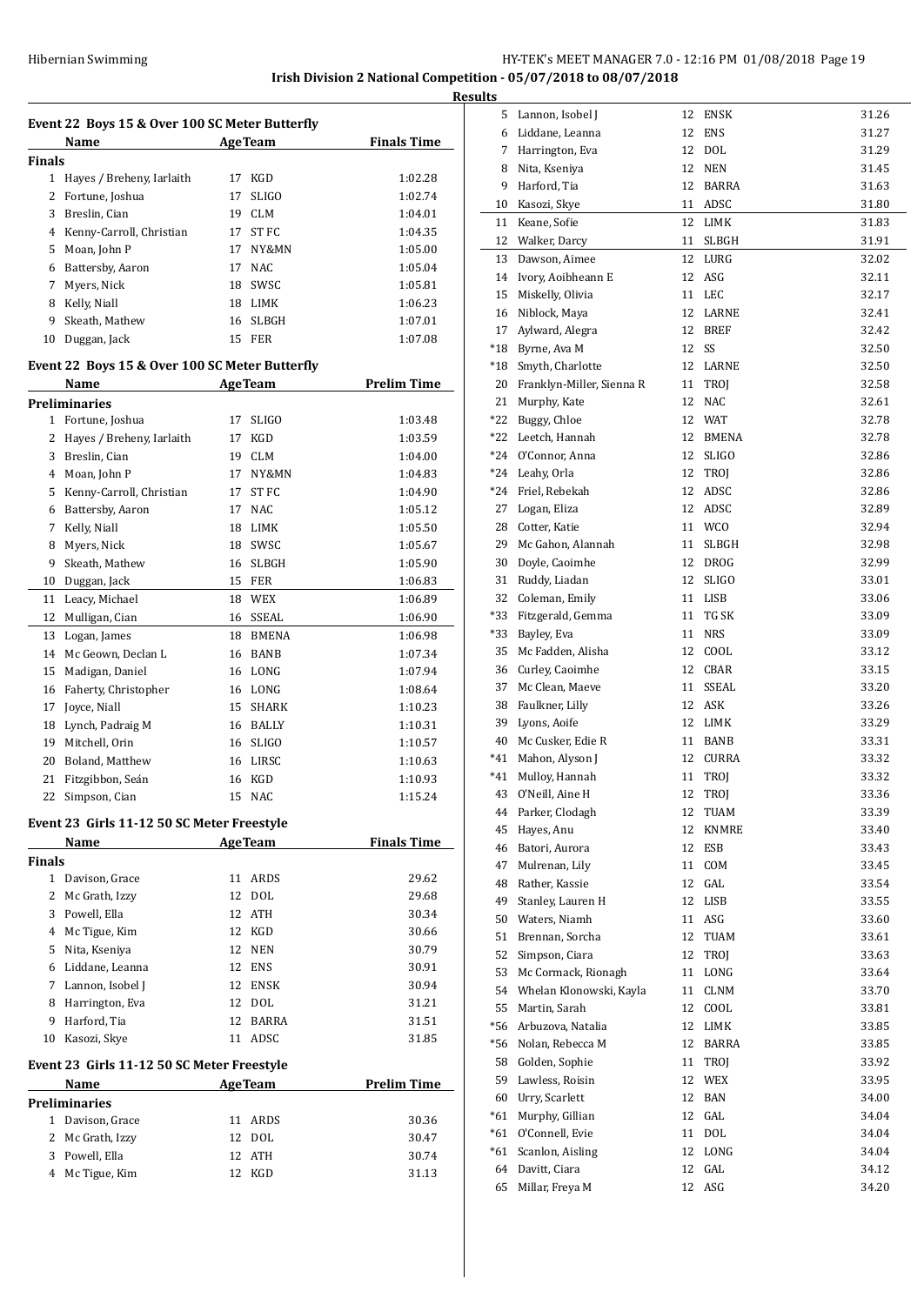# HY-TEK's MEET MANAGER 7.0 - 12:16 PM 01/08/2018 Page 20 **Irish Division 2 National Competition - 05/07/2018 to 08/07/2018**

| Preliminaries  (Event 23 Girls 11-12 50 SC Meter Freestyle) |    |              |                    |  |  |
|-------------------------------------------------------------|----|--------------|--------------------|--|--|
| Name                                                        |    |              | <b>Prelim Time</b> |  |  |
| Olusanya, Summer                                            | 11 | <b>TALL</b>  | 34.23              |  |  |
| Gora, Amelia                                                | 12 | <b>WAT</b>   | 34.23              |  |  |
| Feerick. Aoife                                              | 11 | <b>LIMK</b>  | 34.26              |  |  |
| Mannion, Gemma                                              | 11 | <b>ATH</b>   | 34.37              |  |  |
| Sech, Antonina                                              | 11 | SWSC         | 34.43              |  |  |
| Corkery, Emma                                               | 11 | <b>SPL</b>   | 34.47              |  |  |
| Joyce, Emelia                                               | 11 | <b>SHARK</b> | 34.49              |  |  |
| Markey, Lili                                                | 11 | <b>ST FC</b> | 34.66              |  |  |
| Lund, Eline                                                 | 12 | <b>NAC</b>   | 34.67              |  |  |
| Wogan, Zoe                                                  | 11 | <b>ALS</b>   | 34.67              |  |  |
| O'Neill, Sadhbh                                             | 12 | <b>NAC</b>   | 34.68              |  |  |
| Black, Annabelle                                            | 12 | <b>ESB</b>   | 34.72              |  |  |
| Gunning, Sarah                                              | 11 | <b>BL FN</b> | 34.74              |  |  |
| Kelly, Lucy                                                 | 11 | <b>ALS</b>   | 34.87              |  |  |
| Lamont, Isobel                                              | 11 | <b>LISB</b>  | 35.17              |  |  |
| Walsh, Faye                                                 | 11 | <b>ASK</b>   | 35.27              |  |  |
| Hegerty, Kirsten                                            | 12 | <b>LIMK</b>  | 35.69              |  |  |
| Boylan, Andrea                                              | 11 | <b>ALS</b>   | 35.74              |  |  |
| Bartley, Eilis                                              | 11 | CAR          | 36.01              |  |  |
| Conway, Aoibheann                                           | 11 | ADSC         | 36.10              |  |  |
| Whelan, Ava                                                 | 11 | SS           | 36.20              |  |  |
| Ritchie, Daisy                                              | 12 | <b>TROI</b>  | 36.22              |  |  |
| Moore, Sadhbh                                               | 11 | <b>LAMAR</b> | 36.43              |  |  |
| Hayes, Jenna                                                | 11 | <b>CLNM</b>  | 36.57              |  |  |
|                                                             |    |              | <b>AgeTeam</b>     |  |  |

# **Event 23 Girls 13 Year Olds 50 SC Meter Freestyle**

|        | Name                |    | <b>AgeTeam</b> | <b>Finals Time</b> |
|--------|---------------------|----|----------------|--------------------|
| Finals |                     |    |                |                    |
| 1      | Mc Donagh, Kristina | 13 | BL FN          | 30.40              |
| 2      | Walsh, Niamh        | 13 | GLN            | 30.44              |
| 3      | Van Rooij, Caroline |    | 13 ASK         | 31.08              |
| 4      | Forde, Lara         | 13 | ESB            | 31.17              |
| 5      | O'Flynn, Chloe      | 13 | DOL.           | 31.26              |
| 6      | Mc Lysaght, Lia     | 13 | KGD            | 31.28              |
| 7      | O'Leary, Eimear     | 13 | GAL.           | 31.29              |
| 8      | O'Connor, Maeve     | 13 | MARL           | 31.44              |
| 9      | Withers, Alex       | 13 | <b>PDOWN</b>   | 31.61              |
| 10     | Kennedy, Niamh      | 13 | <b>LASER</b>   | 32.61              |
|        |                     |    |                |                    |

#### **Event 23 Girls 13 Year Olds 50 SC Meter Freestyle**

|              | Name                     |    | <b>AgeTeam</b> | <b>Prelim Time</b> |
|--------------|--------------------------|----|----------------|--------------------|
|              | Preliminaries            |    |                |                    |
| $\mathbf{1}$ | Mc Donagh, Kristina      | 13 | <b>BL FN</b>   | 30.39              |
| 2            | Walsh, Niamh             | 13 | <b>GLN</b>     | 30.63              |
| 3            | Van Rooij, Caroline      | 13 | <b>ASK</b>     | 31.39              |
| 4            | Withers, Alex            | 13 | <b>PDOWN</b>   | 31.40              |
| 5            | Forde, Lara              | 13 | <b>ESB</b>     | 31.44              |
| 6            | O'Leary, Eimear          | 13 | GAL            | 31.51              |
| 7            | Kennedy, Niamh           | 13 | LASER          | 31.60              |
| 8            | Mc Lysaght, Lia          | 13 | <b>KGD</b>     | 31.64              |
| 9            | O'Flynn, Chloe           | 13 | <b>DOL</b>     | 31.69              |
| 10           | O'Connor, Maeve          | 13 | MARL           | 31.71              |
| 11           | Gillot, Alexi            | 13 | SS             | 31.89              |
| 12           | Turner, Abigail          | 13 | COOL           | 31.92              |
| 13           | Murphy, Emma M           | 13 | SS             | 31.98              |
| 14           | Sliwinski, Anya          | 13 | <b>BARRA</b>   | 32.11              |
| 15           | Russell, Aimee           | 13 | <b>BMENA</b>   | 32.13              |
| 16           | Purcell, Amy             | 13 | <b>TEMP</b>    | 32.16              |
| 17           | Connaughton-Jones, Ciara | 13 | <b>SLIGO</b>   | 32.47              |
|              |                          |    |                |                    |

| <b>Results</b> |                   |    |             |       |  |
|----------------|-------------------|----|-------------|-------|--|
| 18             | Movchan, Anna     | 13 | <b>CLNM</b> | 32.70 |  |
| 19             | Nemes, Lorena     | 13 | ALS         | 32.74 |  |
| 20             | Buckland, Kelsey  | 13 | <b>ECAV</b> | 32.78 |  |
| 21             | Deely, Lauren     | 13 | <b>CBAR</b> | 32.92 |  |
| 22             | O'Sullivan, Máire | 13 | KGD         | 33.03 |  |
| 23             | Hughes, Emma      | 13 | <b>BALL</b> | 33.04 |  |
| 24             | Dore, Emily       | 13 | <b>ASK</b>  | 33.11 |  |
| 25             | Barry, Orlaith    | 13 | KGD         | 33.15 |  |
| 26             | Ryan, Lily May    | 13 | KGD         | 33.24 |  |
| 27             | Gore, Ciara       | 13 | WAT         | 33.27 |  |
| 28             | Doorly, Rosie     | 13 | GAL         | 33.38 |  |
| 29             | Corbett, Ella     | 13 | <b>ASK</b>  | 33.39 |  |
| 30             | Brennan, Lucy     | 13 | LAMAR       | 33.45 |  |
| 31             | Martin, Caoimhe   | 13 | GLN         | 33.48 |  |
| 32             | Smith, Clodagh    | 13 | LONG        | 33.52 |  |
| 33             | Doody, Sarah      | 13 | <b>STFC</b> | 33.95 |  |
| 34             | Conroy, Emily     | 13 | <b>GLN</b>  | 34.01 |  |
| 35             | Blake, Elin       | 13 | <b>ENS</b>  | 34.19 |  |
| 36             | Bergin, Amy       | 13 | LAMAR       | 34.22 |  |
| 37             | Dempsey, Emma     | 13 | <b>WAT</b>  | 34.65 |  |
| 38             | O'Morain, Aisling |    | 13 WCO      | 35.37 |  |
| 39             | Bugler, Molly     | 13 | MAL         | 37.46 |  |
|                |                   |    |             |       |  |

# **Event 23 Girls 14 Year Olds 50 SC Meter Freestyle**

|               | Name              |    | <b>AgeTeam</b> | <b>Finals Time</b> |
|---------------|-------------------|----|----------------|--------------------|
| <b>Finals</b> |                   |    |                |                    |
| 1             | Mc Glinchey, Anna | 14 | ST DO          | 29.22              |
| 2             | White, Rachel     | 14 | KILK           | 30.08              |
| 3             | O'Sullivan, Cathy | 14 | WAT            | 30.33              |
| 4             | Dirrane, Aoife    | 14 | LASER          | 30.42              |
| 5.            | Wall, Neasa       | 14 | <b>SWSC</b>    | 30.47              |
| 6             | Hurley, Megan     | 14 | CLNM           | 30.50              |
| 7             | Furlong, Holly    |    | 14 SS          | 30.52              |
| 8             | Rayan, Hajar      | 14 | COOL           | 30.71              |
| 9             | Kenny, Bernadette | 14 | SHARK          | 30.93              |
| 10            | Fahy, Laura       | 14 | BARRA          | 31.19              |

#### **Event 23 Girls 14 Year Olds 50 SC Meter Freestyle**

|       | Name                  |    | <b>AgeTeam</b>   | <b>Prelim Time</b> |
|-------|-----------------------|----|------------------|--------------------|
|       | <b>Preliminaries</b>  |    |                  |                    |
| 1     | Mc Glinchey, Anna     | 14 | ST <sub>DO</sub> | 29.77              |
| $*2$  | White, Rachel         | 14 | <b>KILK</b>      | 30.68              |
| $*2$  | Dirrane, Aoife        | 14 | <b>LASER</b>     | 30.68              |
| 4     | Furlong, Holly        | 14 | -SS              | 30.71              |
| 5     | O'Sullivan, Cathy     | 14 | <b>WAT</b>       | 30.74              |
| 6     | Hurley, Megan         | 14 | <b>CLNM</b>      | 30.79              |
| 7     | Rayan, Hajar          | 14 | COOL             | 30.82              |
| 8     | Kenny, Bernadette     | 14 | <b>SHARK</b>     | 30.90              |
| 9     | Wall, Neasa           | 14 | SWSC             | 30.95              |
| 10    | Fahy, Laura           | 14 | BARRA            | 31.12              |
| 11    | Nowak, Emilia         | 14 | TULL             | 31.16              |
| 12    | Duffy, Catherine      | 14 | <b>WAT</b>       | 31.24              |
| 13    | Nic Dhonnacha, Maria  | 14 | GAL.             | 31.30              |
| 14    | O'Donovan. Olivia L   | 14 | ASG              | 31.36              |
| 15    | Coleman, Caoimhe      | 14 | <b>CURRA</b>     | 31.37              |
| 16    | Durkan, Hannah        | 14 | BL FN            | 31.38              |
| 17    | Nash, Molly           | 14 | <b>DOL</b>       | 31.41              |
| 18    | Leoucheva, Helena     | 14 | COOL             | 31.44              |
| 19    | O'Neill, Kate         | 14 | TG SK            | 31.46              |
| 20    | Niskanen Moran, Eva G | 14 | <b>CURRA</b>     | 31.60              |
| $*21$ | Harris, Sophie        | 14 | <b>KFSHR</b>     | 31.64              |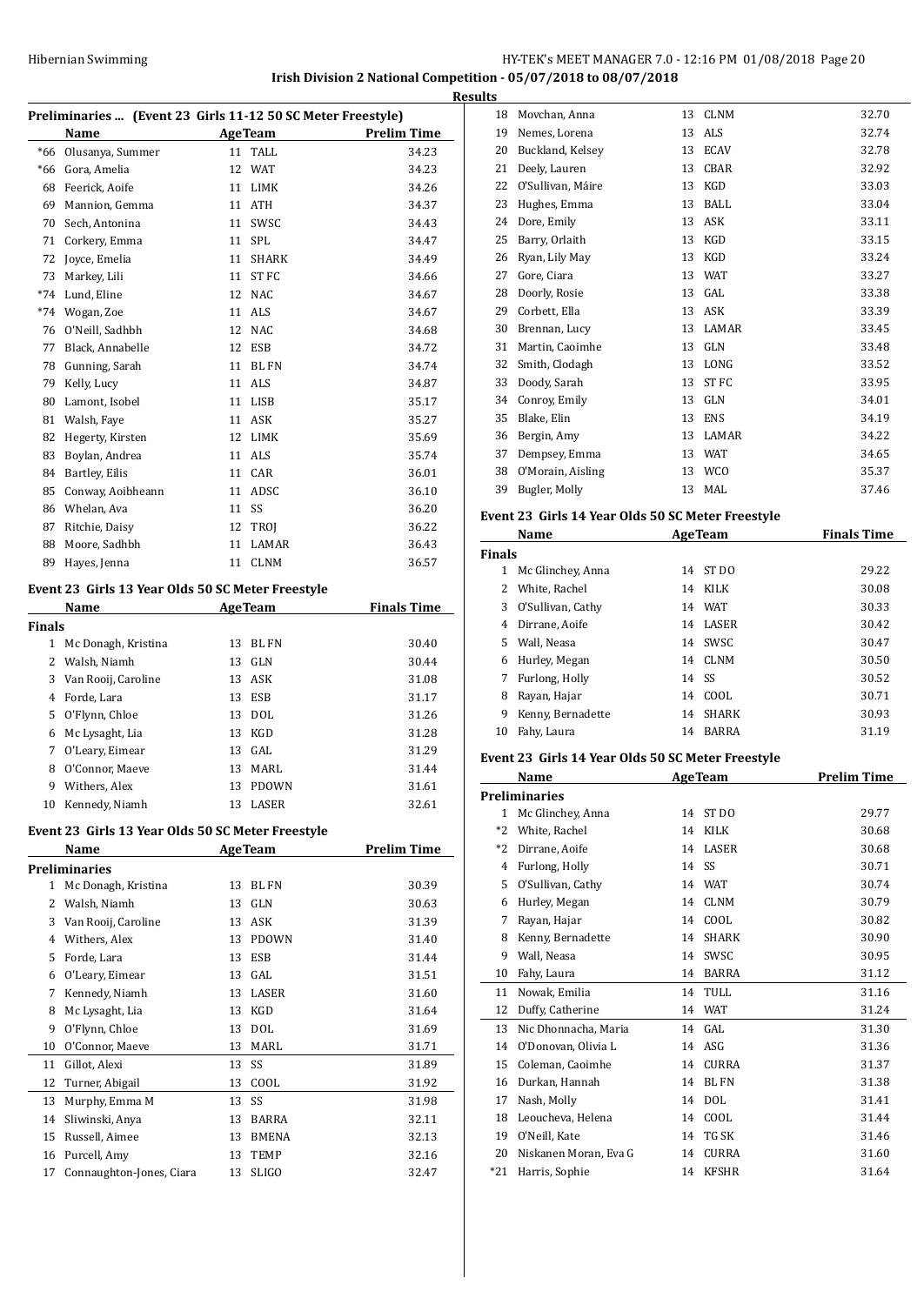# Hibernian Swimming HY-TEK's MEET MANAGER 7.0 - 12:16 PM 01/08/2018 Page 21 **Irish Division 2 National Competition - 05/07/2018 to 08/07/2018**

**Results**

|               | Name                                           |    | <b>AgeTeam</b> | Preliminaries  (Event 23 Girls 14 Year Olds 50 SC Meter Freestyle)<br><b>Prelim Time</b> |
|---------------|------------------------------------------------|----|----------------|------------------------------------------------------------------------------------------|
|               | *21 Moore, Caoimhe                             |    | 14 LAMAR       | 31.64                                                                                    |
|               | 23 Kelleher, Anna                              | 14 | DOL            | 31.74                                                                                    |
|               | 24 Rivera McMahon, Alison                      |    | 14 PORT        | 31.83                                                                                    |
|               | 25 Maher, Isobel                               | 14 | CLNM           | 31.84                                                                                    |
|               | 26 O'Brien, Millie                             | 14 | ATH            | 31.96                                                                                    |
|               | 27 Pilcher, Millie                             |    | 14 CLM         | 31.98                                                                                    |
|               | 28 Buckley, Kate                               | 14 | DOL            | 32.14                                                                                    |
| 29            | MC Hale, Zoe                                   |    | 14 CBAR        | 32.17                                                                                    |
| 30            | Fitzpatrick, Hannah                            |    | 14 WEX         | 32.21                                                                                    |
|               | 31 Byrne, Abby                                 |    | 14 ST FC       | 32.33                                                                                    |
|               | 32 Ryan, Tori C                                |    | 14 ASG         | 32.34                                                                                    |
| 33            | Butler, Holly                                  |    | 14 CAR         | 33.23                                                                                    |
|               |                                                |    |                |                                                                                          |
|               | Event 23 Girls 15 & Over 50 SC Meter Freestyle |    |                |                                                                                          |
|               | Name                                           |    | <b>AgeTeam</b> | <b>Finals Time</b>                                                                       |
| <b>Finals</b> |                                                |    |                |                                                                                          |
|               | 1 Blanco-Morrissey, Maya                       | 17 | NAC            | 28.18                                                                                    |
| 2             | Mc Evoy, Tara                                  | 18 | ENS            | 28.56                                                                                    |
| 3             | Burton Stafford, Kate E                        | 16 | TROI           | 28.63                                                                                    |
|               | 4 Egan, Irina                                  | 18 | <b>NAC</b>     | 28.69                                                                                    |
|               | 5 Smith, Leah                                  | 18 | BREF           | 28.79                                                                                    |
| 6             | Mulhall, Pippa                                 | 16 | TROJ           | 28.91                                                                                    |
| 7             | Kotsikava, Lizaveta                            | 18 | NAC            | 28.93                                                                                    |
| 8             | Johnston, Anna                                 |    | 16 PDOWN       | 28.96                                                                                    |
| 9             | Kearney, Sorcha                                | 16 | BL FN          | 29.24                                                                                    |
| 10            | Evans, Julia                                   | 16 | TITAN          | 29.45                                                                                    |
|               | Event 23 Girls 15 & Over 50 SC Meter Freestyle |    |                |                                                                                          |
|               | Name                                           |    | <b>AgeTeam</b> | <b>Prelim Time</b>                                                                       |
|               | <b>Preliminaries</b>                           |    |                |                                                                                          |
|               | 1 Blanco-Morrissey, Maya                       | 17 | NAC            | 28.64                                                                                    |
|               | *2 Mc Evoy, Tara                               | 18 | ENS            | 28.69                                                                                    |
|               | *2 Smith, Leah                                 | 18 | BREF           | 28.69                                                                                    |
|               | 4 Mulhall, Pippa                               | 16 | <b>TROJ</b>    | 28.80                                                                                    |
|               | 5 Egan, Irina                                  | 18 | NAC            | 28.87                                                                                    |
|               | *6 Kotsikava, Lizaveta                         | 18 | NAC            | 28.92                                                                                    |
| $*6$          | Burton Stafford, Kate E                        | 16 | TROJ           | 28.92                                                                                    |
| 8             | Johnston, Anna                                 | 16 | <b>PDOWN</b>   | 29.02                                                                                    |
| 9             | Kearney, Sorcha                                | 16 | <b>BLFN</b>    | 29.15                                                                                    |
| 10            | Evans, Julia                                   | 16 | TITAN          | 29.16                                                                                    |
| *11           | Cantillon, Sarah                               | 17 | <b>ENS</b>     | 29.23                                                                                    |
| $*11$         | Coffey, Niamh                                  | 17 | KLRNY          | 29.23                                                                                    |
|               | <b>Swim-Off Required</b>                       |    |                |                                                                                          |
| 13            | Cunningham, Dani                               | 17 | WAT            | 29.35                                                                                    |
| 14            | O'Neill, Aine                                  | 16 | NAC            | 29.38                                                                                    |
| 15            | Garrigan, Hannah                               | 17 | SEA            | 29.50                                                                                    |
| 16            | O'Reilly, Grainne                              | 17 | TROI           | 29.52                                                                                    |
| 17            | Conway, Fiona                                  | 16 | CBAR           | 29.53                                                                                    |
| 18            | Courtney, Arianne                              | 16 | TEMP           | 29.59                                                                                    |
| 19            | Greene, Leah                                   | 16 | WAT            | 29.60                                                                                    |
| 20            | Long, Leah                                     | 16 | KGD            | 29.73                                                                                    |
| 21            | Ryan, Cara L                                   | 17 | ASG            | 29.74                                                                                    |
| 22            | Menown, Abigail E                              | 15 | LISB           | 29.75                                                                                    |
| 23            | Mc Namara, Grace E                             | 15 | LISB           | 29.76                                                                                    |
| $*24$         | Harrington, Ciara                              | 16 | ST FC          | 29.86                                                                                    |
| $*24$         | Flanagan, Orla                                 |    |                |                                                                                          |
|               |                                                | 18 | <b>CLM</b>     | 29.86                                                                                    |
| 26            | Reidy, Aisling                                 | 17 | ENS            | 29.90                                                                                    |
| 27            | Madigan, Aoife                                 | 16 | ENS            | 29.94                                                                                    |
| 28            | Perkins, Sybil                                 | 15 | <b>ENS</b>     | 29.98                                                                                    |

| ts |                    |    |              |       |
|----|--------------------|----|--------------|-------|
| 29 | O'Brien, Paola     | 19 | GAL          | 30.01 |
| 30 | O'Neill, Leah      | 17 | <b>ENS</b>   | 30.10 |
| 31 | Fadden, Heather    | 17 | <b>CBAR</b>  | 30.12 |
| 32 | Gore, Aoife        | 16 | <b>WAT</b>   | 30.14 |
| 33 | Nemes, Genoveva    | 15 | ALS          | 30.16 |
| 34 | Mc Partlan, Alice  | 15 | <b>SLIGO</b> | 30.26 |
| 35 | O'Brien, Saidhbh   | 15 | <b>ENS</b>   | 30.31 |
| 36 | Murray, Rachel     | 15 | <b>LIMK</b>  | 30.37 |
| 37 | Farndon, Ellen     | 15 | <b>KLRNY</b> | 30.38 |
| 38 | Mc Donnell, Laura  | 18 | <b>ENS</b>   | 30.47 |
| 39 | Bartram, Nia B     | 15 | LONG         | 30.48 |
| 40 | Bowden, Katie      | 16 | <b>SLBGH</b> | 30.51 |
| 41 | O'Connor, Ellen    | 15 | <b>KLRNY</b> | 30.62 |
| 42 | Murphy, Laoise     | 15 | <b>NAC</b>   | 30.66 |
| 43 | Logan, Katie       | 16 | <b>BMENA</b> | 30.69 |
| 44 | Duffy, Aoibheann   | 15 | <b>ALS</b>   | 30.77 |
| 45 | Kelly, Emma        | 16 | <b>TUAM</b>  | 30.78 |
| 46 | O'Donovan, Loraine | 16 | SWSC         | 30.94 |
| 47 | Diggins, Ana Li    | 15 | <b>CLNM</b>  | 30.97 |
| 48 | Lynch, Grace       | 15 | SWSC         | 30.99 |
| 49 | Woods, Luisa       | 15 | <b>NAC</b>   | 31.01 |
| 50 | Hart, Stephanie O  | 15 | NY&MN        | 31.17 |
| 51 | Colgan, Rebecca    | 15 | LEC          | 31.38 |
| 52 | Holt, Enya         | 15 | <b>ST FC</b> | 31.47 |
| 53 | Pigott, Eimear     | 18 | <b>DOL</b>   | 31.49 |
| 54 | Griffin, Carla     | 15 | <b>ENS</b>   | 31.52 |
| 55 | Cugalj, Teodora    | 15 | <b>SHARK</b> | 32.03 |
|    |                    |    |              |       |

#### **Event 24 Boys 11-12 400 SC Meter Freestyle**

|    | Name                |    | <b>AgeTeam</b> | <b>Finals Time</b> |
|----|---------------------|----|----------------|--------------------|
| 1  | O'Brien, Denis      | 11 | LIMK           | 5:02.46            |
| 2  | Mc Aleer, Aleksandr | 12 | GAL            | 5:03.43            |
| 3  | Hussey, Michael     | 12 | GAL            | 5:06.99            |
| 4  | Pocevicius, Airidas | 12 | LAMAR          | 5:08.50            |
| 5  | Merrigan, Ben       | 12 | <b>KNMRE</b>   | 5:09.58            |
| 6  | Liu, Leo            | 12 | <b>ENS</b>     | 5:11.95            |
| 7  | Donnellan, Sean     | 11 | GLN            | 5:16.78            |
| 8  | Murphy, Jamie       | 12 | SWSC           | 5:18.64            |
| 9  | Mc Ginley, Ryan     | 12 | <b>NAC</b>     | 5:19.11            |
| 10 | Cousins, Emmet      | 12 | WEX            | 5:19.27            |
| 11 | Berryman, Sebastian | 11 | ARDS           | 5:19.58            |
| 12 | Chan, Jaden         | 11 | <b>NRS</b>     | 5:19.64            |
| 13 | Mc Cullagh, Cillian | 12 | GAL            | 5:20.15            |
| 14 | Coleman, Ewan       | 12 | SWSC           | 5:23.17            |
| 15 | Igoe, Rory          | 12 | <b>TUAM</b>    | 5:25.31            |
| 16 | Twomey, Conor       | 12 | DOL            | 5:26.99            |
| 17 | Kilcommons, Alan    | 12 | COM            | 5:27.16            |
| 18 | Harris, Noah        | 11 | GLN            | 5:28.24            |
| 19 | Mc Bride, Sean      | 12 | TALL           | 5:30.31            |

#### **Event 24 Boys 13 Year Olds 400 SC Meter Freestyle**

| Name                |    |              | <b>Finals Time</b>                               |
|---------------------|----|--------------|--------------------------------------------------|
| Cahill, Sam         |    |              | 4:56.94                                          |
| 2 Mitchell, Martin  |    |              | 5:00.55                                          |
| Patten, John        |    |              | 5:02.22                                          |
| Donnellan, Cormac   | 13 | GLN          | 5:03.77                                          |
| Harris, Finn        | 13 | GLN          | 5:08.56                                          |
| Wright, Samuel L    | 13 | BAN          | 5:09.37                                          |
| Bell, Carter J      | 13 | <b>BANB</b>  | 5:14.33                                          |
| Turner, Jack        | 13 | NAC.         | 5:15.46                                          |
| Flaherty, Roan      | 13 | <b>ATH</b>   | 5:16.55                                          |
| 10 Zaharovs, Valera | 13 | <b>LAMAR</b> | 5:19.46                                          |
|                     |    |              | <b>AgeTeam</b><br>13 ASK<br>$13$ GAL<br>$13$ GAL |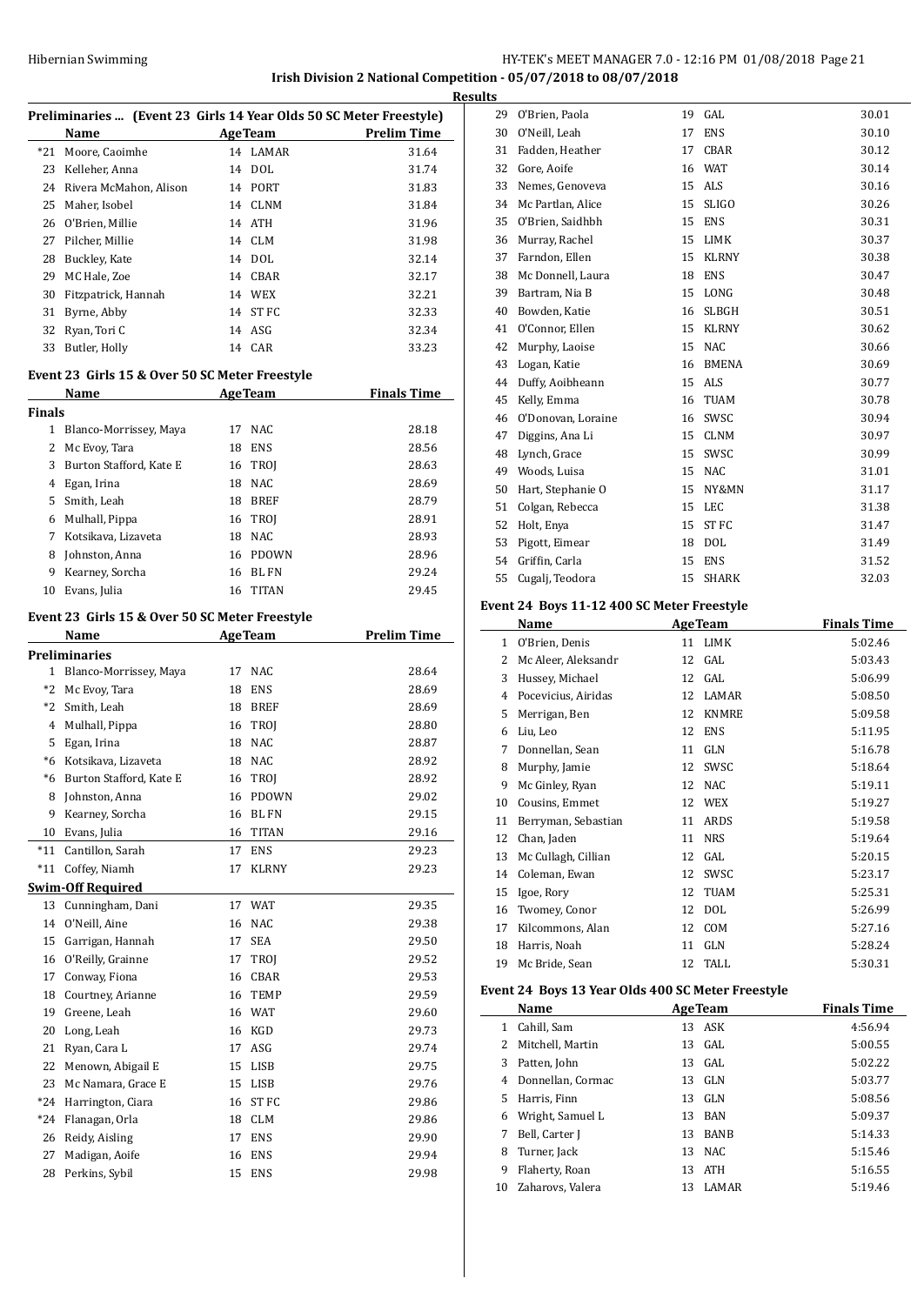# Hibernian Swimming **HY-TEK's MEET MANAGER 7.0 - 12:16 PM 01/08/2018** Page 22

# **Irish Division 2 National Competition - 05/07/2018 to 08/07/2018**

|                |                                                     |    |                |                    | <b>Resul</b> |
|----------------|-----------------------------------------------------|----|----------------|--------------------|--------------|
|                | (Event 24 Boys 13 Year Olds 400 SC Meter Freestyle) |    |                |                    |              |
|                | <b>AgeTeam</b><br>Name                              |    |                | <b>Finals Time</b> |              |
|                | 11 Bowden, Corey                                    |    | 13 KILK        | 5:22.32            |              |
|                | 12 Nevin, Alexander                                 |    | 13 PORT        | 5:22.58            |              |
|                | Event 24 Boys 14 Year Olds 400 SC Meter Freestyle   |    |                |                    |              |
|                | Name                                                |    | <b>AgeTeam</b> | <b>Finals Time</b> |              |
|                | 1 Ryan, Louis                                       |    | 14 LEA         | 4:45.27            |              |
| $\overline{2}$ | Smith, Cian                                         |    | 14 ATH         | 4:46.11            |              |
| 3              | Keogh, Michael E                                    |    | 14 CURRA       | 4:46.13            |              |
|                | 4 Mc Donald, James                                  |    | 14 KILK        | 4:46.93            | E            |
| 5              | Duane, David                                        |    | 14 MAL         | 4:49.88            |              |
|                | 6 Mc Kay, Dara E                                    |    | 14 CYBT        | 5:02.98            |              |
| 7              | Mc Carthy, Fionn                                    |    | 14 SHARK       | 5:04.61            |              |
| 8              | Dillon, Joe                                         |    | 14 CURRA       | 5:08.39            |              |
| 9              | Mc Ardle, Evan                                      |    | 14 SWSC        | 5:09.66            |              |
|                | 10 Mc Donnell, William                              |    | 14 GAL         | 5:11.71            |              |
|                | Event 24 Boys 15 & Over 400 SC Meter Freestyle      |    |                |                    |              |
|                | Name                                                |    | <b>AgeTeam</b> | <b>Finals Time</b> |              |
|                | 1 Moan, John P                                      |    | 17 NY&MN       | 4:23.78            |              |
| 2              | Mc Kinlay, Alastair                                 |    | 18 TEMP        | 4:23.81            |              |
| 3              | Kelly, Niall                                        |    | 18 LIMK        | 4:27.63            |              |
| 4              | Mc Carthy, Dean                                     |    | 18 ASK         | 4:28.59            |              |
| 5              | Myers, Nick                                         |    | 18 SWSC        | 4:28.69            | E            |
| 6              | Woods, Padraig                                      |    | 17 KGD         | 4:31.53            |              |
| 7              | Foley, Cillian                                      |    | 16 NRS         | 4:33.32            | F            |
| 8              | Burns, Jamie                                        |    | 17 ST FC       | 4:33.83            |              |
| 9              | Staunton, William                                   |    | 17 CLM         | 4:35.57            |              |
|                | 10 Grogan, Conor                                    |    | 18 ENS         | 4:36.44            |              |
| 11             | Shiels, Conor                                       |    | 18 SPL         | 4:36.48            |              |
|                | 12 Mahon, Adam                                      |    | 17 WEX         | 4:36.90            |              |
|                | 13 Welby, Evan                                      |    | 17 SHARK       | 4:37.95            |              |
|                | 14 Battersby, Aaron                                 |    | 17 NAC         | 4:39.44            |              |
|                | 15 O'Sullivan, Oisin                                |    | 16 ASK         | 4:39.62            |              |
|                | 16 Golden, Conor                                    |    | 17 WAT         | 4:40.57            |              |
| 17             | Donovan, Shane                                      |    | 15 ATH         | 4:40.66            |              |
| 18             | Slattery, Sean                                      |    | <b>18 FER</b>  | 4:40.84            |              |
|                | 19 Kehoe, Tom                                       | 15 | TEMP           | 4:40.94            | E            |
| 20             | Merrigan, Eoin                                      |    | 18 LIMK        | 4:43.22            |              |
| 21             | Nash, Rob                                           | 17 | DOL            | 4:43.47            | P            |
| 22             | Mc Geown, Declan L                                  | 16 | BANB           | 4:43.79            |              |
| 23             | Hayes, Darragh                                      |    | 16 WAT         | 4:46.27            |              |
|                | 24 Cotter, Ryan                                     | 17 | SWSC           | 4:46.58            |              |
| 25             | Hayes / Breheny, Iarlaith                           |    | 17 KGD         | 4:46.78            |              |
| 26             | Lennon, Brian                                       | 16 | SHARK          | 4:47.11            |              |
| 27             | Sanchez Frias, Jose Alejandro                       |    | 16 NAC         | 4:49.21            |              |
| 28             | Longmore, Finn                                      |    | 15 ECAV        | 4:52.01            |              |
|                | 29 Nunan, Tommy                                     |    | 16 SEA         | 4:54.20            |              |
| 30             | Mahony, Conor B                                     |    | 18 ENS         | 4:54.65            |              |
| 31             | Madigan, Daniel                                     |    | 16 LONG        | 4:59.69            |              |
| 32             | Doyle, Luke                                         | 17 | SPL            | 5:01.13            |              |
|                | Event 25 Boys 11-14 200 SC Meter Medley Relay       |    |                |                    |              |
|                | <b>Team</b>                                         |    | <b>Relay</b>   | <b>Finals Time</b> |              |
|                | 1 CURRA                                             |    | A              | 2:13.68            |              |
|                | 2 ATH                                               |    | A              | 2:16.45            |              |

|              | <b>Team</b>  | Relay | <b>Finals Time</b> |
|--------------|--------------|-------|--------------------|
| $\mathbf{1}$ | <b>CURRA</b> | A     | 2:13.68            |
|              | 2 ATH        | A     | 2:16.45            |
|              | 3 SWSC       | A     | 2:21.12            |
|              | 4 ST FC      | A     | 2:21.26            |
|              | 5 LONG       | A     | 2:22.31            |
|              | 6 BANB       | A     | 2:22.57            |
| 7            | <b>DOL</b>   | A     | 2:23.41            |
|              | 8 LIMK       | A     | 2:24.41            |
|              |              |       |                    |

| ts       |            |   |         |
|----------|------------|---|---------|
| 9        | GAL        | A | 2:24.91 |
| 10       | GLN        | A | 2:25.81 |
| 11       | <b>ENS</b> | A | 2:27.02 |
|          | 12 ASK     | A | 2:28.14 |
|          | 13 TALL    | A | 2:28.21 |
|          | 14 COM     | A | 2:28.79 |
|          | 15 KGD     | A | 2:29.07 |
| $\ldots$ | NY&MN      | A | DQ      |
|          | --- ALS    | А | DQ      |
|          |            |   |         |

# **Event 26 Girls 15 & Over 200 SC Meter Medley Relay**

|              | <b>Team</b>      | Relay | <b>Finals Time</b> |
|--------------|------------------|-------|--------------------|
| $\mathbf{1}$ | ST <sub>FC</sub> | A     | 2:10.87            |
| 2            | CBAR             | A     | 2:11.47            |
| 3            | <b>SLIGO</b>     | A     | 2:12.31            |
| 4            | <b>NAC</b>       | A     | 2:13.37            |
| $5^{\circ}$  | <b>TITAN</b>     | A     | 2:14.49            |
| 6            | KGD              | A     | 2:14.62            |
| 7            | <b>LISB</b>      | A     | 2:14.91            |
| 8            | <b>WAT</b>       | A     | 2:15.81            |
| 9            | <b>ENS</b>       | A     | 2:17.22            |
| 10           | LONG             | A     | 2:21.99            |
| 11           | SWSC             | A     | 2:25.39            |

### **Event 27 Boys 11-12 200 SC Meter Backstroke**

|               | Name                | <b>AgeTeam</b> |              | <b>Finals Time</b> |
|---------------|---------------------|----------------|--------------|--------------------|
| <b>Finals</b> |                     |                |              |                    |
|               | Liu, Leo            |                | 12 ENS       | 2:35.97            |
|               | Hussey, Michael     |                | 12 GAL       | 2:35.99            |
| 3             | Mc Aleer, Aleksandr |                | 12 GAL       | 2:36.87            |
| 4             | Cousins, Emmet      | 12             | <b>WEX</b>   | 2:41.66            |
| 5.            | Simpson, Evan       | 11             | NAC.         | 2:42.61            |
| 6             | Boyd, Rory          | 12             | KGD          | 2:42.94            |
|               | Merrigan, Ben       | 12             | <b>KNMRE</b> | 2:43.95            |
| 8             | Lapko, Alex         | 12             | ADSC.        | 2:44.05            |
| 9             | Mathers, Liam og G  | 12             | NY&MN        | 2:48.20            |
| 10            | Allen, Frank        | 12.            | <b>BAN</b>   | 2:48.42            |

# **Event 27 Boys 11-12 200 SC Meter Backstroke**

|              | Name                 |    | <b>AgeTeam</b> | <b>Prelim Time</b> |
|--------------|----------------------|----|----------------|--------------------|
|              | <b>Preliminaries</b> |    |                |                    |
| $\mathbf{1}$ | Hussey, Michael      | 12 | GAL.           | 2:40.37            |
| 2            | Mc Aleer, Aleksandr  | 12 | GAL.           | 2:40.47            |
| 3            | Liu, Leo             | 12 | <b>ENS</b>     | 2:41.23            |
| 4            | Boyd, Rory           | 12 | KGD            | 2:43.85            |
| 5            | Lapko, Alex          | 12 | ADSC           | 2:44.12            |
| 6            | Cousins, Emmet       | 12 | <b>WEX</b>     | 2:44.19            |
| 7            | Merrigan, Ben        | 12 | <b>KNMRE</b>   | 2:45.87            |
| 8            | Mathers, Liam og G   | 12 | NY&MN          | 2:46.11            |
| 9            | Allen, Frank         | 12 | <b>BAN</b>     | 2:46.48            |
| 10           | Simpson, Evan        | 11 | <b>NAC</b>     | 2:46.57            |
| 11           | Pocevicius, Airidas  | 12 | LAMAR          | 2:47.49            |
| 12           | Mc Bride, Sean       | 12 | TALL           | 2:47.69            |
| 13           | Mc Mahon, Sean       | 12 | <b>BARRA</b>   | 2:47.88            |
| 14           | Mc Cullagh, Cillian  | 12 | GAL            | 2:48.87            |
| 15           | Berryman, Sebastian  | 11 | <b>ARDS</b>    | 2:49.80            |
| 16           | Markham, Oscar       | 12 | ASK            | 2:50.47            |
| 17           | Cummings, Benji      | 12 | <b>ROTTS</b>   | 2:50.81            |
| 18           | Twomey, Conor        | 12 | <b>DOL</b>     | 2:52.23            |
| 19           | Fane, Ricky          | 11 | <b>DOL</b>     | 2:52.74            |
| 20           | Comerford, Glenn     | 12 | <b>CURRA</b>   | 2:54.08            |
| 21           | Daniels-Howard, Zach | 11 | <b>FER</b>     | 2:54.53            |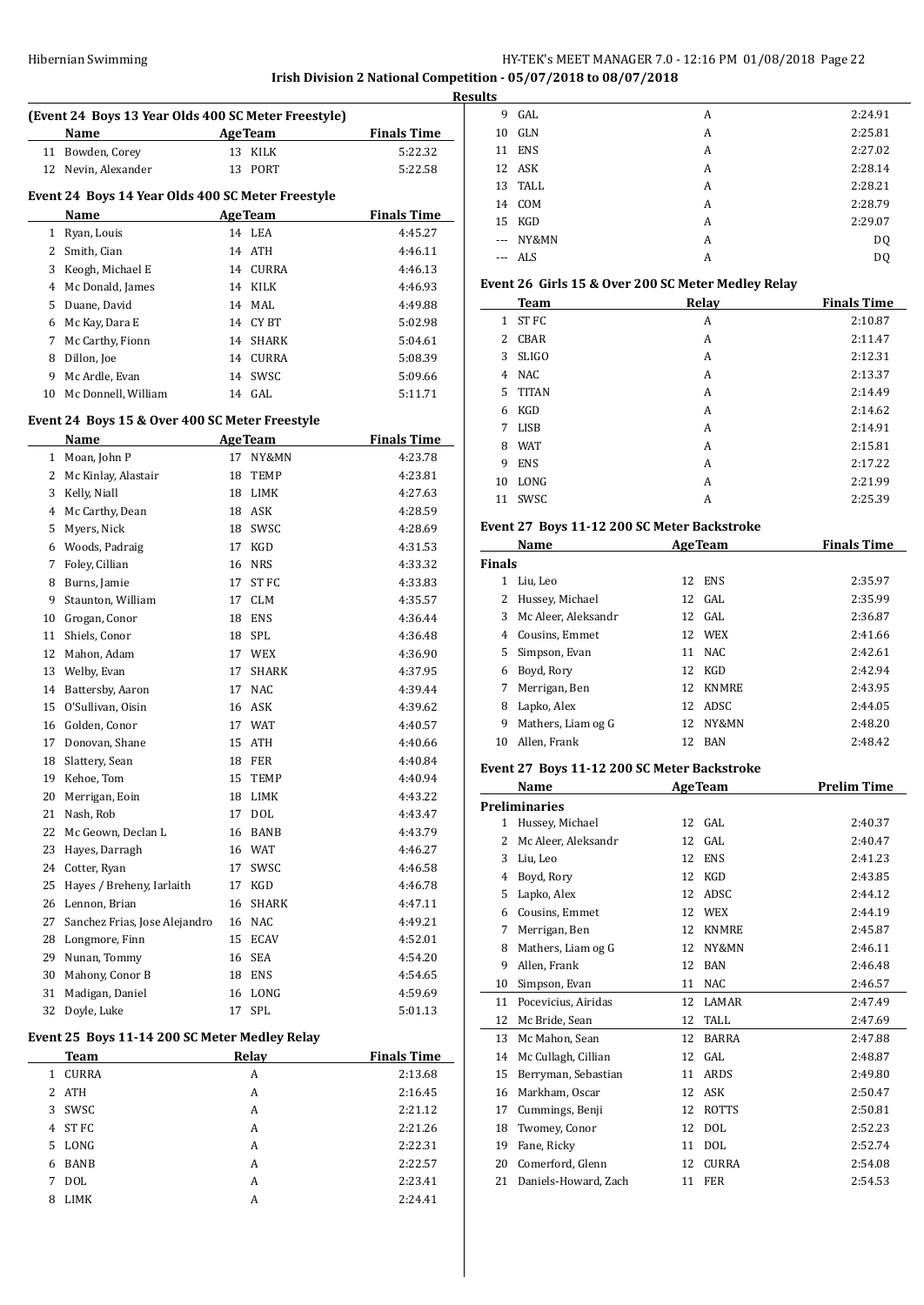# Hibernian Swimming **HY-TEK's MEET MANAGER 7.0 - 12:16 PM 01/08/2018** Page 23

**Irish Division 2 National Competition - 05/07/2018 to 08/07/2018**

|               |                         |                                                                                |                    | <b>Resul</b> |
|---------------|-------------------------|--------------------------------------------------------------------------------|--------------------|--------------|
|               | Name                    | Preliminaries  (Event 27 Boys 11-12 200 SC Meter Backstroke)<br><b>AgeTeam</b> | <b>Prelim Time</b> |              |
|               | 22 Chan, Jaden          | 11 NRS                                                                         | 2:57.91            |              |
|               | 23 O'Connor, Freddie    | 11 LIMK                                                                        | 2:59.37            |              |
|               | --- Mc Ginley, Ryan     | 12 NAC                                                                         | DQ                 |              |
|               | --- Crilly, Darragh     | 11 ESB                                                                         | DQ                 |              |
|               |                         | Event 27 Boys 13 Year Olds 200 SC Meter Backstroke                             |                    |              |
|               | Name                    | <b>AgeTeam</b>                                                                 | <b>Finals Time</b> | Е            |
| <b>Finals</b> |                         |                                                                                |                    |              |
|               | 1 Buckley, Luke         | 13 ALS                                                                         | 2:31.46            | F            |
|               | 2 O'Raghallaigh, Marcas | 13 ALS                                                                         | 2:39.82            |              |
|               | 3 Doherty, Eamon        | 13 BALL                                                                        | 2:40.92            |              |
|               | 4 Crowe, Daniel J       | 13 BANB                                                                        | 2:41.40            |              |
|               | 5 Bell, Carter J        | 13 BANB                                                                        | 2:42.58            |              |
|               | 6 Wright, Samuel L      | 13 BAN                                                                         | 2:44.00            |              |
|               | 7 Whelan, Jake          | 13 ST FC                                                                       | 2:44.89            |              |
|               | 8 Patten, John          | 13 GAL                                                                         | 2:47.59            |              |
|               | 9 Panov. Max            | 13 VIK                                                                         | 2:48.10            |              |
|               | 10 Zaharovs, Valera     | 13 LAMAR                                                                       | 2:49.74            |              |
|               |                         | Event 27 Boys 13 Year Olds 200 SC Meter Backstroke                             |                    |              |
|               | Name                    | <b>AgeTeam</b>                                                                 | <b>Prelim Time</b> | E            |
|               | <b>Preliminaries</b>    |                                                                                |                    |              |
|               | 1 Buckley, Luke         | 13 ALS                                                                         | 2:33.46            | P            |
|               | 2 O'Raghallaigh, Marcas | 13 ALS                                                                         | 2:41.07            |              |
|               | 3 Doherty, Eamon        | 13 BALL                                                                        | 2:41.27            |              |
|               | 4 Crowe, Daniel J       | 13 BANB                                                                        | 2:42.08            |              |
|               | 5 Whelan, Jake          | 13 ST FC                                                                       | 2:43.16            |              |
|               | 6 Wright, Samuel L      | 13 BAN                                                                         | 2:43.66            |              |
|               | 7 Bell, Carter J        | 13 BANB                                                                        | 2:45.13            |              |
|               | 8 Panov, Max            | 13 VIK                                                                         | 2:45.85            |              |
|               | 9 Patten, John          | 13 GAL                                                                         | 2:46.77            |              |
|               | 10 Zaharovs, Valera     | 13 LAMAR                                                                       | 2:48.09            |              |
|               | 11 Onitiu, Remus        | 13 COOL                                                                        | 2:49.74            |              |
|               | 12 Halaczkiewicz, Filip | 13 CURRA                                                                       | 2:50.46            |              |
|               | 13 Treanor, Eoin        | 13 CLM                                                                         | 2:51.26            |              |
|               | --- Donnellan, Cormac   | 13 GLN                                                                         | DQ                 |              |
|               |                         | Event 27 Boys 14 Year Olds 200 SC Meter Backstroke                             |                    |              |
|               | Name                    | <b>AgeTeam</b>                                                                 | <b>Finals Time</b> |              |
| <b>Finals</b> |                         |                                                                                |                    |              |
|               | 1 Keogh, Michael E      | 14<br>CURRA                                                                    | 2:28.33            |              |
|               | 2 Noonan, Senan         | 14 ALS                                                                         | 2:30.86            |              |
|               | 3 Mc Donnell, William   | 14 GAL                                                                         | 2:33.04            |              |
|               | 4 Mc Donald, James      | 14 KILK                                                                        | 2:33.33            |              |
|               | 5 Donnelly, Jack        | 14 NY&MN                                                                       | 2:35.81            |              |
|               | 6 Smith, Cian           | 14 ATH                                                                         | 2:37.60            |              |
|               | 7 Mc Kay, Dara E        | 14 CYBT                                                                        | 2:38.06            |              |
|               | 8 Doran, David          | 14 ENS                                                                         | 2:38.45            |              |
|               | 9 Mc Lean, Pierce       | 14 PORT                                                                        | 2:41.56            |              |
|               | 10 Lewandowski, Filip   | 14 TROJ                                                                        | 2:43.20            |              |
|               |                         | Event 27 Boys 14 Year Olds 200 SC Meter Backstroke                             |                    |              |
|               | Name                    | <b>AgeTeam</b>                                                                 | <b>Prelim Time</b> | E            |
|               | <b>Preliminaries</b>    |                                                                                |                    | F            |
|               | 1 Keogh, Michael E      | CURRA<br>14                                                                    | 2:29.49            |              |
|               | 2 Mc Donnell, William   | 14 GAL                                                                         | 2:33.09            |              |
|               | 3 Noonan, Senan         | 14 ALS                                                                         | 2:33.66            |              |
|               | 4 Mc Donald, James      | 14 KILK                                                                        | 2:35.86            |              |
|               | 5 Mc Lean, Pierce       | 14 PORT                                                                        | 2:36.71            |              |
| 6             | Donnelly, Jack          | 14 NY&MN                                                                       | 2:37.09            |              |
|               |                         |                                                                                |                    |              |

| ults |    |                       |    |              |         |
|------|----|-----------------------|----|--------------|---------|
|      | 7  | Smith, Cian           |    | 14 ATH       | 2:37.97 |
|      | 8  | Mc Kay, Dara E        |    | 14 CY BT     | 2:39.79 |
|      |    | 9 Harrington, Shane   |    | 14 ATH       | 2:41.20 |
|      | 10 | Doran, David          |    | 14 ENS       | 2:42.07 |
|      |    | 11 Lewandowski, Filip |    | 14 TROI      | 2:45.51 |
|      |    | 12 Morrow, Lawson T   | 14 | <b>BANB</b>  | 2:45.72 |
|      | 13 | Dillon, Joe           | 14 | <b>CURRA</b> | 2:48.51 |

# **Event 27 Boys 15 & Over 200 SC Meter Backstroke**

|                | <b>Name</b>                                     |    | <b>AgeTeam</b> | <b>Finals Time</b> |
|----------------|-------------------------------------------------|----|----------------|--------------------|
| Finals         |                                                 |    |                |                    |
|                | 1 Nolan, Adam                                   | 17 | TALL           | 2:16.21            |
| $\overline{2}$ | Comerford, Ethan                                | 17 | <b>TALL</b>    | 2:18.58            |
| 3              | Burns, Jamie                                    |    | 17 ST FC       | 2:21.88            |
|                | 4 Cahill, Eoin                                  |    | 17 KGD         | 2:22.20            |
| 5              | Mc Geown, Declan L                              | 16 | BANB           | 2:22.97            |
| 6              | Mc Carthy, Dean                                 |    | 18 ASK         | 2:24.42            |
| 7              | Golden, Conor                                   |    | 17 WAT         | 2:24.74            |
| 8              | Ryan, Mark                                      |    | 17 LIMK        | 2:25.72            |
| 9              | Kelly, Niall                                    |    | 18 LIMK        | 2:27.04            |
| 10             | Curtin, John                                    |    | 16 SWSC        | 2:27.54            |
|                | Event 27 Boys 15 & Over 200 SC Meter Backstroke |    |                |                    |
|                | Name                                            |    | <b>AgeTeam</b> | <b>Prelim Time</b> |
|                | <b>Preliminaries</b>                            |    |                |                    |
|                | 1 Nolan, Adam                                   |    | 17 TALL        | 2:16.00            |
| $\overline{2}$ | Comerford, Ethan                                | 17 | <b>TALL</b>    | 2:18.38            |
| 3              | Burns, Jamie                                    | 17 | <b>STFC</b>    | 2:23.39            |
| $\overline{4}$ | Cahill, Eoin                                    |    | 17 KGD         | 2:23.87            |
| 5              | Mc Geown, Declan L                              |    | 16 BANB        | 2:24.54            |
| 6              | Golden, Conor                                   |    | 17 WAT         | 2:25.36            |
| 7              | Ryan, Mark                                      |    | 17 LIMK        | 2:25.79            |
| 8              | Mc Carthy, Dean                                 |    | 18 ASK         | 2:26.54            |
| 9              | Curtin, John                                    |    | 16 SWSC        | 2:26.65            |
| 10             | Kelly, Niall                                    |    | 18 LIMK        | 2:27.35            |
| 11             | Kelly, Donncha                                  |    | 18 NAC         | 2:27.88            |
| 12             | Mahon, Adam                                     |    | 17 WEX         | 2:28.57            |
| 13             | Masterson, Darragh                              |    | 16 KGD         | 2:29.44            |
| 14             | Shannon, Noel                                   | 17 | <b>ENS</b>     | 2:29.80            |
| 15             | Jagodzinski, Szymon                             |    | 15 MULL        | 2:30.76            |
| 16             | Hayes / Breheny, Iarlaith                       | 17 | KGD            | 2:31.36            |
| 17             | Donovan, Shane                                  |    | 15 ATH         | 2:31.68            |
| 18             | Russell, Tom                                    | 15 | KILK           | 2:31.87            |
| 19             | Joyce, Niall                                    |    | 15 SHARK       | 2:32.36            |
| 20             | Nunan, Tommy                                    |    | 16 SEA         | 2:32.45            |
| 21             | Longmore, Finn                                  |    | 15 ECAV        | 2:33.35            |
| 22             | O'Connor, Phelim                                |    | 15 NRS         | 2:33.48            |
| 23             | Lennon, Brian                                   |    | 16 SHARK       | 2:34.63            |
| 24             | Mc Dowell, Ronan D                              |    | 15 NY&MN       | 2:35.61            |
| 25             | Sanchez Frias, Jose Alejandro                   |    | 16 NAC         | 2:37.45            |
| 26             | Collins, Rory                                   | 15 | <b>BL FN</b>   | 2:42.31            |
| ---            | Csarodai-Nagy, Krisztian                        |    | 15 WAT         | DQ                 |

## **Event 28 Girls 11-12 100 SC Meter Butterfly**

| EVENT 28 GILIS 11-12 TOO SC METER BULLETIN |     |                    |                                     |  |  |  |
|--------------------------------------------|-----|--------------------|-------------------------------------|--|--|--|
| <b>Name</b>                                |     | <b>Finals Time</b> |                                     |  |  |  |
| <b>Finals</b>                              |     |                    |                                     |  |  |  |
| Davison, Grace                             |     |                    | 1:10.84                             |  |  |  |
| 2 Macfarlane, Katie S                      | 11  | <b>BANB</b>        | 1:14.97                             |  |  |  |
| 3 Liddane, Leanna                          |     |                    | 1:15.77                             |  |  |  |
| 4 Burns-Atkin, Alana                       | 12. | <b>BANB</b>        | 1:16.41                             |  |  |  |
| 5 Aylward, Alegra                          | 12. | <b>BREF</b>        | 1:16.60                             |  |  |  |
|                                            |     |                    | <b>AgeTeam</b><br>11 ARDS<br>12 ENS |  |  |  |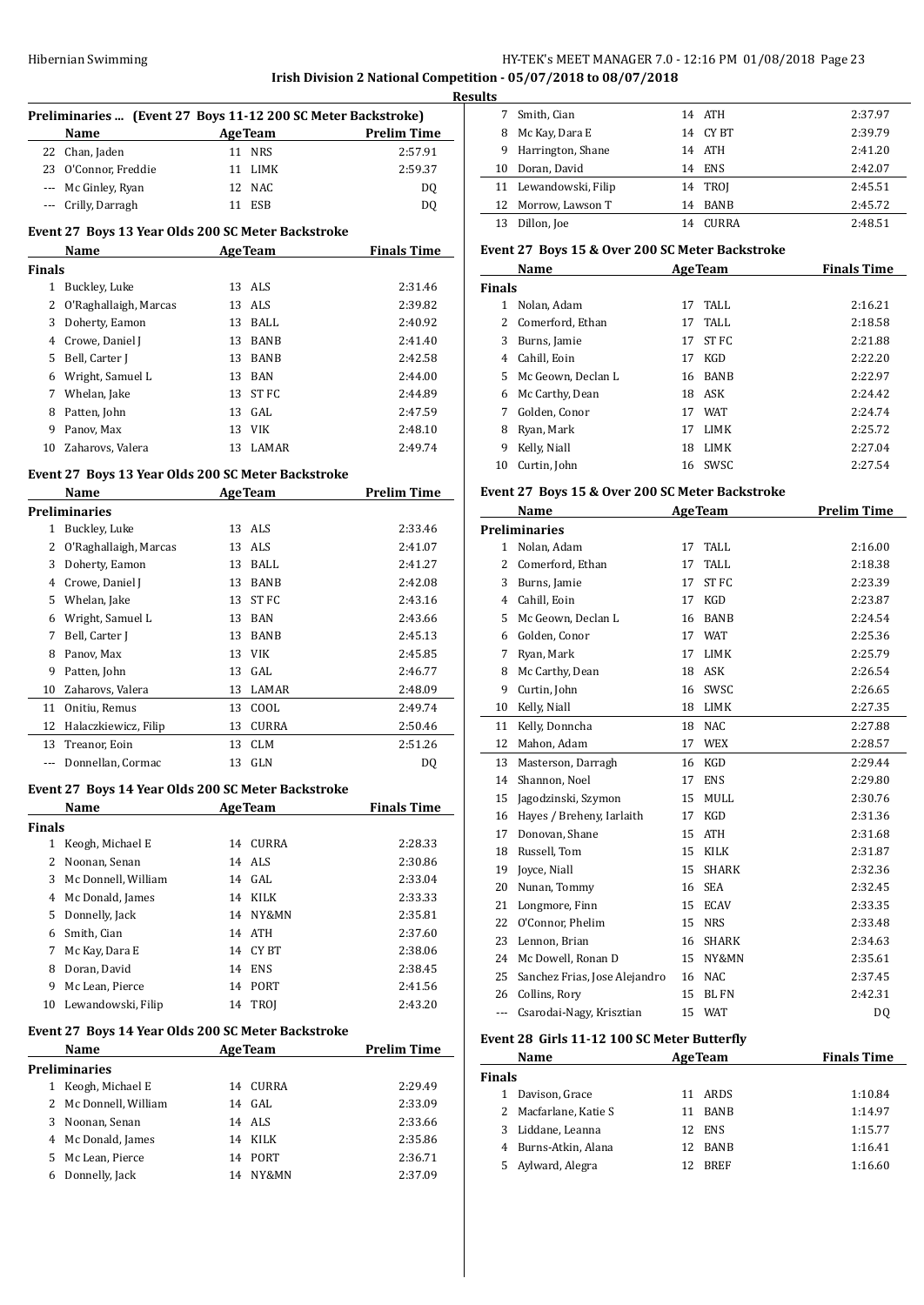**Irish Division 2 National Competition - 05/07/2018 to 08/07/2018**

|               | Finals  (Event 28 Girls 11-12 100 SC Meter Butterfly)<br>Name |    | <b>AgeTeam</b> | <b>Finals Time</b> |
|---------------|---------------------------------------------------------------|----|----------------|--------------------|
|               | 6 Sun, Ai Lin                                                 |    | 11 TALL        | 1:17.37            |
| 7             | Mc Grath, Izzy                                                | 12 | DOL.           | 1:17.97            |
| 8             | Lyons, Aoife                                                  | 12 | LIMK           | 1:18.66            |
| 9             | Liggett, Molly                                                | 12 | BMENA          | 1:21.33            |
| 10            | Richardson, Emma                                              | 12 | PDOWN          | 1:23.51            |
|               |                                                               |    |                |                    |
|               | Event 28 Girls 11-12 100 SC Meter Butterfly<br>Name           |    | <b>AgeTeam</b> | <b>Prelim Time</b> |
|               | <b>Preliminaries</b>                                          |    |                |                    |
| $\mathbf{1}$  | Davison, Grace                                                | 11 | ARDS           | 1:13.08            |
| 2             | Aylward, Alegra                                               | 12 | BREF           | 1:16.77            |
| 3             | Macfarlane, Katie S                                           | 11 | BANB           | 1:16.98            |
|               | 4 Sun, Ai Lin                                                 | 11 | TALL           | 1:17.06            |
| 5             | Liddane, Leanna                                               |    | 12 ENS         | 1:17.98            |
| 6             | Burns-Atkin, Alana                                            | 12 | BANB           | 1:18.08            |
| 7             |                                                               | 12 | DOL            | 1:18.16            |
|               | Mc Grath, Izzy<br>Lyons, Aoife                                | 12 | LIMK           | 1:19.11            |
| 8<br>9        |                                                               | 12 | BMENA          |                    |
| 10            | Liggett, Molly<br>Mc Tigue, Kim                               | 12 | KGD            | 1:21.89            |
|               |                                                               |    |                | 1:23.34            |
| 11            | Richardson, Emma                                              | 12 | PDOWN          | 1:23.72            |
| 12            | Coleman, Emily                                                | 11 | LISB           | 1:24.27            |
| 13            | Byrnes, Aoife                                                 | 11 | LIMK           | 1:27.98            |
| 14            | Bayley, Eva                                                   | 11 | <b>NRS</b>     | 1:28.31            |
| 15            | Arbuzova, Natalia                                             | 12 | LIMK           | 1:28.73            |
|               | 16 Harford, Tia                                               | 12 | BARRA          | 1:30.45            |
|               | 17 Walker, Darcy                                              | 11 | SLBGH          | 1:31.04            |
| 18            | Smylie, Hannah                                                |    | 11 PDOWN       | 1:37.07            |
|               | Event 28 Girls 13 Year Olds 100 SC Meter Butterfly            |    |                |                    |
|               | Name                                                          |    | <b>AgeTeam</b> | <b>Finals Time</b> |
| <b>Finals</b> |                                                               |    |                |                    |
|               | 1 Cosgrave, Sarah                                             | 13 | CBAR           | 1:14.21            |
|               | 2 Dolan, Saoirse D                                            | 13 | ASG            | 1:15.69            |
| 3             | Hughes, Emma                                                  | 13 | BALL           | 1:18.29            |
|               | 4 Purcell, Amy                                                | 13 | <b>TEMP</b>    | 1:18.82            |
| 5             | Farnan, Caoimhe                                               | 13 | ARMH           | 1:19.92            |
| 6             | Van Rooij, Caroline                                           | 13 | <b>ASK</b>     | 1:20.41            |
| 7             | Gore, Ciara                                                   |    | 13 WAT         | 1:21.65            |
| 8             | Allen, Naoise                                                 | 13 | VIK            | 1:23.21            |
| 9             | Waters, Katie                                                 | 13 | GAL            | 1:29.40            |
|               | Event 28 Girls 13 Year Olds 100 SC Meter Butterfly            |    |                |                    |
|               | Name                                                          |    | <b>AgeTeam</b> | <b>Prelim Time</b> |
|               | Preliminaries                                                 |    |                |                    |
|               | 1 Cosgrave, Sarah                                             |    | 13 CBAR        | 1:16.83            |
|               | 2 Dolan, Saoirse D                                            | 13 | ASG            | 1:18.48            |
|               | 3 Hughes, Emma                                                |    | 13 BALL        | 1:19.94            |
|               | 4 Purcell, Amy                                                |    | 13 TEMP        | 1:20.23            |
|               | 5 Farnan, Caoimhe                                             | 13 | ARMH           | 1:21.47            |
|               | 6 Van Rooij, Caroline                                         | 13 | ASK            | 1:22.41            |
|               | 7 Allen, Naoise                                               | 13 | VIK            | 1:22.47            |
| 8             | Gore, Ciara                                                   | 13 | WAT            | 1:23.41            |
|               | 9 Waters, Katie                                               | 13 | GAL            | 1:28.95            |
|               | Event 28 Girls 14 Year Olds 100 SC Meter Butterfly            |    |                |                    |
|               | Name                                                          |    | <b>AgeTeam</b> | <b>Finals Time</b> |
| Finals        |                                                               |    |                |                    |
|               | 1 Coyle, Grace                                                |    | 14 SSEAL       | 1:11.93            |
|               | 2 Mc Glinchey, Anna                                           |    | 14 ST DO       | 1:13.10            |
|               | 3 O'Sullivan, Cathy                                           |    | 14 WAT         | 1:15.34            |

| esults                                              |                      |  |          |         |  |
|-----------------------------------------------------|----------------------|--|----------|---------|--|
|                                                     | 4 Leoucheva, Helena  |  | 14 COOL  | 1:17.27 |  |
|                                                     | 5 Isajevaite, Gabija |  | 14 TITAN | 1:18.13 |  |
|                                                     | 6 Duffy, Catherine   |  | 14 WAT   | 1:18.84 |  |
|                                                     | 7 Moore, Caoimhe     |  | 14 LAMAR | 1:19.84 |  |
|                                                     | 8 Harris, Sophie     |  | 14 KFSHR | 1:21.04 |  |
| Exant 20, Civic 14 Vear Olde 100 CC Metar Duttorfly |                      |  |          |         |  |

# **Event 28 Girls 14 Year Olds 100 SC Meter Butterfly**

|    | Name                 | <b>AgeTeam</b> |              | <b>Prelim Time</b> |
|----|----------------------|----------------|--------------|--------------------|
|    | <b>Preliminaries</b> |                |              |                    |
|    | Coyle, Grace         |                | 14 SSEAL     | 1:12.65            |
|    | 2 Mc Glinchey, Anna  | 14             | ST DO        | 1:13.57            |
| 3. | Isajevaite, Gabija   | 14             | <b>TITAN</b> | 1:18.54            |
|    | 4 Leoucheva, Helena  | 14             | COOL.        | 1:18.97            |
| 5. | Moore, Caoimhe       |                | 14 LAMAR     | 1:19.92            |
|    | 6 O'Sullivan, Cathy  |                | 14 WAT       | 1:20.78            |
|    | Duffy, Catherine     | 14             | <b>WAT</b>   | 1:21.79            |
| 8  | Harris, Sophie       | 14             | <b>KFSHR</b> | 1:23.53            |

#### **Event 28 Girls 15 & Over 100 SC Meter Butterfly**

|               | Name              | <b>AgeTeam</b> |              | <b>Finals Time</b> |
|---------------|-------------------|----------------|--------------|--------------------|
| <b>Finals</b> |                   |                |              |                    |
|               | Smith, Leah       | 18             | <b>BREF</b>  | 1:07.61            |
| 2             | Gellately, Megan  | 17             | <b>PDOWN</b> | 1:10.62            |
| 3             | Harrington, Ciara |                | 16 ST FC     | 1:11.03            |
| 4             | Gore, Aoife       | 16             | WAT          | 1:12.17            |
| *5            | Hyland, Alison    | 15             | LIRSC        | 1:12.22            |
| $*5$          | 0'Brien. Paola    | 19             | GAL          | 1:12.22            |
| 7             | Martin, Katie M   | 15             | LISB         | 1:12.63            |
| 8             | Perkins, Sybil    | 15             | <b>ENS</b>   | 1:13.27            |
| 9             | Gleeson, Laura    | 16             | <b>TEMP</b>  | 1:13.28            |
| 10            | Evans, Julia      | 16             | <b>TITAN</b> | 1:17.98            |

#### **Event 28 Girls 15 & Over 100 SC Meter Butterfly**

|              | Name                 |    | <b>AgeTeam</b> | <b>Prelim Time</b> |
|--------------|----------------------|----|----------------|--------------------|
|              | <b>Preliminaries</b> |    |                |                    |
| $\mathbf{1}$ | Smith, Leah          | 18 | <b>BREF</b>    | 1:08.12            |
| 2            | Gellately, Megan     | 17 | <b>PDOWN</b>   | 1:10.83            |
| 3            | O'Brien, Paola       | 19 | GAL.           | 1:11.37            |
| 4            | Harrington, Ciara    | 16 | <b>ST FC</b>   | 1:12.19            |
| 5            | Gore, Aoife          | 16 | <b>WAT</b>     | 1:12.37            |
| 6            | Perkins, Sybil       | 15 | <b>ENS</b>     | 1:13.38            |
| 7            | Hyland, Alison       | 15 | LIRSC          | 1:13.39            |
| 8            | Gleeson, Laura       | 16 | <b>TEMP</b>    | 1:13.76            |
| 9            | Martin, Katie M      | 15 | LISB           | 1:14.15            |
| 10           | Dunne, Katie         | 16 | <b>ST FC</b>   | 1:14.62            |
| 11           | Evans, Julia         | 16 | <b>TITAN</b>   | 1:14.80            |
| 12           | Long, Leah           | 16 | <b>KGD</b>     | 1:15.15            |
| 13           | O'Brien. Saidhbh     | 15 | <b>ENS</b>     | 1:15.28            |
| $*14$        | Clancy, Rose         | 15 | <b>LIMK</b>    | 1:15.50            |
| $*14$        | Lyons, Maria         | 16 | <b>SLIGO</b>   | 1:15.50            |
| 16           | Mooney, Sara-Jane    | 15 | <b>NAC</b>     | 1:17.36            |
| 17           | Griffin, Carla       | 15 | <b>ENS</b>     | 1:17.50            |
| 18           | Perets, Katherina    | 15 | <b>VIK</b>     | 1:17.51            |
| 19           | Owens, Sinead        | 15 | <b>CLNM</b>    | 1:17.68            |
| 20           | Walsh, Tara          | 16 | <b>SLIGO</b>   | 1:17.81            |
| 21           | Forde, Emma          | 15 | <b>DOL</b>     | 1:18.04            |
| 22           | Murray, Rachel       | 15 | <b>LIMK</b>    | 1:18.44            |
| 23           | Burke, Rachel        | 15 | <b>GLN</b>     | 1:18.48            |
| 24           | Mc Partlan, Alice    | 15 | <b>SLIGO</b>   | 1:18.55            |
| 25           | Collins, Ava         | 15 | <b>CLNM</b>    | 1:19.24            |
| 26           | Nemes, Genoveva      | 15 | <b>ALS</b>     | 1:20.00            |
|              |                      |    |                |                    |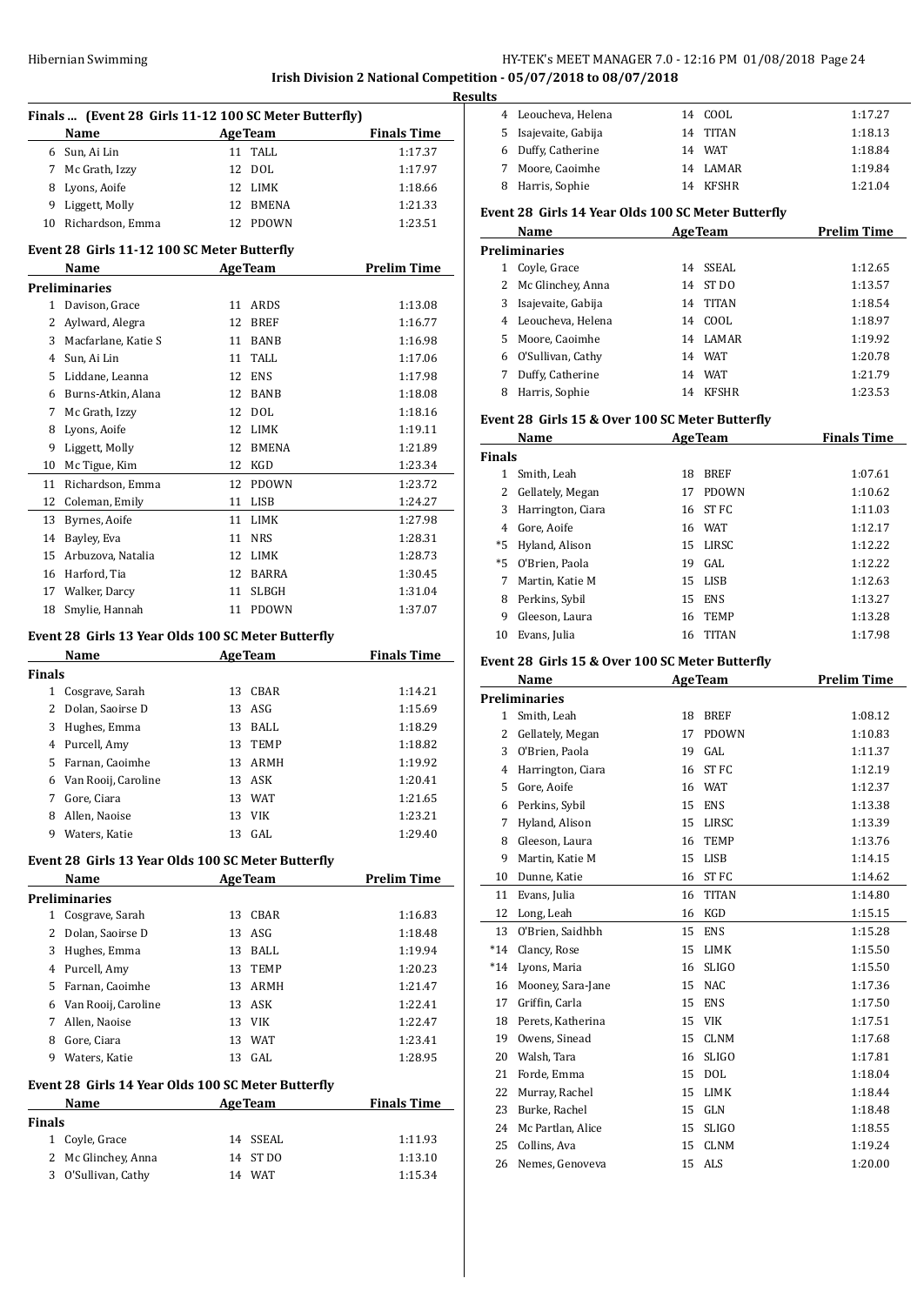# Hibernian Swimming HY-TEK's MEET MANAGER 7.0 - 12:16 PM 01/08/2018 Page 25

# **Irish Division 2 National Competition - 05/07/2018 to 08/07/2018 Results**

 $\overline{a}$ 

 $\overline{a}$ 

|               | Name                                      |    | Preliminaries  (Event 28 Girls 15 & Over 100 SC Meter Butterfly)<br><b>AgeTeam</b> | <b>Prelim Time</b> |
|---------------|-------------------------------------------|----|------------------------------------------------------------------------------------|--------------------|
| 27            | Lipscomb, Hannah                          | 15 | <b>MULST</b>                                                                       | 1:20.32            |
| 28            | Hart, Stephanie O                         | 15 | NY&MN                                                                              | 1:21.59            |
|               |                                           |    |                                                                                    |                    |
|               | Event 29 Boys 11-12 50 SC Meter Freestyle |    |                                                                                    |                    |
|               | Name                                      |    | <b>AgeTeam</b>                                                                     | <b>Finals Time</b> |
| <b>Finals</b> |                                           |    |                                                                                    |                    |
|               | 1 Coveney, Sam                            |    | 11 SWSC                                                                            | 30.15              |
|               | 2 Moan, Matthew                           |    | 12 CKSTN                                                                           | 30.36              |
|               | 3 Leetch, Michael                         |    | 12 BMENA                                                                           | 30.96              |
|               | 4 Igoe, Rory                              |    | 12 TUAM                                                                            | 30.98              |
| 5             | Berryman, Sebastian                       |    | 11 ARDS                                                                            | 31.00              |
| 6             | Daly O'Toole, Doran K                     | 12 | ASG                                                                                | 31.30              |
| 7             | O'Brien, Denis                            | 11 | LIMK                                                                               | 31.44              |
|               | 8 Hussey, Michael                         | 12 | GAL                                                                                | 31.45              |
| 9             | Henson, Andrew                            | 11 | ATH                                                                                | 32.23              |
| 10            | Brennan, Charlie                          | 12 | ASG                                                                                | 32.40              |
|               |                                           |    |                                                                                    |                    |
|               | Event 29 Boys 11-12 50 SC Meter Freestyle |    |                                                                                    |                    |
|               | Name                                      |    | <b>AgeTeam</b>                                                                     | <b>Prelim Time</b> |
|               | <b>Preliminaries</b>                      |    |                                                                                    |                    |
|               | 1 Coveney, Sam                            |    | 11 SWSC                                                                            | 30.68              |
|               | 2 Moan, Matthew                           |    | 12 CKSTN                                                                           | 30.90              |
|               | 3 Igoe, Rory                              |    | 12 TUAM                                                                            | 31.22              |
|               | 4 Daly O'Toole, Doran K                   |    | 12 ASG                                                                             | 31.34              |
| 5             | O'Brien, Denis                            |    | 11 LIMK                                                                            | 31.58              |
|               | 6 Leetch, Michael                         | 12 | <b>BMENA</b>                                                                       | 31.65              |
| 7             | Berryman, Sebastian                       | 11 | ARDS                                                                               | 31.71              |
|               | *8 Hussey, Michael                        | 12 | GAL                                                                                | 31.77              |
| *8            | Brennan, Charlie                          | 12 | ASG                                                                                | 31.77              |
| 10            | Henson, Andrew                            | 11 | ATH                                                                                | 31.89              |
| 11            | Liu, Leo                                  | 12 | ENS                                                                                | 32.07              |
| 12            | Franklyn-Miller, Noah L                   | 11 | TROJ                                                                               | 32.15              |
| 13            | Crilly, Darragh                           | 11 | ESB                                                                                | 32.17              |
|               | 14 Delaney, Jack                          |    | 12 CLM                                                                             | 32.18              |
| 15            | Donnellan, Sean                           |    | 11 GLN                                                                             | 32.22              |
|               | 16 Comerford, Glenn                       |    | 12 CURRA                                                                           | 32.35              |
|               | 17 O'Halloran, Padraig                    |    | 12 KGD                                                                             | 32.49              |
| 18            | O'Connor, Sean                            | 12 | <b>ENS</b>                                                                         | 32.50              |
| 19            | Simpson, Evan                             | 11 | NAC                                                                                | 32.57              |
| 20            | Lapko, Alex                               | 12 | ADSC                                                                               | 32.59              |
| 21            | Houlihan, Cian                            | 12 | ASK                                                                                | 32.76              |
| 22            | Pocevicius, Airidas                       | 12 | LAMAR                                                                              | 32.87              |
| 23            | Swaris, Dillon                            | 12 | LONG                                                                               | 32.91              |
| 24            | Cousins, Emmet                            | 12 | WEX                                                                                | 32.99              |
| 25            | Summerville, Darragh                      | 12 | MARL                                                                               | 33.09              |
|               |                                           |    |                                                                                    |                    |
| *26           | Kilcommons, Alan                          | 12 | COM                                                                                | 33.17              |
| $*26$         | Murphy, Jamie                             | 12 | SWSC                                                                               | 33.17              |
| 28            | Francis, Thomas                           | 12 | WEX                                                                                | 33.28              |
| 29            | Delaney, Faryl                            | 12 | LONG                                                                               | 33.51              |
| 30            | Merrigan, Ben                             | 12 | <b>KNMRE</b>                                                                       | 33.60              |
| 31            | Mc Aleer, Aleksandr                       | 12 | GAL                                                                                | 33.68              |
| 32            | Twomey, Conor                             | 12 | <b>DOL</b>                                                                         | 33.86              |
| 33            | Mc Carthy, Donnacha                       | 11 | <b>NRS</b>                                                                         | 33.92              |
| 34            | Ball, Darragh                             | 11 | ENS                                                                                | 33.93              |
| 35            | Kilroy, Ronan                             | 12 | ENS                                                                                | 33.98              |
| 36            | Markey, Sam                               | 11 | ALS                                                                                | 34.02              |
| 37            | Mc Cabe, Evan                             | 11 | TALL                                                                               | 34.18              |
| 38            | O'Connor, Ben                             | 12 | <b>CURRA</b>                                                                       | 34.23              |
| 39            | O'Connor, Freddie                         | 11 | LIMK                                                                               | 34.52              |

| 40 | Marginet, Pau             |    | 12 NAC     | 34.59 |
|----|---------------------------|----|------------|-------|
| 41 | Hannon, Tom               |    | 11 DOL     | 34.63 |
|    | 42 O'Seachnasaigh, Conall | 11 | COOL       | 34.65 |
|    | 43 Lavin, Michael         | 11 | COM        | 34.69 |
|    | 44 Wang, Stephen          |    | 11 ENS     | 34.76 |
|    | 45 Watson, Finn           |    | 11 ALS     | 35.41 |
|    | 46 Vaughan, Alan          | 11 | MARL       | 35.44 |
|    | 47 Lanigan, Conor         |    | 11 TRID    | 35.48 |
| 48 | Byrne, Fionn              |    | 11 NAC     | 36.57 |
|    | --- O'Rourke, Tom         | 11 | <b>ATH</b> | DQ    |
|    | --- Mc Ginley, Ryan       |    | 12 NAC     | DO    |

#### **Event 29 Boys 13 Year Olds 50 SC Meter Freestyle**

|               | Name              |    | <b>AgeTeam</b> | <b>Finals Time</b> |
|---------------|-------------------|----|----------------|--------------------|
| <b>Finals</b> |                   |    |                |                    |
| 1             | Whelan, Jake      | 13 | ST FC          | 28.74              |
| 2             | Patten, John      |    | $13$ GAL       | 29.54              |
| 3             | Cahill, Sam       |    | 13 ASK         | 29.61              |
| 4             | Donnellan, Cormac | 13 | GLN            | 30.10              |
| 5.            | Rockett, Mark     | 13 | ATH            | 30.22              |
| 6             | Doherty, Eamon    | 13 | BALL           | 30.31              |
| 7             | Mason, Cian       | 13 | <b>KGD</b>     | 30.39              |
| 8             | Humpston, Ruairi  | 13 | LONG           | 30.56              |
| 9             | Buckley, Luke     | 13 | ALS            | 30.96              |
| 10            | Pyne, Cian        | 13 | <b>ENS</b>     | 31.13              |
|               |                   |    |                |                    |

# **Event 29 Boys 13 Year Olds 50 SC Meter Freestyle**

|                | Name                 |    | <b>AgeTeam</b>   | <b>Prelim Time</b> |
|----------------|----------------------|----|------------------|--------------------|
|                | <b>Preliminaries</b> |    |                  |                    |
| $\mathbf{1}$   | Whelan, Jake         | 13 | <b>STFC</b>      | 28.94              |
| $\overline{2}$ | Cahill, Sam          | 13 | ASK              | 30.12              |
| 3              | Patten, John         | 13 | GAL              | 30.26              |
| 4              | Donnellan, Cormac    | 13 | GLN              | 30.27              |
| 5              | Doherty, Eamon       | 13 | <b>BALL</b>      | 30.28              |
| 6              | Rockett, Mark        | 13 | <b>ATH</b>       | 30.70              |
| 7              | Humpston, Ruairi     | 13 | LONG             | 30.78              |
| 8              | Mason, Cian          | 13 | KGD              | 30.92              |
| 9              | Pyne, Cian           | 13 | <b>ENS</b>       | 30.94              |
| 10             | Buckley, Luke        | 13 | <b>ALS</b>       | 30.95              |
| 11             | Hanbury, Michael J   | 13 | <b>ST FC</b>     | 31.00              |
| 12             | Turner, Jack         | 13 | <b>NAC</b>       | 31.11              |
| $*13$          | Coulahan, Max        | 13 | ST <sub>FC</sub> | 31.31              |
| $*13$          | Harris, Finn         | 13 | GLN              | 31.31              |
| 15             | Treanor, Eoin        | 13 | <b>CLM</b>       | 31.33              |
| 16             | Rusk, Darragh        | 13 | <b>ATH</b>       | 31.39              |
| 17             | Panov, Max           | 13 | <b>VIK</b>       | 31.53              |
| 18             | Mitchell, Martin     | 13 | GAL              | 31.74              |
| 19             | Malley, Jude         | 13 | <b>DOL</b>       | 31.99              |
| 20             | Colfer, Cael         | 13 | <b>NRS</b>       | 32.12              |
| 21             | Daniels, David Og    | 13 | SPL              | 32.15              |
| 22             | Larkin, Andrew       | 13 | ARMH             | 32.25              |
| 23             | Verling, William     | 13 | <b>FER</b>       | 32.32              |
| 24             | Bourke-Carey, Samuel | 13 | LAMAR            | 32.83              |
| 25             | Flaherty, Roan       | 13 | <b>ATH</b>       | 32.91              |
| 26             | Kelly, Alex          | 13 | <b>SHARK</b>     | 32.93              |
| 27             | Onitiu, Remus        | 13 | COOL             | 33.07              |
| 28             | Moran, Ben           | 13 | <b>ALS</b>       | 33.19              |
| 29             | Foley, Tiernan       | 13 | <b>NRS</b>       | 33.27              |
| 30             | Halaczkiewicz, Filip | 13 | <b>CURRA</b>     | 33.39              |
| 31             | Mason, Christopher   | 13 | <b>LEC</b>       | 33.42              |
| 32             | Zaharovs, Valera     | 13 | LAMAR            | 33.53              |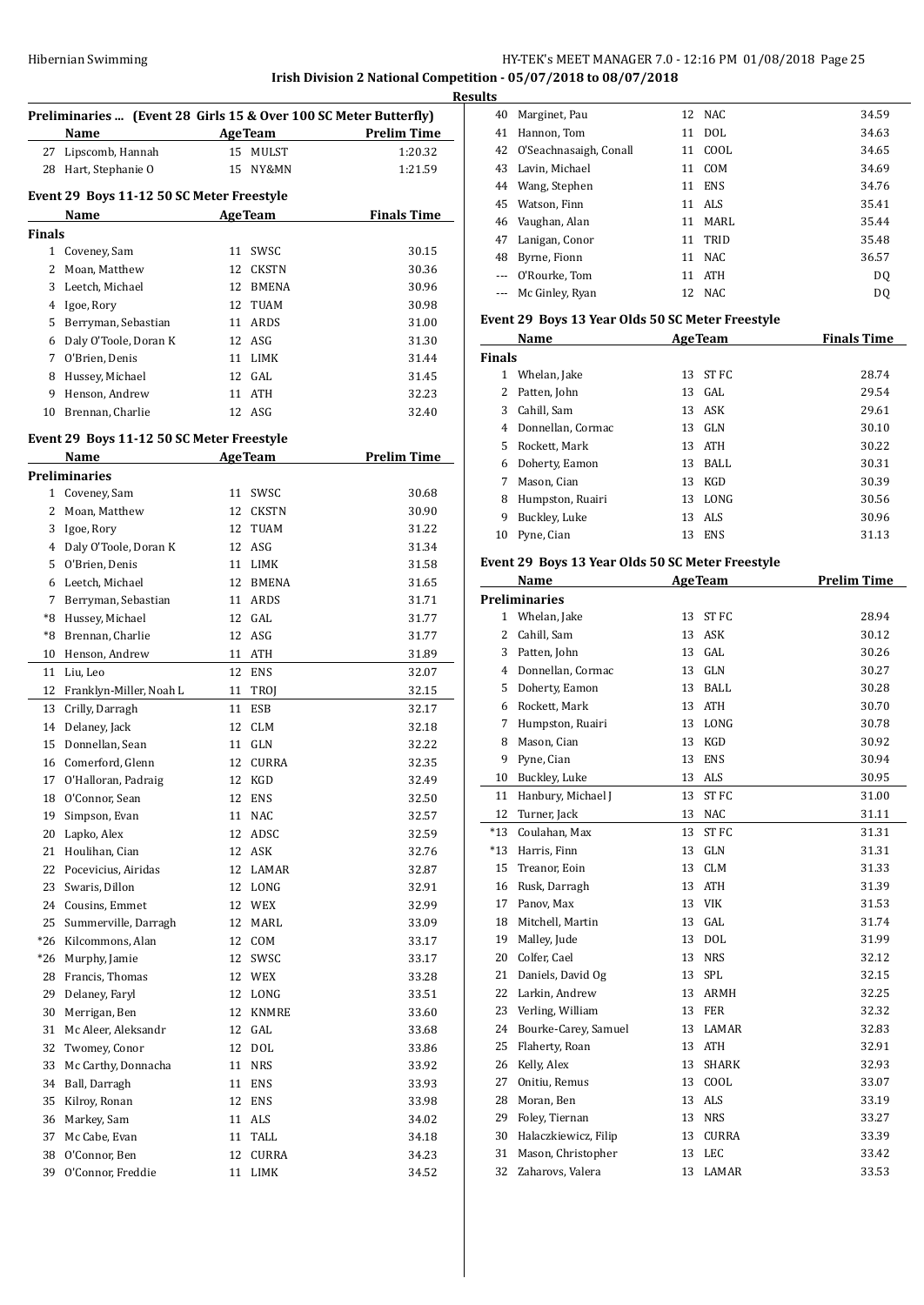# **Irish Division 2 National Competition - 05/07/2018 to 08/07/2018**

|    | Preliminaries  (Event 29 Boys 13 Year Olds 50 SC Meter Freestyle) |    |                |                    |  |  |  |  |
|----|-------------------------------------------------------------------|----|----------------|--------------------|--|--|--|--|
|    | Name                                                              |    | <b>AgeTeam</b> | <b>Prelim Time</b> |  |  |  |  |
| 33 | Martin, Kenny                                                     |    | 13 NAC         | 33.59              |  |  |  |  |
|    | Event 29 Boys 14 Year Olds 50 SC Meter Freestyle                  |    |                |                    |  |  |  |  |
|    | Name                                                              |    | <b>AgeTeam</b> | <b>Finals Time</b> |  |  |  |  |
|    | Finals                                                            |    |                |                    |  |  |  |  |
| 1  | Keogh, Michael E                                                  | 14 | <b>CURRA</b>   | 27.29              |  |  |  |  |
| 2  | Duane, David                                                      |    | 14 MAL         | 27.38              |  |  |  |  |
| 3  | Crowley, Ronan                                                    |    | 14 DOL         | 28.08              |  |  |  |  |
| 4  | Kilkenny, Shaun                                                   |    | 14 COM         | 28.43              |  |  |  |  |
| 5  | Curran, Cian                                                      |    | 14 COOL        | 28.44              |  |  |  |  |
| 6  | Mc Lean, Pierce                                                   |    | 14 PORT        | 28.87              |  |  |  |  |
| 7  | Krawczun, Kuba                                                    |    | 14 LAMAR       | 29.15              |  |  |  |  |
| 8  | Smith, Cian                                                       |    | 14 ATH         | 29.20              |  |  |  |  |
| 9  | Dillon, Joe                                                       | 14 | CURRA          | 29.48              |  |  |  |  |
| 10 | Doncel, Nathaniel                                                 | 14 | <b>KLRNY</b>   | 29.85              |  |  |  |  |
|    |                                                                   |    |                |                    |  |  |  |  |

# **Event 29 Boys 14 Year Olds 50 SC Meter Freestyle**

| Name                       |    |              | Prelim Time    |
|----------------------------|----|--------------|----------------|
| <b>Preliminaries</b>       |    |              |                |
| Duane, David               | 14 | MAL          | 27.58          |
| Keogh, Michael E           | 14 | <b>CURRA</b> | 28.17          |
| Curran, Cian               | 14 | COOL         | 28.79          |
| Crowley, Ronan             | 14 | <b>DOL</b>   | 28.90          |
| Kilkenny, Shaun            | 14 | <b>COM</b>   | 29.01          |
| Smith, Cian                | 14 | <b>ATH</b>   | 29.10          |
| Mc Lean, Pierce            | 14 | <b>PORT</b>  | 29.45          |
| Krawczun, Kuba             | 14 | <b>LAMAR</b> | 29.47          |
| Dillon, Joe                | 14 | <b>CURRA</b> | 29.57          |
| Doncel, Nathaniel          | 14 | <b>KLRNY</b> | 29.61          |
| Harrington, Shane          | 14 | <b>ATH</b>   | 29.99          |
| Burns, Samuel              | 14 | TULL         | 30.17          |
| Pancorbo de la Rosa, Jorge | 14 | ST FC        | 30.26          |
| Burke, Niall               | 14 | <b>CURRA</b> | 30.36          |
| Lewandowski, Filip         | 14 | TROJ         | 30.49          |
| Smith, Eamon               | 14 | LONG         | 30.80          |
| Mc Ardle, Evan             | 14 | SWSC         | 30.81          |
| Mc Donnell, William        | 14 | GAL          | 31.75          |
|                            |    |              | <b>AgeTeam</b> |

# **Event 29 Boys 15 & Over 50 SC Meter Freestyle**

|               | Name                                          |    | <b>AgeTeam</b> | <b>Finals Time</b> |
|---------------|-----------------------------------------------|----|----------------|--------------------|
| <b>Finals</b> |                                               |    |                |                    |
| 1             | Morris, Jayke                                 | 18 | CLM            | 25.41              |
| 2             | Breslin, Cian                                 | 19 | <b>CLM</b>     | 25.48              |
| 3             | Logan, James                                  | 18 | <b>BMENA</b>   | 25.65              |
| 4             | Hayes / Breheny, Iarlaith                     | 17 | KGD            | 25.75              |
| *5            | Mc Kinlay, Alastair                           | 18 | <b>TEMP</b>    | 25.99              |
| $*5$          | Coode, Jack                                   | 19 | <b>NRS</b>     | 25.99              |
| 7             | Kelly, Mikey                                  | 19 | <b>CLNM</b>    | 26.04              |
| 8             | Moskalenko, Denis                             |    | 16 CLNM        | 26.45              |
| 9             | Nash, Rob                                     | 17 | <b>DOL</b>     | 26.62              |
| 10            | Mc Ateer, James                               |    | 16 VIK         | 26.67              |
|               | Event 29 Boys 15 & Over 50 SC Meter Freestyle |    |                |                    |

#### **Event 29 Boys 15 & Over 50 SC Meter Freestyle Name Age Team Prelim Time**

| Preliminaries |  |  |  |  |  |  |
|---------------|--|--|--|--|--|--|
| 25.38         |  |  |  |  |  |  |
| 25.69         |  |  |  |  |  |  |
| 25.75         |  |  |  |  |  |  |
| 25.97         |  |  |  |  |  |  |
| 26.11         |  |  |  |  |  |  |
|               |  |  |  |  |  |  |

| <b>Results</b> |                               |    |              |       |  |  |
|----------------|-------------------------------|----|--------------|-------|--|--|
|                | 6 Coode, Jack                 |    | 19 NRS       | 26.16 |  |  |
| 7              | Mc Ateer, James               | 16 | <b>VIK</b>   | 26.25 |  |  |
| 8              | Hayes / Breheny, Iarlaith     | 17 | KGD          | 26.30 |  |  |
| 9              | Nash, Rob                     | 17 | <b>DOL</b>   | 26.76 |  |  |
| $*10$          | Mc Partlan, Patrick           | 16 | <b>SLIGO</b> | 26.92 |  |  |
|                | *10 Moskalenko, Denis         |    | 16 CLNM      | 26.92 |  |  |
|                | <b>Swim-Off Required</b>      |    |              |       |  |  |
| 12             | Skeath, Mathew                | 16 | <b>SLBGH</b> | 27.08 |  |  |
| 13             | Kasinski, Pawel               |    | 16 DOL       | 27.12 |  |  |
|                | 14 Curtin, John               | 16 | SWSC         | 27.38 |  |  |
| 15             | Mc Grath, Sean                | 16 | <b>ENS</b>   | 27.61 |  |  |
|                | 16 Mitchell, Orin             | 16 | <b>SLIGO</b> | 27.68 |  |  |
| 17             | Madigan, Daniel               |    | 16 LONG      | 27.72 |  |  |
| 18             | Donovan, Shane                |    | 15 ATH       | 27.84 |  |  |
|                | 19 Simpson, Cian              | 15 | NAC          | 27.86 |  |  |
| 20             | Nugent, Cian                  | 15 | <b>LAMAR</b> | 27.92 |  |  |
| 21             | Masterson, Darragh            |    | 16 KGD       | 27.96 |  |  |
| 22             | Duggan, Jack                  | 15 | FER          | 28.00 |  |  |
| 23             | Foley, Cillian                | 16 | NRS          | 28.02 |  |  |
| 24             | Csarodai-Nagy, Krisztian      | 15 | WAT          | 28.08 |  |  |
| 25             | O'Riordan, Cian               | 16 | SWSC         | 28.11 |  |  |
|                | 26 Hayes, Darragh             |    | 16 WAT       | 28.13 |  |  |
| 27             | MC Glinchey, Alex             |    | 15 ST DO     | 28.19 |  |  |
| 28             | Joyce, Niall                  |    | 15 SHARK     | 28.22 |  |  |
| 29             | Kehoe, Tom                    |    | 15 TEMP      | 28.24 |  |  |
| 30             | Mc Clean, Tiernan             | 15 | ST DO        | 28.35 |  |  |
| 31             | Schulz, Isaac                 |    | 16 NAC       | 28.39 |  |  |
| 32             | Heffernan, Aaron              |    | 16 ASK       | 28.55 |  |  |
| 33             | Collins, Rory                 | 15 | <b>BLFN</b>  | 28.74 |  |  |
| 34             | Sanchez Frias, Jose Alejandro |    | 16 NAC       | 28.91 |  |  |
| 35             | Van DE Beek, Jake             | 15 | <b>BL FN</b> | 28.92 |  |  |
| 36             | Noble, Thomas                 | 15 | BAN          | 29.15 |  |  |
| 37             | Jagodzinski, Szymon           | 15 | <b>MULL</b>  | 29.28 |  |  |
| 38             | Capilitan, Kyle J             | 15 | ASG          | 29.88 |  |  |
|                |                               |    |              |       |  |  |

# **Event 30 Girls 11-12 400 SC Meter Freestyle**

 $\frac{1}{2}$ 

|              | Name                |    | <b>AgeTeam</b> | <b>Finals Time</b> |
|--------------|---------------------|----|----------------|--------------------|
| $\mathbf{1}$ | Mc Gahon, Alannah   | 11 | <b>SLBGH</b>   | 5:06.44            |
| 2            | Powell, Ella        | 12 | <b>ATH</b>     | 5:11.82            |
| 3            | Perkins, Jodie      | 12 | <b>ENS</b>     | 5:12.04            |
| 4            | Sun, Ai Lin         | 11 | TALL.          | 5:12.96            |
| 5            | Keane, Sofie        | 12 | <b>LIMK</b>    | 5:14.98            |
| 6            | Waters, Niamh       | 11 | ASG            | 5:15.29            |
| 7            | Lyons, Aoife        | 12 | <b>LIMK</b>    | 5:17.39            |
| 8            | Nita, Kseniya       | 12 | <b>NEN</b>     | 5:19.58            |
| 9            | Lannon, Isobel J    | 12 | <b>ENSK</b>    | 5:19.83            |
| 10           | Macfarlane, Katie S | 11 | <b>BANB</b>    | 5:20.99            |
| 11           | Harrington, Eva     | 12 | <b>DOL</b>     | 5:23.54            |
| 12           | Ivory, Aoibheann E  | 12 | ASG            | 5:23.62            |
| 13           | Byrne, Ava M        | 12 | SS             | 5:23.73            |
| 14           | Johnston, Courtney  | 12 | ARMH           | 5:25.29            |
| 15           | Walker, Darcy       | 11 | <b>SLBGH</b>   | 5:27.69            |
| 16           | Davitt, Ciara       | 12 | GAL            | 5:28.87            |
| 17           | Miskelly, Olivia    | 11 | <b>LEC</b>     | 5:29.12            |
| 18           | Mc Cormack, Rionagh | 11 | LONG           | 5:29.48            |
| 19           | Faulkner, Lilly     | 12 | <b>ASK</b>     | 5:29.65            |
| 20           | Murphy, Gillian     | 12 | GAL            | 5:31.47            |
| 21           | Kasozi, Skye        | 11 | ADSC           | 5:33.34            |
| 22           | Mulrenan, Lily      | 11 | <b>COM</b>     | 5:33.69            |
| 23           | Harford, Tia        | 12 | <b>BARRA</b>   | 5:33.91            |
| 24           | O'Shea, Michelle    | 12 | <b>DOL</b>     | 5:38.12            |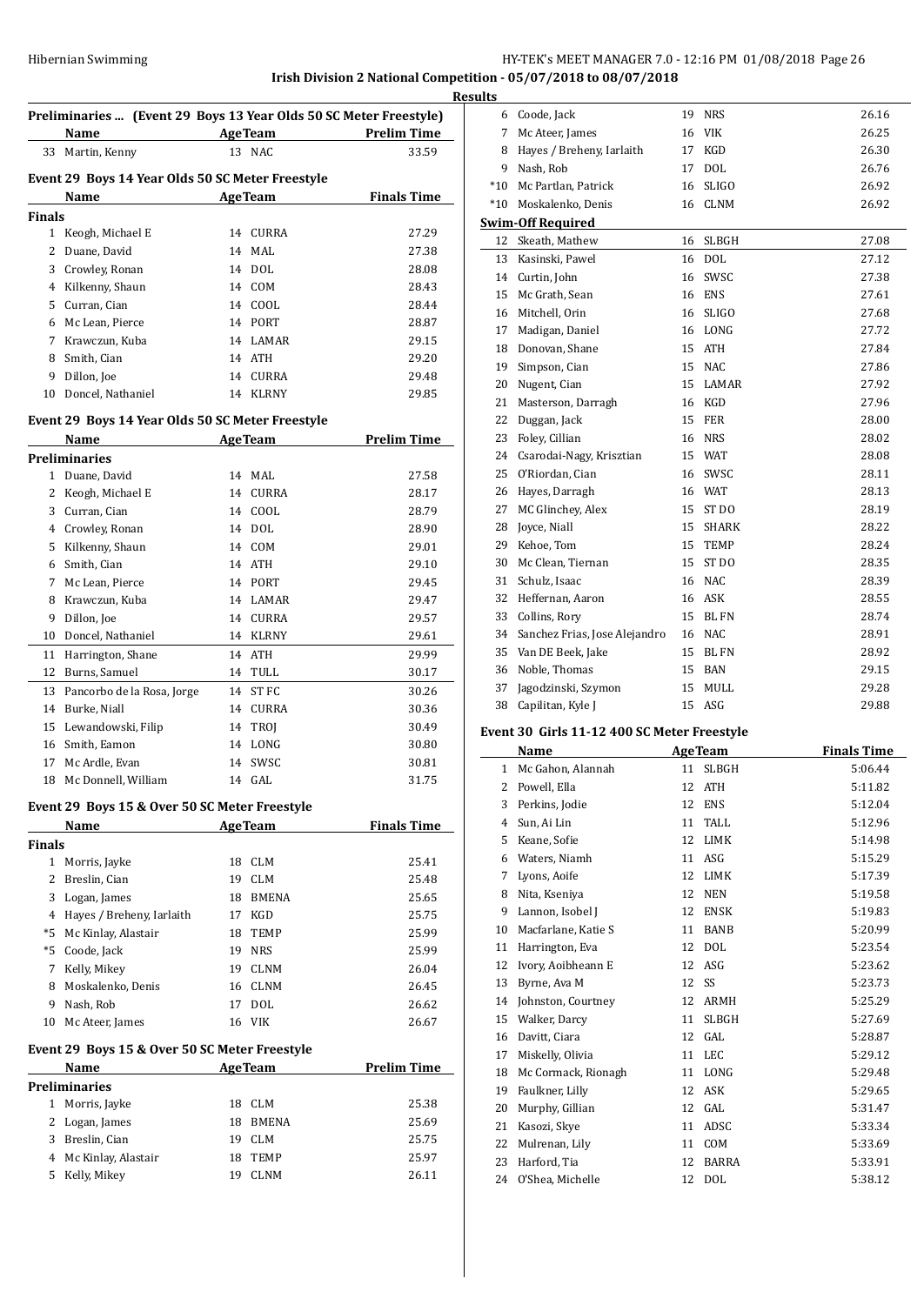#### Hibernian Swimming HY-TEK's MEET MANAGER 7.0 - 12:16 PM 01/08/2018 Page 27 **Irish Division 2 National Competition - 05/07/2018 to 08/07/2018**

**Result (Event 30 Girls 11-12 400 SC Meter Freestyle) Name Age Team Finals Time** 25 Csarodai-Nagy, Laura 11 WAT 5:41.59 Scanlon, Aisling 12 LONG 5:41.86 O'Connell, Evie 11 DOL 5:46.92 28 Walshe, Eva 11 TEMP 5:51.76 29 Mc Cusker, Edie R 11 BANB 5:53.14 Daly O'Toole, Usha K 11 ASG 6:10.92 Whelan, Ava 11 SS 6:11.28 **Event 30 Girls 13 Year Olds 400 SC Meter Freestyle Name Age Team Finals Time** 1 Sheehy, Lily J 13 ASG 4:57.79 O'Leary, Eimear 13 GAL 5:10.84 Doorly, Rosie 13 GAL 5:13.61 Dore, Emily 13 ASK 5:17.19 Kennedy, Niamh 13 LASER 5:21.43 Farnan, Caoimhe 13 ARMH 5:23.82 Gillot, Alexi 13 SS 5:24.08 8 Reynolds, Edie 13 LIMK 5:25.01 Nemes, Lorena 13 ALS 5:27.74 Waters, Katie 13 GAL 5:29.54 **Event 30 Girls 14 Year Olds 400 SC Meter Freestyle Name Age Team Finals Time** 1 Bentley, Hazel C 14 ASG 4:55.89 Fahy, Laura 14 BARRA 4:56.49 3 Mc Kinney, Mia 14 CY DY 5:02.04 Ryan, Tori C 14 ASG 5:04.74 Rayan, Hajar 14 COOL 5:06.36 Furlong, Holly 14 SS 5:06.89 Kelleher, Anna 14 DOL 5:08.05 Irwin, Kitty 14 DOL 5:09.01 9 Nic Dhonnchadha, Caitriona 14 GAL 5:09.80 10 Nic Dhonnacha, Maria 14 GAL 5:13.25 Connell, Laura 14 NRS 5:14.16 Duffy, Catherine 14 WAT 5:14.50 Kenny, Roisin 14 NRS 5:18.54 Pilcher, Millie 14 CLM 5:19.27 Crilly, Katie 14 ESB 5:19.84 Sweeney, Aoife 14 GAL 5:20.46 Walsh, Rowan 14 SWSC 5:22.39 Buckley, Kate 14 DOL 5:24.08 \*19 Butler, Holly 14 CAR 5:24.63 \*19 Lynch, Suzy 14 SWSC 5:24.63 Higgins, Siofra 14 DOL 5:24.64 22 Stapleton, Aisling 14 CBAR 5:25.51 Wall, Neasa 14 SWSC 5:26.29 Auld, Lauren 14 TALL 5:30.35 **Event 30 Girls 15 & Over 400 SC Meter Freestyle Name Age Team Finals Time**  Mc Evoy, Tara 18 ENS 4:41.28 Gleeson, Laura 16 TEMP 4:47.91 Foran, Ellen 18 SPL 4:48.29 O'Neill, Aine 16 NAC 4:51.32 Ferris, Chloe 18 MAL 4:51.44 Madigan, Aoife 16 ENS 4:53.82 Smyth, Ellie 17 CY DY 4:54.28 Duane, Lean 18 MAL 4:54.43 Kearney, Sorcha 16 BL FN 4:54.49 O'Reilly, Grainne 17 TROJ 4:54.55 \*11 Mc Namara, Grace E 15 LISB 4:54.73

| <u>its</u> |                                                |    |                  |         |  |  |  |
|------------|------------------------------------------------|----|------------------|---------|--|--|--|
| *11        | Nemes, Genoveva                                | 15 | ALS              | 4:54.73 |  |  |  |
| $*11$      | Shiels, Ciara                                  | 16 | SPL              | 4:54.73 |  |  |  |
| 14         | Colvin, Clíona                                 | 16 | <b>NAC</b>       | 4:54.87 |  |  |  |
| 15         | Coffey, Niamh                                  | 17 | <b>KLRNY</b>     | 4:55.32 |  |  |  |
| 16         | Menown, Abigail E                              | 15 | LISB             | 4:58.17 |  |  |  |
| 17         | Colfer, Danielle                               | 16 | <b>NRS</b>       | 4:58.30 |  |  |  |
| 18         | Murphy, Freya                                  | 17 | <b>SHARK</b>     | 4:59.23 |  |  |  |
| 19         | Grady, Hannah                                  | 17 | CBAR             | 5:00.04 |  |  |  |
| 20         | Bowden, Katie                                  | 16 | <b>SLBGH</b>     | 5:00.91 |  |  |  |
| 21         | Kotsikava, Lizaveta                            | 18 | NAC              | 5:01.67 |  |  |  |
| 22         | Logan, Katie                                   | 16 | <b>BMENA</b>     | 5:03.00 |  |  |  |
| 23         | Garrigan, Hannah                               | 17 | <b>SEA</b>       | 5:03.10 |  |  |  |
| 24         | Fleming, Zoe R                                 | 15 | <b>LISB</b>      | 5:04.42 |  |  |  |
| 25         | Perets, Katherina                              | 15 | VIK              | 5:04.48 |  |  |  |
| 26         | Galland, Ellie                                 | 16 | SWSC             | 5:04.83 |  |  |  |
| 27         | Forde, Emma                                    | 15 | <b>DOL</b>       | 5:04.87 |  |  |  |
| 28         | Bradley, Aoife                                 | 15 | <b>TITAN</b>     | 5:05.30 |  |  |  |
| 29         | Perkins, Alfrey                                | 18 | <b>ENS</b>       | 5:05.87 |  |  |  |
| 30         | Woods, Luisa                                   | 15 | <b>NAC</b>       | 5:06.44 |  |  |  |
| 31         | Conway, Fiona                                  | 16 | CBAR             | 5:06.57 |  |  |  |
| 32         | Murphy, Laoise                                 | 15 | <b>NAC</b>       | 5:07.09 |  |  |  |
| 33         | Gargan, Dervla                                 | 15 | <b>NAC</b>       | 5:07.88 |  |  |  |
| 34         | Ward, Aileen                                   | 15 | <b>ATH</b>       | 5:07.90 |  |  |  |
| 35         | Milosevic, Sara                                | 15 | TROJ             | 5:08.42 |  |  |  |
| 36         | Kennedy, Ailbhe                                | 16 | LASER            | 5:08.59 |  |  |  |
| 37         | Griffin, Carla                                 | 15 | <b>ENS</b>       | 5:09.34 |  |  |  |
| 38         | Hanly, Sarah                                   | 15 | <b>ASK</b>       | 5:09.47 |  |  |  |
| 39         | Hayes, Rebecca                                 | 16 | KGD              | 5:09.52 |  |  |  |
| 40         | Reidy, Aisling                                 | 17 | <b>ENS</b>       | 5:10.39 |  |  |  |
| 41         | Mc Partlan, Alice                              | 15 | <b>SLIGO</b>     | 5:10.60 |  |  |  |
| 42         | Killalea, Meabh                                | 15 | MULL             | 5:10.65 |  |  |  |
| 43         | Lynch, Grace                                   | 15 | SWSC             | 5:12.12 |  |  |  |
| 44         | Deely, Megan                                   | 17 | CBAR             | 5:12.38 |  |  |  |
| 45         | Duane, Laoise                                  | 17 | <b>MAL</b>       | 5:13.93 |  |  |  |
| 46         | Evans, Julia                                   | 16 | <b>TITAN</b>     | 5:14.11 |  |  |  |
| 47         | Robinson, Petra                                | 16 | ST <sub>FC</sub> | 5:14.87 |  |  |  |
| 48         | Burke, Rachel                                  | 15 | GLN              | 5:17.81 |  |  |  |
|            | Event 31 Girls 11-14 200 SC Meter Medley Relay |    |                  |         |  |  |  |

|                | <b>Team</b>  | Relay | <b>Finals Time</b> |
|----------------|--------------|-------|--------------------|
| $\mathbf{1}$   | GAL          | A     | 2:22.16            |
| $\overline{2}$ | <b>BAN</b>   | A     | 2:22.67            |
| 3              | COOL         | A     | 2:23.43            |
| 4              | ASG          | A     | 2:23.78            |
| 5              | <b>BANB</b>  | A     | 2:23.84            |
| 6              | <b>DOL</b>   | B     | 2:24.09            |
| 7              | ST FC        | C     | 2:25.07            |
| 8              | LONG         | A     | 2:25.87            |
| 9              | <b>LIMK</b>  | A     | 2:26.17            |
| 10             | <b>SLIGO</b> | A     | 2:27.92            |
| 11             | SWSC         | A     | 2:28.81            |
| 12             | <b>WAT</b>   | A     | 2:30.68            |
| 13             | ADSC         | A     | 2:31.54            |
| 14             | ASK          | A     | 2:31.66            |
| 15             | ASG          | B     | 2:32.28            |
| 16             | <b>TALL</b>  | A     | 2:33.72            |
| 17             | TROJ         | A     | 2:34.02            |
| ---            | DOL          | A     | DQ                 |
| $---$          | LISB         | A     | DQ                 |
| ---            | LARNE        | A     | DQ                 |
| $---$          | KGD          | A     | DQ                 |
| ---            | <b>ESB</b>   | A     | DQ                 |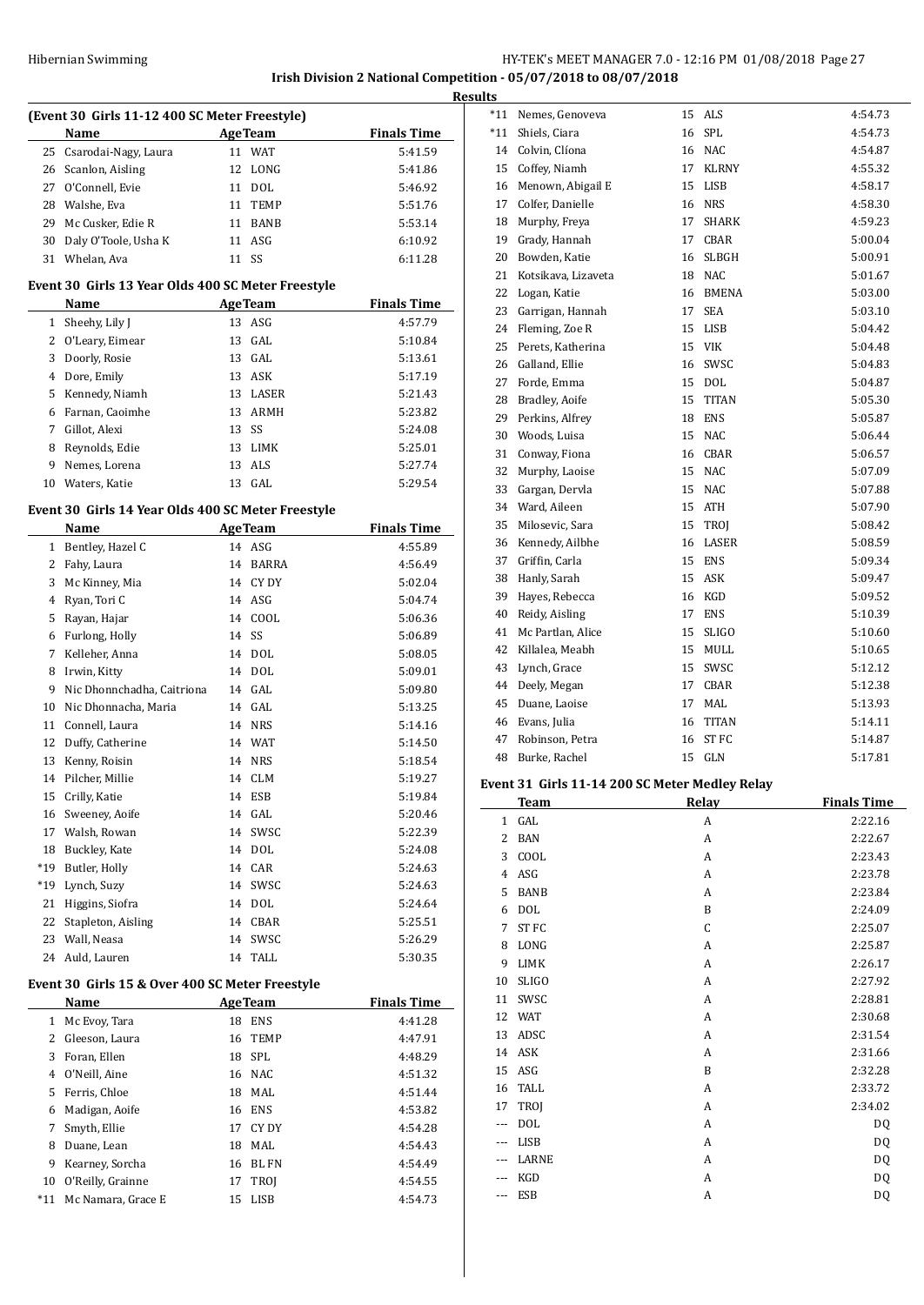# Hibernian Swimming **HY-TEK's MEET MANAGER 7.0 - 12:16 PM 01/08/2018** Page 28

**Irish Division 2 National Competition - 05/07/2018 to 08/07/2018**

|              |                                                   |                |            |                    | <b>Resu</b> |
|--------------|---------------------------------------------------|----------------|------------|--------------------|-------------|
|              | (Event 31 Girls 11-14 200 SC Meter Medley Relay)  |                |            |                    |             |
|              | <b>Team</b>                                       |                | Relay      | <b>Finals Time</b> |             |
| ---          | ALS                                               |                | A          | DQ                 |             |
| ---          | ENS                                               |                | A          | DQ                 |             |
|              | Event 32 Boys 15 & Over 200 SC Meter Medley Relay |                |            |                    |             |
|              | Team                                              |                | Relay      | <b>Finals Time</b> |             |
| $\mathbf{1}$ | <b>SHARK</b>                                      |                | A          | 1:57.33            |             |
| $\mathbf{2}$ | KGD                                               |                | A          | 1:57.44            |             |
| 3            | <b>SLIGO</b>                                      |                | A          | 2:00.43            |             |
| 4            | TALL                                              |                | A          | 2:01.17            |             |
| 5            | SWSC                                              |                | A          | 2:02.88            |             |
|              |                                                   |                |            |                    |             |
| 6<br>7       | LIMK<br><b>NAC</b>                                |                | A          | 2:04.26            |             |
|              |                                                   |                | A          | 2:07.31            |             |
| 8            | <b>ENS</b>                                        |                | A          | 2:08.33            |             |
| 9            | ASK                                               |                | A          | 2:11.83            |             |
|              | Event 33 Boys 11-12 200 SC Meter IM               |                |            |                    |             |
|              | Name                                              | <b>AgeTeam</b> |            | <b>Finals Time</b> |             |
| Finals       |                                                   |                |            |                    |             |
|              | 1 Berryman, Sebastian                             |                | 11 ARDS    | 2:41.53            |             |
|              | 2 Pocevicius, Airidas                             |                | 12 LAMAR   | 2:43.27            |             |
| 3            | Moan, Matthew                                     |                | 12 CKSTN   | 2:48.73            |             |
|              | 4 O'Brien, Denis                                  |                | 11 LIMK    | 2:48.81            |             |
| 5.           | Mc Aleer, Aleksandr                               |                | 12 GAL     | 2:49.08            |             |
| 6            | Liu, Leo                                          |                | 12 ENS     | 2:49.09            |             |
| 7            |                                                   |                | 12 CLM     |                    |             |
| 8            | Delaney, Jack                                     |                | 12 ASG     | 2:49.23            |             |
|              | Daly O'Toole, Doran K                             |                |            | 2:50.85            |             |
|              | 9 Cummings, Benji                                 |                | 12 ROTTS   | 2:54.24            |             |
|              | 10 Hughes, Darragh                                |                | 12 SLBGH   | 2:54.36            |             |
|              | Event 33 Boys 11-12 200 SC Meter IM               |                |            |                    |             |
|              | Name                                              | <b>AgeTeam</b> |            | <b>Prelim Time</b> |             |
|              | Preliminaries                                     |                |            |                    |             |
|              | 1 Pocevicius, Airidas                             |                | 12 LAMAR   | 2:47.39            |             |
| $\mathbf{2}$ | Berryman, Sebastian                               |                | 11 ARDS    | 2:47.81            |             |
| 3            | Mc Aleer, Aleksandr                               |                | 12 GAL     | 2:49.06            |             |
|              | 4 Delaney, Jack                                   |                | 12 CLM     | 2:50.30            |             |
| 5            | Daly O'Toole, Doran K                             |                | 12 ASG     | 2:50.47            |             |
| 6            | Hughes, Darragh                                   | 12             | SLBGH      | 2:51.09            |             |
| 7            | Liu, Leo                                          | 12             | <b>ENS</b> | 2:51.11            |             |
| 8            | Moan, Matthew                                     |                | 12 CKSTN   | 2:51.25            |             |
| 9            | O'Brien, Denis                                    |                | 11 LIMK    | 2:51.71            |             |
| 10           | Cummings, Benji                                   |                | 12 ROTTS   | 2:52.22            |             |
|              |                                                   |                |            |                    |             |
| 11           | Hussey, Michael                                   |                | 12 GAL     | 2:52.23            |             |
| 12           | Fane, Ricky                                       |                | 11 DOL     | 2:52.63            |             |
| 13           | Comerford, Glenn                                  |                | 12 CURRA   | 2:52.84            |             |
| 14           | Chan, Jaden                                       |                | 11 NRS     | 2:52.90            |             |
| 15           | Rice, Pearse T                                    |                | 12 BANB    | 2:54.43            |             |
| 16           | Mc Cullagh, Cillian                               |                | 12 GAL     | 2:55.89            |             |
| 17           | Coveney, Sam                                      |                | 11 SWSC    | 2:56.64            |             |
| 18           | Mathers, Liam og G                                |                | 12 NY&MN   | 2:56.86            |             |
| 19           | Cousins, Emmet                                    |                | 12 WEX     | 2:57.36            |             |
| 20           | Merrigan, Ben                                     |                | 12 KNMRE   | 2:57.38            |             |
| 21           | Brennan, Charlie                                  |                | 12 ASG     | 2:58.03            |             |
| 22           | Mc Mahon, Sean                                    |                | 12 BARRA   | 2:58.58            |             |
| 23           | Twomey, Conor                                     |                | 12 DOL     | 2:59.06            |             |
| 24           | Lavin, Michael                                    |                | 11 COM     | 3:00.20            |             |
| 25           | Murphy, Cillian                                   |                | 12 SSEAL   | 3:00.61            |             |
| 26           | O'Connor, Ben                                     |                | 12 CURRA   | 3:01.13            |             |
| 27           | Harris, Noah                                      |                | 11 GLN     | 3:01.35            |             |
| 28           | Murphy, Jamie                                     | 12             | SWSC       | 3:02.06            |             |
|              |                                                   |                |            |                    |             |

| ults<br>$\cdots$              | O'Connor, Freddie                          |    | 11 LIMK            | DQ                 |
|-------------------------------|--------------------------------------------|----|--------------------|--------------------|
|                               |                                            |    |                    |                    |
|                               | Event 33 Boys 13 Year Olds 200 SC Meter IM |    |                    |                    |
|                               | Name                                       |    | <b>AgeTeam</b>     | <b>Finals Time</b> |
| <b>Finals</b><br>$\mathbf{1}$ | Buckley, Luke                              | 13 | ALS                | 2:42.25            |
|                               |                                            | 13 |                    |                    |
|                               | 2 Whelan, Jake                             |    | ST FC              | 2:42.72            |
| 3                             | Donnellan, Cormac                          |    | 13 GLN             | 2:43.38<br>2:43.87 |
|                               | 4 Bell, Carter J                           |    | 13 BANB            |                    |
|                               | 5 Patten, John                             |    | 13 GAL             | 2:45.10            |
|                               | 6 Bourke-Carey, Samuel                     |    | 13 LAMAR           | 2:47.88<br>2:48.79 |
|                               | 7 Nevin, Alexander                         |    | 13 PORT            |                    |
|                               | 8 Halaczkiewicz, Filip                     |    | 13 CURRA           | 2:50.09            |
|                               | 9 Larkin, Andrew                           |    | 13 ARMH<br>13 ARMH | 3:00.00            |
| $\cdots$                      | Mc Goldrick, Ewan                          |    |                    | DQ                 |
|                               | Event 33 Boys 13 Year Olds 200 SC Meter IM |    |                    |                    |
|                               | Name                                       |    | <b>AgeTeam</b>     | <b>Prelim Time</b> |
|                               | <b>Preliminaries</b>                       |    |                    |                    |
|                               | 1 Whelan, Jake                             | 13 | ST FC              | 2:45.03            |
|                               | 2 Buckley, Luke                            |    | 13 ALS             | 2:45.44            |
| 3                             | Donnellan, Cormac                          |    | 13 GLN             | 2:46.05            |
|                               | 4 Bourke-Carey, Samuel                     |    | 13 LAMAR           | 2:46.53            |
|                               | 5 Patten, John                             |    | 13 GAL             | 2:46.63            |
|                               | 6 Bell, Carter J                           |    | 13 BANB            | 2:48.56            |
| 7                             | Mc Goldrick, Ewan                          |    | 13 ARMH            | 2:49.15            |
| 8                             | Nevin, Alexander                           |    | 13 PORT            | 2:50.59            |
| 9                             | Larkin, Andrew                             |    | 13 ARMH            | 2:52.47            |
|                               | 10 Halaczkiewicz, Filip                    |    | 13 CURRA           | 2:52.59            |
| 11                            | Flaherty, Roan                             | 13 | <b>ATH</b>         | 2:54.26            |
|                               | 12 Treanor, Eoin                           |    | 13 CLM             | 2:54.71            |
|                               | 13 Zaharovs, Valera                        |    | 13 LAMAR           | 2:56.12            |
|                               | 14 Bowden, Corey                           |    | 13 KILK            | 2:57.35            |
|                               | --- Crowe, Daniel J                        | 13 | <b>BANB</b>        | DQ                 |
| $\cdots$                      | Cahill, Sam                                |    | 13 ASK             | DQ                 |
|                               | Event 33 Boys 14 Year Olds 200 SC Meter IM |    |                    |                    |
|                               | Name                                       |    | <b>AgeTeam</b>     | <b>Finals Time</b> |
| Finals                        |                                            |    |                    |                    |
| 1                             | Keogh, Michael E                           |    | 14 CURRA           | 2:26.46            |
| 2                             | Duane, David                               |    | 14 MAL             | 2:33.42            |
|                               | 3 Melia, Odie                              |    | 14 TUAM            | 2:34.12            |
|                               | 4 Rafferty, Ben M                          |    | 14 NY&MN           | 2:37.67            |
| 5.                            | Iakimov, Boris                             |    | 14 TUAM            | 2:41.20            |
|                               | 6 Noonan, Senan                            |    | 14 ALS             | 2:42.59            |
| 7                             | Trinchinet, Adrian                         |    | 14 NAC             | 2:43.47            |
|                               | 8 Dillon, Joe                              |    | 14 CURRA           | 2:44.68            |
|                               | --- Mc Carthy, Fionn                       |    | 14 SHARK           | DQ                 |
| $---$                         | Doyle, Jack                                |    | 14 KGD             | DQ                 |
|                               | Event 33 Boys 14 Year Olds 200 SC Meter IM |    |                    |                    |
|                               | Name                                       |    | <b>AgeTeam</b>     | <b>Prelim Time</b> |
|                               | Preliminaries                              |    |                    |                    |
|                               | 1 Keogh, Michael E                         |    | 14 CURRA           | 2:31.88            |
|                               |                                            |    |                    |                    |

| 1  | Keogh, Michael E   | 14 CURRA | 2:31.88 |
|----|--------------------|----------|---------|
| 2  | Melia, Odie        | 14 TUAM  | 2:36.86 |
| 3  | Duane, David       | 14 MAL   | 2:37.24 |
| 4  | Rafferty, Ben M    | 14 NY&MN | 2:39.84 |
| 5. | Iakimov, Boris     | 14 TUAM  | 2:40.93 |
| 6  | Doyle, Jack        | 14 KGD   | 2:41.20 |
| 7  | Mc Carthy, Fionn   | 14 SHARK | 2:44.07 |
| 8  | Trinchinet, Adrian | 14 NAC   | 2:46.01 |
| 9  | Noonan, Senan      | 14 ALS   | 2:46.11 |
|    |                    |          |         |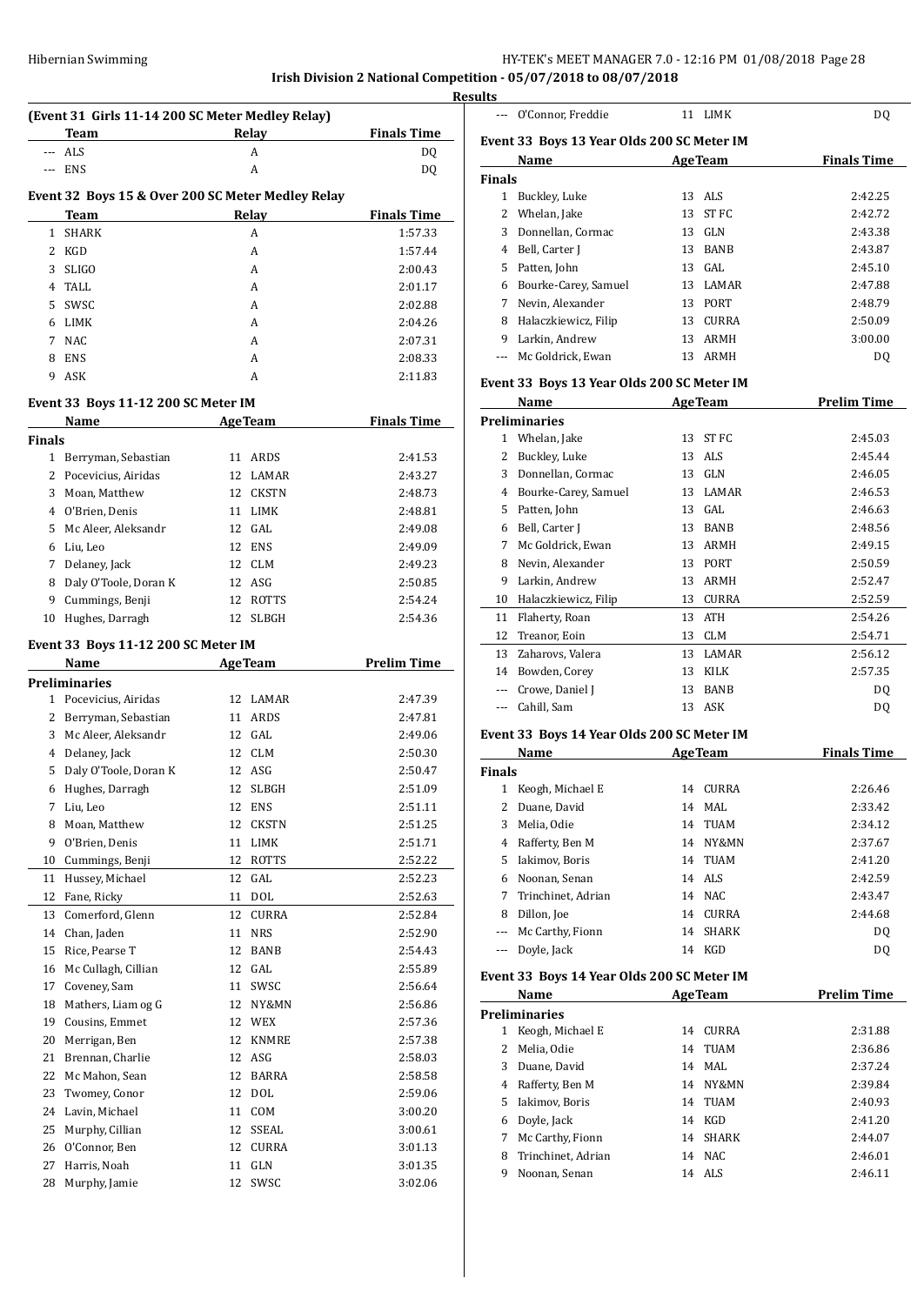**Irish Division 2 National Competition - 05/07/2018 to 08/07/2018**

|               | Preliminaries  (Event 33 Boys 14 Year Olds 200 SC Meter IM)<br>Name |    | <b>AgeTeam</b> | <b>Prelim Time</b> |
|---------------|---------------------------------------------------------------------|----|----------------|--------------------|
| 10            | Dillon, Joe                                                         |    | 14 CURRA       | 2:46.43            |
| 11            | Donnelly, Jack                                                      |    | 14 NY&MN       | 2:47.45            |
|               | 12 Crowley, Ronan                                                   |    | 14 DOL         | 2:47.56            |
| 13            | Burke, Niall                                                        |    | 14 CURRA       | 2:48.84            |
|               | 14 Pancorbo de la Rosa, Jorge                                       |    | 14 ST FC       | 2:49.27            |
|               | Event 33 Boys 15 & Over 200 SC Meter IM                             |    |                |                    |
|               | Name                                                                |    | <b>AgeTeam</b> | <b>Finals Time</b> |
| <b>Finals</b> |                                                                     |    |                |                    |
|               | 1 De Lacey, Luke                                                    |    | 18 TEMP        | 2:18.48            |
| 2             | Maher, Anthony                                                      |    | 17 SLIGO       | 2:18.98            |
| 3             | Myers, Nick                                                         |    | 18 SWSC        | 2:21.54            |
|               | 4 Hayes / Breheny, Iarlaith                                         |    | 17 KGD         | 2:24.02            |
| 5             | Mulligan, Cian                                                      |    | 16 SSEAL       | 2:24.38            |
| 6             | Breslin, Cian                                                       |    | 19 CLM         | 2:25.69            |
| 7             | Kelly, Niall                                                        |    | 18 LIMK        | 2:26.57            |
|               | 8 Mc Carthy, Dean                                                   |    | 18 ASK         | 2:27.24            |
| 9             | Hornet, Ryan                                                        | 17 | <b>SHARK</b>   | 2:29.17            |
| 10            | Logan, James                                                        |    | 18 BMENA       | 2:32.04            |
|               | Event 33 Boys 15 & Over 200 SC Meter IM                             |    |                |                    |
|               | Name<br><b>Preliminaries</b>                                        |    | <b>AgeTeam</b> | <b>Prelim Time</b> |
| 1             | De Lacey, Luke                                                      |    | 18 TEMP        | 2:21.84            |
| 2             |                                                                     |    | 17 SLIGO       | 2:22.54            |
|               | Maher, Anthony                                                      |    |                |                    |
|               | 3 Myers, Nick                                                       |    | 18 SWSC        | 2:23.80            |
|               | 4 Breslin, Cian                                                     |    | 19 CLM         | 2:25.31            |
|               | 5 Mc Namara, Michael                                                |    | 17 CLM         | 2:25.70            |
| 6             | Logan, James                                                        |    | 18 BMENA       | 2:26.00            |
| 7             | Hayes / Breheny, Iarlaith                                           |    | 17 KGD         | 2:26.09            |
| 8             | Mc Carthy, Dean                                                     |    | 18 ASK         | 2:26.24            |
| 9             | Hornet, Ryan                                                        | 17 | <b>SHARK</b>   | 2:26.42            |
| 10            | Mulligan, Cian                                                      |    | 16 SSEAL       | 2:26.75            |
| 11            | Kelly, Niall                                                        |    | 18 LIMK        | 2:26.86            |
| 12            | Lamont, Peter                                                       |    | 17 DUNN        | 2:26.97            |
| 13            | Fortune, Joshua                                                     | 17 | <b>SLIGO</b>   | 2:27.06            |
| 14            | Moan, John P                                                        | 17 | NY&MN          | 2:27.99            |
| 15            | Burns, Jamie                                                        | 17 | ST FC          | 2:28.71            |
| 16            | Staunton, William                                                   | 17 | <b>CLM</b>     | 2:28.75            |
| 17            | Mc Geown, Declan L                                                  | 16 | BANB           | 2:29.61            |
| 18            | Morris, Jayke                                                       |    | 18 CLM         | 2:30.19            |
| 19            | MC Auley, Ian                                                       |    | 18 ATH         | 2:30.33            |
| 20            | Comerford, Ethan                                                    | 17 | TALL           | 2:30.35            |
| 21            | Coode, Jack                                                         | 19 | <b>NRS</b>     | 2:30.37            |
| 22            | Mahon, Adam                                                         | 17 | WEX            | 2:31.31            |
| 23            | O'Mahony, Oisín                                                     | 18 | KGD            | 2:31.48            |
| 24            | Donoghue, Sean                                                      | 16 | LAMAR          | 2:31.55            |
| 25            | Madigan, Daniel                                                     | 16 | LONG           | 2:31.81            |
| 26            | Mc Partlan, Patrick                                                 | 16 | <b>SLIGO</b>   | 2:32.30            |
| 27            | Longmore, Finn                                                      | 15 | ECAV           | 2:32.35            |
| 28            | Joyce, Niall                                                        | 15 | SHARK          |                    |
|               |                                                                     |    |                | 2:33.06            |
| 29            | Skeath, Mathew                                                      | 16 | SLBGH          | 2:33.86            |
| 30            | Fitzgibbon, Seán                                                    | 16 | KGD            | 2:34.29            |
| 31            | Mitchell, Orin                                                      | 16 | <b>SLIGO</b>   | 2:35.11            |
| *32           | Kenny, Joseph                                                       | 15 | TALL           | 2:35.29            |
| *32           | Foley, Cillian                                                      | 16 | <b>NRS</b>     | 2:35.29            |
| 34            | Hayes, Darragh                                                      |    | 16 WAT         | 2:35.55            |
| 35            | Lennon, Brian                                                       | 16 | SHARK          | 2:35.57            |
| 36            | Csarodai-Nagy, Krisztian                                            |    | 15 WAT         | 2:36.12            |

| Results |                                  |       |            |         |
|---------|----------------------------------|-------|------------|---------|
|         | 37 Cahill, Eoin                  | 17    | KGD        | 2:36.17 |
| 38      | Simpson, Cian                    |       | 15 NAC     | 2:36.61 |
| 39      | Capilitan, Kyle J                |       | 15 ASG     | 2:36.82 |
| 40      | O'Connor, Phelim                 |       | 15 NRS     | 2:38.39 |
|         | 41 Moskalenko, Denis             |       | 16 CLNM    | 2:38.75 |
|         | 42 Murphy, Sam                   | 16 SS |            | 2:38.82 |
| 43      | Boyd, Harry                      |       | 15 KGD     | 2:39.95 |
|         | 44 Sanchez Frias, Jose Alejandro |       | 16 NAC     | 2:40.80 |
|         | 45 Jagodzinski, Szymon           |       | 15 MULL    | 2:41.42 |
|         | 46 Kehoe, Oisin                  | 15    | MARI.      | 2:46.92 |
|         | Barrett, Turlough                | 18    | <b>ENS</b> | DQ      |

# **Event 34 Girls 11-12 200 SC Meter Breaststroke**

|               | Name                |    | <b>AgeTeam</b> | <b>Finals Time</b> |
|---------------|---------------------|----|----------------|--------------------|
| <b>Finals</b> |                     |    |                |                    |
|               | Davison, Grace      | 11 | ARDS           | 2:56.32            |
| 2             | Murphy, Gillian     |    | $12$ GAL       | 2:58.81            |
| 3             | Mc Grath, Izzy      |    | 12 DOL         | 3:04.06            |
| 4             | Macfarlane, Katie S | 11 | <b>BANB</b>    | 3:04.95            |
| 5.            | Railton, Michelle   | 11 | TUAM           | 3:05.77            |
| 6             | Mc Cormack, Rionagh | 11 | LONG           | 3:07.10            |
| 7             | Smith, Maddie       | 12 | <b>SLBGH</b>   | 3:11.18            |
| 8             | Martin, Lucy        | 11 | <b>ATH</b>     | 3:11.23            |
| 9             | Lund, Eline         | 12 | NAC.           | 3:12.21            |
|               | --- Ahearne, Sorcha | 12 | ST FC          | D <sub>0</sub>     |

# **Event 34 Girls 11-12 200 SC Meter Breaststroke**

|              | Name                 |    | <b>AgeTeam</b> | <b>Prelim Time</b> |
|--------------|----------------------|----|----------------|--------------------|
|              | <b>Preliminaries</b> |    |                |                    |
| $\mathbf{1}$ | Davison, Grace       | 11 | ARDS           | 3:02.02            |
| 2            | Murphy, Gillian      | 12 | GAL.           | 3:02.32            |
| 3            | Railton, Michelle    | 11 | <b>TUAM</b>    | 3:07.76            |
| 4            | Mc Cormack, Rionagh  | 11 | LONG           | 3:09.64            |
| 5            | Macfarlane, Katie S  | 11 | <b>BANB</b>    | 3:10.89            |
| 6            | Mc Grath, Izzy       | 12 | <b>DOL</b>     | 3:11.75            |
| 7            | Martin, Lucy         | 11 | <b>ATH</b>     | 3:12.14            |
| 8            | Lund, Eline          | 12 | NAC.           | 3:12.39            |
| 9            | Smith, Maddie        | 12 | <b>SLBGH</b>   | 3:12.83            |
| 10           | Ahearne, Sorcha      | 12 | <b>STFC</b>    | 3:13.46            |
| 11           | Lannon, Isobel J     | 12 | <b>ENSK</b>    | 3:13.62            |
| 12           | Stanley, Lauren H    | 12 | <b>LISB</b>    | 3:13.98            |
| 13           | O'Shea, Michelle     | 12 | <b>DOL</b>     | 3:15.03            |
| 14           | Holly, Ella          | 12 | <b>ENS</b>     | 3:15.32            |
| 15           | Liggett, Molly       | 12 | <b>BMENA</b>   | 3:15.61            |
| 16           | Harrington, Eva      | 12 | DOL            | 3:15.78            |
| 17           | Henderson, Fiona D   | 12 | <b>TMORE</b>   | 3:16.55            |
| 18           | O'Sullivan. Kate     | 12 | TERE           | 3:18.58            |
| 19           | Urry, Scarlett       | 12 | <b>BAN</b>     | 3:19.24            |
| 20           | Bryce, Lauren        | 12 | <b>ALS</b>     | 3:19.45            |
| 21           | Stewart, Tilly       | 12 | <b>BMENA</b>   | 3:19.79            |
| 22           | Davitt, Ciara        | 12 | GAL            | 3:20.06            |
| 23           | Markey, Lili         | 11 | <b>ST FC</b>   | 3:20.81            |
| 24           | Manning, Katie       | 12 | LONG           | 3:21.42            |
| 25           | Bennett, Chloe       | 12 | <b>WAT</b>     | 3:21.71            |
| 26           | Baker, Sophie        | 11 | <b>FER</b>     | 3:21.94            |
| 27           | Curley, Caoimhe      | 12 | <b>CBAR</b>    | 3:22.13            |
| 28           | Walker, Darcy        | 11 | <b>SLBGH</b>   | 3:22.55            |
| 29           | O'Rourke, Meabh      | 11 | <b>TUAM</b>    | 3:22.71            |
| 30           | Cunningham, Katie    | 11 | <b>DOL</b>     | 3:22.72            |
| 31           | Rather, Kassie       | 12 | GAL            | 3:24.43            |
| 32           | Black, Annabelle     | 12 | <b>ESB</b>     | 3:24.66            |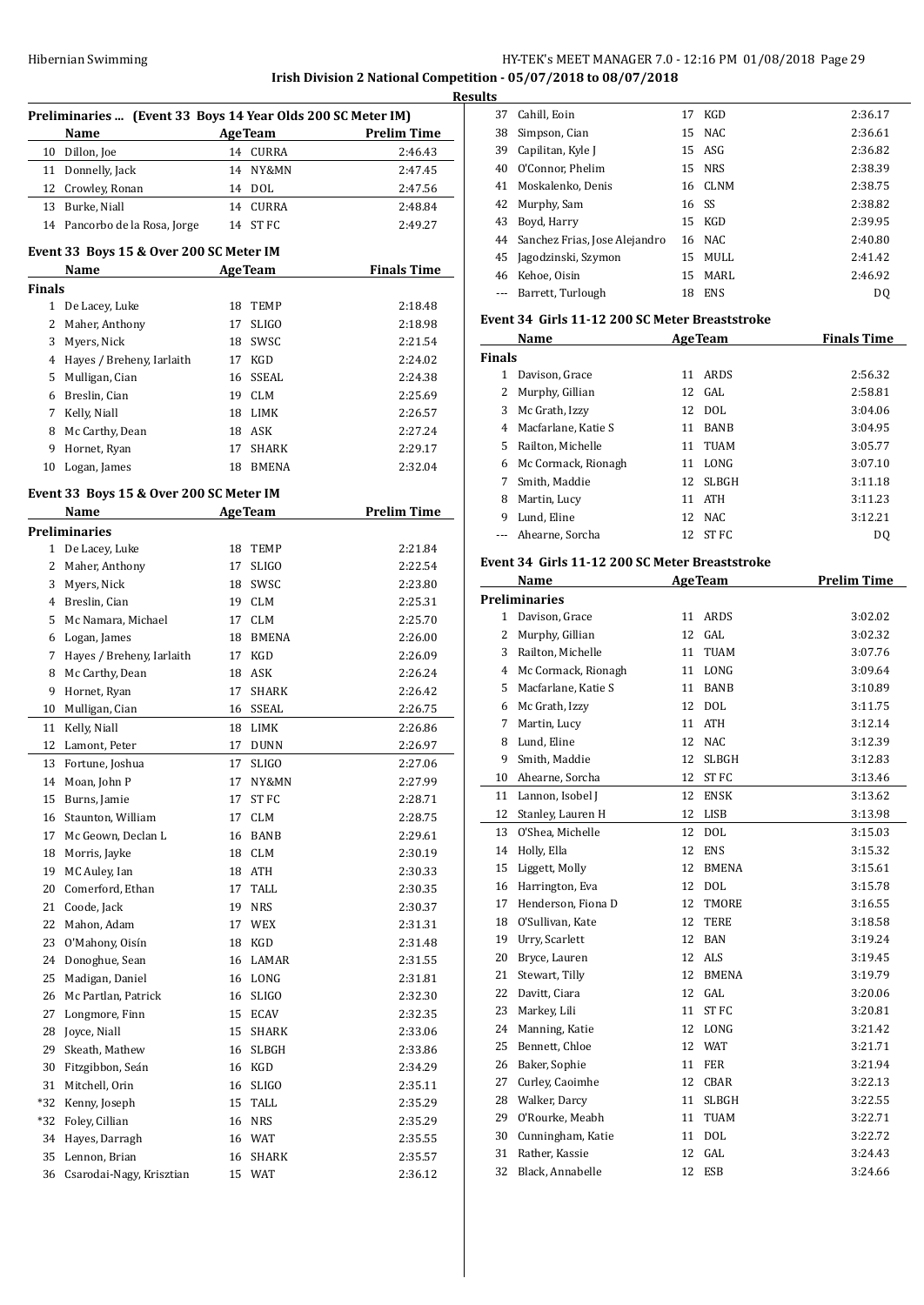# HY-TEK's MEET MANAGER 7.0 - 12:16 PM 01/08/2018 Page 30 **Irish Division 2 National Competition - 05/07/2018 to 08/07/2018**

**Results**

|               | Preliminaries  (Event 34 Girls 11-12 200 SC Meter Breaststroke)<br>Name |                |                           | <b>Prelim Time</b> |
|---------------|-------------------------------------------------------------------------|----------------|---------------------------|--------------------|
|               |                                                                         |                | <b>AgeTeam</b><br>11 LISB | 3:25.01            |
|               | 33 Hopkins, Chrissy I                                                   | 12             | OTTER                     | 3:25.61            |
|               | 34 Finlayson, Éabha<br>35 O'Flanagan, Nora                              |                | 11 ESB                    | 3:28.50            |
|               | 36 Walshe, Eva                                                          | 11             | <b>TEMP</b>               | 3:28.81            |
|               | 37 Bayley, Eva                                                          |                | 11 NRS                    | 3:29.56            |
|               | 38 Johnston, Courtney                                                   |                | 12 ARMH                   | 3:30.17            |
|               | 39 Connell, Leah                                                        |                | 11 ATH                    | 3:31.76            |
|               | 40 Corkery, Emma                                                        |                | 11 SPL                    | 3:31.97            |
|               | 41 Coleman, Emily                                                       |                | 11 LISB                   | 3:32.24            |
|               | 42 Hannon, Isolde                                                       |                | 11 BL FN                  | 3:33.46            |
|               | 43 Garvey, Molly                                                        |                | 12 GLN                    | 3:35.08            |
|               | 44 Walsh, Faye                                                          |                | 11 ASK                    | 3:41.12            |
|               | 45 Mulloy, Hannah                                                       |                | 11 TROJ                   | 3:41.34            |
|               | 46 Kenny, Rachel                                                        | 11             | TALL.                     | 3:43.41            |
|               | --- Ibarz, Myriam                                                       | 11             | <b>TITAN</b>              | DQ                 |
|               | Event 34 Girls 13 Year Olds 200 SC Meter Breaststroke                   |                |                           |                    |
|               | Name                                                                    | <b>AgeTeam</b> |                           | <b>Finals Time</b> |
| <b>Finals</b> |                                                                         |                |                           |                    |
|               | 1 O'Flynn, Chloe                                                        | 13             | DOL                       | 3:05.44            |
|               | 2 Waters, Katie                                                         |                | $13$ GAL                  | 3:06.04            |
|               | 3 Mc Crory, Dia B                                                       |                | 13 BANB                   | 3:07.71            |
|               | 4 Ryan, Lily May                                                        |                | 13 KGD                    | 3:09.29            |
|               | 5 Cooney, Sorsha                                                        |                | 13 ECAV                   | 3:09.98            |
|               | 6 Allen, Farrah                                                         |                | 13 BAN                    | 3:12.03            |
|               | 7 Connaughton-Jones, Ciara                                              |                | 13 SLIGO                  | 3:12.12            |
|               | 8 Kennedy, Niamh                                                        | 13             | LASER                     | 3:13.00            |
|               | 9 Mc Connell, Ciosa A                                                   | 13             | ENSK                      | 3:15.87            |
|               | 10 O'Mahony, Treasa                                                     |                | 13 LARNE                  | 3:16.98            |
|               | Event 34 Girls 13 Year Olds 200 SC Meter Breaststroke<br>Name           |                | <b>AgeTeam</b>            | <b>Prelim Time</b> |
|               | <b>Preliminaries</b>                                                    |                |                           |                    |
|               | 1 O'Flynn, Chloe                                                        |                | 13 DOL                    | 3:07.42            |
|               | 2 Waters, Katie                                                         | 13             | GAL                       | 3:08.33            |
| 3             | Mc Crory, Dia B                                                         | 13             | BANB                      | 3:10.25            |
|               | 4 Allen, Farrah                                                         |                | 13 BAN                    | 3:11.74            |
|               | 5 Connaughton-Jones, Ciara                                              | 13             | <b>SLIGO</b>              | 3:12.31            |
|               | 6 Cooney, Sorsha                                                        | 13             | ECAV                      | 3:13.00            |
|               | 7 O'Mahony, Treasa                                                      | 13             | LARNE                     | 3:13.30            |
|               | 8 Mc Connell, Ciosa A                                                   | 13             | ENSK                      | 3:14.02            |
|               |                                                                         |                | KGD                       | 3:15.62            |
| 9             | Ryan, Lily May                                                          | 13             |                           |                    |
|               | 10 Kennedy, Niamh                                                       | 13             | LASER                     | 3:16.08            |
|               |                                                                         |                |                           |                    |
| 11            | Brennan, Lucy                                                           | 13<br>13       | LAMAR                     | 3:17.54            |
|               | 12 Walsh, Niamh                                                         |                | GLN                       | 3:17.72            |
|               | 13 Mc Call, Kirstie A                                                   | 13             | BANB                      | 3:20.18            |
|               | 14 Brady, Siun                                                          | 13             | GLN                       | 3:20.81            |
|               | 15 Russell, Aimee                                                       | 13             | BMENA                     | 3:22.60            |
|               | 16 Smith, Maia                                                          | 13             | <b>BREF</b>               | 3:22.71            |
|               | 17 Withers, Alex                                                        | 13             | PDOWN                     | 3:23.21            |
|               | 18 Black, Kate                                                          | 13             | ESB                       | 3:24.13            |
|               | 19 Cosgrave, Sarah                                                      |                | 13 CBAR                   | 3:27.07            |
|               | --- Morris, Leah<br>--- Farnan, Caoimhe                                 | 13             | SS<br>13 ARMH             | DQ                 |
|               |                                                                         |                |                           | DQ                 |
|               | Event 34 Girls 14 Year Olds 200 SC Meter Breaststroke<br>Name           |                | <b>AgeTeam</b>            | <b>Finals Time</b> |
| <b>Finals</b> |                                                                         |                |                           |                    |

| 3              | Williams, Keira                                       | 14 | <b>BAN</b>     | 3:04.18            |
|----------------|-------------------------------------------------------|----|----------------|--------------------|
|                | 4 Irwin, Kitty                                        | 14 | <b>DOL</b>     | 3:08.63            |
| 5              | O'Brien, Kate                                         | 14 | LIMK           | 3:09.88            |
| 6              | O'Neill, Kate                                         | 14 | TG SK          | 3:10.73            |
| 7              | Furlong, Holly                                        | 14 | SS             | 3:11.53            |
| 8              | O'Boyle, Karen                                        | 14 | LONG           | 3:11.79            |
| 9              | Hurley, Megan                                         | 14 | <b>CLNM</b>    | 3:15.52            |
| 10             | Pilcher, Millie                                       | 14 | <b>CLM</b>     | 3:17.11            |
|                | Event 34 Girls 14 Year Olds 200 SC Meter Breaststroke |    |                |                    |
|                | Name                                                  |    | <b>AgeTeam</b> | <b>Prelim Time</b> |
|                | <b>Preliminaries</b>                                  |    |                |                    |
| 1              | Williams, Keira                                       |    | 14 BAN         | 3:05.03            |
| 2              | Isajevaite, Gabija                                    | 14 | <b>TITAN</b>   | 3:09.33            |
|                | 3 Walsh, Rowan                                        | 14 | SWSC           | 3:10.16            |
|                | 4 Pilcher, Millie                                     |    | 14 CLM         | 3:10.17            |
|                | 5 Irwin, Kitty                                        |    | 14 DOL         | 3:10.86            |
| 6              | O'Brien, Kate                                         | 14 | <b>LIMK</b>    | 3:11.12            |
| 7              | Furlong, Holly                                        | 14 | SS             | 3:11.24            |
| 8              | O'Neill, Kate                                         | 14 | TG SK          | 3:11.81            |
| 9              | O'Boyle, Karen                                        | 14 | LONG           | 3:12.91            |
| 10             | Hurley, Megan                                         |    | 14 CLNM        | 3:13.18            |
| 11             | Auld, Lauren                                          | 14 | TALL           | 3:13.87            |
| 12             | Stapleton, Aisling                                    | 14 | CBAR           | 3:14.07            |
| 13             | O'Gradaigh, Meabh                                     | 14 | ALS            | 3:14.58            |
| 14             | Lynch, Suzy                                           | 14 | SWSC           | 3:15.07            |
| 15             | Stewart, Maddy                                        | 14 | <b>BMENA</b>   | 3:16.12            |
| 16             | Moore, Caoimhe                                        | 14 | LAMAR          | 3:17.05            |
| 17             | Nic Dhonnacha, Maria                                  | 14 | GAL            | 3:17.75            |
| 18             | O'Raghallaigh, Meabh                                  |    | 14 ALS         | 3:17.97            |
| 19             | Hurley, Isabel                                        | 14 | <b>CLNM</b>    | 3:18.18            |
| 20             | Harris, Sophie                                        | 14 | <b>KFSHR</b>   | 3:19.01            |
| 21             | Kenny, Roisin                                         | 14 | <b>NRS</b>     | 3:19.02            |
| 22             | Leonard, Siobhan                                      |    | 14 LONG        | 3:20.04            |
| 23             | Edge, Cerys                                           |    | 14 BAN         | 3:21.56            |
| 24             | Mc Carthy, Ava                                        |    | 14 WAT         | 3:21.63            |
| 25             | Higgins, Siofra                                       |    | 14 DOL         | 3:22.12            |
| 26             | Duffy, Catherine                                      |    | 14 WAT         | 3:22.29            |
| 27             | Cunningham, Sophie                                    |    | 14 DOL         | 3:26.04            |
| 28             | Buckley, Kate                                         | 14 | <b>DOL</b>     | 3:26.15            |
| 29             | Harte, Ellen                                          |    | 14 WAT         | 3:26.73            |
|                | 30 Rainford, Isabel                                   | 14 | <b>DOL</b>     | 3:29.37            |
| $\overline{a}$ | Rivera McMahon, Alison                                | 14 | PORT           | DQ                 |

Isajevaite, Gabija 14 TITAN 3:03.76

# **Event 34 Girls 15 & Over 200 SC Meter Breaststroke**

|               | Name              |    | <b>AgeTeam</b> | <b>Finals Time</b> |
|---------------|-------------------|----|----------------|--------------------|
| <b>Finals</b> |                   |    |                |                    |
|               | Begley, Emma      | 18 | TUAM           | 2:50.56            |
| 2             | Wall, Abby        | 18 | <b>CLNM</b>    | 2:52.86            |
| 3             | Coen, Hazel       | 18 | CBAR           | 2:54.17            |
| 4             | Ryan, Cara L      | 17 | ASG            | 2:54.97            |
| 5.            | Fadden, Heather   | 17 | <b>CBAR</b>    | 2:55.78            |
| 6             | Colfer, Danielle  |    | 16 NRS         | 3:02.30            |
| 7             | Milosevic, Sara   |    | 15 TROI        | 3:03.76            |
| 8             | Harrington, Ciara | 16 | ST FC          | 3:03.78            |
| 9             | Evans, Caitlin    | 16 | <b>TITAN</b>   | 3:06.23            |
|               | Reidy, Aisling    | 17 | <b>ENS</b>     | D0                 |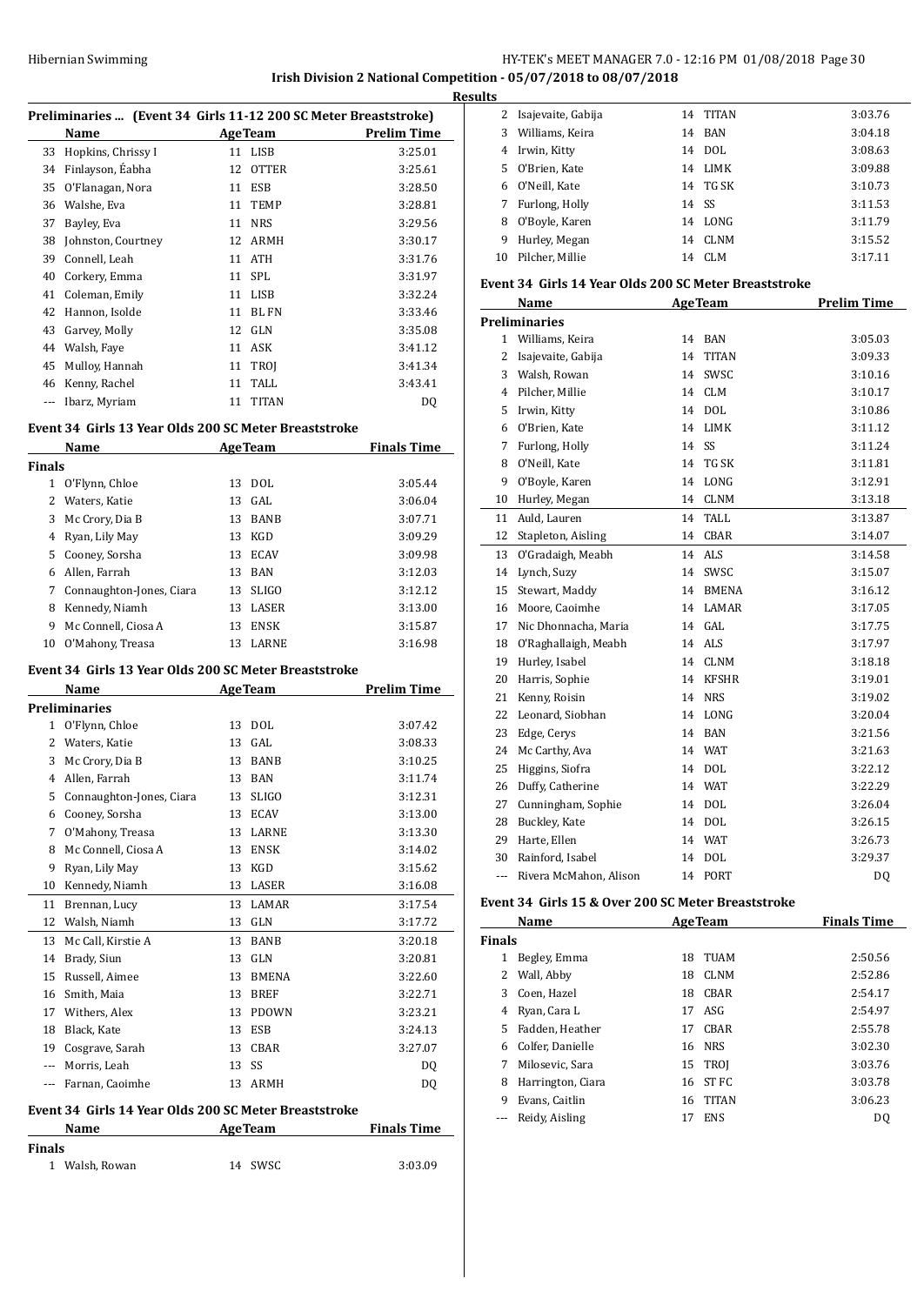**Irish Division 2 National Competition - 05/07/2018 to 08/07/2018**

**Results**

|                | Name                                           |    | <b>AgeTeam</b> | <b>Prelim Time</b> |
|----------------|------------------------------------------------|----|----------------|--------------------|
|                | <b>Preliminaries</b>                           |    |                |                    |
| 1              | Begley, Emma                                   | 18 | TUAM           | 2:49.88            |
| 2              | Coen, Hazel                                    | 18 | <b>CBAR</b>    | 2:54.93            |
| 3              | Wall, Abby                                     | 18 | <b>CLNM</b>    | 2:55.51            |
| 4              | Reidy, Aisling                                 | 17 | <b>ENS</b>     | 2:56.70            |
| 5              | Ryan, Cara L                                   | 17 | ASG            | 2:57.09            |
| 6              | Fadden, Heather                                | 17 | <b>CBAR</b>    | 2:58.05            |
| 7              | Harrington, Ciara                              | 16 | ST FC          | 2:59.06            |
| 8              | Colfer. Danielle                               |    | 16 NRS         | 2:59.28            |
| 9              | Evans, Caitlin                                 | 16 | <b>TITAN</b>   | 3:00.26            |
| 10             | Cosgrove, Aoife                                | 16 | NAC            | 3:00.29            |
| 11             | Gellately, Megan                               | 17 | <b>PDOWN</b>   | 3:00.91            |
| 12             | Milosevic, Sara                                | 15 | <b>TROJ</b>    | 3:01.22            |
| 13             | Walsh, Tara                                    | 16 | <b>SLIGO</b>   | 3:02.64            |
| 14             | Smith, Leah                                    | 18 | <b>BREF</b>    | 3:04.32            |
| 15             | O'Meara, Siobhan                               | 16 | CAR            | 3:04.40            |
| 16             | Fee, Laoise                                    | 15 | C FIN          | 3:04.79            |
| 17             | Markey, Kate                                   | 19 | ST FC          | 3:04.96            |
| 18             | Egerton, Jade                                  | 17 | <b>SPL</b>     | 3:05.09            |
| 19             | Kearney, Sorcha                                | 16 | <b>BL FN</b>   | 3:05.37            |
| 20             | Harte, Caoilfhinn                              |    | 16 WAT         | 3:05.50            |
| 21             | O'Neill, Aishling                              |    | 16 LASER       | 3:06.09            |
| 22             | Murphy, Laoise                                 | 15 | <b>NAC</b>     | 3:06.24            |
| 23             | Forde, Emma                                    | 15 | <b>DOL</b>     | 3:06.73            |
| 24             | Leetch, Sophie                                 | 15 | BMENA          | 3:07.95            |
| 25             | O'Connor, Ellen                                | 15 | <b>KLRNY</b>   | 3:08.15            |
| 26             | Mc Mahon, Leah                                 | 16 | ENS            | 3:08.56            |
| 27             | Ryan, Niamh                                    | 17 | KGD            | 3:08.87            |
| 28             | Dolan, Toni                                    | 15 | LAMAR          | 3:08.91            |
| 29             | Perets, Katherina                              | 15 | <b>VIK</b>     | 3:08.97            |
| 30             | Bradley, Aoife                                 | 15 | <b>TITAN</b>   | 3:09.13            |
| 31             | Johnston, Anna                                 | 16 | <b>PDOWN</b>   | 3:09.21            |
| 32             | Finnerty, Lára                                 |    | 16 CLM         | 3:09.24            |
|                |                                                |    |                |                    |
| *33<br>$*33$   | Hayes, Sophie                                  | 15 | 15 WAT         | 3:10.01            |
| 35             | Bartram, Nia B                                 |    | LONG           | 3:10.01            |
|                | Heaney, Cathy                                  | 16 | <b>CLM</b>     | 3:10.42            |
| 36             | Lipscomb, Hannah                               |    | 15 MULST       | 3:11.05            |
| 37             | Dolan, Sadhbh M                                | 15 | ASG            | 3:11.65            |
| 38             | Mc Donnell, Laura                              |    | 18 ENS         | 3:12.10            |
|                | 39 Deane, Cora                                 |    | 15 ENS         | 3:12.76            |
|                | 40 Mc Mahon, Zara                              |    | 15 ASK         | 3:12.98            |
|                | 41 Conlon, Sarah                               |    | 16 CBAR        | 3:14.35            |
|                | 42 Colgan, Rebecca                             |    | 15 LEC         | 3:14.94            |
|                | 43 Martin, Katie M                             |    | 15 LISB        | 3:16.60            |
|                | --- Moloney, Mébh                              | 17 | KGD            | DQ                 |
| ---            | Collins, Ava                                   | 15 | <b>CLNM</b>    | DQ                 |
|                | Event 35 Boys 15 & Over 50 SC Meter Backstroke |    |                |                    |
|                | Name                                           |    | <b>AgeTeam</b> | <b>Finals Time</b> |
| <b>Finals</b>  |                                                |    |                |                    |
|                | 1 Comerford, Ethan                             |    | 17 TALL        | 29.60              |
| $\overline{2}$ | Welby, Evan                                    | 17 | SHARK          | 29.74              |
|                | 3 Ryan, Mark                                   | 17 | LIMK           | 30.06              |
|                | 4 Kelly, Niall                                 | 18 | LIMK           | 31.01              |

| Name<br><b>AgeTeam</b><br><b>Preliminaries</b><br>1 Comerford, Ethan<br>TALL<br>17<br>2 Welby, Evan<br><b>SHARK</b><br>17<br>3 Ryan, Mark<br>17<br>LIMK<br>4 Kelly, Niall<br>18<br>LIMK<br>Event 36 Girls 11-12 800 SC Meter Freestyle<br><b>Finals Time</b><br><b>AgeTeam</b><br>Name<br>1 Mc Gahon, Alannah<br>11 SLBGH<br>2 Sun, Ai Lin<br>11<br>TALL<br>3 Lannon, Isobel J<br>12 ENSK<br>4 Daly O'Toole, Usha K<br>11 ASG<br>Event 36 Girls 13 Year Olds 800 SC Meter Freestyle<br><b>Finals Time</b><br>Name<br><b>AgeTeam</b><br>13 ASG<br>Sheehy, Lily J<br>1<br>Event 36 Girls 14 Year Olds 800 SC Meter Freestyle<br><b>AgeTeam</b><br><b>Finals Time</b><br>Name<br>1 Bentley, Hazel C<br>14 ASG<br>14 CY DY<br>2 Mc Kinney, Mia<br>3 Nic Dhonnacha, Maria<br>14 GAL<br>4 Walsh, Rowan<br>14 SWSC<br>14<br>SS<br>5 Furlong, Holly<br>DOL<br>6<br>Irwin, Kitty<br>14<br>Event 36 Girls 15 & Over 800 SC Meter Freestyle<br><b>AgeTeam</b><br><b>Finals Time</b><br>Name<br>1 Perkins, Sybil<br>15 ENS<br>2 Gleeson, Laura<br>16 TEMP<br>3<br>Mc Namara, Grace E<br>15 LISB<br>15 ALS<br>4 Nemes, Genoveva<br>Ferris, Chloe<br>18 MAL<br>5<br>Smyth, Ellie<br>17 CYDY<br>6<br>Colvin, Clíona<br>16 NAC<br>7<br>Shiels, Ciara<br>16 SPL<br>8<br>9 O'Neill, Aine<br>16 NAC<br>10 Colfer, Danielle<br>16 NRS<br>15 LISB<br>11 Fleming, Zoe R<br>12<br>Bradley, Aoife<br>15<br>TITAN<br>15<br>13<br>Forde, Emma<br>DOL<br>14 Harris, Jessica<br>15<br>MAL<br><b>VIK</b><br>15<br>Perets, Katherina<br>15<br>Logan, Katie<br>16<br><b>BMENA</b><br>16<br>Event 37 Mixed 11-14 200 SC Meter Medley Relay<br><b>Relay</b><br><b>Finals Time</b><br>Team<br>$\mathbf{1}$<br><b>BAN</b><br>A<br>DOL<br>2<br>A<br>3<br>ST FC<br>A<br>4<br>KGD<br>A<br>SWSC<br>5<br>A<br>6<br>ATH<br>A |                    |  |
|-------------------------------------------------------------------------------------------------------------------------------------------------------------------------------------------------------------------------------------------------------------------------------------------------------------------------------------------------------------------------------------------------------------------------------------------------------------------------------------------------------------------------------------------------------------------------------------------------------------------------------------------------------------------------------------------------------------------------------------------------------------------------------------------------------------------------------------------------------------------------------------------------------------------------------------------------------------------------------------------------------------------------------------------------------------------------------------------------------------------------------------------------------------------------------------------------------------------------------------------------------------------------------------------------------------------------------------------------------------------------------------------------------------------------------------------------------------------------------------------------------------------------------------------------------------------------------------------------------------------------------------------------------------------------------------------------------------------------------------------------------------------------------------|--------------------|--|
|                                                                                                                                                                                                                                                                                                                                                                                                                                                                                                                                                                                                                                                                                                                                                                                                                                                                                                                                                                                                                                                                                                                                                                                                                                                                                                                                                                                                                                                                                                                                                                                                                                                                                                                                                                                     | <b>Prelim Time</b> |  |
|                                                                                                                                                                                                                                                                                                                                                                                                                                                                                                                                                                                                                                                                                                                                                                                                                                                                                                                                                                                                                                                                                                                                                                                                                                                                                                                                                                                                                                                                                                                                                                                                                                                                                                                                                                                     |                    |  |
|                                                                                                                                                                                                                                                                                                                                                                                                                                                                                                                                                                                                                                                                                                                                                                                                                                                                                                                                                                                                                                                                                                                                                                                                                                                                                                                                                                                                                                                                                                                                                                                                                                                                                                                                                                                     | 29.40              |  |
|                                                                                                                                                                                                                                                                                                                                                                                                                                                                                                                                                                                                                                                                                                                                                                                                                                                                                                                                                                                                                                                                                                                                                                                                                                                                                                                                                                                                                                                                                                                                                                                                                                                                                                                                                                                     | 30.18              |  |
|                                                                                                                                                                                                                                                                                                                                                                                                                                                                                                                                                                                                                                                                                                                                                                                                                                                                                                                                                                                                                                                                                                                                                                                                                                                                                                                                                                                                                                                                                                                                                                                                                                                                                                                                                                                     | 30.60              |  |
|                                                                                                                                                                                                                                                                                                                                                                                                                                                                                                                                                                                                                                                                                                                                                                                                                                                                                                                                                                                                                                                                                                                                                                                                                                                                                                                                                                                                                                                                                                                                                                                                                                                                                                                                                                                     | 30.90              |  |
|                                                                                                                                                                                                                                                                                                                                                                                                                                                                                                                                                                                                                                                                                                                                                                                                                                                                                                                                                                                                                                                                                                                                                                                                                                                                                                                                                                                                                                                                                                                                                                                                                                                                                                                                                                                     |                    |  |
|                                                                                                                                                                                                                                                                                                                                                                                                                                                                                                                                                                                                                                                                                                                                                                                                                                                                                                                                                                                                                                                                                                                                                                                                                                                                                                                                                                                                                                                                                                                                                                                                                                                                                                                                                                                     |                    |  |
|                                                                                                                                                                                                                                                                                                                                                                                                                                                                                                                                                                                                                                                                                                                                                                                                                                                                                                                                                                                                                                                                                                                                                                                                                                                                                                                                                                                                                                                                                                                                                                                                                                                                                                                                                                                     | 10:36.45           |  |
|                                                                                                                                                                                                                                                                                                                                                                                                                                                                                                                                                                                                                                                                                                                                                                                                                                                                                                                                                                                                                                                                                                                                                                                                                                                                                                                                                                                                                                                                                                                                                                                                                                                                                                                                                                                     | 11:02.67           |  |
|                                                                                                                                                                                                                                                                                                                                                                                                                                                                                                                                                                                                                                                                                                                                                                                                                                                                                                                                                                                                                                                                                                                                                                                                                                                                                                                                                                                                                                                                                                                                                                                                                                                                                                                                                                                     | 11:05.11           |  |
|                                                                                                                                                                                                                                                                                                                                                                                                                                                                                                                                                                                                                                                                                                                                                                                                                                                                                                                                                                                                                                                                                                                                                                                                                                                                                                                                                                                                                                                                                                                                                                                                                                                                                                                                                                                     | 12:35.85           |  |
|                                                                                                                                                                                                                                                                                                                                                                                                                                                                                                                                                                                                                                                                                                                                                                                                                                                                                                                                                                                                                                                                                                                                                                                                                                                                                                                                                                                                                                                                                                                                                                                                                                                                                                                                                                                     |                    |  |
|                                                                                                                                                                                                                                                                                                                                                                                                                                                                                                                                                                                                                                                                                                                                                                                                                                                                                                                                                                                                                                                                                                                                                                                                                                                                                                                                                                                                                                                                                                                                                                                                                                                                                                                                                                                     |                    |  |
|                                                                                                                                                                                                                                                                                                                                                                                                                                                                                                                                                                                                                                                                                                                                                                                                                                                                                                                                                                                                                                                                                                                                                                                                                                                                                                                                                                                                                                                                                                                                                                                                                                                                                                                                                                                     | 10:53.59           |  |
|                                                                                                                                                                                                                                                                                                                                                                                                                                                                                                                                                                                                                                                                                                                                                                                                                                                                                                                                                                                                                                                                                                                                                                                                                                                                                                                                                                                                                                                                                                                                                                                                                                                                                                                                                                                     |                    |  |
|                                                                                                                                                                                                                                                                                                                                                                                                                                                                                                                                                                                                                                                                                                                                                                                                                                                                                                                                                                                                                                                                                                                                                                                                                                                                                                                                                                                                                                                                                                                                                                                                                                                                                                                                                                                     |                    |  |
|                                                                                                                                                                                                                                                                                                                                                                                                                                                                                                                                                                                                                                                                                                                                                                                                                                                                                                                                                                                                                                                                                                                                                                                                                                                                                                                                                                                                                                                                                                                                                                                                                                                                                                                                                                                     | 10:00.56           |  |
|                                                                                                                                                                                                                                                                                                                                                                                                                                                                                                                                                                                                                                                                                                                                                                                                                                                                                                                                                                                                                                                                                                                                                                                                                                                                                                                                                                                                                                                                                                                                                                                                                                                                                                                                                                                     | 10:23.21           |  |
|                                                                                                                                                                                                                                                                                                                                                                                                                                                                                                                                                                                                                                                                                                                                                                                                                                                                                                                                                                                                                                                                                                                                                                                                                                                                                                                                                                                                                                                                                                                                                                                                                                                                                                                                                                                     | 10:44.01           |  |
|                                                                                                                                                                                                                                                                                                                                                                                                                                                                                                                                                                                                                                                                                                                                                                                                                                                                                                                                                                                                                                                                                                                                                                                                                                                                                                                                                                                                                                                                                                                                                                                                                                                                                                                                                                                     | 10:47.34           |  |
|                                                                                                                                                                                                                                                                                                                                                                                                                                                                                                                                                                                                                                                                                                                                                                                                                                                                                                                                                                                                                                                                                                                                                                                                                                                                                                                                                                                                                                                                                                                                                                                                                                                                                                                                                                                     | 10:48.25           |  |
|                                                                                                                                                                                                                                                                                                                                                                                                                                                                                                                                                                                                                                                                                                                                                                                                                                                                                                                                                                                                                                                                                                                                                                                                                                                                                                                                                                                                                                                                                                                                                                                                                                                                                                                                                                                     | 10:53.20           |  |
|                                                                                                                                                                                                                                                                                                                                                                                                                                                                                                                                                                                                                                                                                                                                                                                                                                                                                                                                                                                                                                                                                                                                                                                                                                                                                                                                                                                                                                                                                                                                                                                                                                                                                                                                                                                     |                    |  |
|                                                                                                                                                                                                                                                                                                                                                                                                                                                                                                                                                                                                                                                                                                                                                                                                                                                                                                                                                                                                                                                                                                                                                                                                                                                                                                                                                                                                                                                                                                                                                                                                                                                                                                                                                                                     |                    |  |
|                                                                                                                                                                                                                                                                                                                                                                                                                                                                                                                                                                                                                                                                                                                                                                                                                                                                                                                                                                                                                                                                                                                                                                                                                                                                                                                                                                                                                                                                                                                                                                                                                                                                                                                                                                                     | 9:49.85            |  |
|                                                                                                                                                                                                                                                                                                                                                                                                                                                                                                                                                                                                                                                                                                                                                                                                                                                                                                                                                                                                                                                                                                                                                                                                                                                                                                                                                                                                                                                                                                                                                                                                                                                                                                                                                                                     | 9:50.98            |  |
|                                                                                                                                                                                                                                                                                                                                                                                                                                                                                                                                                                                                                                                                                                                                                                                                                                                                                                                                                                                                                                                                                                                                                                                                                                                                                                                                                                                                                                                                                                                                                                                                                                                                                                                                                                                     | 10:03.33           |  |
|                                                                                                                                                                                                                                                                                                                                                                                                                                                                                                                                                                                                                                                                                                                                                                                                                                                                                                                                                                                                                                                                                                                                                                                                                                                                                                                                                                                                                                                                                                                                                                                                                                                                                                                                                                                     | 10:04.21           |  |
|                                                                                                                                                                                                                                                                                                                                                                                                                                                                                                                                                                                                                                                                                                                                                                                                                                                                                                                                                                                                                                                                                                                                                                                                                                                                                                                                                                                                                                                                                                                                                                                                                                                                                                                                                                                     | 10:04.32           |  |
|                                                                                                                                                                                                                                                                                                                                                                                                                                                                                                                                                                                                                                                                                                                                                                                                                                                                                                                                                                                                                                                                                                                                                                                                                                                                                                                                                                                                                                                                                                                                                                                                                                                                                                                                                                                     | 10:04.42           |  |
|                                                                                                                                                                                                                                                                                                                                                                                                                                                                                                                                                                                                                                                                                                                                                                                                                                                                                                                                                                                                                                                                                                                                                                                                                                                                                                                                                                                                                                                                                                                                                                                                                                                                                                                                                                                     | 10:09.15           |  |
|                                                                                                                                                                                                                                                                                                                                                                                                                                                                                                                                                                                                                                                                                                                                                                                                                                                                                                                                                                                                                                                                                                                                                                                                                                                                                                                                                                                                                                                                                                                                                                                                                                                                                                                                                                                     | 10:13.22           |  |
|                                                                                                                                                                                                                                                                                                                                                                                                                                                                                                                                                                                                                                                                                                                                                                                                                                                                                                                                                                                                                                                                                                                                                                                                                                                                                                                                                                                                                                                                                                                                                                                                                                                                                                                                                                                     | 10:17.23           |  |
|                                                                                                                                                                                                                                                                                                                                                                                                                                                                                                                                                                                                                                                                                                                                                                                                                                                                                                                                                                                                                                                                                                                                                                                                                                                                                                                                                                                                                                                                                                                                                                                                                                                                                                                                                                                     | 10:23.76           |  |
|                                                                                                                                                                                                                                                                                                                                                                                                                                                                                                                                                                                                                                                                                                                                                                                                                                                                                                                                                                                                                                                                                                                                                                                                                                                                                                                                                                                                                                                                                                                                                                                                                                                                                                                                                                                     | 10:24.19           |  |
|                                                                                                                                                                                                                                                                                                                                                                                                                                                                                                                                                                                                                                                                                                                                                                                                                                                                                                                                                                                                                                                                                                                                                                                                                                                                                                                                                                                                                                                                                                                                                                                                                                                                                                                                                                                     | 10:27.77           |  |
|                                                                                                                                                                                                                                                                                                                                                                                                                                                                                                                                                                                                                                                                                                                                                                                                                                                                                                                                                                                                                                                                                                                                                                                                                                                                                                                                                                                                                                                                                                                                                                                                                                                                                                                                                                                     | 10:29.09           |  |
|                                                                                                                                                                                                                                                                                                                                                                                                                                                                                                                                                                                                                                                                                                                                                                                                                                                                                                                                                                                                                                                                                                                                                                                                                                                                                                                                                                                                                                                                                                                                                                                                                                                                                                                                                                                     | 10:31.49           |  |
|                                                                                                                                                                                                                                                                                                                                                                                                                                                                                                                                                                                                                                                                                                                                                                                                                                                                                                                                                                                                                                                                                                                                                                                                                                                                                                                                                                                                                                                                                                                                                                                                                                                                                                                                                                                     | 10:40.81           |  |
|                                                                                                                                                                                                                                                                                                                                                                                                                                                                                                                                                                                                                                                                                                                                                                                                                                                                                                                                                                                                                                                                                                                                                                                                                                                                                                                                                                                                                                                                                                                                                                                                                                                                                                                                                                                     | 10:46.97           |  |
|                                                                                                                                                                                                                                                                                                                                                                                                                                                                                                                                                                                                                                                                                                                                                                                                                                                                                                                                                                                                                                                                                                                                                                                                                                                                                                                                                                                                                                                                                                                                                                                                                                                                                                                                                                                     |                    |  |
|                                                                                                                                                                                                                                                                                                                                                                                                                                                                                                                                                                                                                                                                                                                                                                                                                                                                                                                                                                                                                                                                                                                                                                                                                                                                                                                                                                                                                                                                                                                                                                                                                                                                                                                                                                                     |                    |  |
|                                                                                                                                                                                                                                                                                                                                                                                                                                                                                                                                                                                                                                                                                                                                                                                                                                                                                                                                                                                                                                                                                                                                                                                                                                                                                                                                                                                                                                                                                                                                                                                                                                                                                                                                                                                     | 2:16.94            |  |
|                                                                                                                                                                                                                                                                                                                                                                                                                                                                                                                                                                                                                                                                                                                                                                                                                                                                                                                                                                                                                                                                                                                                                                                                                                                                                                                                                                                                                                                                                                                                                                                                                                                                                                                                                                                     | 2:19.01            |  |
|                                                                                                                                                                                                                                                                                                                                                                                                                                                                                                                                                                                                                                                                                                                                                                                                                                                                                                                                                                                                                                                                                                                                                                                                                                                                                                                                                                                                                                                                                                                                                                                                                                                                                                                                                                                     | 2:19.03            |  |
|                                                                                                                                                                                                                                                                                                                                                                                                                                                                                                                                                                                                                                                                                                                                                                                                                                                                                                                                                                                                                                                                                                                                                                                                                                                                                                                                                                                                                                                                                                                                                                                                                                                                                                                                                                                     | 2:19.70            |  |
|                                                                                                                                                                                                                                                                                                                                                                                                                                                                                                                                                                                                                                                                                                                                                                                                                                                                                                                                                                                                                                                                                                                                                                                                                                                                                                                                                                                                                                                                                                                                                                                                                                                                                                                                                                                     | 2:20.47            |  |
|                                                                                                                                                                                                                                                                                                                                                                                                                                                                                                                                                                                                                                                                                                                                                                                                                                                                                                                                                                                                                                                                                                                                                                                                                                                                                                                                                                                                                                                                                                                                                                                                                                                                                                                                                                                     | 2:20.79            |  |
| GAL<br>7<br>A                                                                                                                                                                                                                                                                                                                                                                                                                                                                                                                                                                                                                                                                                                                                                                                                                                                                                                                                                                                                                                                                                                                                                                                                                                                                                                                                                                                                                                                                                                                                                                                                                                                                                                                                                                       | 2:20.82            |  |
| ALS<br>8<br>A                                                                                                                                                                                                                                                                                                                                                                                                                                                                                                                                                                                                                                                                                                                                                                                                                                                                                                                                                                                                                                                                                                                                                                                                                                                                                                                                                                                                                                                                                                                                                                                                                                                                                                                                                                       | 2:21.52            |  |
| 9<br>ENS<br>A                                                                                                                                                                                                                                                                                                                                                                                                                                                                                                                                                                                                                                                                                                                                                                                                                                                                                                                                                                                                                                                                                                                                                                                                                                                                                                                                                                                                                                                                                                                                                                                                                                                                                                                                                                       | 2:22.83            |  |
| LIMK<br>10<br>A                                                                                                                                                                                                                                                                                                                                                                                                                                                                                                                                                                                                                                                                                                                                                                                                                                                                                                                                                                                                                                                                                                                                                                                                                                                                                                                                                                                                                                                                                                                                                                                                                                                                                                                                                                     | 2:23.69            |  |
| GLN<br>11<br>A                                                                                                                                                                                                                                                                                                                                                                                                                                                                                                                                                                                                                                                                                                                                                                                                                                                                                                                                                                                                                                                                                                                                                                                                                                                                                                                                                                                                                                                                                                                                                                                                                                                                                                                                                                      | 2:23.72            |  |
| 12<br>TALL<br>A                                                                                                                                                                                                                                                                                                                                                                                                                                                                                                                                                                                                                                                                                                                                                                                                                                                                                                                                                                                                                                                                                                                                                                                                                                                                                                                                                                                                                                                                                                                                                                                                                                                                                                                                                                     | 2:24.01            |  |

 COOL A 2:24.48 14 ASG 2:25.81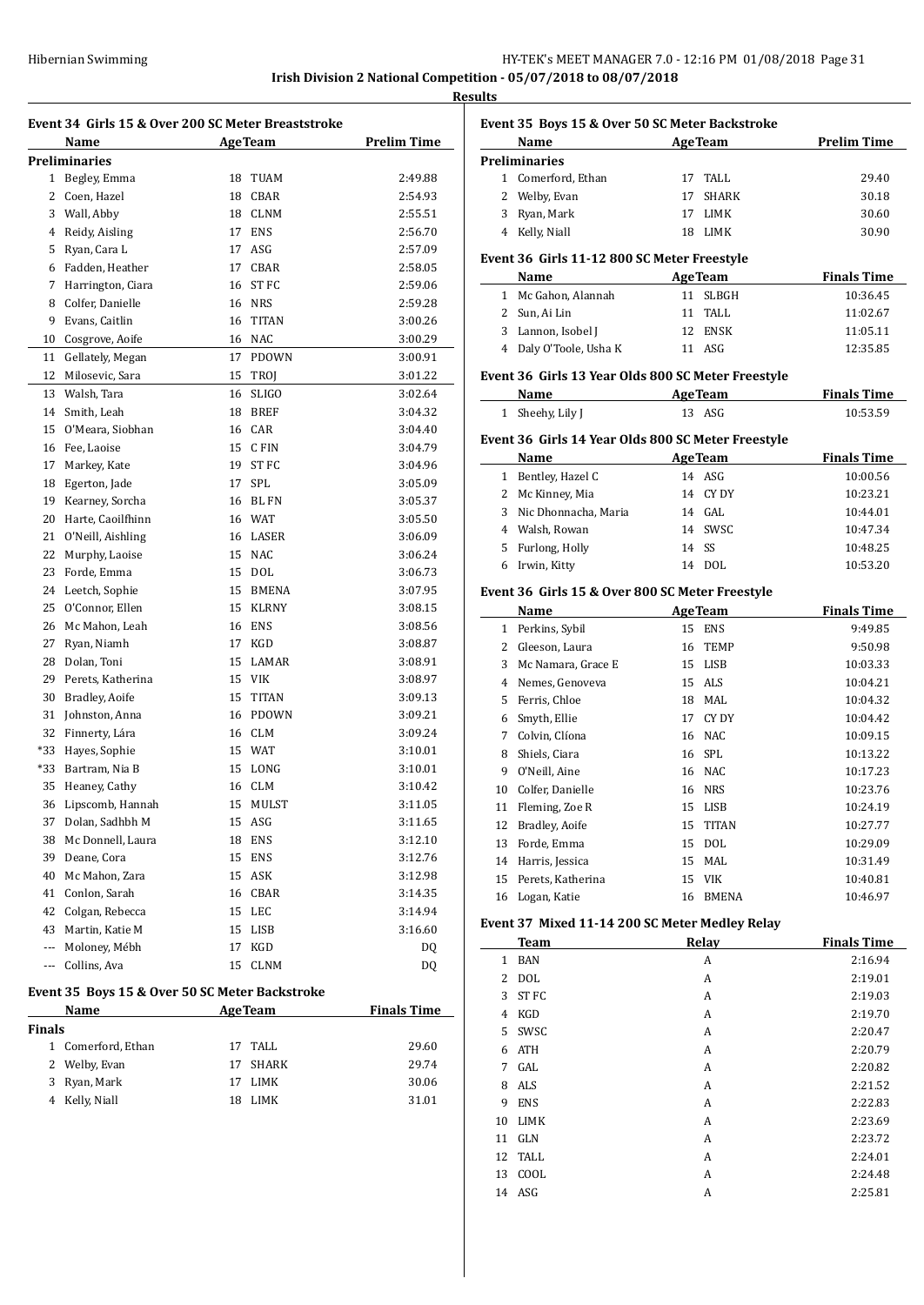**Results**

| (Event 37 Mixed 11-14 200 SC Meter Medley Relay) |                                       |        |                  |                    |  |  |  |
|--------------------------------------------------|---------------------------------------|--------|------------------|--------------------|--|--|--|
|                                                  | Team                                  |        | Relay            | <b>Finals Time</b> |  |  |  |
| 15                                               | <b>NAC</b>                            |        | A                | 2:27.15            |  |  |  |
| 16                                               | <b>BANB</b>                           |        | A                | 2:27.20            |  |  |  |
| 17                                               | <b>CURRA</b>                          |        | A                | 2:28.30            |  |  |  |
| 18                                               | GAL                                   |        | B                | 2:28.65            |  |  |  |
| 19                                               | DOL                                   |        | B                | 2:31.43            |  |  |  |
| 20                                               | ASK                                   |        | А                | 2:33.64            |  |  |  |
| 21                                               | ASK                                   |        | B                | 2:33.87            |  |  |  |
| Event 38  Girls 11-12 200 SC Meter IM            |                                       |        |                  |                    |  |  |  |
|                                                  | Name                                  |        | <b>AgeTeam</b>   | <b>Finals Time</b> |  |  |  |
| Finals                                           |                                       |        |                  |                    |  |  |  |
| $\mathbf{1}$                                     | Davison, Grace                        | 11     | ARDS             | 2:35.25            |  |  |  |
| 2                                                | Macfarlane, Katie S                   | 11     | <b>BANB</b>      | 2:43.18            |  |  |  |
| 3                                                | Mc Grath, Izzy                        | 12     | <b>DOL</b>       | 2:46.62            |  |  |  |
| 4                                                | Perkins, Jodie                        | 12     | <b>ENS</b>       | 2:48.01            |  |  |  |
| 5                                                | Holly, Ella                           | 12     | <b>ENS</b>       | 2:48.71            |  |  |  |
| 6                                                | Harford, Tia                          | 12     | BARRA            | 2:49.07            |  |  |  |
| 7                                                | Sun, Ai Lin                           | 11     | TALL             | 2:51.27            |  |  |  |
| 8                                                | Lannon, Isobel J                      | 12     | ENSK             | 2:53.35            |  |  |  |
| 9                                                | Dawson, Aimee                         | 12     | LURG             | 2:54.52            |  |  |  |
| 10                                               | Harrington, Eva                       | 12     | DOL              | 2:54.81            |  |  |  |
|                                                  | Event 38  Girls 11-12 200 SC Meter IM |        |                  |                    |  |  |  |
|                                                  | Name                                  |        | <b>AgeTeam</b>   | <b>Prelim Time</b> |  |  |  |
|                                                  | Preliminaries                         |        |                  |                    |  |  |  |
| 1                                                | Davison, Grace                        | 11     | ARDS             | 2:39.10            |  |  |  |
| 2                                                | Macfarlane, Katie S                   | 11     | <b>BANB</b>      | 2:43.80            |  |  |  |
| 3                                                | Mc Grath, Izzy                        | 12     | <b>DOL</b>       | 2:48.74            |  |  |  |
| 4                                                | Sun, Ai Lin                           | 11     | TALL             | 2:50.91            |  |  |  |
| 5                                                | Perkins, Jodie                        | 12     | <b>ENS</b>       | 2:51.40            |  |  |  |
| 6                                                | Harford, Tia                          | 12     | BARRA            | 2:51.49            |  |  |  |
| 7                                                | Holly, Ella                           | 12     | ENS              | 2:51.60            |  |  |  |
| 8                                                | Harrington, Eva                       | 12     | DOL              | 2:52.39            |  |  |  |
| 9                                                | Lannon, Isobel J                      | 12     | ENSK             | 2:52.49            |  |  |  |
| 10                                               | Dawson, Aimee                         | 12     | LURG             | 2:52.72            |  |  |  |
| 11                                               | Ivory, Aoibheann E                    | 12     | ASG              | 2:53.16            |  |  |  |
| 12                                               | Lawlor, Rihanna                       | 12     | LISB             | 2:53.69            |  |  |  |
| 13                                               | Liddane, Leanna                       | 12     | ENS              | 2:53.70            |  |  |  |
|                                                  | 14 Davitt, Ciara                      |        | 12 GAL           | 2:54.10            |  |  |  |
| 15                                               | Murphy, Gillian                       | 12     | GAL              | 2:54.84            |  |  |  |
| 16                                               | Burns-Atkin, Alana                    | 12     | BANB             | 2:55.44            |  |  |  |
| 17                                               | O'Bric*, Molly                        | 12     | TITAN            | 2:55.70            |  |  |  |
| 18                                               | Johnston, Courtney                    | 12     | ARMH             | 2:56.33            |  |  |  |
| 19                                               | Walker, Darcy                         | 11     | SLBGH            | 2:56.45            |  |  |  |
| 20                                               | Ruddy, Liadan                         | 12     | <b>SLIGO</b>     | 2:56.94            |  |  |  |
| 21                                               | Arbuzova, Natalia                     | 12     | LIMK             | 2:57.45            |  |  |  |
| 22                                               | Rather, Kassie                        | 12     | GAL              | 2:58.56            |  |  |  |
| 23                                               | Railton, Michelle                     | 11     | TUAM             | 2:58.74            |  |  |  |
| 24                                               | Faulkner, Lilly                       | 12     | ASK              | 2:59.50            |  |  |  |
| 25                                               | Stewart, Tilly                        | 12     | <b>BMENA</b>     | 2:59.75            |  |  |  |
| 26                                               | Waters, Niamh                         | 11     | ASG              | 3:00.28            |  |  |  |
| 27                                               | Lund, Eline                           | 12     | NAC              | 3:02.41            |  |  |  |
| 28                                               | Miskelly, Olivia                      | 11     | LEC              | 3:02.77            |  |  |  |
| 29                                               | Logan, Eliza                          | 12     | ADSC             | 3:03.24            |  |  |  |
| 30                                               | Mc Cormack, Rionagh                   | 11     | LONG             | 3:03.37            |  |  |  |
| 31                                               | Sech, Antonina                        | 11     | SWSC             | 3:05.50            |  |  |  |
| 32                                               | O'Rourke, Meabh                       | $11\,$ | TUAM             | 3:05.98            |  |  |  |
| 33                                               | Markey, Lili                          | 11     | ST <sub>FC</sub> | 3:13.11            |  |  |  |

|               | Event 38 Girls 13 Year Olds 200 SC Meter IM |    |                |                    |
|---------------|---------------------------------------------|----|----------------|--------------------|
|               | Name<br><b>AgeTeam</b>                      |    |                | <b>Finals Time</b> |
| <b>Finals</b> |                                             |    |                |                    |
| 1             | Sheehy, Lily J                              | 13 | ASG            | 2:41.85            |
| 2             | O'Flynn, Chloe                              | 13 | <b>DOL</b>     | 2:43.16            |
| 3             | Dolan, Saoirse D                            | 13 | ASG            | 2:46.78            |
| 4             | Kennedy, Niamh                              | 13 | LASER          | 2:47.09            |
| 5             | Waters, Katie                               | 13 | GAL            | 2:47.29            |
| 6             | Doran, Sophie                               | 13 | LARNE          | 2:47.79            |
| 7             | Farnan, Caoimhe                             | 13 | <b>ARMH</b>    | 2:47.87            |
| 8             | Nolan, Sophie                               | 13 | VIK            | 2:48.33            |
| 9             | Connaughton-Jones, Ciara                    | 13 | <b>SLIGO</b>   | 2:49.13            |
| 10            | O'Mahony, Treasa                            | 13 | <b>LARNE</b>   | 2:51.86            |
|               | Event 38 Girls 13 Year Olds 200 SC Meter IM |    |                |                    |
|               | Name                                        |    | <b>AgeTeam</b> | <b>Prelim Time</b> |
|               | <b>Preliminaries</b>                        |    |                |                    |
|               | 1 O'Flynn, Chloe                            | 13 | DOL            | 2:45.20            |
| 2             | Sheehy, Lily J                              | 13 | ASG            | 2:45.71            |
| 3             | Kennedy, Niamh                              | 13 | LASER          | 2:46.45            |
| 4             | Farnan, Caoimhe                             | 13 | <b>ARMH</b>    | 2:46.90            |
| 5             | Dolan, Saoirse D                            | 13 | ASG            | 2:47.03            |
| 6             | Waters, Katie                               | 13 | GAL            | 2:47.17            |
| 7             | Connaughton-Jones, Ciara                    | 13 | <b>SLIGO</b>   | 2:48.37            |
| 8             | Nolan, Sophie                               | 13 | <b>VIK</b>     | 2:48.65            |
| 9             | Doran, Sophie                               | 13 | LARNE          | 2:49.83            |
| 10            | O'Mahony, Treasa                            | 13 | LARNE          | 2:53.71            |
| 11            | Russell, Aimee                              | 13 | <b>BMENA</b>   | 2:53.76            |
| 12            |                                             | 13 | <b>CBAR</b>    | 2:53.81            |
|               | Cosgrave, Sarah                             |    |                |                    |

|    | 12 Cosgrave, Sarah     |    | 13 CBAR | 2:53.81 |
|----|------------------------|----|---------|---------|
|    | 13 Allen, Farrah       |    | 13 BAN  | 2:54.14 |
|    | 14 Doorly, Rosie       |    | 13 GAL  | 2:55.01 |
|    | 15 Mc Donagh, Kristina |    | 13 BLFN | 2:55.36 |
|    | 16 Mc Call, Kirstie A  |    | 13 BANB | 2:56.25 |
|    | 17 Nemes, Lorena       |    | 13 ALS  | 2:57.04 |
| 18 | Gore, Ciara            |    | 13 WAT  | 2:57.36 |
| 19 | Mc Crory, Dia B        | 13 | BANB    | 2:57.50 |
|    |                        |    |         |         |

#### **Event 38 Girls 14 Year Olds 200 SC Meter IM**

|               | Name              | <b>AgeTeam</b> |              | <b>Finals Time</b> |
|---------------|-------------------|----------------|--------------|--------------------|
| <b>Finals</b> |                   |                |              |                    |
| 1             | O'Sullivan, Cathy |                | 14 WAT       | 2:40.46            |
| 2             | Bentley, Hazel C  |                | 14 ASG       | 2:42.62            |
| 3             | Furlong, Holly    | 14             | -SS          | 2:42.75            |
| 4             | Fahy, Laura       | 14             | <b>BARRA</b> | 2:45.43            |
| 5.            | Pilcher, Millie   | 14             | CLM          | 2:46.80            |
| 6             | Harris, Sophie    | 14             | KFSHR        | 2:46.93            |
| 7             | Dirrane, Aoife    | 14             | LASER        | 2:49.26            |
| 8             | Coyle, Grace      | 14             | SSEAL        | 2:49.39            |
| 9             | Kenny, Roisin     | 14             | <b>NRS</b>   | 2:52.66            |
| 10            | Mc Knight, Lucy   | 14             | LARNE        | 2:53.48            |

# **Event 38 Girls 14 Year Olds 200 SC Meter IM**

|    | Name                 | <b>AgeTeam</b> |              | <b>Prelim Time</b> |
|----|----------------------|----------------|--------------|--------------------|
|    | <b>Preliminaries</b> |                |              |                    |
| 1  | Coyle, Grace         |                | 14 SSEAL     | 2:45.14            |
| 2  | Furlong, Holly       |                | 14 SS        | 2:45.49            |
| 3  | Fahy, Laura          |                | 14 BARRA     | 2:46.41            |
| 4  | O'Sullivan, Cathy    | 14             | WAT          | 2:47.33            |
| 5. | Pilcher, Millie      |                | 14 CLM       | 2:47.98            |
| 6  | Mc Knight, Lucy      | 14             | <b>LARNE</b> | 2:48.31            |
|    | Bentley, Hazel C     |                | 14 ASG       | 2:48.32            |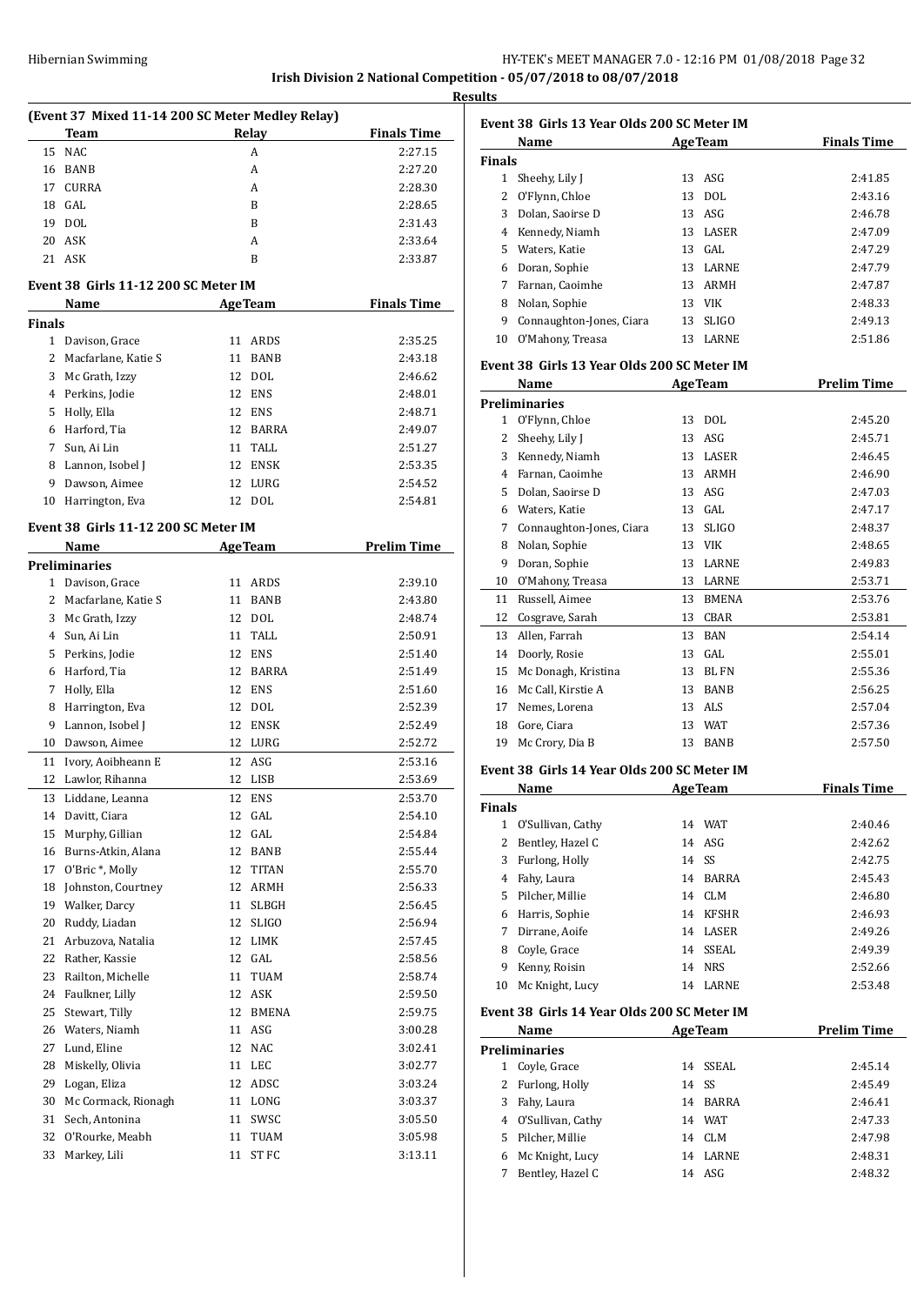# Hibernian Swimming **HY-TEK's MEET MANAGER 7.0 - 12:16 PM 01/08/2018** Page 33 **Irish Division 2 National Competition - 05/07/2018 to 08/07/2018**

**Results**

|               | Preliminaries  (Event 38 Girls 14 Year Olds 200 SC Meter IM) |                           |                  |                                                                                                                                                                                                                                     |
|---------------|--------------------------------------------------------------|---------------------------|------------------|-------------------------------------------------------------------------------------------------------------------------------------------------------------------------------------------------------------------------------------|
|               | Name                                                         |                           |                  | <b>Example 2 Age Team</b> Prelim Time                                                                                                                                                                                               |
|               | 8 Dirrane, Aoife                                             |                           | 14 LASER         | 2:48.76                                                                                                                                                                                                                             |
|               | 9 Kenny, Roisin                                              |                           | 14 NRS           | 2:48.96                                                                                                                                                                                                                             |
|               | 10 Harris, Sophie                                            |                           | 14 KFSHR         | 2:49.39                                                                                                                                                                                                                             |
|               | 11 Mc Glinchey, Anna                                         |                           | 14 ST DO         | 2:49.80                                                                                                                                                                                                                             |
|               | 12 Butler, Holly                                             |                           | 14 CAR           | 2:49.96                                                                                                                                                                                                                             |
|               | 13 Nic Dhonnacha, Maria                                      |                           | 14 GAL           | 2:50.31                                                                                                                                                                                                                             |
|               | 14 O'Connor, Clodagh                                         |                           | 14 MARL          | 2:50.54                                                                                                                                                                                                                             |
|               | 15 Niskanen Moran, Eva G                                     |                           | 14 CURRA         | 2:50.67                                                                                                                                                                                                                             |
|               | 16 Hurley, Megan                                             |                           | 14 CLNM          | 2:51.65                                                                                                                                                                                                                             |
| 17            | Isajevaite, Gabija                                           |                           | 14 TITAN         | 2:52.49                                                                                                                                                                                                                             |
| 18            | Mc Kinney, Mia                                               |                           | 14 CY DY         | 2:52.57                                                                                                                                                                                                                             |
|               | 19 Auld, Lauren                                              |                           | 14 TALL          | 2:53.63                                                                                                                                                                                                                             |
|               | 20 Stapleton, Aisling                                        |                           | 14 CBAR          | 2:53.69                                                                                                                                                                                                                             |
|               | 21 Buckley, Kate                                             |                           | 14 DOL           | 2:56.23                                                                                                                                                                                                                             |
|               | 22 Leoucheva, Helena                                         |                           | 14 COOL          | 2:56.79                                                                                                                                                                                                                             |
|               | --- Edge, Cerys                                              |                           | 14 BAN           | DQ                                                                                                                                                                                                                                  |
|               | Event 38 Girls 15 & Over 200 SC Meter IM                     |                           |                  |                                                                                                                                                                                                                                     |
|               | Name                                                         | <b>Example 2</b> AgeTeam  |                  | <b>Finals Time</b>                                                                                                                                                                                                                  |
| <b>Finals</b> | 1 Dunne, Katie                                               |                           | 16 ST FC         | 2:29.53                                                                                                                                                                                                                             |
|               | 2 O'Reilly, Grainne                                          | 17                        | TROJ             | 2:32.86                                                                                                                                                                                                                             |
|               | 3 Harrington, Ciara                                          | 16                        | ST FC            | 2:33.51                                                                                                                                                                                                                             |
|               | 4 Pigott, Eimear                                             |                           | 18 DOL           | 2:33.56                                                                                                                                                                                                                             |
| 5             | Mc Evoy, Tara                                                |                           | 18 ENS           | 2:35.42                                                                                                                                                                                                                             |
|               | 6 Mulhall, Pippa                                             |                           | 16 TROJ          | 2:35.58                                                                                                                                                                                                                             |
| 7             | Coen, Hazel                                                  | 18                        | CBAR             | 2:35.91                                                                                                                                                                                                                             |
| 8             | Moloney, Mébh                                                |                           | 17 KGD           | 2:36.04                                                                                                                                                                                                                             |
|               | 9 Fadden, Heather                                            |                           | 17 CBAR          | 2:38.81                                                                                                                                                                                                                             |
|               | 10 Smith, Leah                                               |                           | 18 BREF          | 2:39.26                                                                                                                                                                                                                             |
|               | Event 38 Girls 15 & Over 200 SC Meter IM                     |                           |                  |                                                                                                                                                                                                                                     |
|               |                                                              |                           |                  |                                                                                                                                                                                                                                     |
|               | Name                                                         | <b>Example 2</b> Age Team |                  | <b>Prelim Time</b>                                                                                                                                                                                                                  |
|               | <b>Preliminaries</b>                                         |                           |                  |                                                                                                                                                                                                                                     |
|               | 1 Dunne, Katie                                               |                           | 16 ST FC         | 2:31.81                                                                                                                                                                                                                             |
|               | 2 Pigott, Eimear                                             |                           | 18 DOL           | 2:34.12                                                                                                                                                                                                                             |
| 3             | O'Reilly, Grainne                                            |                           | 17 TROJ          |                                                                                                                                                                                                                                     |
| 4             | Harrington, Ciara                                            | 16                        | ST <sub>FC</sub> |                                                                                                                                                                                                                                     |
| 5             | Moloney, Mébh                                                | 17                        | KGD              |                                                                                                                                                                                                                                     |
| 6             | Mulhall, Pippa                                               | 16                        | TROJ             |                                                                                                                                                                                                                                     |
| 7             | Coen, Hazel                                                  | 18                        | CBAR             | 2:35.29                                                                                                                                                                                                                             |
| 8             | Fadden, Heather                                              | 17                        | CBAR             |                                                                                                                                                                                                                                     |
| 9             | Mc Evoy, Tara                                                | 18                        | ENS              |                                                                                                                                                                                                                                     |
| 10            | Smith, Leah                                                  | 18                        | BREF             |                                                                                                                                                                                                                                     |
| 11            | Kearney, Sorcha                                              | 16                        | BL FN            |                                                                                                                                                                                                                                     |
| 12            | Hyland, Alison                                               | 15                        | LIRSC            |                                                                                                                                                                                                                                     |
| 13            | Ryan, Cara L                                                 | 17                        | ASG              |                                                                                                                                                                                                                                     |
| 14            | O'Sullivan, Caoimhe                                          | 17                        | SLIGO            |                                                                                                                                                                                                                                     |
| 15            | Gellately, Megan                                             | 17                        | PDOWN            |                                                                                                                                                                                                                                     |
| 16            | Perkins, Sybil                                               | 15                        | ENS              |                                                                                                                                                                                                                                     |
| 17            | Murphy, Freya                                                | 17                        | SHARK            |                                                                                                                                                                                                                                     |
|               | 18 Walsh, Tara                                               | 16                        | <b>SLIGO</b>     |                                                                                                                                                                                                                                     |
| 19            | Cantillon, Sarah                                             | 17                        | <b>ENS</b>       |                                                                                                                                                                                                                                     |
| 20            | Colvin, Clíona                                               | 16                        | $\rm NAC$        |                                                                                                                                                                                                                                     |
| 21            | Duane, Lean                                                  | 18                        | MAL              |                                                                                                                                                                                                                                     |
| 22            | Nemes, Genoveva                                              |                           | 15 ALS           |                                                                                                                                                                                                                                     |
| 23            | Coffey, Niamh                                                | 17                        | KLRNY            |                                                                                                                                                                                                                                     |
| 24            | Reidy, Aisling                                               | 17                        | <b>ENS</b>       | 2:35.32<br>2:35.47<br>2:36.09<br>2:36.46<br>2:37.35<br>2:37.51<br>2:38.70<br>2:38.89<br>2:39.13<br>2:39.21<br>2:39.58<br>2:39.74<br>2:40.06<br>2:40.25<br>2:40.37<br>2:40.61<br>2:40.78<br>2:41.08<br>2:41.50<br>2:41.73<br>2:42.17 |

| ts |                    |    |              |           |
|----|--------------------|----|--------------|-----------|
| 26 | Clancy, Rose       | 15 | LIMK         | 2:43.84   |
| 27 | Mc Partlan, Alice  | 15 | <b>SLIGO</b> | 2:43.86   |
| 28 | Bartram, Nia B     | 15 | LONG         | 2:44.09   |
| 29 | Milosevic, Sara    | 15 | <b>TROI</b>  | 2:45.05   |
| 30 | Lyons, Maria       | 16 | <b>SLIGO</b> | 2:45.16   |
| 31 | Mc Donnell, Laura  | 18 | <b>ENS</b>   | 2:45.45   |
| 32 | Bowden, Katie      | 16 | <b>SLBGH</b> | 2:45.93   |
| 33 | Perets, Katherina  | 15 | <b>VIK</b>   | 2:45.99   |
| 34 | Lamb, Freya        | 15 | SWSC         | 2:46.64   |
| 35 | Mc Namara, Grace E | 15 | <b>LISB</b>  | 2:46.78   |
| 36 | Harris, Jessica    | 15 | MAL          | 2:47.14   |
| 37 | Murphy, Laoise     | 15 | <b>NAC</b>   | 2:47.15   |
| 38 | O'Brien, Saidhbh   | 15 | <b>ENS</b>   | 2:47.26   |
| 39 | Lipscomb, Hannah   | 15 | <b>MULST</b> | 2:47.98   |
| 40 | Fleming, Zoe R     | 15 | <b>LISB</b>  | 2:48.07   |
| 41 | Woods, Luisa       | 15 | <b>NAC</b>   | 2:48.70   |
| 42 | Leetch, Sophie     | 15 | <b>BMENA</b> | 2:48.87   |
| 43 | Lynch, Grace       | 15 | SWSC         | 2:49.78   |
| 44 | Bradley, Aoife     | 15 | <b>TITAN</b> | 2:49.92   |
| 45 | Dolan, Toni        | 15 | LAMAR        | 2:50.63   |
| 46 | Shiels, Ciara      | 16 | <b>SPL</b>   | 2:50.75   |
| 47 | Madigan, Aoife     | 16 | <b>ENS</b>   | 2:51.19   |
| 48 | Collins, Ava       | 15 | <b>CLNM</b>  | 2:51.76   |
|    | Forde, Emma        | 15 | <b>DOL</b>   | <b>DQ</b> |
|    |                    |    |              |           |

# **Event 39 Boys 11-12 200 SC Meter Breaststroke**

| Name          |                       |     | <b>AgeTeam</b> | <b>Finals Time</b> |  |
|---------------|-----------------------|-----|----------------|--------------------|--|
| <b>Finals</b> |                       |     |                |                    |  |
| 1             | Cummings, Benji       | 12  | <b>ROTTS</b>   | 3:05.82            |  |
| 2             | Delaney, Jack         | 12  | CLM            | 3:07.21            |  |
| 3             | Hughes, Darragh       | 12  | <b>SLBGH</b>   | 3:07.79            |  |
| 4             | Pocevicius, Airidas   | 12. | LAMAR          | 3:08.40            |  |
| 5             | Chan, Jaden           | 11  | <b>NRS</b>     | 3:09.31            |  |
| 6             | Daly O'Toole, Doran K |     | 12 ASG         | 3:09.49            |  |
| 7             | Kilcommons, Alan      | 12  | COM            | 3:11.45            |  |
| 8             | Mc Bride, Sean        |     | $12$ TALL      | 3:11.73            |  |
| 9             | Lavin, Michael        | 11  | COM            | 3:15.19            |  |
| 10            | Fane, Ricky           | 11  | DOL            | 3:16.44            |  |

# **Event 39 Boys 11-12 200 SC Meter Breaststroke**

|    | Name                  |    | <b>AgeTeam</b> | <b>Prelim Time</b> |
|----|-----------------------|----|----------------|--------------------|
|    | Preliminaries         |    |                |                    |
| 1  | Cummings, Benji       | 12 | ROTTS          | 3:06.62            |
| 2  | Hughes, Darragh       | 12 | <b>SLBGH</b>   | 3:07.66            |
| 3  | Delaney, Jack         | 12 | <b>CLM</b>     | 3:08.17            |
| 4  | Pocevicius, Airidas   | 12 | LAMAR          | 3:11.75            |
| 5  | Mc Bride, Sean        | 12 | TALL           | 3:13.78            |
| 6  | Kilcommons, Alan      | 12 | COM            | 3:13.97            |
| 7  | Daly O'Toole, Doran K | 12 | ASG            | 3:13.99            |
| 8  | Fane, Ricky           | 11 | <b>DOL</b>     | 3:14.49            |
| 9  | Chan, Jaden           | 11 | <b>NRS</b>     | 3:14.80            |
| 10 | Lavin, Michael        | 11 | COM            | 3:16.74            |
| 11 | Francis, Thomas       | 12 | <b>WEX</b>     | 3:17.47            |
| 12 | Doyle, Peter          | 12 | <b>KGD</b>     | 3:18.65            |
| 13 | Mc Mahon, Sean        | 12 | <b>BARRA</b>   | 3:19.54            |
| 14 | Harris, Noah          | 11 | GLN            | 3:25.18            |
| 15 | Twomey, Conor         | 12 | <b>DOL</b>     | 3:26.63            |
| 16 | Johnston, Ryan        | 11 | ARMH           | 3:29.33            |
| 17 | Mc Grath, Dylan       | 12 | <b>STFC</b>    | 3:33.67            |
|    | Mc Ginley, Ryan       | 12 | <b>NAC</b>     | DQ                 |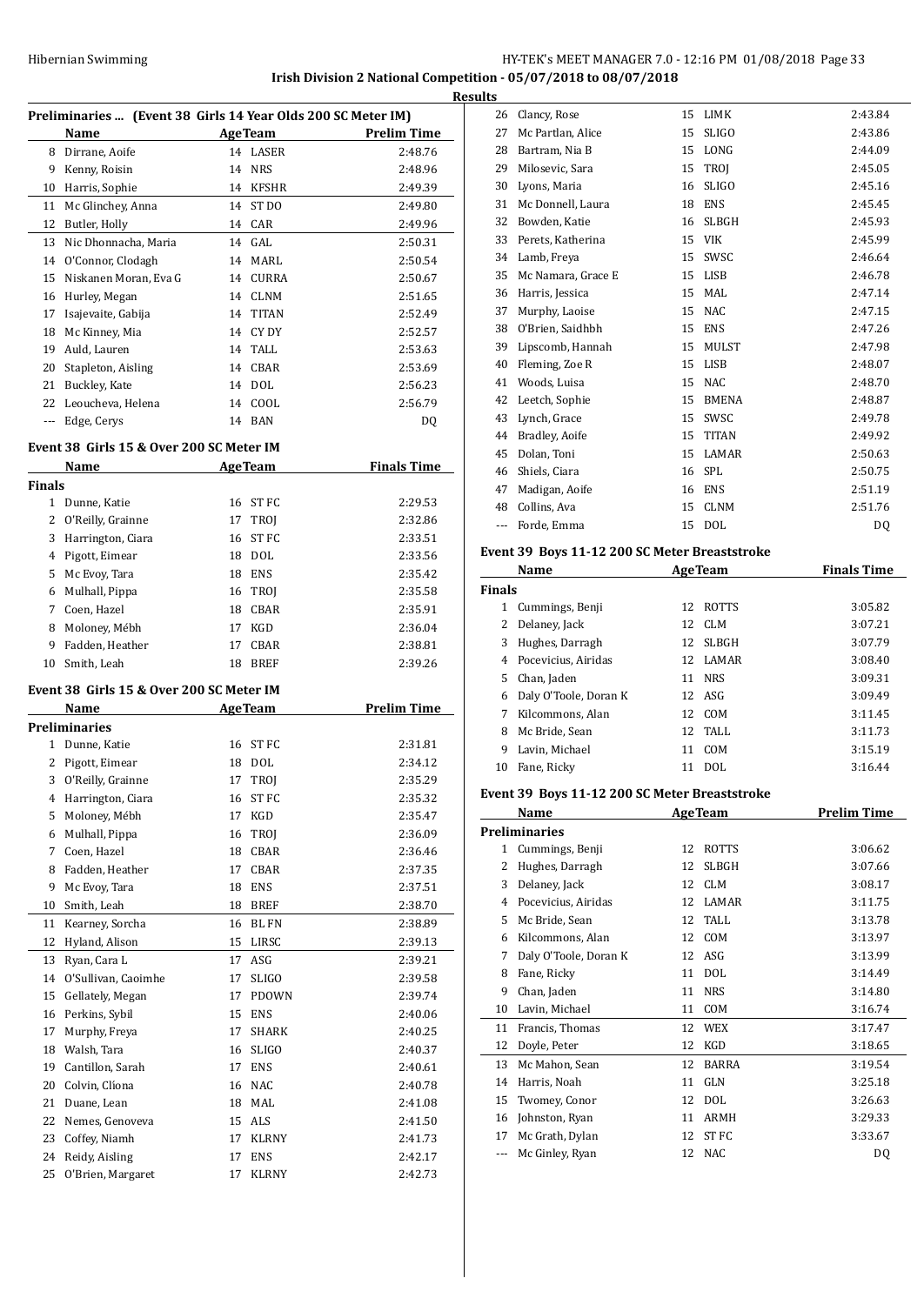**Results**

#### **Event 39 Boys 13 Year Olds 200 SC Meter Breaststroke**

|               | Name                  | <b>AgeTeam</b> |              | <b>Finals Time</b> |
|---------------|-----------------------|----------------|--------------|--------------------|
| <b>Finals</b> |                       |                |              |                    |
| 1             | O'Raghallaigh, Marcas |                | 13 ALS       | 2:57.40            |
| 2             | Kenny, Ethan A        | 13             | ST FC        | 3:06.28            |
| 3             | Nevin, Alexander      | 13.            | PORT         | 3:06.57            |
| 4             | Bourke-Carey, Samuel  | 13.            | <b>LAMAR</b> | 3:06.62            |
| 5             | Mc Goldrick, Ewan     | 13.            | ARMH         | 3:06.65            |
| 6             | Fee, Brogan           | 13.            | C FIN        | 3:09.38            |
| 7             | Kearney, Rian         | 13             | BL FN        | 3:10.25            |
| 8             | Hanbury, Michael J    | 13             | ST FC        | 3:14.81            |
| 9             | Humpston, Ruairi      | 13             | LONG         | 3:15.47            |
| 10            | Larkin, Andrew        | 13             | ARMH         | 3:17.30            |
|               |                       |                |              |                    |

### **Event 39 Boys 13 Year Olds 200 SC Meter Breaststroke**

|    | Name                  | AgeTeam |              | <b>Prelim Time</b> |  |
|----|-----------------------|---------|--------------|--------------------|--|
|    | <b>Preliminaries</b>  |         |              |                    |  |
| 1  | O'Raghallaigh, Marcas |         | 13 ALS       | 2:58.45            |  |
| 2  | Kenny, Ethan A        | 13      | ST FC        | 3:06.65            |  |
| 3  | Nevin, Alexander      | 13      | PORT         | 3:06.99            |  |
| 4  | Bourke-Carey, Samuel  | 13      | <b>LAMAR</b> | 3:07.73            |  |
| 5  | Fee, Brogan           | 13      | C FIN        | 3:08.03            |  |
| 6  | Mc Goldrick, Ewan     | 13      | ARMH         | 3:10.66            |  |
| 7  | Kearney, Rian         | 13      | BL FN        | 3:12.15            |  |
| 8  | Hanbury, Michael J    | 13      | ST FC        | 3:15.10            |  |
| 9  | Humpston, Ruairi      | 13      | LONG         | 3:16.11            |  |
| 10 | Larkin, Andrew        | 13      | <b>ARMH</b>  | 3:16.33            |  |
| 11 | Pyne, Cian            | 13      | <b>ENS</b>   | 3:19.96            |  |

#### **Event 39 Boys 14 Year Olds 200 SC Meter Breaststroke**

| Name          |                    | AgeTeam |              | <b>Finals Time</b> |  |
|---------------|--------------------|---------|--------------|--------------------|--|
| <b>Finals</b> |                    |         |              |                    |  |
| 1             | Gilchrist. Calum   | 14      | <b>DROG</b>  | 2:51.79            |  |
| 2             | Hayes, Hiudai      | 14      | <b>KNMRE</b> | 2:57.05            |  |
| 3             | Iakimov, Boris     | 14      | TUAM         | 2:57.18            |  |
| 4             | Keogh, Michael E   | 14      | <b>CURRA</b> | 2:57.34            |  |
| 5.            | Moan, James        | 14      | <b>CKSTN</b> | 2:58.43            |  |
| 6             | Trinchinet, Adrian | 14      | NAC.         | 2:59.86            |  |
| 7             | Byrne, Andrew      | 14      | SWSC         | 3:01.31            |  |
| 8             | Dillon, Joe        | 14      | <b>CURRA</b> | 3:02.33            |  |
|               | Williams, Adam     | 14      | <b>TITAN</b> | DQ                 |  |
|               | Ferrie, Patrick G  | 14      | LISB         | D0                 |  |

#### **Event 39 Boys 14 Year Olds 200 SC Meter Breaststroke**

|    | Name               |    | <b>AgeTeam</b> | <b>Prelim Time</b> |
|----|--------------------|----|----------------|--------------------|
|    | Preliminaries      |    |                |                    |
| 1  | Gilchrist, Calum   | 14 | <b>DROG</b>    | 2:51.95            |
| 2  | Keogh, Michael E   | 14 | <b>CURRA</b>   | 2:55.12            |
| 3  | Hayes, Hiudai      | 14 | <b>KNMRE</b>   | 2:58.67            |
| 4  | Byrne, Andrew      | 14 | SWSC           | 3:00.12            |
| 5  | Iakimov, Boris     | 14 | TUAM           | 3:00.13            |
| 6  | Moan, James        | 14 | <b>CKSTN</b>   | 3:00.79            |
| 7  | Trinchinet, Adrian | 14 | NAC.           | 3:00.95            |
| *8 | Dillon, Joe        | 14 | <b>CURRA</b>   | 3:01.72            |
| *8 | Ferrie, Patrick G  | 14 | LISB           | 3:01.72            |
| 10 | Williams, Adam     | 14 | <b>TITAN</b>   | 3:02.32            |
| 11 | Morrow, Lawson T   | 14 | <b>BANB</b>    | 3:03.81            |
| 12 | Melvin, Adam D     | 14 | <b>CURRA</b>   | 3:06.33            |
| 13 | Mc Ardle, Evan     | 14 | SWSC           | 3:09.58            |

# **Event 39 Boys 15 & Over 200 SC Meter Breaststroke**

| Name          |                    | <b>AgeTeam</b> |              | <b>Finals Time</b> |  |
|---------------|--------------------|----------------|--------------|--------------------|--|
| <b>Finals</b> |                    |                |              |                    |  |
|               | Staunton, William  | 17             | CLM          | 2:37.24            |  |
| 2             | Maher, Anthony     | 17             | <b>SLIGO</b> | 2:37.29            |  |
| 3             | Mc Namara, Michael | 17             | CLM          | 2:38.97            |  |
| 4             | Carey, Oisin       | 17             | <b>LASER</b> | 2:39.27            |  |
| 5.            | De Lacey, Luke     | 18             | <b>TEMP</b>  | 2:39.88            |  |
| 6             | Mulligan, Cian     |                | 16 SSEAL     | 2:39.91            |  |
| 7             | O'Mahony, Oisín    | 18             | KGD          | 2:39.97            |  |
| 8             | Breheny, Kieran    | 17             | C FIN        | 2:40.30            |  |
| 9             | Lamont. Peter      | 17             | <b>DUNN</b>  | 2:41.37            |  |
| 10            | O'Leary, Paul      | 17             | <b>KLRNY</b> | 2:44.82            |  |

#### **Event 39 Boys 15 & Over 200 SC Meter Breaststroke**

|    | Name                 |    | <b>AgeTeam</b> | <b>Prelim Time</b> |
|----|----------------------|----|----------------|--------------------|
|    | <b>Preliminaries</b> |    |                |                    |
| 1  | Maher, Anthony       | 17 | <b>SLIGO</b>   | 2:36.70            |
| 2  | Staunton, William    | 17 | <b>CLM</b>     | 2:38.53            |
| 3  | De Lacey, Luke       | 18 | <b>TEMP</b>    | 2:39.36            |
| 4  | O'Mahony, Oisín      | 18 | <b>KGD</b>     | 2:39.50            |
| 5  | Carey, Oisin         | 17 | LASER          | 2:39.76            |
| 6  | Mc Namara, Michael   | 17 | <b>CLM</b>     | 2:40.02            |
| 7  | Mulligan, Cian       | 16 | <b>SSEAL</b>   | 2:41.51            |
| 8  | Lamont, Peter        | 17 | <b>DUNN</b>    | 2:41.71            |
| 9  | Breheny, Kieran      | 17 | C FIN          | 2:41.78            |
| 10 | O'Leary, Paul        | 17 | <b>KLRNY</b>   | 2:45.32            |
| 11 | Donoghue, Sean       | 16 | LAMAR          | 2:47.46            |
| 12 | Hornet, Ryan         | 17 | <b>SHARK</b>   | 2:47.48            |
| 13 | Clarke, Billy        | 17 | <b>SHARK</b>   | 2:48.67            |
| 14 | Mitchell, Orin       | 16 | <b>SLIGO</b>   | 2:49.02            |
| 15 | Cahill, Eoin         | 17 | <b>KGD</b>     | 2:51.83            |
| 16 | Mc Geown, Declan L   | 16 | <b>BANB</b>    | 2:52.26            |
| 17 | Fitzgibbon, Seán     | 16 | KGD            | 2:52.46            |
| 18 | Clark, Alex          | 16 | <b>SHARK</b>   | 2:52.61            |
| 19 | Madigan, Daniel      | 16 | LONG           | 2:53.87            |
| 20 | Boyd, Harry          | 15 | <b>KGD</b>     | 2:54.36            |
| 21 | Kenny, Joseph        | 15 | <b>TALL</b>    | 2:54.50            |
| 22 | Mc Partlan, Patrick  | 16 | <b>SLIGO</b>   | 2:55.53            |
| 23 | Reynolds, Nicolas    | 16 | TROI           | 2:55.58            |
| 24 | Faherty, Christopher | 16 | LONG           | 2:57.19            |
| 25 | Van DE Beek, Jake    | 15 | BL FN          | 2:57.75            |
| 26 | O'Connor, Phelim     | 15 | <b>NRS</b>     | 2:58.01            |
| 27 | Balaskie, James      | 15 | CBAR           | 2:58.03            |
| 28 | Joyce, Pearse        | 16 | CY DY          | 2:58.93            |
| 29 | Johnston, Jordan     | 16 | ARMH           | 3:00.39            |
| 30 | Maher, Christopher   | 15 | CAR            | 3:01.67            |
| 31 | Noble, Thomas        | 15 | <b>BAN</b>     | 3:01.74            |
| 32 | Kehoe, Oisin         | 15 | MARL           | 3:02.28            |
| 33 | Finnerty, Craig      | 16 | COOL           | 3:03.31            |

#### **Event 40 Girls 15 & Over 50 SC Meter Backstroke**

| Name          |                     | <b>AgeTeam</b> |          | <b>Finals Time</b> |  |
|---------------|---------------------|----------------|----------|--------------------|--|
| <b>Finals</b> |                     |                |          |                    |  |
| 1             | Cunningham, Dani    |                | 17 WAT   | 32.16              |  |
|               | 2 O'Reilly, Grainne | 17             | TROJ     | 32.41              |  |
|               | 3 Courtney, Arianne |                | 16 TEMP  | 33.50              |  |
|               | 4 Ryan, Cara L      |                | 17 ASG   | 33.69              |  |
| 5.            | O'Brien, Paola      | 19.            | GAL.     | 33.79              |  |
|               | Walsh, Tara         |                | 16 SLIGO | 34.02              |  |